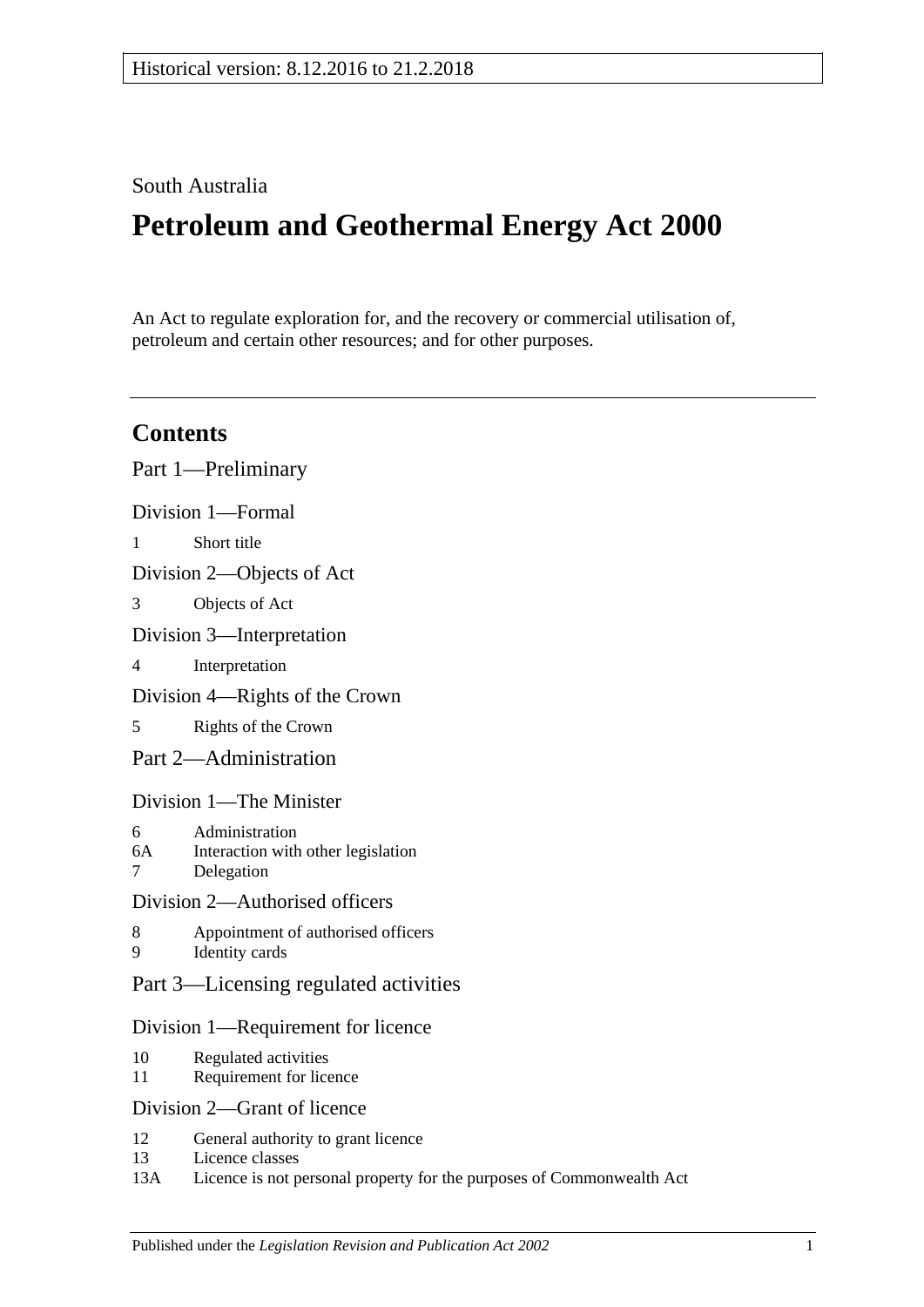#### [Division 3—Preliminary survey licence](#page-15-1)

- [Preliminary survey licence](#page-15-2)<br>15 Term of preliminary survey
- [Term of preliminary survey licence](#page-15-3)
- [Part 4—Exploration](#page-15-4)

#### [Division 1—Competitive tender regions](#page-15-5)

[Competitive tender regions](#page-15-6)

#### [Division 2—Speculative survey](#page-15-7)

- [Speculative survey licence](#page-15-8)
- [Area of speculative survey licence](#page-16-0)
- [Term of speculative survey licence](#page-16-1)
- [Consultation preceding grant or renewal of speculative survey licence](#page-16-2)

#### [Division 3—Exploration licences](#page-16-3)

- [Exploration licences](#page-16-4)
- [Call for tenders](#page-17-0)
- [Criteria to be considered for granting exploration licence](#page-17-1)
- [Areas for which licence may be granted](#page-17-2)
- [Work program to be carried out by exploration licensee](#page-18-0)
- [Term and renewal of exploration licence](#page-18-1)
- [Production of regulated resource under exploration licence](#page-19-0)

#### [Part 5—Retention](#page-19-1)

- [Retention licences](#page-19-2)
- [Grant of retention licence](#page-20-0)
- [Area of retention](#page-21-0) licence
- [Term of retention licence](#page-21-1)
- [Work program to be carried out by retention licensee](#page-21-2)

#### [Part 6—Production](#page-22-0)

- [Production licences](#page-22-1)
- [Grant of production licence](#page-22-2)
- [Power to require holder of exploration licence or retention licence to apply for production](#page-23-0) [licence](#page-23-0)
- [Area of production licence](#page-24-0)
- [Work program to be carried out by production licensee](#page-24-1)
- [Requirement to proceed with production](#page-24-2)
- [Term of production licence](#page-25-0)
- [Cancellation or conversion of production licence where commercial operations in](#page-25-1)  [abeyance](#page-25-1)
- [Unitisation of production](#page-25-2)

#### [Part 7—Royalty](#page-25-3)

- [Royalty on regulated resources](#page-25-4)<br>44 Penalty for late nayment
- [Penalty for late payment](#page-27-0)
- [Recovery of royalty](#page-27-1)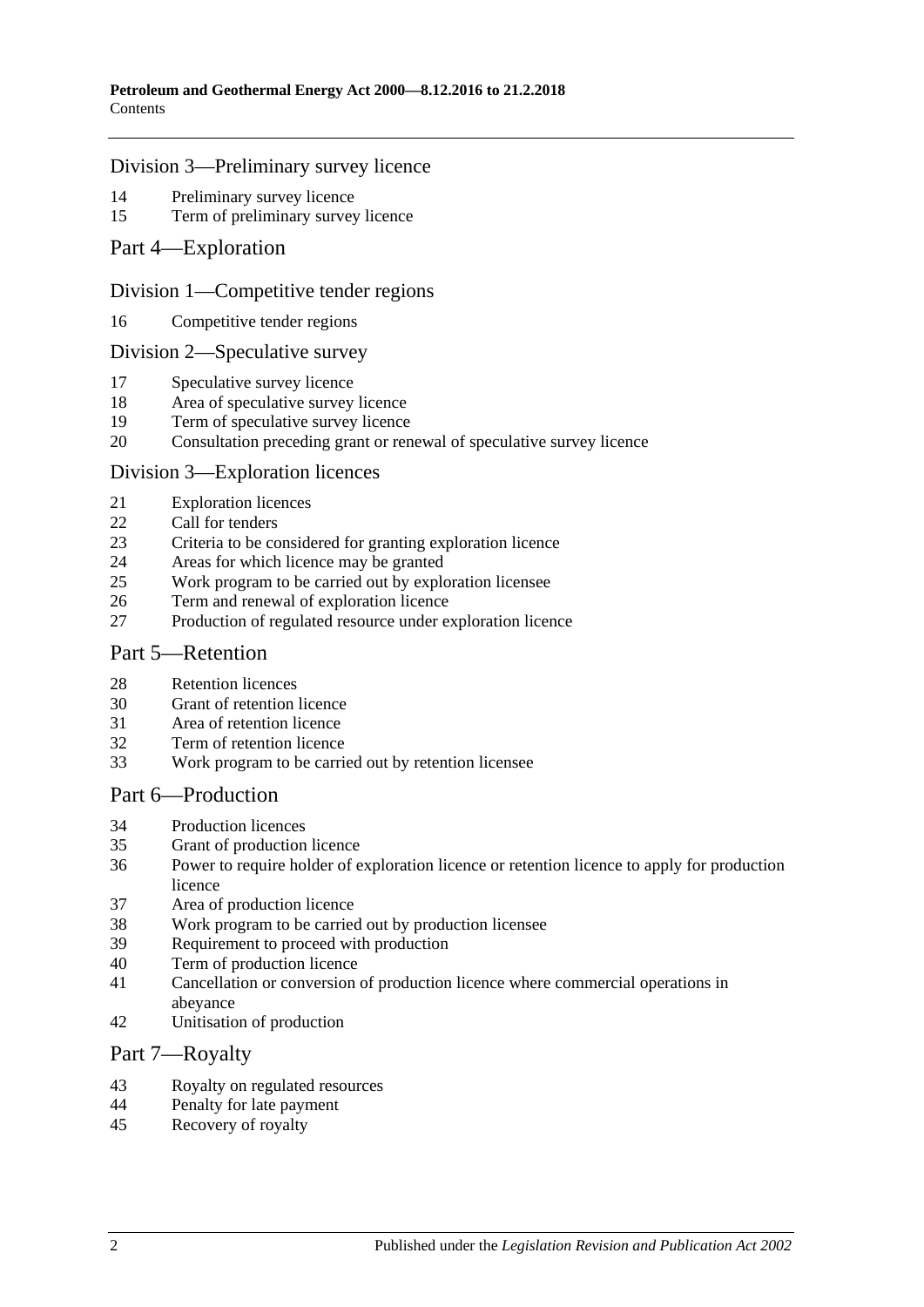# [Part 8—Transmission pipelines](#page-27-2)

[Division 1—Pipeline licence](#page-27-3)

- 46 [Rights conferred by pipeline licence](#page-27-4)
- 47 [Term and renewal of pipeline licence](#page-28-0)
- 48 [Alteration of pipeline](#page-28-1)

#### [Division 2—Access to pipeline](#page-28-2)

49 [Ministerial power to require access to pipeline](#page-28-3)

#### [Division 3—Special provisions about pipelines](#page-29-0)

- 50 [Acquisition of land by holder of pipeline licence](#page-29-1)<br>51 Pipeline easements
- [Pipeline easements](#page-29-2)
- 52 [Compulsory acquisition of land for pipeline](#page-29-3)
- 53 [Pipeline to be chattel](#page-29-4)
- 54 [Inseparability of dealings with pipeline and pipeline land](#page-29-5)
- 55 [Resumption of pipeline](#page-30-0)
- 55A [Liability to council rates](#page-30-1)

### [Part 9—Associated activities](#page-31-0)

- 56 [Associated activities licence](#page-31-1)
- 57 [Area of associated activities licence](#page-31-2)
- 58 [Term of associated activities licence](#page-31-3)
- 59 [Relationship with other licences](#page-32-0)

### [Part 9A—Special facilities](#page-33-0)

- 59A [Application of Part](#page-33-1)
- 59B [Special facilities licence](#page-33-2)
- 59C [Area of special facilities licence](#page-33-3)
- 59D [Term of special facilities licence](#page-33-4)
- 59E [Relationship with other licences](#page-34-0)

### [Part 10—Entry to and use of land](#page-34-1)

- 60 [Right of entry to land](#page-34-2)
- 61 [Notice of entry on land](#page-35-0)
- 62 [Disputed entry](#page-35-1)
- 63 [Right to compensation](#page-35-2)
- 64 [Right to require acquisition of land](#page-36-0)

### [Part 11—General provisions about licences](#page-37-0)

### [Division 1—General provision about applications](#page-37-1)

- 65 [Application for licence](#page-37-2)
- 66 [Preconditions of grant or renewal of licence](#page-38-0)

### [Division 2—Extent of licence exclusivity](#page-38-1)

- 67 [Application of Division](#page-38-2)
- 68 [Extent to which same area may be subject to different licences](#page-38-3)
- 69 [Grant of compatible licence to area already under licence](#page-39-0)
- 70 [Interrelationship between rights of licensees under compatible licences](#page-39-1)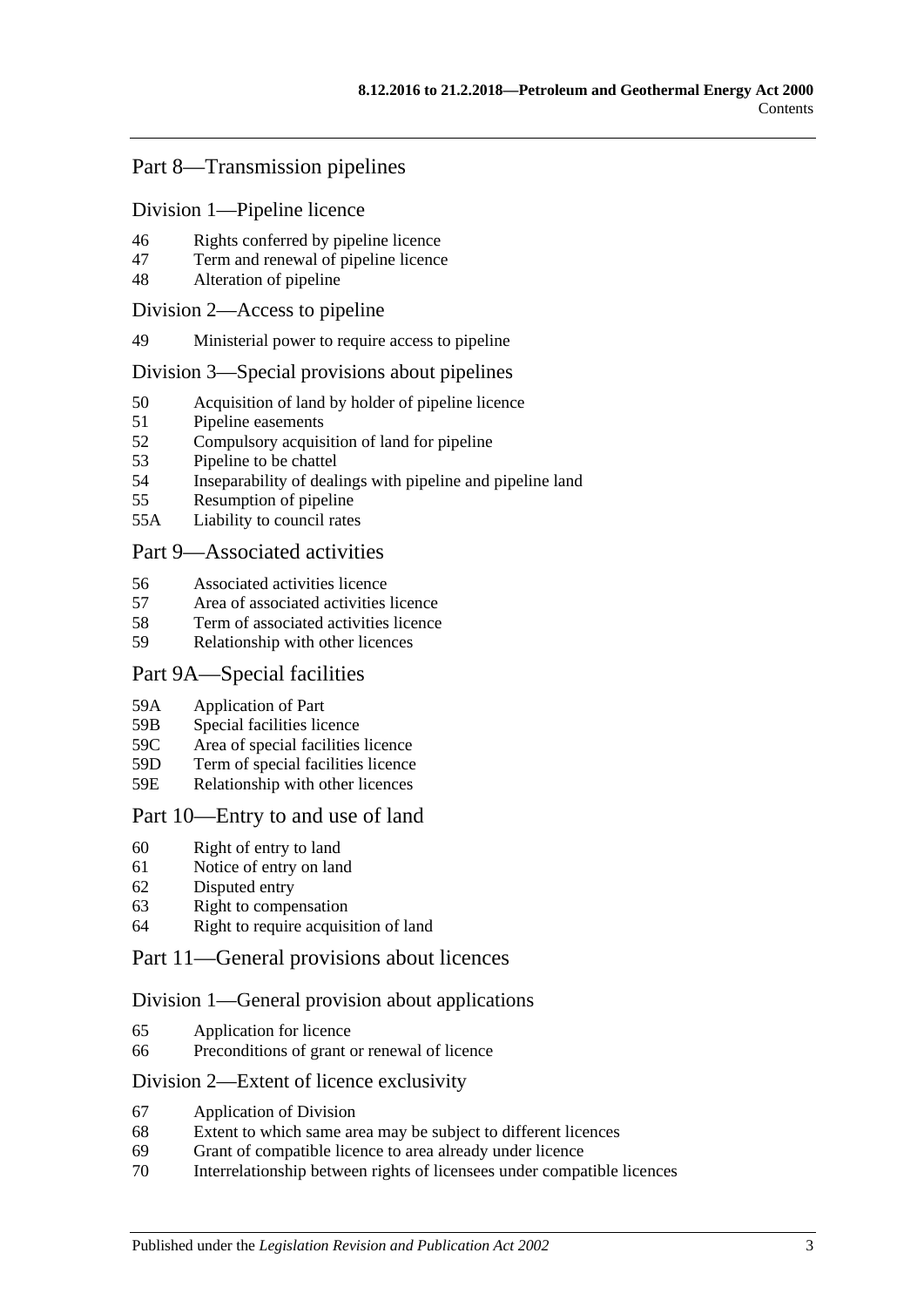71 [Excision of licence areas](#page-39-2)

[Division 3—Licence conditions](#page-39-3)

- 72 [Mandatory conditions](#page-39-4)
- 73 [Mandatory condition as to use of information etc](#page-39-5)
- 74 [Classification of activities to be conducted under licence](#page-40-0)
- 75 [Mandatory condition about resources required for compliance with environmental](#page-40-1)  [obligations](#page-40-1)
- 76 [Discretionary conditions](#page-40-2)
- 76A [Suspension of conditions of licence by agreement](#page-41-0)
- 77 [Non-compliance with licence conditions](#page-41-1)

#### [Division 4—Annual fees](#page-41-2)

78 [Annual fees](#page-41-3)

[Division 5—Reservoir access](#page-41-4)

79 [Access to natural reservoir](#page-41-5)

[Division 6—Grant, resumption etc of land](#page-42-0)

80 [Grant, resumption etc of Crown and pastoral land](#page-42-1)

- [Division 7—Multiple licensees](#page-43-0)
- 81 [Multiple licensees](#page-43-1)

### [Division 8—Consolidation and division of licence areas etc](#page-43-2).

- 82 [Consolidation of licence areas](#page-43-3)
- 83 [Division of licence areas](#page-43-4)

#### [Division 9—Record keeping and reporting requirements](#page-44-0)

- 84 [Records to be kept by licensee](#page-44-1)
- 85 [Reporting of certain incidents](#page-44-2)
- 86 [Information to be provided by licensee](#page-45-0)

#### [Division 10—General requirements for operations](#page-46-0)

- 86A [Fitness-for-purpose assessment](#page-46-1)
- 87 [Activities to be carried out with due care and in accordance with good industry practice](#page-46-2)

#### [Division 11—Minister's power to carry out work](#page-47-0)

88 [Ministerial direction](#page-47-1)

#### [Division 12—Surrender, suspension or cancellation of licence](#page-47-2)

- 89 [Surrender](#page-47-3)
- 90 [Suspension of licence by agreement](#page-47-4)
- 91 [Disciplinary power to suspend or cancel licence](#page-48-0)

[Division 13—Notice of grant etc of licence](#page-48-1)

92 [Notice to be published in Gazette](#page-48-2)

#### [Division 14—Interference with regulated activities](#page-48-3)

93 [Obligation not to interfere with regulated activities](#page-48-4)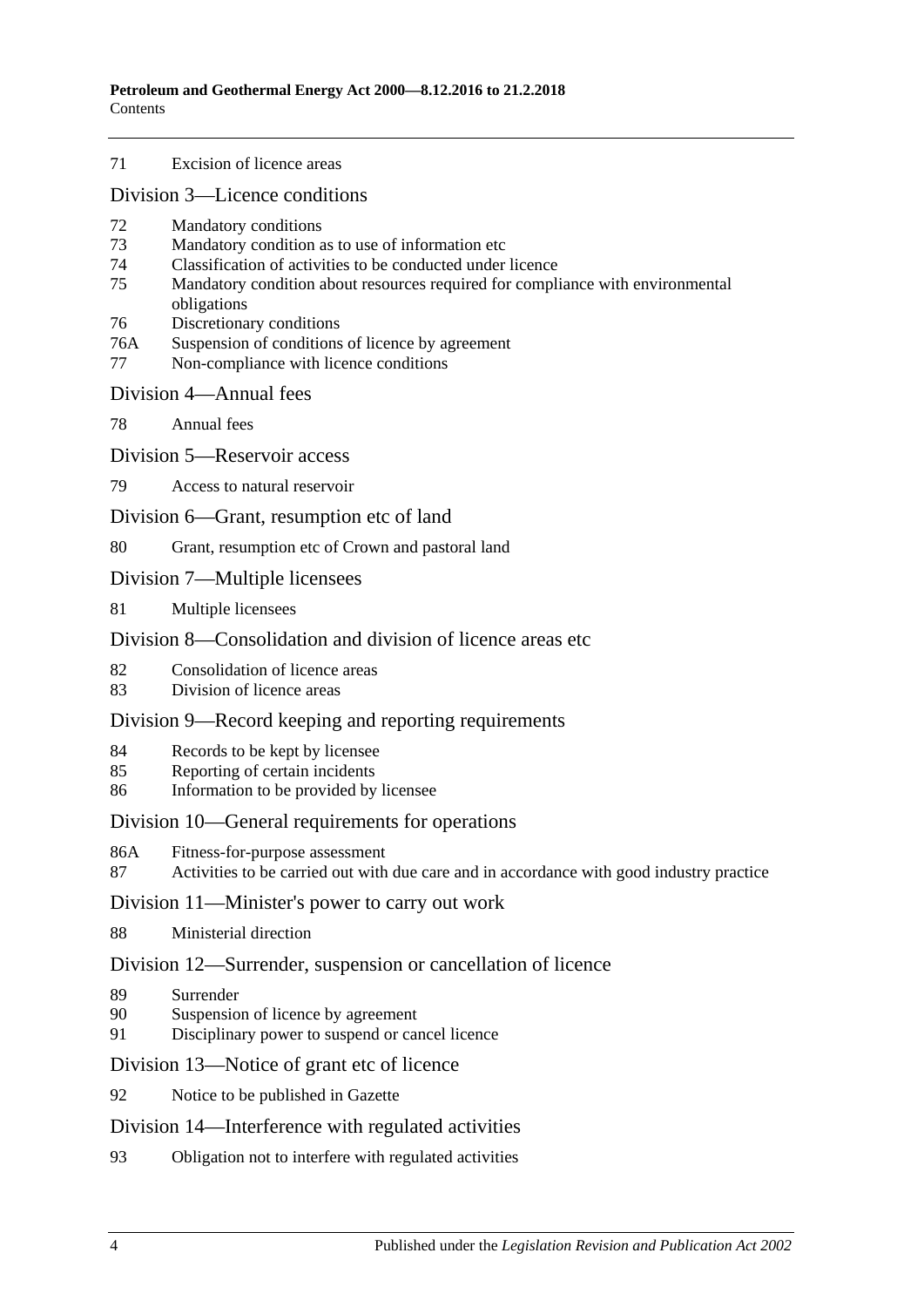[Division 15—Safety net](#page-48-5)

94 [Safety net](#page-48-6)

# [Part 12—Environment protection](#page-49-0)

[Division 1—Objects](#page-49-1)

95 [Objects](#page-49-2)

[Division 2—Environmental prerequisites](#page-49-3)

96 [Pre-conditions of regulated activities](#page-49-4)

[Division 3—Environmental impact report and classification of regulated activities](#page-49-5)

- 97 [Environmental impact report](#page-49-6)
- 98 [Classification of regulated activities](#page-50-0)

### [Division 4—Statements of environmental objectives](#page-50-1)

- 99 [Preparation of statement of environmental objectives](#page-50-2)
- 100 [Content of statement of environmental objectives](#page-50-3)
- 101 [Approval of statement of environmental objectives for low impact activities](#page-51-0)
- 102 [Statement of environmental objectives for medium impact activities](#page-51-1)
- 103 [Statement of environmental objectives for high impact activities](#page-52-0)
- 103A [Specially protected areas](#page-52-1)
- 104 [Commencement of statement of environmental objectives](#page-52-2)<br>105 Enforcement of requirements etc of statement of environments
- [Enforcement of requirements etc of statement of environmental objectives](#page-53-0)

### [Division 5—The environmental register](#page-53-1)

- 106 [Environmental register](#page-53-2)
- 107 [Environmental register to be available for inspection](#page-53-3)

### [Division 6—General provisions for environmental protection](#page-54-0)

- 108 [Power to direct licensee to take action to prevent or minimise environmental damage](#page-54-1)
- 109 [Power to direct rehabilitation of land](#page-54-2)
- 110 [Application for review of environmental direction](#page-55-0)
- 111 [Liability for damage caused by authorised activities](#page-55-1)

### [Part 13—Registrable dealings](#page-55-2)

### [Division 1—Registrable dealings](#page-55-3)

- 112 [Registrable dealings](#page-55-4)
- 113 [Requirement for approval and registration of registrable dealings](#page-56-0)
- 114 [Application for approval](#page-56-1)

### [Division 2—The public register](#page-56-2)

- 115 [Public register](#page-56-3)
- 116 [Public register to be available for inspection](#page-56-4)

### [Division 3—The commercial register](#page-57-0)

- 117 [Commercial register](#page-57-1)
- 118 [Authority to search register](#page-57-2)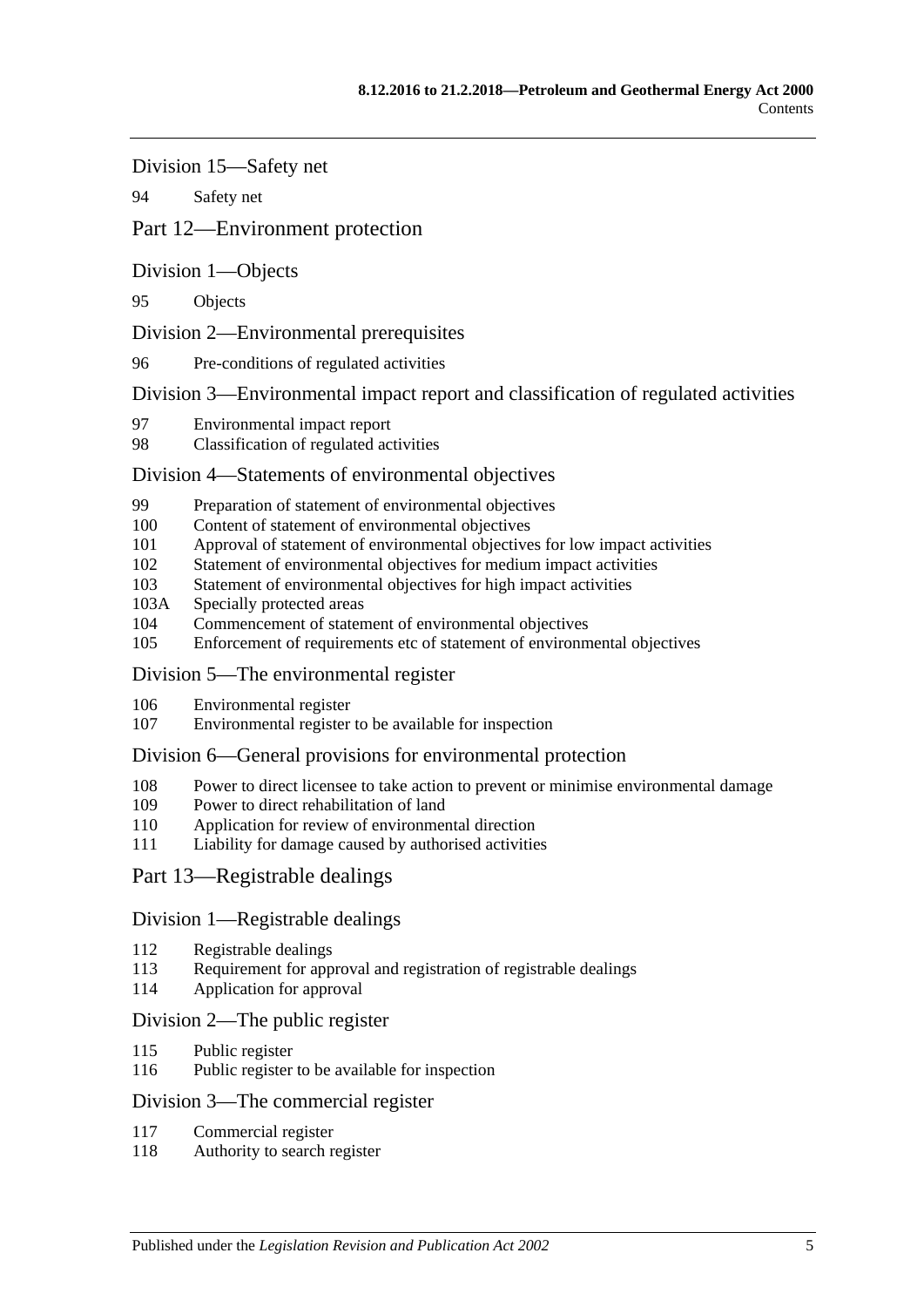## [Part 14—Investigation and enforcement](#page-57-3)

- [Authorised investigations](#page-57-4)
- [Powers of entry and inspection](#page-57-5)
- [Power to gather information](#page-58-0)
- [Production of records](#page-58-1)
- [Publication of results of investigation](#page-59-0)

#### [Part 15—Reconsideration and appeal](#page-59-1)

#### [Division 1—Application of this Part](#page-59-2)

[Decisions etc subject to review and appeal](#page-59-3)

#### [Division 2—Reconsideration](#page-59-4)

- [Application for reconsideration](#page-59-5)
- [Constitution of advisory committee](#page-60-0)
- [Minister's decision on application for reconsideration](#page-60-1)

#### [Division 3—Appeal](#page-60-2)

[Right of appeal](#page-60-3)

#### [Part 16—Miscellaneous](#page-60-4)

- [Giving of notices](#page-60-5)
- [Verification of information](#page-61-0)
- 130A [Avoidance of duplication of procedures etc](#page-61-1)
- [Saving of powers with respect to Crown land etc](#page-63-0)
- [Proof of administrative acts](#page-63-1)
- [Extension of time limits](#page-63-2)
- [Secrecy](#page-63-3)
- [Administrative penalties](#page-64-0)
- Preservation of rights under *[Cooper Basin \(Ratification\) Act](#page-64-1) 1975*
- [Regulations](#page-64-2)

#### [Schedule—Transitional provisions](#page-65-0)

- [Continuation of licences](#page-65-1)
- [Preservation of operation of the repealed Act for certain purposes](#page-65-2)
- [Limitation on certain rights](#page-65-3)
- [Environmental assessments](#page-66-0)<br>6 Statements of environmental
- [Statements of environmental objectives](#page-66-1)
- [Presumptive classification of activities](#page-66-2)
- [Non-application of certain provisions to certain pipelines](#page-66-3)

# [Legislative history](#page-67-0)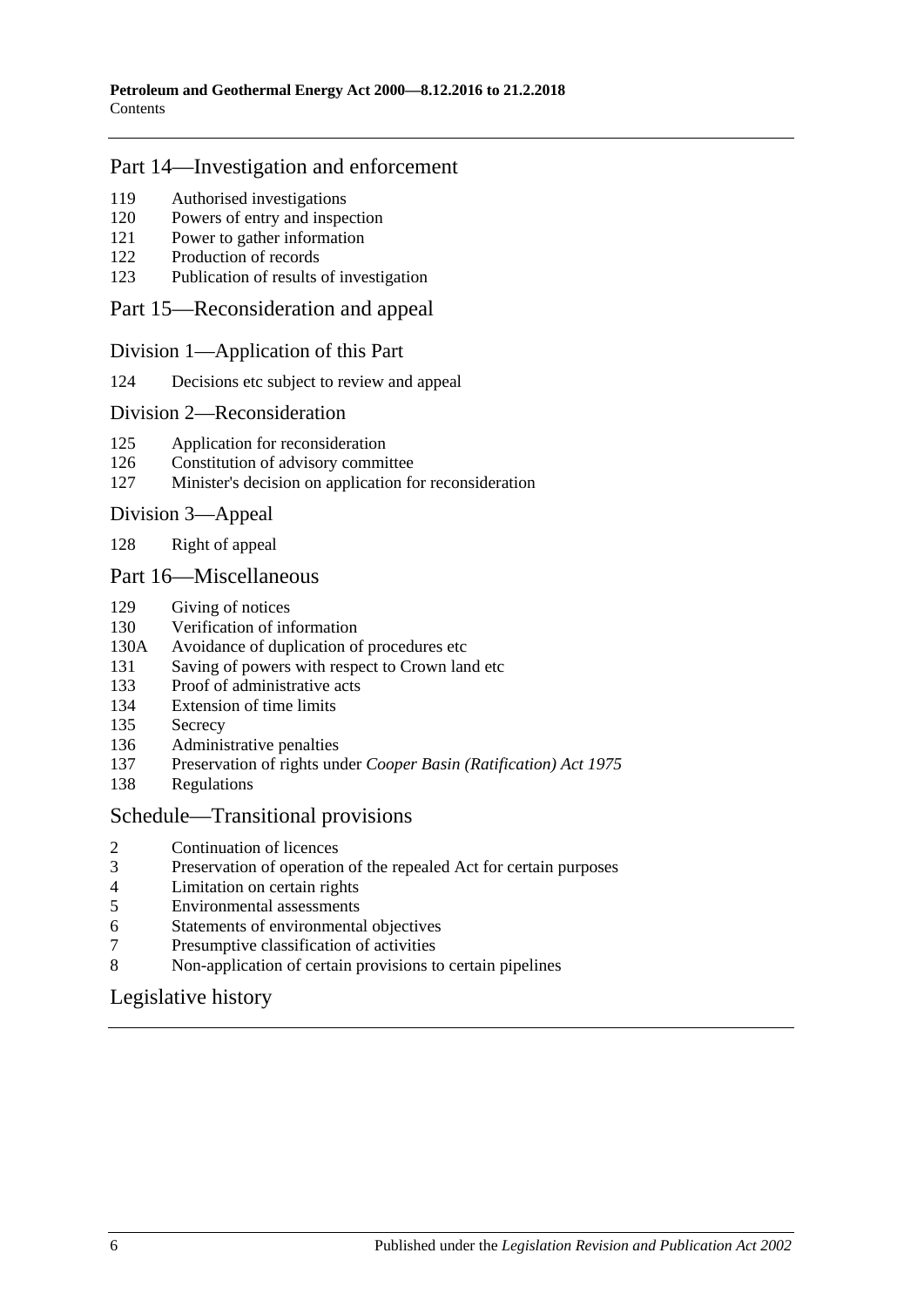# <span id="page-6-0"></span>**The Parliament of South Australia enacts as follows:**

# **Part 1—Preliminary**

# <span id="page-6-1"></span>**Division 1—Formal**

## <span id="page-6-2"></span>**1—Short title**

This Act may be cited as the *Petroleum and Geothermal Energy Act 2000*.

# <span id="page-6-3"></span>**Division 2—Objects of Act**

### <span id="page-6-4"></span>**3—Objects of Act**

The objects of this Act are—

- (a) to create an effective, efficient and flexible regulatory system for the industries involving exploration for, and the recovery or commercial utilisation of, petroleum and other resources (including geothermal resources and natural reservoirs suitable for storage or production purposes) to which this Act applies; and
- (b) to encourage and maintain an appropriate level of competition in exploration for and production of petroleum and other resources to which this Act applies; and
- (c) to create an effective, efficient and flexible regulatory system for the construction and operation of transmission pipelines for transporting petroleum and other substances to which this Act applies; and
- (d) to minimise environmental damage from the activities involved in—
	- (i) exploration for, or the recovery or commercial utilisation of, petroleum and other resources to which this Act applies; and
	- (ii) the construction or operation of transmission pipelines for transporting petroleum and other substances to which this Act applies; and
- (e) to establish appropriate consultative processes involving people directly affected by regulated activities and the public generally; and
- (f) to ensure as far as reasonably practicable security of supply for users of natural gas; and
- (g) to protect the public from risks inherent in regulated activities.

# <span id="page-6-5"></span>**Division 3—Interpretation**

### <span id="page-6-6"></span>**4—Interpretation**

(1) In this Act, unless the contrary intention appears—

*Adelaide Dolphin Sanctuary* has the same meaning as in the *[Adelaide Dolphin](http://www.legislation.sa.gov.au/index.aspx?action=legref&type=act&legtitle=Adelaide%20Dolphin%20Sanctuary%20Act%202005)  [Sanctuary Act](http://www.legislation.sa.gov.au/index.aspx?action=legref&type=act&legtitle=Adelaide%20Dolphin%20Sanctuary%20Act%202005) 2005*;

*administrative penalty*—See [section](#page-64-0) 136;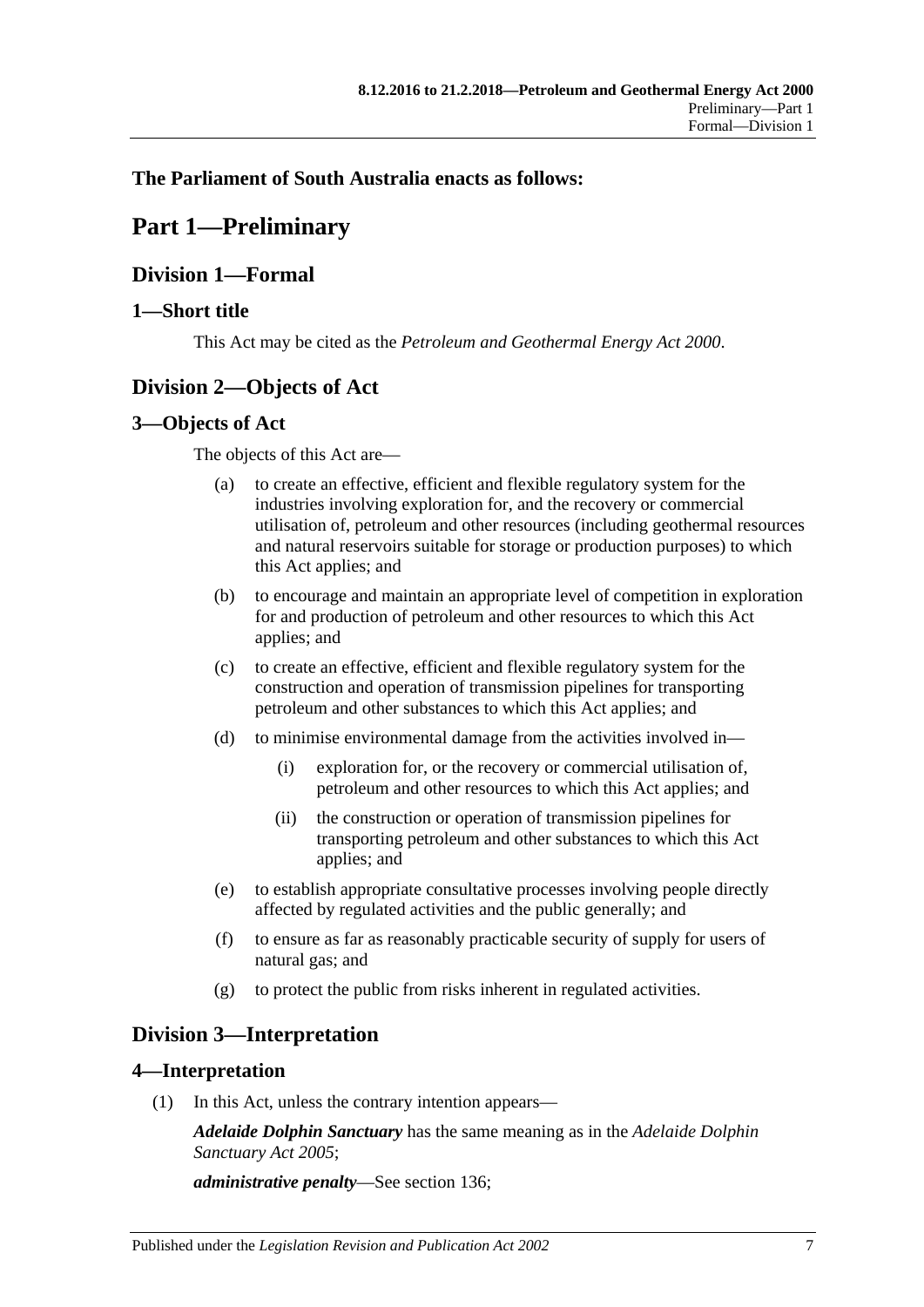*approved form* means a form approved by the Minister;

*associated facilities*—See [section](#page-31-4) 56(2);

*authorised activity* means a regulated activity authorised by a licence;

*authorised officer* means a person authorised in writing by the Minister to exercise the powers of an authorised officer under this Act;

*business day* means any day except a Saturday, Sunday or public holiday;

*competitive tender region* means a part of the State designated as a competitive tender region under [section](#page-15-6) 16;

*contravention* includes non-compliance;

*department* means the department of the Public Service assigned to assist the Minister in the administration of this Act;

*discretionary condition* of a licence means a condition that is imposed at the discretion of the Minister under this Act;

*easement* includes the statutory easement under the *[Natural Gas Authority Act](http://www.legislation.sa.gov.au/index.aspx?action=legref&type=act&legtitle=Natural%20Gas%20Authority%20Act%201967) 1967*;

#### *environment* includes—

- (a) land, air, water (including both surface and underground water), organisms and ecosystems; and
- (b) buildings, structures and cultural artefacts; and
- (c) productive capacity or potential; and
- (d) the external manifestations of social and economic life; and
- (e) the amenity values of an area;

*ERD Court* means the Environment, Resources and Development Court;

*former licensee* includes a person who held a licence under the repealed Act;

*geothermal energy* means thermal energy contained in subsurface rock or other subterranean substances which is extracted or released by a means other than as part of the production of a naturally occurring underground accumulation of a substance;

*GST* means the tax payable under the GST law;

*GST component* means a component attributable to a liability to GST;

*GST law* means—

- (a) *A New Tax System (Goods and Services Tax) Act 1999* (Cwth); and
- (b) the related legislation of the Commonwealth dealing with the imposition of a tax on the supply of goods and services;

*joint venture* includes a partnership;

*land* includes an estate or interest in land or right in respect of land;

*licence* means—

- (a) a speculative survey licence; or
- (b) an exploration licence (in any of its 3 categories—see [section](#page-16-4) 21); or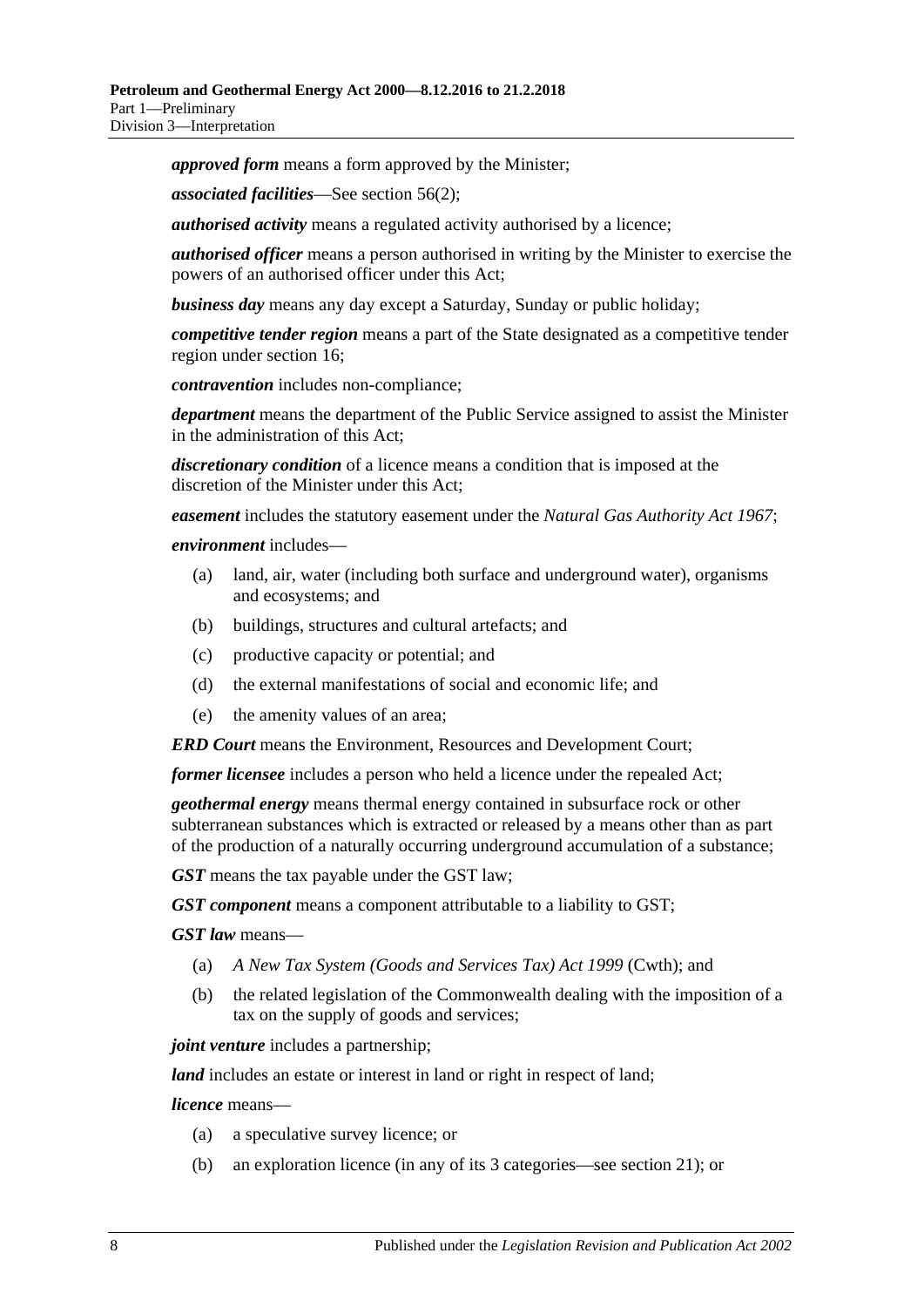- (c) a retention licence (in any of its 3 categories—see [section](#page-19-2) 28); or
- (d) a production licence (in any of its 3 categories—see [section](#page-22-1) 34); or
- (e) a preliminary survey licence; or
- (f) a pipeline licence; or
- (g) an associated activities licence; or
- (h) a special facilities licence;

*mandatory condition* of a licence means a condition that must be imposed under a provision of this Act;

*marine park* has the same meaning as in the *[Marine Parks Act](http://www.legislation.sa.gov.au/index.aspx?action=legref&type=act&legtitle=Marine%20Parks%20Act%202007) 2007*;

*Murray-Darling Basin* has the same meaning as in the *[Murray-Darling Basin](http://www.legislation.sa.gov.au/index.aspx?action=legref&type=act&legtitle=Murray-Darling%20Basin%20Act%201993)  Act [1993](http://www.legislation.sa.gov.au/index.aspx?action=legref&type=act&legtitle=Murray-Darling%20Basin%20Act%201993)*;

*natural gas* means petroleum that is, or would be, gaseous, at Standard Temperature and Pressure;

*natural reservoir* means a part of a geological structure (including one that has been artificially modified)—

- (a) in which petroleum or some other regulated substance has accumulated; or
- (b) which is suitable for the storage of petroleum or some other regulated substance;

*owner* of land means each of the following (insofar as may be relevant in the circumstances of the particular case):

- (a) a person who holds an estate in fee simple in the land;
- (b) a person who holds a lease or licence over the land issued by the Crown;
- (c) a person who is in possession of the land under a lease registered in the Lands Titles Registration Office or deposited in the General Registry Office and noted against the land;
- (d) a person who has, by statute, the care, control or management of the land;
- (e) a person who holds a tenement over or in relation to the land (including in relation to a stratum of the land), other than a speculative survey licence or a preliminary survey licence;
- (f) without limiting a preceding paragraph, a person in actual possession of the land under a right of exclusive possession;
- (g) a person who—
	- (i) holds native title in the land; or
	- (ii) is the registered representative of claimants to native title within the meaning of the *Native Title [\(South Australia\) Act](http://www.legislation.sa.gov.au/index.aspx?action=legref&type=act&legtitle=Native%20Title%20(South%20Australia)%20Act%201994) 1994*,

(with these subparagraphs being in the alternative);

(h) a person of a class brought within the ambit of this definition by the regulations;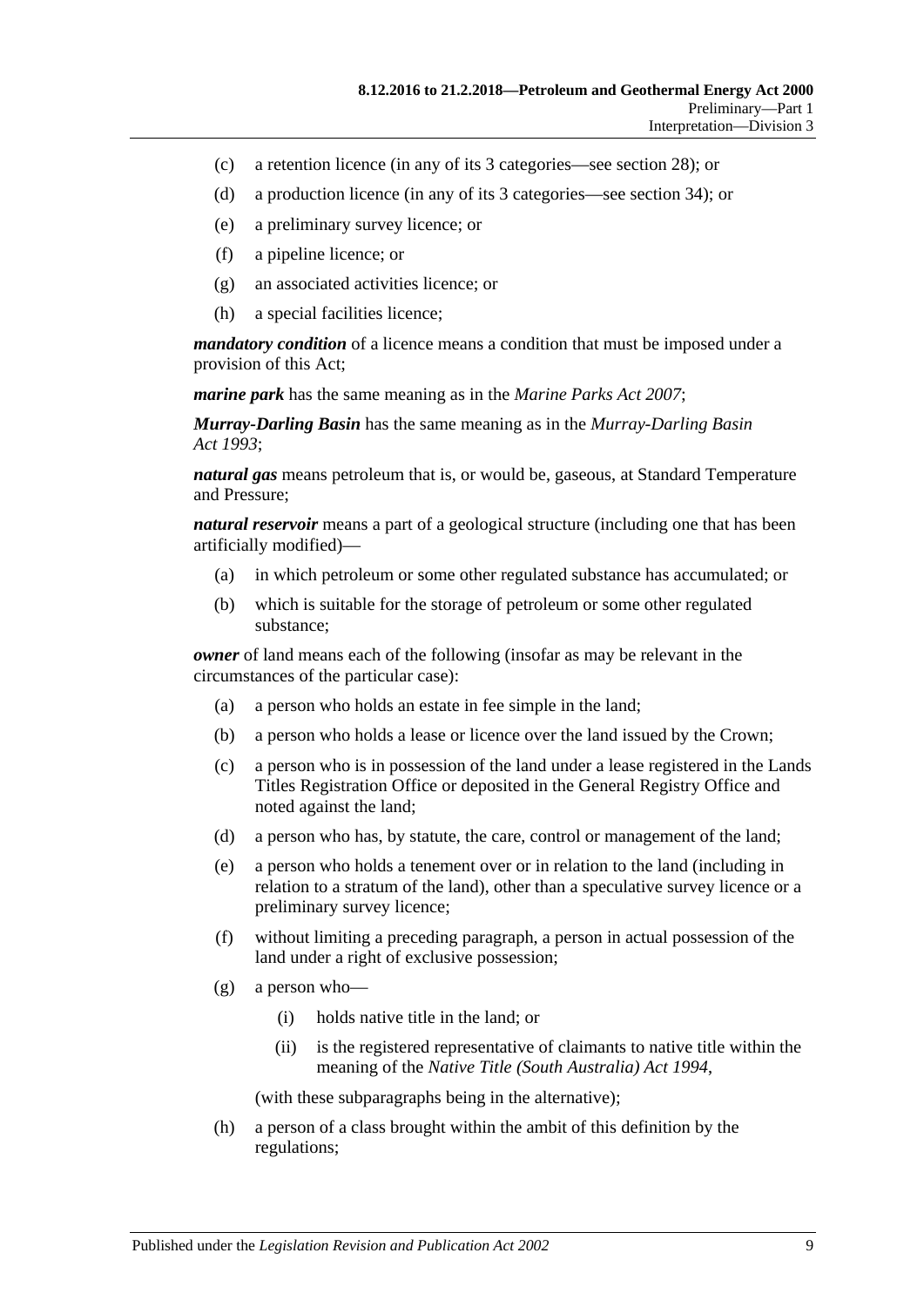*petroleum* means a naturally occurring substance consisting of a hydrocarbon or mixture of hydrocarbons in gaseous, liquid or solid state but does not include coal or shale unless occurring in circumstances in which the use of techniques for coal seam methane production or in situ gasification would be appropriate or unless constituting a product of coal gasification (whether produced below or above the ground) for the purposes of the production of synthetic petroleum;

*pipeline* means a pipe or system of pipes for conveying petroleum or another regulated substance from place to place and includes—

- (a) tanks, machinery and equipment necessary for, or associated with, its operation;
- (b) a part of a pipeline;

*pipeline land* means an interest in land (including an easement) acquired for the construction, maintenance or operation of a transmission pipeline;

*private land* means land alienated from the Crown by the grant of an estate in fee simple or a possessory interest conferring a right to exclusive possession of the land;

#### *produce*—

- (a) a person produces petroleum or another regulated substance if the petroleum or other substance is recovered or released from a natural reservoir in which it has been contained in the course, or as a result, of operations carried out by that person (and production is taken to occur when it reaches ground level);
- (b) a person produces a regulated resource (other than a regulated substance)—
	- (i) in the case of geothermal energy—by releasing the energy for an industrial or commercial purpose;
	- (ii) in the case of a natural reservoir—by using it for the storage of petroleum or another regulated substance;

*prospectivity* of an area means its potential for the discovery of petroleum or other regulated resources;

*public land* means any land that is not private land;

*record* includes—

- (a) a record in the form of a book or document, or in the form of a map;
- (b) a record in the form of electronic data;
- (c) geological samples;
- (d) samples of—
	- (i) petroleum; or
	- (ii) another regulated substance; or
	- (iii) water;

*regulated activity*—See [section](#page-13-3) 10;

*regulated resource* means—

(a) a naturally occurring underground accumulation of a regulated substance; or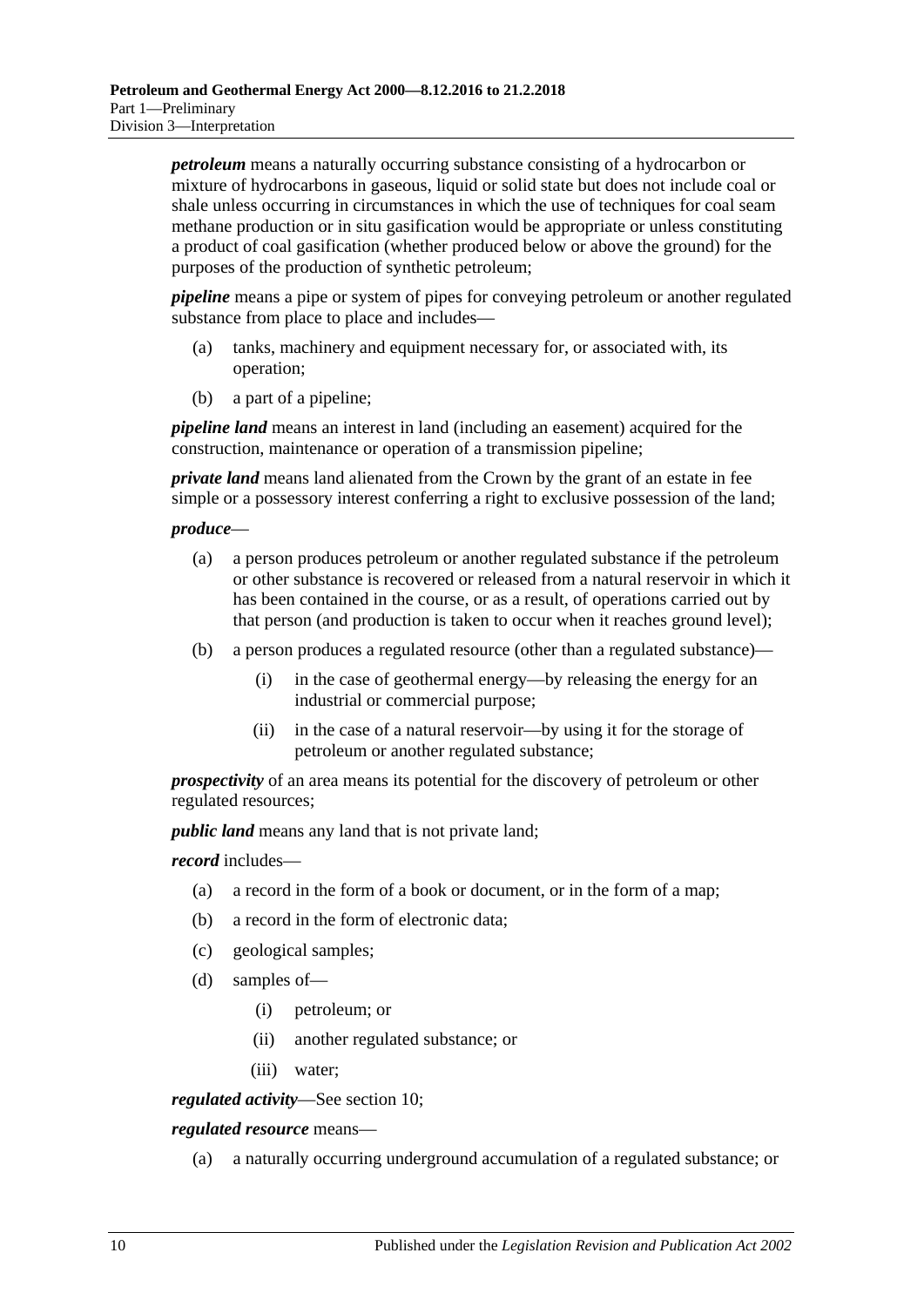- (b) a source of geothermal energy; or
- (c) a natural reservoir;

*regulated substance* means—

- (a) petroleum; or
- (b) hydrogen sulphide; or
- (c) nitrogen; or
- (d) helium; or
- (e) carbon dioxide; or
- (ea) any other substance that naturally occurs in association with petroleum; or
- (f) any substance declared by regulation to be a substance to which this Act applies;

*relevant Act* means—

- (a) in relation to the Adelaide Dolphin Sanctuary—the *[Adelaide Dolphin](http://www.legislation.sa.gov.au/index.aspx?action=legref&type=act&legtitle=Adelaide%20Dolphin%20Sanctuary%20Act%202005)  [Sanctuary Act](http://www.legislation.sa.gov.au/index.aspx?action=legref&type=act&legtitle=Adelaide%20Dolphin%20Sanctuary%20Act%202005) 2005*; or
- (b) in relation to a marine park—the *[Marine Parks Act](http://www.legislation.sa.gov.au/index.aspx?action=legref&type=act&legtitle=Marine%20Parks%20Act%202007) 2007*; or
- (c) in relation to a River Murray Protection Area or the Murray-Darling Basin—the *[River Murray Act](http://www.legislation.sa.gov.au/index.aspx?action=legref&type=act&legtitle=River%20Murray%20Act%202003) 2003*;

#### *relevant court* means—

- (a) where the amount or value of the claim to which the proceedings relate is \$150 000 or less—the Warden's Court; or
- (b) in any other case—the Land and Valuation Court;

#### *relevant Minister* means—

- (a) in relation to the Adelaide Dolphin Sanctuary—the Minister to whom the administration of the *[Adelaide Dolphin Sanctuary Act](http://www.legislation.sa.gov.au/index.aspx?action=legref&type=act&legtitle=Adelaide%20Dolphin%20Sanctuary%20Act%202005) 2005* is committed; or
- (b) in relation to a marine park—the Minister to whom the administration of the *[Marine Parks Act](http://www.legislation.sa.gov.au/index.aspx?action=legref&type=act&legtitle=Marine%20Parks%20Act%202007) 2007* is committed; or
- (c) in relation to a River Murray Protection Area or the Murray-Darling Basin—the Minister to whom the administration of the *[River Murray](http://www.legislation.sa.gov.au/index.aspx?action=legref&type=act&legtitle=River%20Murray%20Act%202003)  Act [2003](http://www.legislation.sa.gov.au/index.aspx?action=legref&type=act&legtitle=River%20Murray%20Act%202003)* is committed;

*repealed Act* means the *[Petroleum Act](http://www.legislation.sa.gov.au/index.aspx?action=legref&type=act&legtitle=Petroleum%20Act%201940) 1940*;

*River Murray Protection Area* means a River Murray Protection Area under the *[River](http://www.legislation.sa.gov.au/index.aspx?action=legref&type=act&legtitle=River%20Murray%20Act%202003)  [Murray Act](http://www.legislation.sa.gov.au/index.aspx?action=legref&type=act&legtitle=River%20Murray%20Act%202003) 2003*;

*specially protected area* means—

- (a) the Adelaide Dolphin Sanctuary; or
- (b) a marine park; or
- (c) a River Murray Protection Area;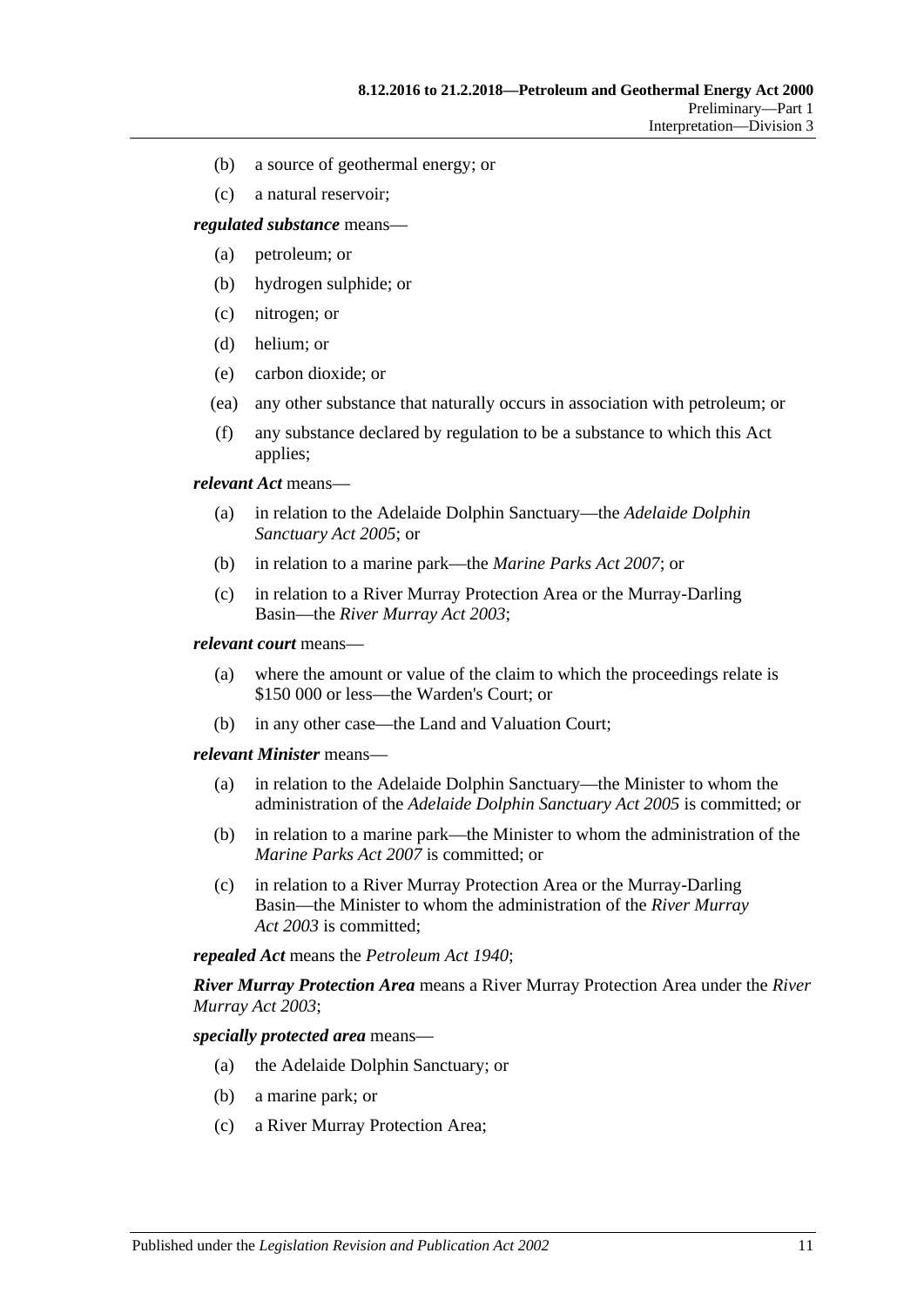*tenement* means a lease, licence or other right relating to exploration for, or the production, recovery, management, conveyance, processing or delivery of, minerals or regulated resources (as the case requires) under any of the following:

- (a) this Act;
- (b) the *[Mining Act](http://www.legislation.sa.gov.au/index.aspx?action=legref&type=act&legtitle=Mining%20Act%201971) 1971* or the *[Opal Mining Act](http://www.legislation.sa.gov.au/index.aspx?action=legref&type=act&legtitle=Opal%20Mining%20Act%201995) 1995*;
- (c) the *[Cooper Basin \(Ratification\) Act](http://www.legislation.sa.gov.au/index.aspx?action=legref&type=act&legtitle=Cooper%20Basin%20(Ratification)%20Act%201975) 1975*, the *[Roxby Downs \(Indenture](http://www.legislation.sa.gov.au/index.aspx?action=legref&type=act&legtitle=Roxby%20Downs%20(Indenture%20Ratification)%20Act%201982)  [Ratification\) Act](http://www.legislation.sa.gov.au/index.aspx?action=legref&type=act&legtitle=Roxby%20Downs%20(Indenture%20Ratification)%20Act%201982) 1982* or the *[Stony Point \(Liquids Project\) Ratification](http://www.legislation.sa.gov.au/index.aspx?action=legref&type=act&legtitle=Stony%20Point%20(Liquids%20Project)%20Ratification%20Act%201981)  Act [1981](http://www.legislation.sa.gov.au/index.aspx?action=legref&type=act&legtitle=Stony%20Point%20(Liquids%20Project)%20Ratification%20Act%201981)*;
- (d) any other Act brought within the ambit of this definition by the regulations;

*transmission pipeline* means a pipeline for conveying petroleum or another regulated substance from a point at or near the place of its production to another place or other places, or for conveying petroleum or another regulated substance to or near a place where it is to be stored in a natural reservoir, (or a pipeline that forms part of a system of pipelines for that purpose) but does not include the following—

- (a) a pipeline located within the area of a production or retention licence or the combined area of two or more production or retention licences (not being part of a pipeline that extends beyond the area of such a licence); or
- (b) a pipeline located within the site of an industrial plant; or
- (c) a pipeline that forms part of a gas distribution system within a city, town or other centre of population or industry; or
- (d) if a pipeline extends beyond State boundaries—the parts of the pipeline located outside the State; or
- (e) a pipeline excluded by regulation from the ambit of this definition;
- (2) A reference in this Act to petroleum or another regulated substance extends to a mixture of substances of which petroleum or the other relevant substance is a constituent part.
- (3) For the purposes of this Act, the *storage* of a regulated substance may include circumstances where it is intended that the regulated substance be held indefinitely in a natural reservoir.

# <span id="page-11-0"></span>**Division 4—Rights of the Crown**

# <span id="page-11-1"></span>**5—Rights of the Crown**

- (1) The property in petroleum and other regulated resources is vested (or continues to be vested) in the Crown.
- (2) On the production of petroleum, or some other regulated substance, by a person lawfully entitled to produce the petroleum or other regulated substance, it becomes the property of the person who produced it.
- (3) The property in a regulated substance placed in a natural reservoir for storage purposes (after being produced or acquired in some other way) is not affected by that placing or storage.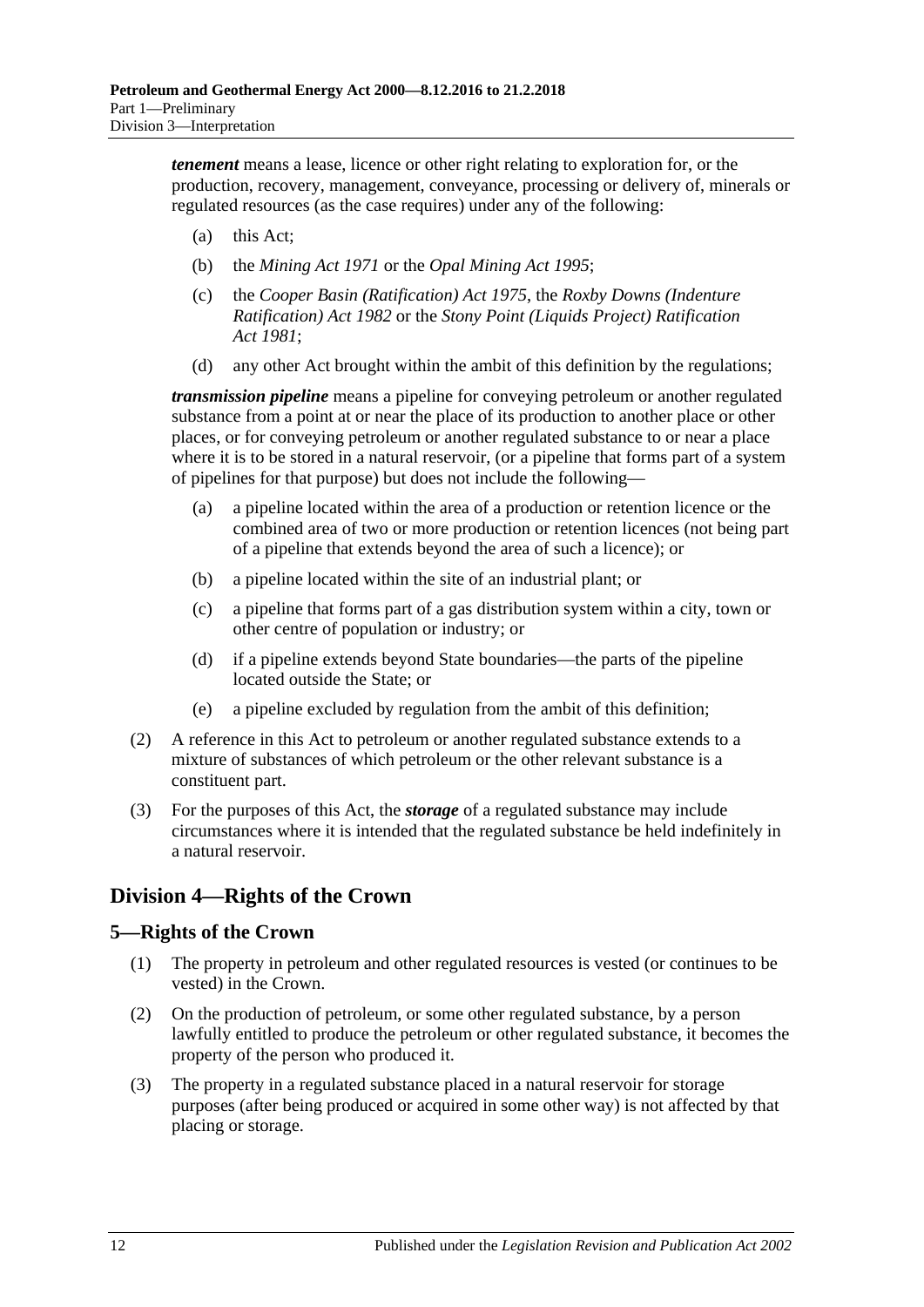# <span id="page-12-0"></span>**Part 2—Administration**

# <span id="page-12-1"></span>**Division 1—The Minister**

## <span id="page-12-2"></span>**6—Administration**

The Minister has the general administration of this Act.

## <span id="page-12-3"></span>**6A—Interaction with other legislation**

The Minister must, in acting in the administration of this Act, take into account the following insofar as they may be relevant:

- (a) the objects and objectives of the *[Adelaide Dolphin Sanctuary Act](http://www.legislation.sa.gov.au/index.aspx?action=legref&type=act&legtitle=Adelaide%20Dolphin%20Sanctuary%20Act%202005) 2005*;
- (b) the objects of the *[Marine Parks Act](http://www.legislation.sa.gov.au/index.aspx?action=legref&type=act&legtitle=Marine%20Parks%20Act%202007) 2007*;
- (c) the objects of the *[Natural Resources Management Act](http://www.legislation.sa.gov.au/index.aspx?action=legref&type=act&legtitle=Natural%20Resources%20Management%20Act%202004) 2004*;
- (d) the objects of the *[River Murray Act](http://www.legislation.sa.gov.au/index.aspx?action=legref&type=act&legtitle=River%20Murray%20Act%202003) 2003* and the *Objectives for a Healthy River Murray* under that Act.

## <span id="page-12-4"></span>**7—Delegation**

- (1) The Minister may—
	- (a) delegate any of the Minister's powers or functions under this Act to a specified person, or a person holding or acting in a specified office or position; or
	- (b) vary or revoke a delegation under this section.
- (1a) The Treasurer may—
	- (a) delegate any of the Treasurer's powers or functions under this Act to a specified person, or a person holding or acting in a specified office or position; or
	- (b) vary or revoke a delegation under this section.
- (2) If the terms of an instrument of delegation allow for subdelegation, the delegate may subdelegate the power or function in accordance with the instrument.
- (3) A delegation or subdelegation does not prevent the exercise of a delegated power or function by the delegator.
- (4) Notice of a delegation or subdelegation, or the variation or revocation of a delegation or subdelegation, under this section is to be published in the Gazette.

# <span id="page-12-5"></span>**Division 2—Authorised officers**

### <span id="page-12-6"></span>**8—Appointment of authorised officers**

The Minister may, by instrument in writing, authorise a person to exercise the powers of an authorised officer under this Act either generally or subject to specified limitations and restrictions.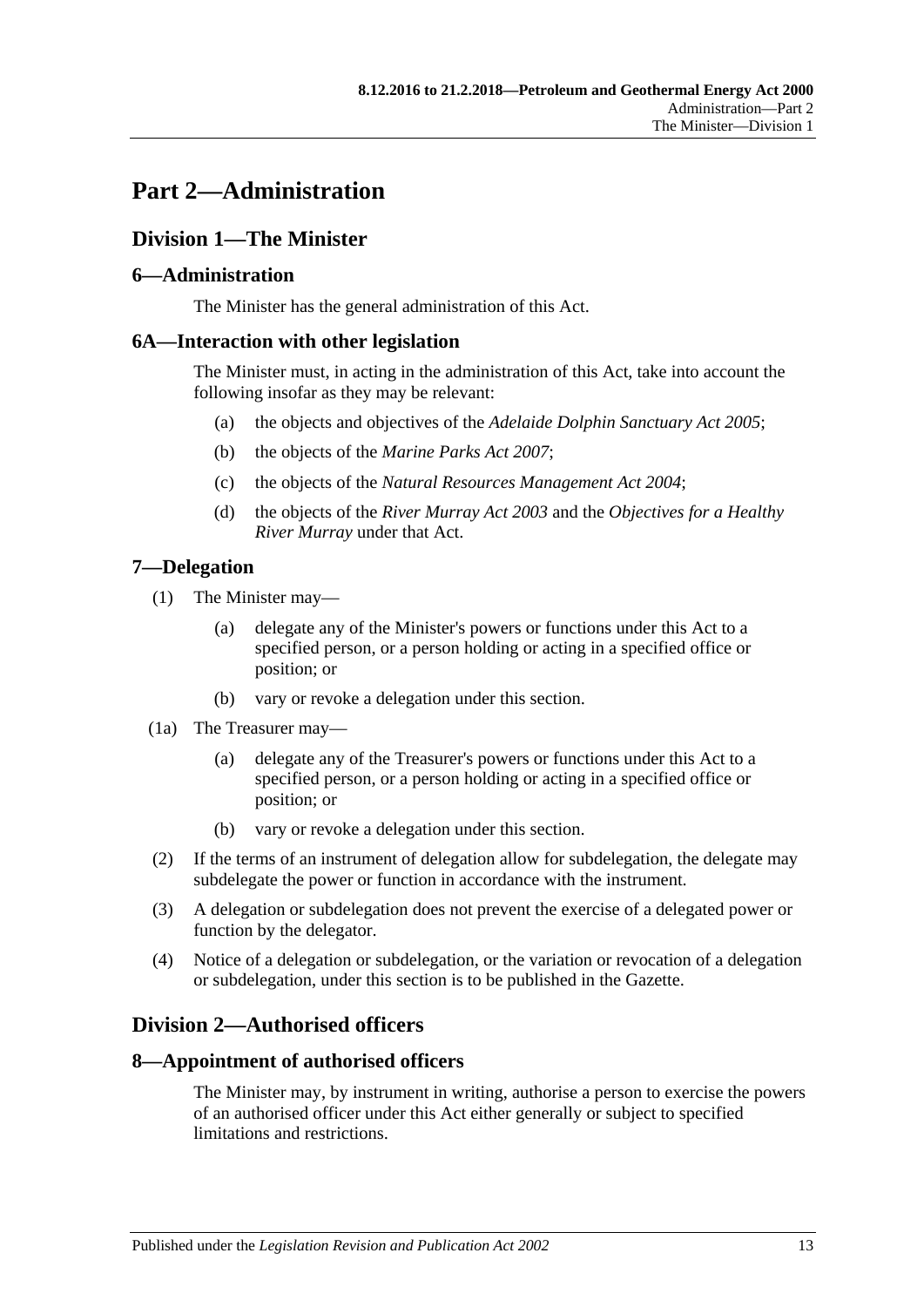## <span id="page-13-0"></span>**9—Identity cards**

- (1) The Minister must issue to each authorised officer an identity card—
	- (a) stating the name of the authorised officer; and
	- (b) containing a photograph of the authorised officer; and
	- (c) stating that the person whose name and photograph appear on the card is an authorised officer for this Act.
- (2) If an authorised officer proposes to exercise powers under this Act against a person, the authorised officer must, if practicable, produce the identity card for inspection.

# <span id="page-13-1"></span>**Part 3—Licensing regulated activities**

## <span id="page-13-2"></span>**Division 1—Requirement for licence**

#### <span id="page-13-3"></span>**10—Regulated activities**

- (1) The following are *regulated activities*:
	- (a) exploration for petroleum or another regulated resource; or
	- (b) operations to establish the nature and extent of a discovery of petroleum or another regulated resource, and to establish the commercial feasibility of production and the appropriate production techniques; or
	- (c) production of petroleum or another regulated substance; or
	- (d) utilisation of a natural reservoir to store petroleum or another regulated substance (including in a case where a trace element naturally occurs with the petroleum or other regulated substance); or
	- (e) production of geothermal energy; or
	- (f) construction of a transmission pipeline for carrying petroleum or another regulated substance; or
	- (g) operation of a transmission pipeline for carrying petroleum or another regulated substance.
- (2) However, exploratory operations conducted at a height of 500m or more above the surface of the ground are not regulated activities.
- (3) A reference to a regulated activity includes all operations and activities reasonably necessary for, or incidental to, that activity such as (for example)—
	- (a) physical and geophysical surveys of land;
	- (b) the drilling of wells;
	- (c) the injection of water or some other substance into a natural reservoir in order to enhance production of petroleum or another regulated substance;
	- (d) forcing water or some other substance through a source of geothermal energy in order to absorb thermal energy and enable its recovery or utilisation at the surface;
	- (e) the processing of substances recovered from a well;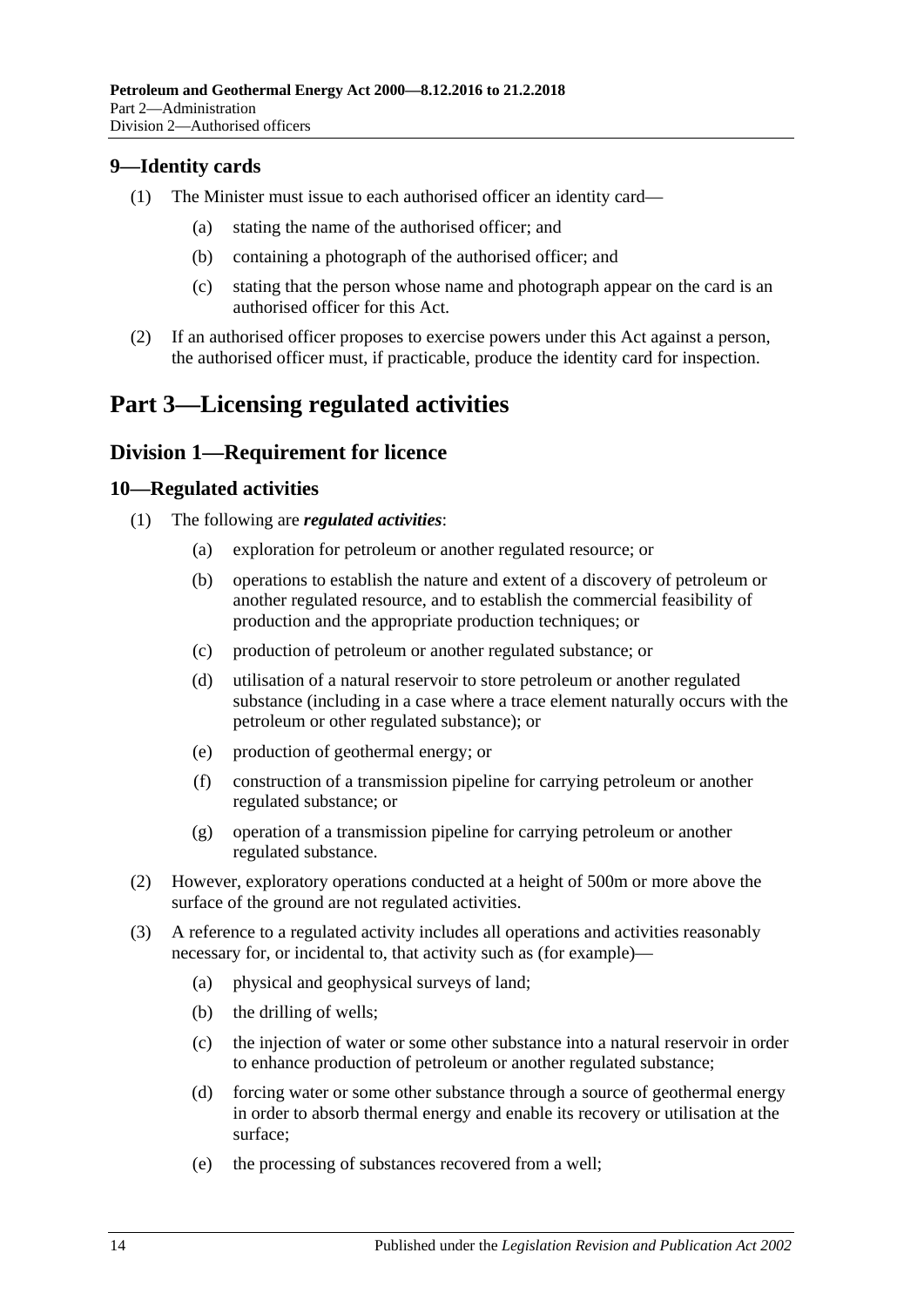- (f) the construction of borrow pits;
- (g) the installation and operation of plant and equipment;
- (h) the use of a natural reservoir to store a regulated substance;
- (i) water disposal;
- (j) the construction of roads, camps, airports, buildings and other infrastructure.

#### <span id="page-14-0"></span>**11—Requirement for licence**

A person must not engage in a regulated activity unless the activity is authorised under this Act.

Maximum penalty: \$120 000.

#### <span id="page-14-1"></span>**Division 2—Grant of licence**

#### <span id="page-14-2"></span>**12—General authority to grant licence**

- (1) The Minister may, subject to this Act, grant a licence.
- (2) If an application for the grant or renewal of a licence relates to an area within or adjacent to a specially protected area, the Minister must, before making his or her decision on the application, refer the application to the relevant Minister and consult with the relevant Minister in relation to the matter.
- (3) If an application for the grant or renewal of a licence is referred to a relevant Minister and the Minister to whom the administration of this Act is committed and the relevant Minister cannot agree—
	- (a) on whether a licence should be granted or renewed; or
	- (b) if a licence is granted or renewed, on the conditions to which the licence should be subject,

the Ministers must take steps to refer the matter to the Governor and the Governor will determine the matter (and any decision taken by the Governor will be taken to be a decision of the Minister under this Act).

#### <span id="page-14-3"></span>**13—Licence classes**

Licences are of the following classes:

- (a) preliminary survey licence; and
- (b) speculative survey licence; and
- (c) exploration licence (with 3 categories of licence under this Act); and
- (d) retention licence (with 3 categories of licence under this Act); and
- (e) production licence (with 3 categories of licence under this Act); and
- (f) pipeline licence; and
- (g) associated activities licence; and
- (h) special facilities licence.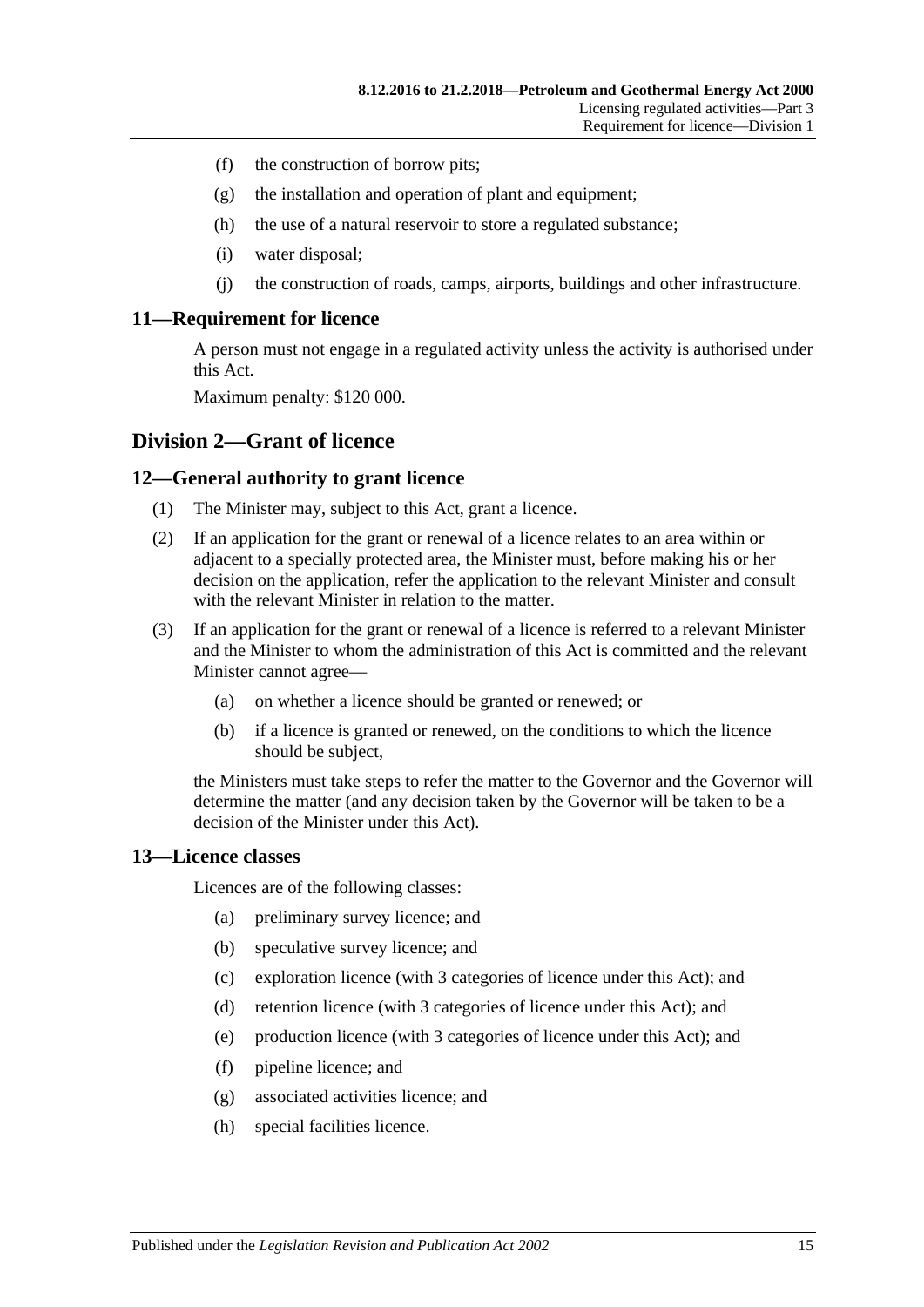## <span id="page-15-0"></span>**13A—Licence is not personal property for the purposes of Commonwealth Act**

A licence is not personal property for the purposes of the *Personal Property Securities Act 2009* of the Commonwealth.

# <span id="page-15-1"></span>**Division 3—Preliminary survey licence**

### <span id="page-15-2"></span>**14—Preliminary survey licence**

- (1) A *preliminary survey licence* authorises the licensee to carry out a survey, environmental evaluation, or other form of assessment preparatory to the carrying out of regulated activities on land.
- (2) A preliminary survey licence may authorise incidental matters such as (for example) marking out the proposed route of a pipeline on land.
- (3) The rights conferred on the holder of a preliminary survey licence are not exclusive.
- (4) The Minister may, on application by a licensee holding a preliminary survey licence, approve the variation of the area to which the licence relates.

### <span id="page-15-3"></span>**15—Term of preliminary survey licence**

- (1) The term of a preliminary survey licence is 1 year.
- (2) A preliminary survey licence may be renewed from time to time for a further term.

# <span id="page-15-4"></span>**Part 4—Exploration**

# <span id="page-15-5"></span>**Division 1—Competitive tender regions**

### <span id="page-15-9"></span><span id="page-15-6"></span>**16—Competitive tender regions**

- (1) If the Minister considers a particular part of the State to be highly prospective for petroleum exploration or for exploration for other regulated resources, the Minister may, by notice in the Gazette, designate that part of the State as a competitive tender region.
- (2) The notice may specify regulated resources in relation to which the region is to be regarded as highly prospective and, in that case, the region will be regarded as highly prospective for those resources but not in relation to other regulated resources (and the designation under [subsection](#page-15-9) (1) will not apply in relation to the other regulated resources).
- (3) The Minister may, by subsequent notice in the Gazette, vary or revoke a notice under this section.

# <span id="page-15-7"></span>**Division 2—Speculative survey**

### <span id="page-15-8"></span>**17—Speculative survey licence**

- (1) A *speculative survey licence* authorises the licensee to carry out exploratory operations of the kind specified in the licence in the licence area.
- (2) A speculative survey licence cannot authorise drilling beyond a depth of 300 metres.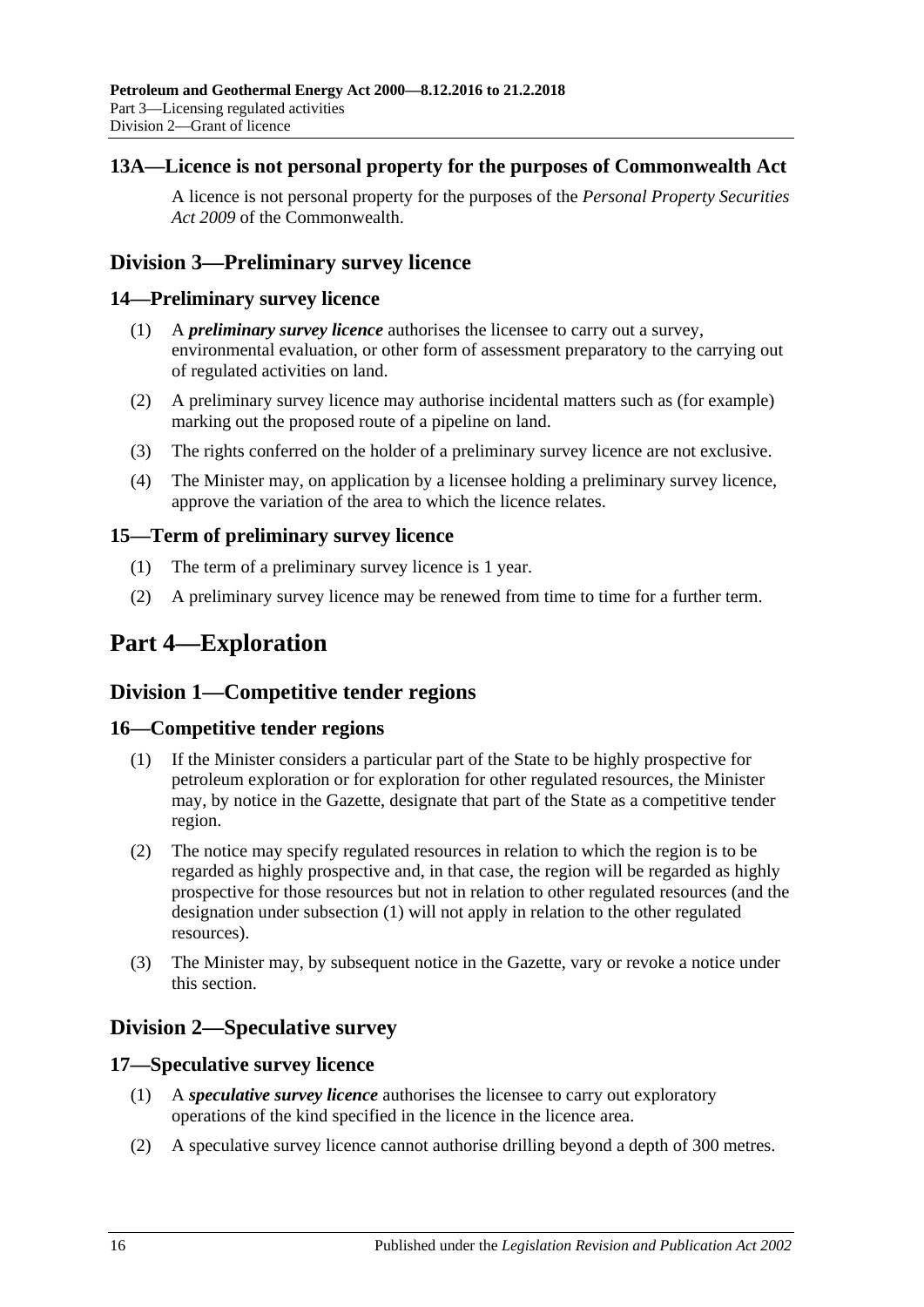(3) The right to carry out exploratory operations conferred by a speculative survey licence is not an exclusive right.

#### <span id="page-16-0"></span>**18—Area of speculative survey licence**

- (1) A speculative survey licence may be granted for 1 or more separate areas.
- (2) However, the total area of a speculative survey licence cannot exceed 10 000  $\text{km}^2$ .

#### <span id="page-16-1"></span>**19—Term of speculative survey licence**

- (1) The term of a speculative survey licence is 1 year.
- (2) A speculative survey licence may be renewed, from time to time, for a further term.

#### <span id="page-16-2"></span>**20—Consultation preceding grant or renewal of speculative survey licence**

Before a speculative survey licence is granted or renewed over the area, or part of the area, of an existing licence, the applicant for the speculative survey licence must—

- (a) consult with the existing licensee and seek to reach agreement on the activities to be carried out under the speculative survey licence on the area that is to be subject to both licences; and
- (b) inform the Minister of the result of the consultation.

# <span id="page-16-3"></span>**Division 3—Exploration licences**

#### <span id="page-16-4"></span>**21—Exploration licences**

- (1) There will be 3 categories of exploration licence:
	- (a) a *petroleum exploration licence*;
	- (b) a *geothermal exploration licence*;
	- (c) a *gas storage exploration licence*.
- (2) An exploration licence authorises subject to its terms the licensee to carry out in the licence area—
	- (a) exploratory operations for regulated resources of the kind relevant to the category of licence; and
	- (b) with respect to regulated resources of the kind relevant to the category of licence—operations—
		- (i) to establish the nature and extent of a discovery of regulated resources;
		- (ii) to establish the feasibility of production and appropriate production techniques.
- (3) A licensee who holds an exploration licence is entitled, subject to this Act, to the grant of a corresponding retention licence or a corresponding production licence for a regulated resource discovered in the licence area.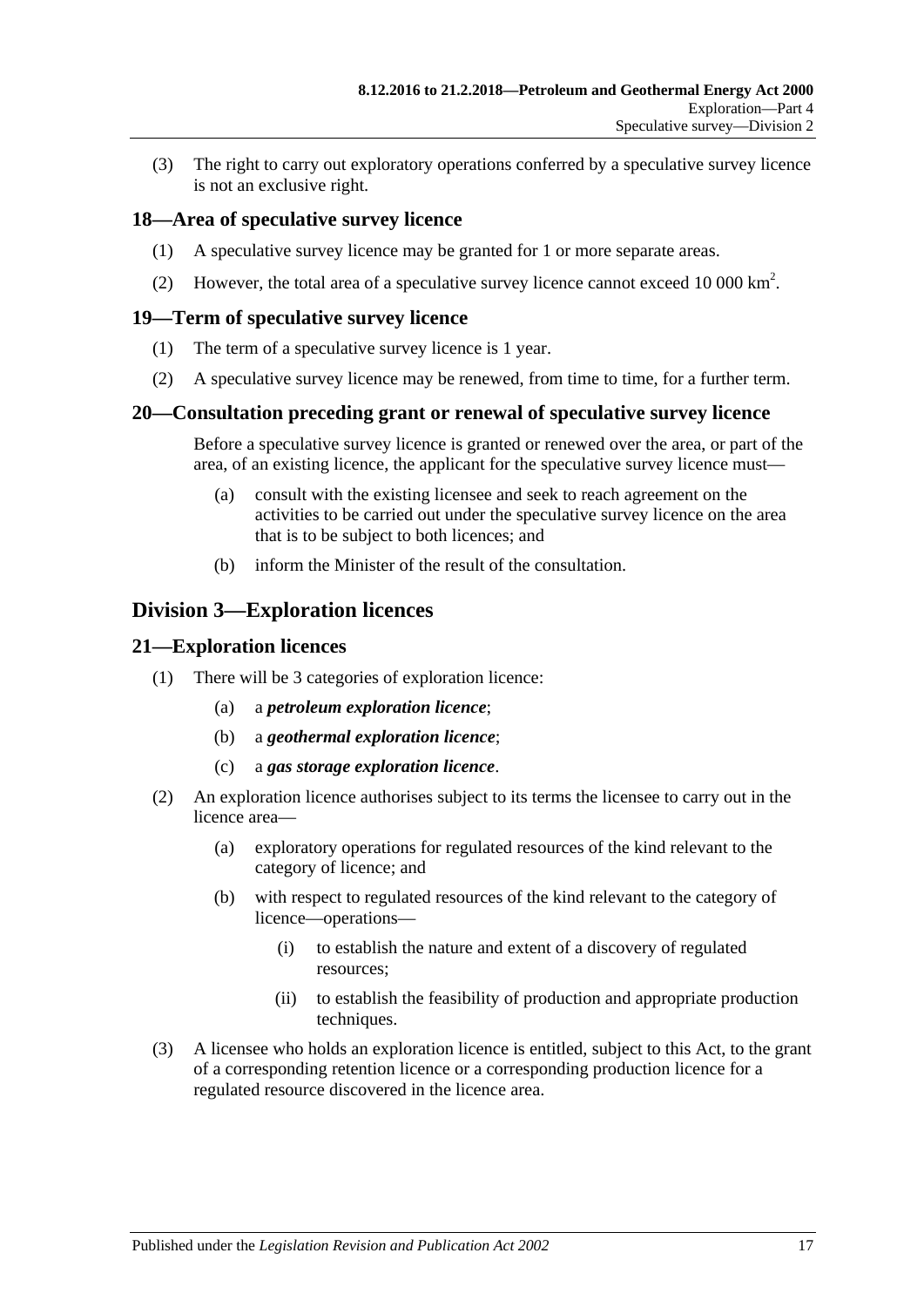## <span id="page-17-0"></span>**22—Call for tenders**

- (1) The Minister must call for tenders for an exploration licence of the relevant category in the following cases:
	- (a) where the exploration licence is to be granted for an area within a competitive tender region (taking into account the regulated resources with respect to which the region has been declared); or
	- (b) where a person has unsuccessfully applied for an exploration licence for the relevant area (but not in response to a call for tenders) and asks the Minister to call for tenders for an exploration licence for the relevant area (taking into account the category of licence).
- (2) The Minister has a discretion to call for tenders for an exploration licence in other cases.
- (3) A call for tenders is made by notice published in the Gazette inviting applications for the grant of an exploration licence of the relevant category for an area specified in the notice.
- (4) The notice—
	- (a) must specify a period within which applications are to be made; and
	- (b) must state the criteria by reference to which applications are to be evaluated; and
	- (c) may include information about any special terms and conditions subject to which the exploration licence is to be granted; and
	- (d) may include other information the Minister considers appropriate.
- (5) The selection of an applicant is not complete until the applicant executes the licence.
- (6) On the selection of a successful applicant from among those who apply in response to an advertisement under this section, the Minister must—
	- (a) publish in the Gazette a statement of the basis for the selection of the successful applicant, including the successful applicant's proposed work program; and
	- (b) give any unsuccessful applicant written notice of the reasons for the rejection of the application.

#### <span id="page-17-1"></span>**23—Criteria to be considered for granting exploration licence**

In considering an application for the grant of an exploration licence, the Minister must have regard to—

- (a) the suitability of applicant's proposed work program for evaluating the prospectivity of the licence area and discovering regulated resources; and
- (b) the adequacy of the applicant's technical and financial resources; and
- (c) if applications have been invited for the licence by public advertisement—the stated criteria for evaluation of the applications.

### <span id="page-17-2"></span>**24—Areas for which licence may be granted**

(1) An exploration licence may be granted for 1 or more separate areas.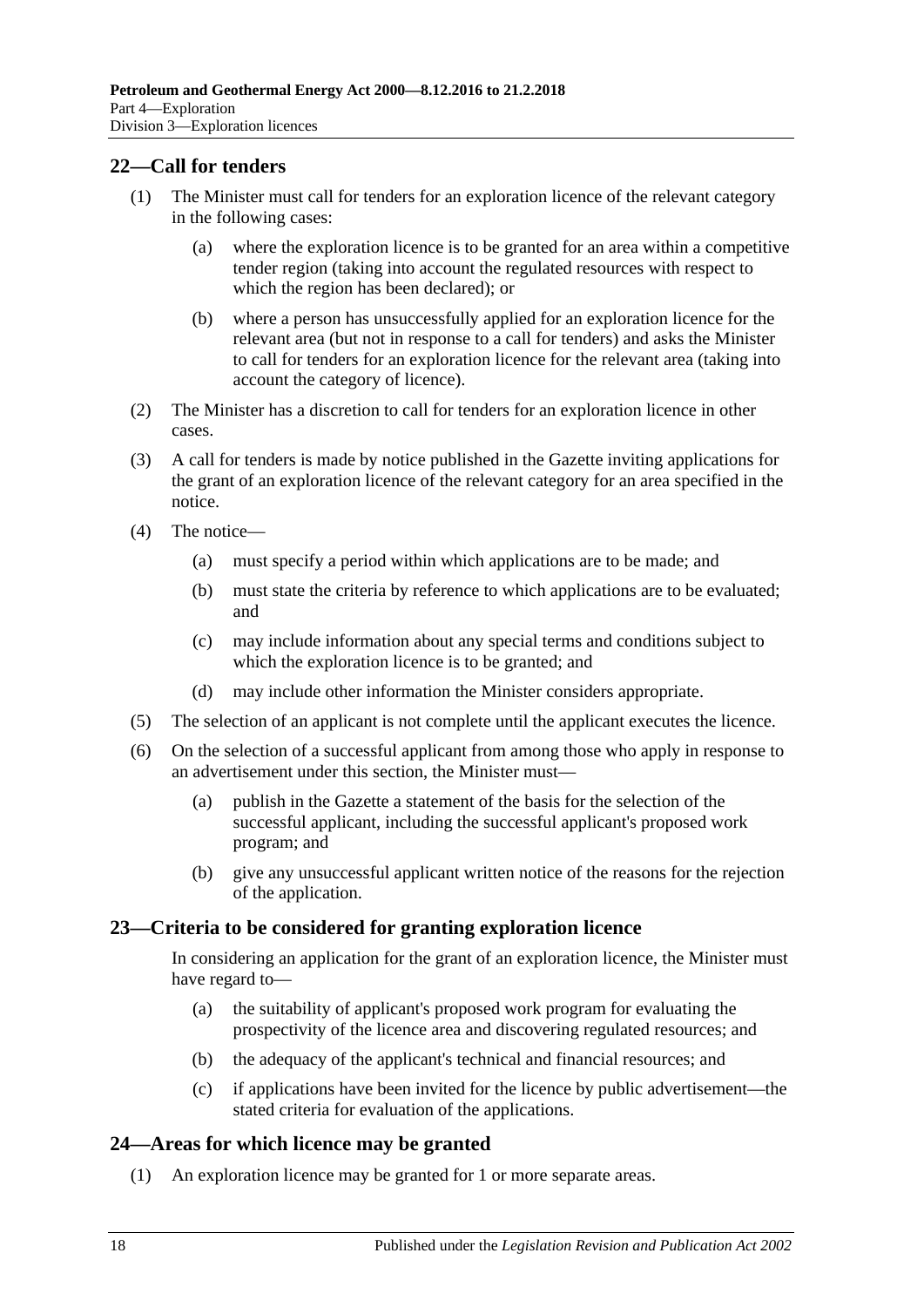- (2) However, the total licence area cannot exceed—
	- (a) in the case of a gas storage exploration licence—2 500 km<sup>2</sup>;
	- (b) in the case of a geothermal exploration licence  $-3000 \text{ km}^2$ ;
	- (c) in the case of a petroleum exploration licence—10 000 km<sup>2</sup>.

#### <span id="page-18-0"></span>**25—Work program to be carried out by exploration licensee**

- (1) It is a mandatory condition of an exploration licence that the licensee must carry out work in the licence area in accordance with a work program approved by the Minister.
- (2) A proposed work program is to be submitted for the Minister's approval with an application for the grant or renewal of an exploration licence.
- (3) The Minister may approve the proposed work program with or without addition or variation.
- <span id="page-18-2"></span>(4) The Minister may approve deferment, variation or reduction of the work to the carried out under an approved work program.
- (4a) However, Ministerial approval is not required for the acceleration of the work to be carried out under an approved work program.
- (5) If a licence was granted on the basis of competitive tender, the Minister—
	- (a) must, before approving deferment, variation or reduction of the work to be carried out under an approved work program—have regard to work programs proposed by other applicants for the licence; and
	- (b) must publish in the Gazette notice of the approval stating the effect of the approval.
- (6) The Minister may, as a condition of approving the reduction or deferment of work under [subsection](#page-18-2) (4), require the licensee to relinquish a specified portion of the licence area.

#### <span id="page-18-1"></span>**26—Term and renewal of exploration licence**

- (1) The term of an exploration licence is 5 years.
- (2) An exploration licence may be granted on terms under which the licence is to be renewable for a further term or 2 further terms (as specified by the Minister at the time of the grant of the licence).
- <span id="page-18-4"></span>(3) Subject to a succeeding subsection, a licence that is renewable for one further term must provide for the excision, on renewal, of an area equal to at least 50% of the original licence area and a licence that is renewable for 2 further terms must provide for the excision, on each renewal, of an area equal to at least 33⅓% of the original licence area.
- <span id="page-18-5"></span><span id="page-18-3"></span>(4) The area to be excised is to be determined by the Minister—
	- (a) if the licensee puts a proposal to the Minister in the application for renewal of the licence and the Minister accepts the proposal—on the basis of that proposal; or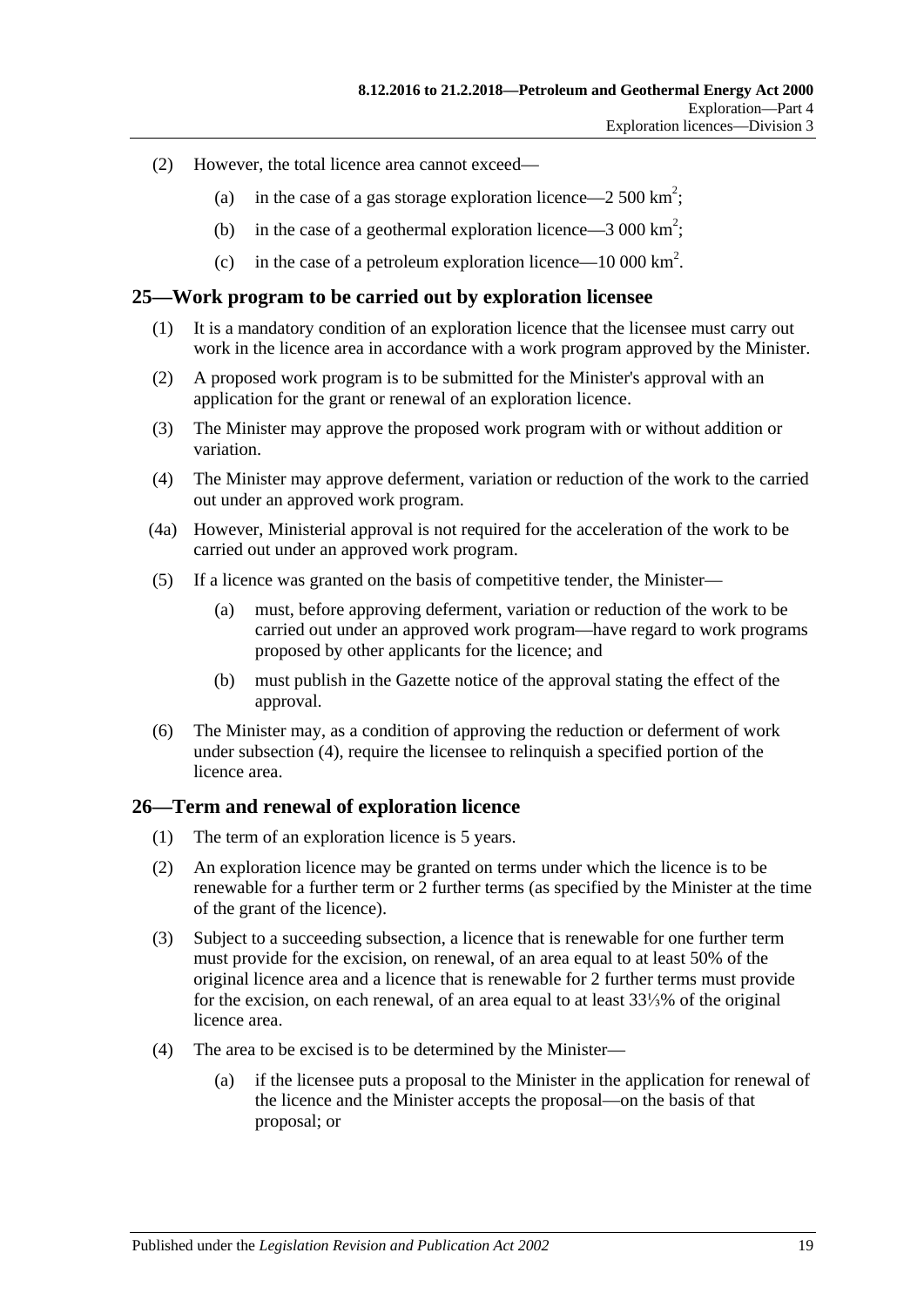- (b) in any other case—after the Minister has put a proposal to the licensee and has considered any representations made by the licensee within 14 days after notice of the proposal is given to the licensee.
- <span id="page-19-3"></span>(5) The Minister must accept the licensee's proposal under [subsection](#page-18-3)  $(4)(a)$  if it reasonably allows for the grant of new exploration licences over the area or areas to be excised.
- (5a) [Subsections](#page-18-4) (3), [\(4\)](#page-18-5) and [\(5\)](#page-19-3) do not apply in relation to a gas storage exploration licence.
- (5b) The area to be subject to an excision under [subsection](#page-18-4) (3) will be reduced by an amount equal to the area of any production licence or retention licence granted during the immediately preceding term of the exploration licence.
- (6) When a licence falls due for renewal, the licensee, if not in default under the licence, is entitled to the renewal of the licence in accordance with the terms of the licence.

### <span id="page-19-0"></span>**27—Production of regulated resource under exploration licence**

- (1) The holder of a petroleum exploration licence may produce a regulated substance from a well in the licence area for the purpose of establishing the nature and extent of a discovery.
- (1a) The holder of a geothermal exploration licence may produce geothermal energy from a well in the licence area for the purpose of establishing the nature and extent of a discovery.
- (2) However, the licensee must not produce a regulated resource from a well for more than 10 days in aggregate without the Minister's approval. Maximum penalty: \$20 000.
- (2a) The holder of a gas storage exploration licence may place petroleum or another regulated substance in a natural reservoir for the purpose of establishing the suitability of the natural reservoir for storage purposes.
- (3) The Minister may grant an approval under this section on conditions the Minister considers appropriate.

# <span id="page-19-1"></span>**Part 5—Retention**

### <span id="page-19-2"></span>**28—Retention licences**

- (1) There will be 3 categories of retention licence:
	- (a) a *petroleum retention licence*;
	- (b) a *geothermal retention licence*;
	- (c) a *gas storage retention licence*.
- <span id="page-19-4"></span>(2) A retention licence protects the interests of the licensee in a regulated resource of the kind relevant to the category of the licence for a reasonable period in connection with 1 or more of the following purposes:
	- (a) to facilitate—
		- (i) proper evaluation of the productive potential of a discovery that has been made by the licensee; or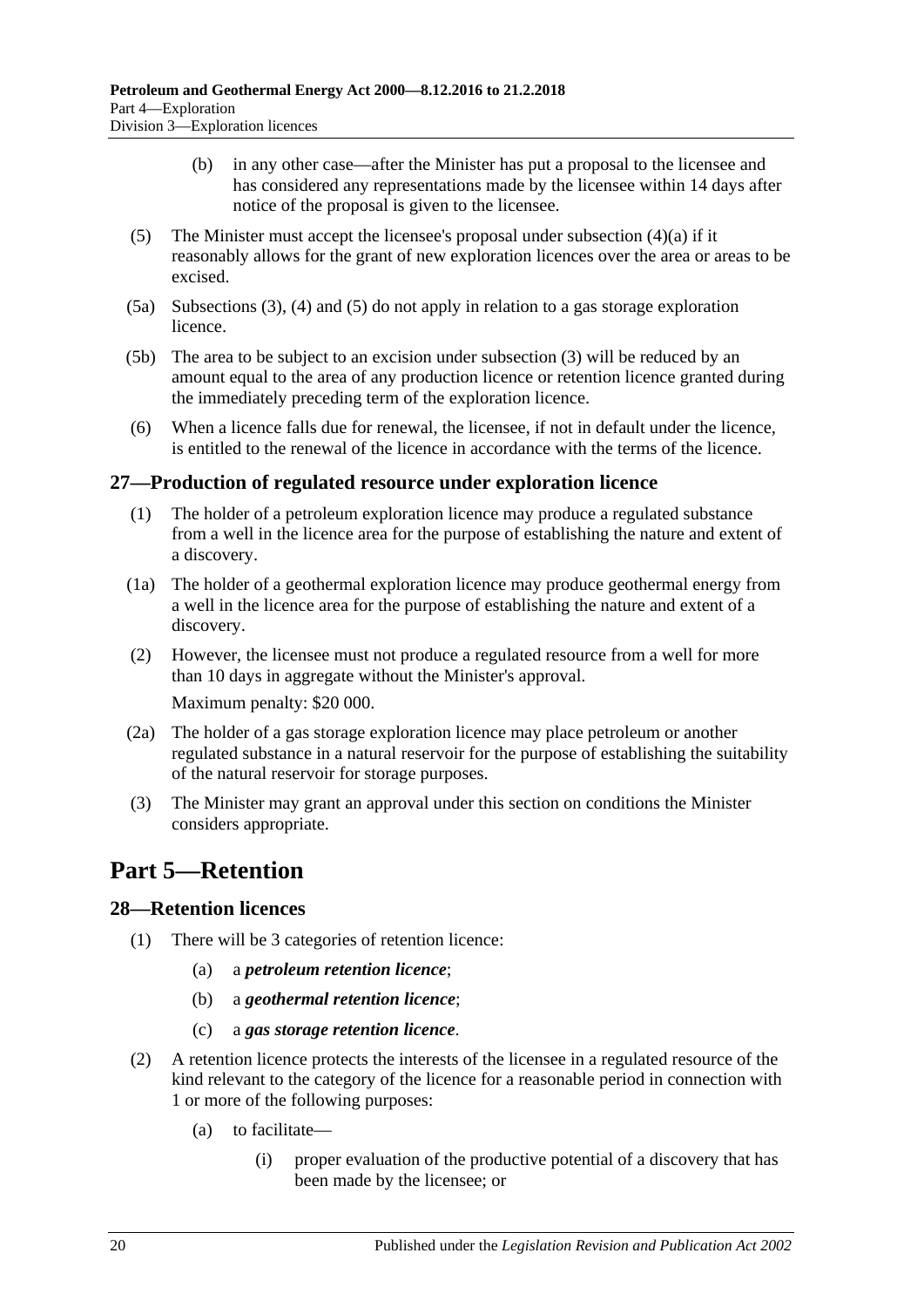- (ii) carrying out the work necessary to bring the discovery to commercial production; or
- (iii) without limiting a preceding subparagraph, in the case of a gas storage retention licence—the testing of the natural reservoir for the storage of petroleum or another regulated substance;
- (b) without limiting [paragraph](#page-19-4) (a), to provide a means by which the licensee may maintain an interest in a regulated resource until production is commercially feasible (subject to limits and conditions under this Act);
- (c) to facilitate other activities considered appropriate by the Minister.
- (3) Accordingly, a retention licence authorises the licensee to carry out in the licence area (according to the terms of the licence)—
	- (a) operations to establish the nature and extent of a discovery of regulated resources; and
	- (b) operations to establish the commercial feasibility of production and appropriate production techniques; and
	- (c) other regulated activities specified in the licence.

#### <span id="page-20-0"></span>**30—Grant of retention licence**

- (1) Subject to this Act, a person is, on application, entitled to the grant of a petroleum retention licence or a geothermal retention licence in respect of a discovery of a relevant resource if—
	- (a) a regulated resource has been discovered in the area for which the retention licence is to be granted and the existence of the regulated resource has been demonstrated by the drilling of at least one well; and
	- (b) the person holds, or held at the time of the application for the retention licence, an exploration licence or a production licence over the area for which the retention licence is to be granted; and
	- (c) the exploration licence or production licence authorised exploration for or production of a regulated resource of the relevant kind; and
	- (d) the Minister is satisfied that production of the regulated resource is not currently commercially feasible, but is more likely than not to become commercially feasible within 15 years.
- (1a) Subject to this Act, a person is, on application, entitled to the grant of a gas storage retention licence in respect of a natural reservoir if the Minister is satisfied as to 1 or both of the following:
	- (a) that it is reasonable to facilitate the testing of the natural reservoir for the storage of petroleum or another regulated substance;
	- (b) that the use of the natural reservoir for the storage of petroleum or another regulated substance is not currently commercially feasible or reasonable (including by virtue of the fact that production of petroleum or another regulated substance from a related area is not currently commercially feasible).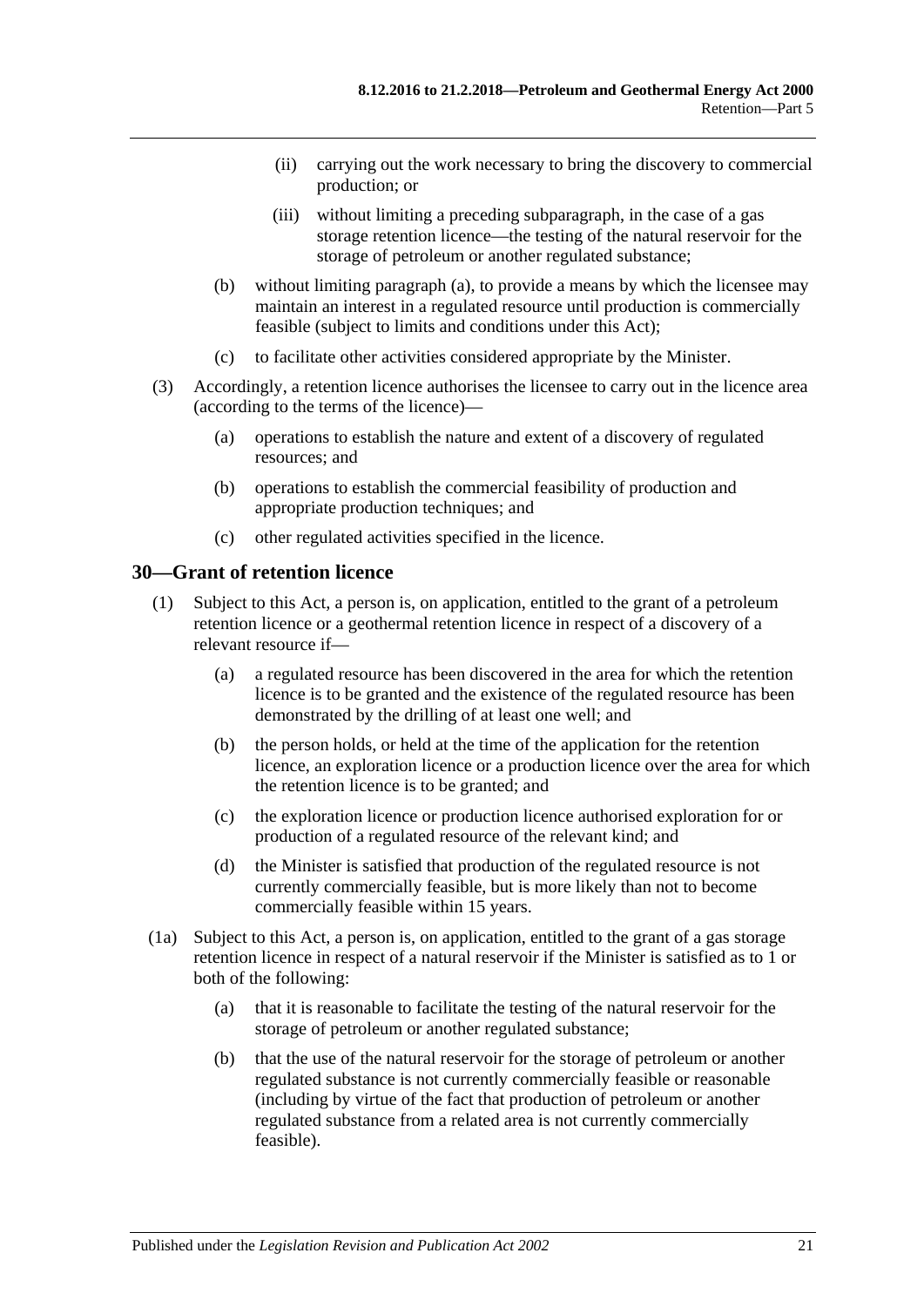(2) If the holder of an exploration or production licence is in default under the terms of the licence, the Minister may decline to grant a retention licence until the default is remedied.

## <span id="page-21-0"></span>**31—Area of retention licence**

- (1) The area of a petroleum retention licence must not exceed either of the following limits:
	- (a) twice the area under which (according to a reasonable estimate at the time when the licence was granted or last renewed) the discovery is likely to extend;
	- (b)  $100 \text{ km}^2$ .
- (2) The area of a geothermal retention licence or gas storage retention licence must not exceed  $1000 \text{ km}^2$ .

## <span id="page-21-1"></span>**32—Term of retention licence**

- (1) The term of a retention licence is 5 years.
- <span id="page-21-3"></span>(2) A retention licence may be renewed from time to time for a further term but only if the Minister is satisfied that production is not currently commercially feasible but is more likely than not to become commercially feasible within the next 15 years.
- <span id="page-21-4"></span>(3) However, in the case of a gas storage retention licence it is unnecessary to be satisfied as to the 15 year period referred to in [subsection](#page-21-3) (2) unless the Minister assesses or determines that the natural reservoir is more likely than not to be used in connection with the production of petroleum.
- (4) [Subsection](#page-21-4) (3) does not derogate from the operation of [section](#page-23-0) 36 or [79.](#page-41-5)

### <span id="page-21-2"></span>**33—Work program to be carried out by retention licensee**

- (1) A retention licence may include a mandatory condition requiring the licensee to carry out work, in accordance with a work program approved by the Minister, for either or both of the following purposes:
	- (a) to establish the nature and extent of a discovery of regulated resources;
	- (b) to establish the commercial feasibility of production and appropriate production techniques.
- (2) A work program to be carried out under the licence must, if the Minister so requires, be submitted with the application for the licence and from time to time as required under the conditions of the licence.
- (3) The Minister may approve a proposed work program with or without addition or variation.
- (4) The Minister may, on application by a licensee—
	- (a) approve deferment of the work to be carried out under an approved work program; and
	- (b) approve variation of the work program by substitution for work previously programmed of work that is, in the Minister's opinion, of equal or greater value.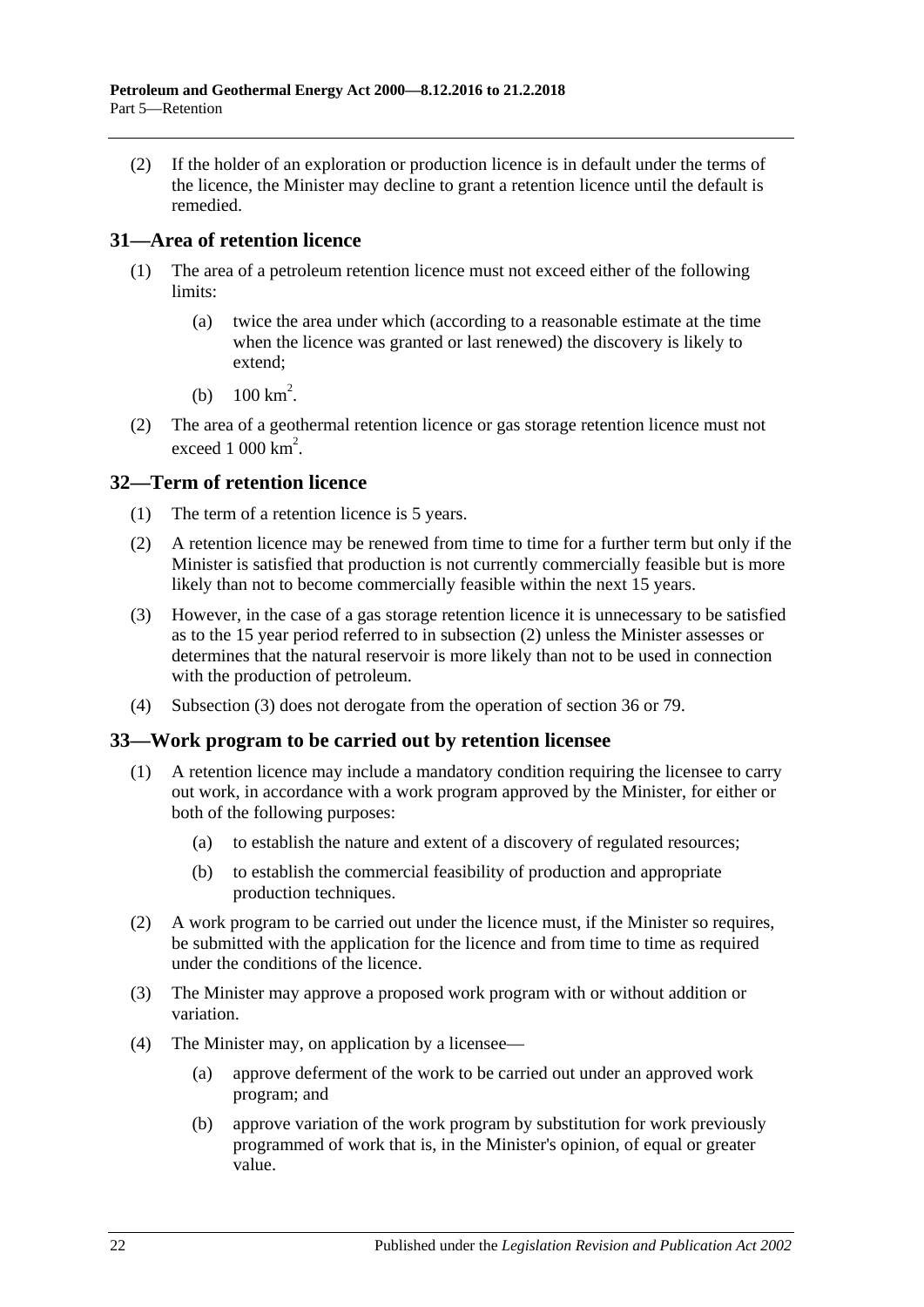(5) To avoid doubt, Ministerial approval is not required for the acceleration of work to be carried out under an approved work program.

# <span id="page-22-0"></span>**Part 6—Production**

## <span id="page-22-1"></span>**34—Production licences**

- (1) There will be 3 categories of production licence:
	- (a) a *petroleum production licence*;
	- (b) a *geothermal production licence*;
	- (c) a *gas storage licence*.
- (2) A petroleum production licence authorises, subject to its terms—
	- (a) operations for the recovery of petroleum or some other regulated substance from the ground including—
		- (i) operations involving the injection of petroleum or another substance into a natural reservoir for the recovery (or enhanced recovery) of petroleum or another regulated substance; and
		- (ii) if the licence so provides—the extraction of petroleum or another regulated substance by an artificial means such as in situ gasification or the techniques used to recover coal seam methane;
	- (b) operations for the processing of regulated substances;
	- (c) operations for the storage or withdrawal of petroleum or some other regulated substance for the prudent supply or delivery of the petroleum or other regulated substance to the market.
- (3) A geothermal production licence authorises, subject to its terms, operations for the extraction or release of geothermal energy.
- (4) A gas storage licence authorises, subject to its terms, operations for the use of a natural reservoir for the storage of petroleum or some other regulated substance.
- (5) A production licence also authorises (subject to its terms) the licensee to carry out other regulated activities within the licence area.

### <span id="page-22-5"></span><span id="page-22-2"></span>**35—Grant of production licence**

- <span id="page-22-7"></span><span id="page-22-6"></span><span id="page-22-4"></span><span id="page-22-3"></span>(1) Subject to this Act, a person is, on application, entitled to the grant of a production licence for the production of a regulated resource of a particular kind if—
	- (a) a regulated resource exists in the area for which the production licence is to be granted; and
	- (b) the person holds, or held at the time of the application for the production licence—
		- (i) an exploration licence or a retention licence over the area for which the production licence is to be granted; or
		- (ii) a mining tenement under the *[Mining Act](http://www.legislation.sa.gov.au/index.aspx?action=legref&type=act&legtitle=Mining%20Act%201971) 1971* over the area for which the production licence is to be granted; and
	- $(c)$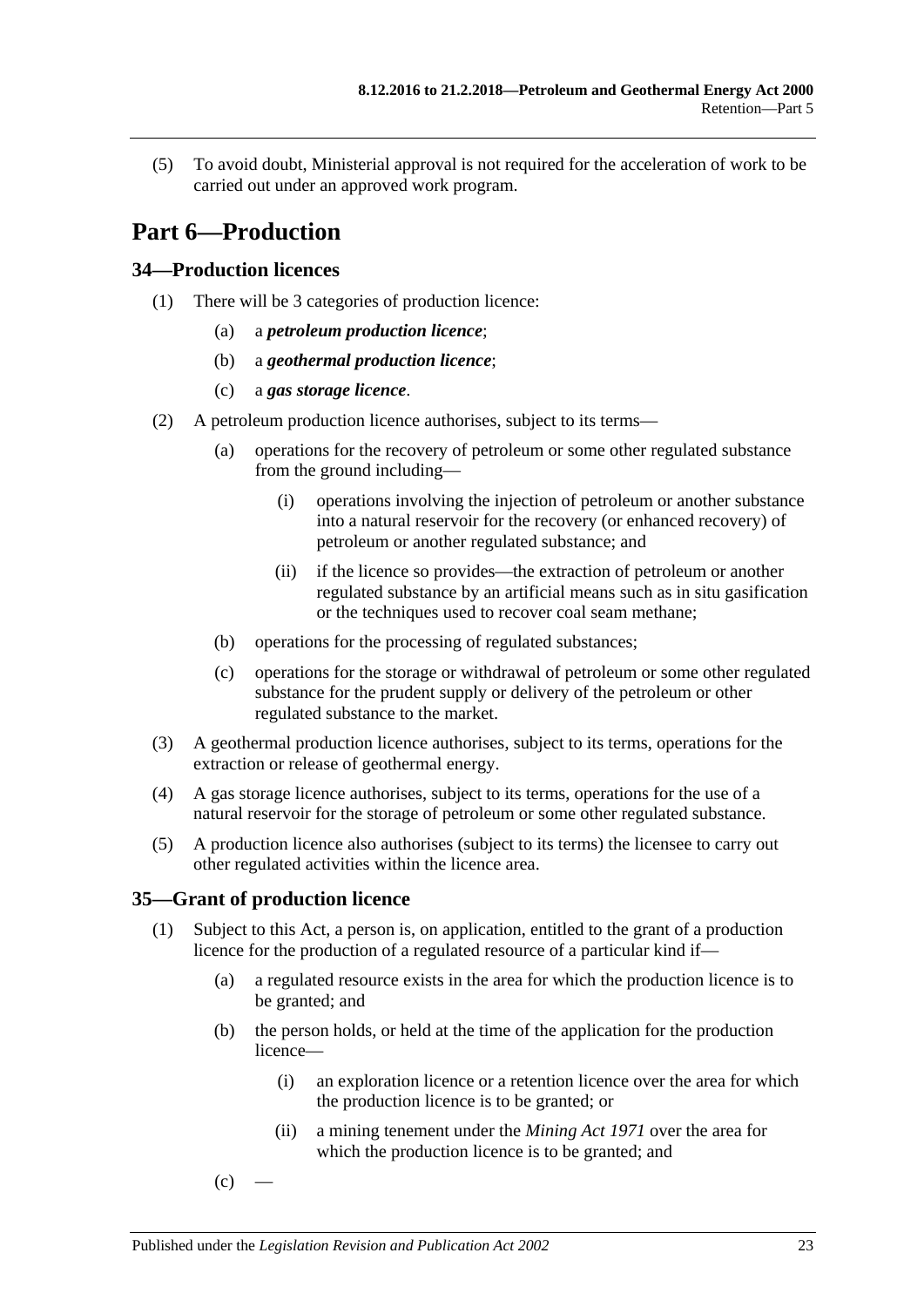- (i) in a case where [paragraph](#page-22-3) (b)(i) applies—the exploration licence authorised exploration for a regulated resource of the relevant kind or the retention licence was granted for a regulated resource of the relevant kind;
- (ii) in a case where [paragraph](#page-22-4)  $(b)(ii)$  applies—the mining tenement authorised operations for exploration for or the recovery of coal and the production licence is to be granted for in situ gasification or coal seam methane production (and other related activities as the Minister considers appropriate); and
- (d) production is currently commercially feasible or is more likely than not to become commercially feasible within the next 24 months.
- (2) If the holder of an exploration or retention licence is in default under the terms of the licence, the Minister may decline to grant a production licence until the default is remedied.
- $(3)$  If—
	- (a) the Minister is satisfied that—
		- (i) a regulated resource exists in a particular area; and
		- (ii) production is currently commercially feasible or is more likely than not to become commercially feasible within the next 24 months; but
	- (b) there is no person who is currently entitled to the grant of a production licence under [subsection](#page-22-5) (1),

the Minister may call for tenders for the grant of a production licence and grant a production licence to the applicant who submits the successful tender.

(4) [Subsections](#page-22-6) (1)(b) and [\(c\)](#page-22-7) do not apply if the application is for a gas storage licence.

## <span id="page-23-0"></span>**36—Power to require holder of exploration licence or retention licence to apply for production licence**

- (1) The Minister may, after consultation with the holder of an exploration licence or a retention licence, give a written notice to the holder stating that—
	- (a) production of a regulated resource is, in the Minister's opinion, currently commercially feasible within the whole or a specified part of the licence area; and
	- (b) the holder of the licence should apply for a production licence of the relevant category for the relevant area within a period (which must be at least 6 months) stated in the notice.
- (2) If the holder of the licence does not apply for a production licence for the relevant area within the time stipulated in the notice, the Minister may—
	- (a) excise the relevant area from the exploration or retention licence; and
	- (b) call for tenders for the grant a production licence for the relevant area; and
	- (c) grant a production licence to the applicant who submits the successful tender.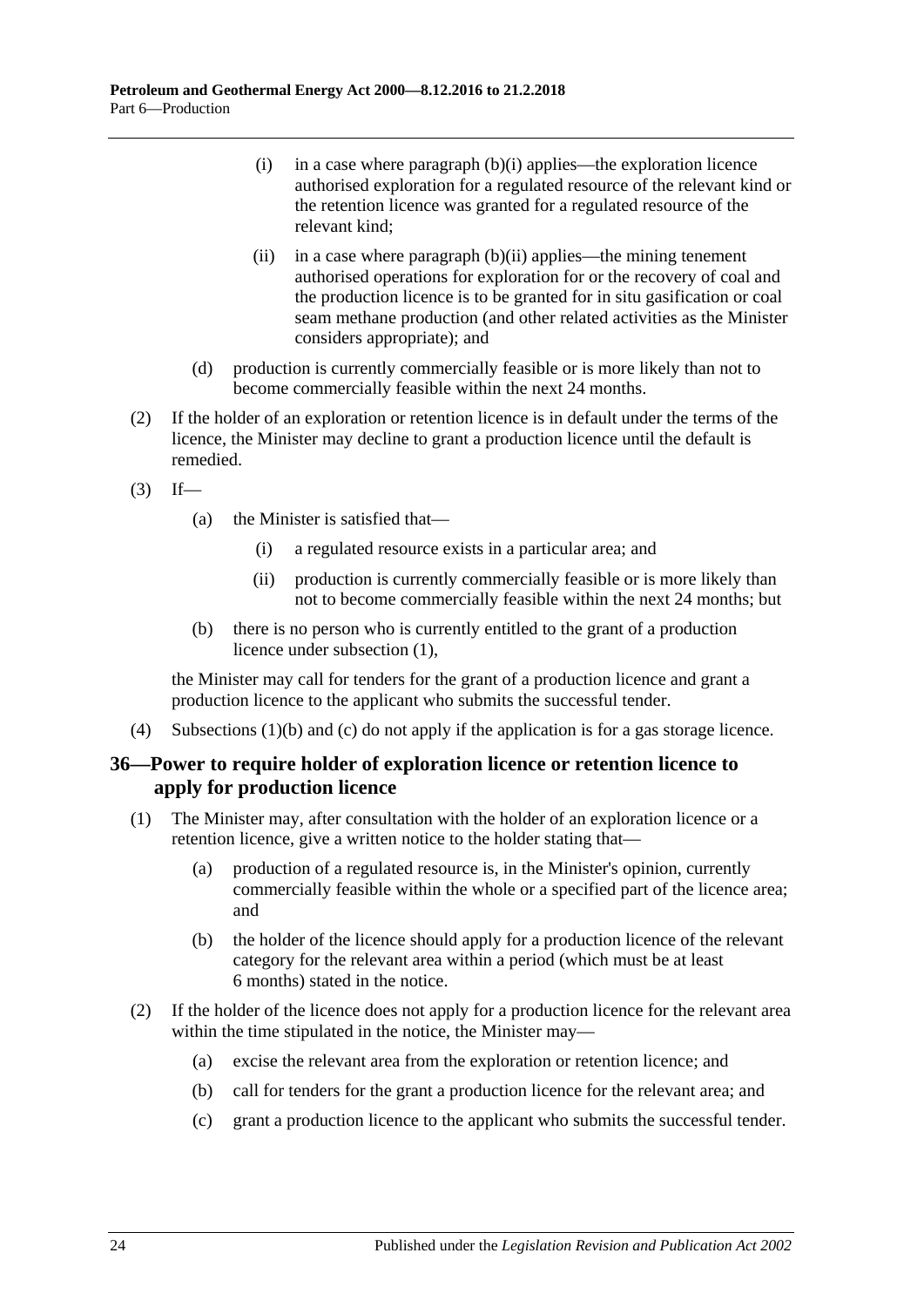## <span id="page-24-0"></span>**37—Area of production licence**

- (1) The area of a petroleum production licence must not exceed either of the following limits:
	- (a) twice the area under which (according to a reasonable estimate at the time of granting the licence) the discovery is more likely than not to extend;
	- (b)  $100 \text{ km}^2$ .
- (2) The area of a geothermal production licence or gas storage licence must not exceed  $1000 \text{ km}^2$ .

### <span id="page-24-1"></span>**38—Work program to be carried out by production licensee**

- (1) A production licence may include a condition requiring the licensee to carry out work—
	- (a) for the development of the licence area; and
	- (b) for the production of regulated resources,

in accordance with a work program approved by the Minister.

- (2) If a production licence includes such a condition, a proposed work program must be submitted for the Minister's approval from time to time as required under the relevant licence condition.
- (3) The Minister may approve a proposed work program with or without addition or variation.
- (4) The Minister may, on application by the licensee, vary an approved work program.
- (5) However, Ministerial approval is not required for the acceleration of the work to be carried out under an approved work program.

#### <span id="page-24-2"></span>**39—Requirement to proceed with production**

- (1) The holder of a production licence must, subject to this Act, proceed with operations for production of the relevant regulated resources—
	- (a) with due diligence; and
	- (b) in accordance with the conditions of the licence.

Maximum penalty: \$60 000.

- (2) If operations for production of the relevant regulated resource have not commenced within 24 months after the grant of the production licence, the Minister may, by written notice given to the holder of the licence, require the holder of the licence to commence the operations.
- <span id="page-24-3"></span>(3) If, in the Minister's opinion, production from the area of a production licence is practicable and commercially feasible, the Minister may, by written notice given to the licensee, require the licensee to undertake or continue operations in accordance with requirements specified in the notice until the licensee satisfies the Minister that the operations are no longer practicable or commercially feasible.
- (4) A notice under [subsection](#page-24-3) (3) may require production from the area comprised in a production licence at a rate that is no less than a rate specified in the notice.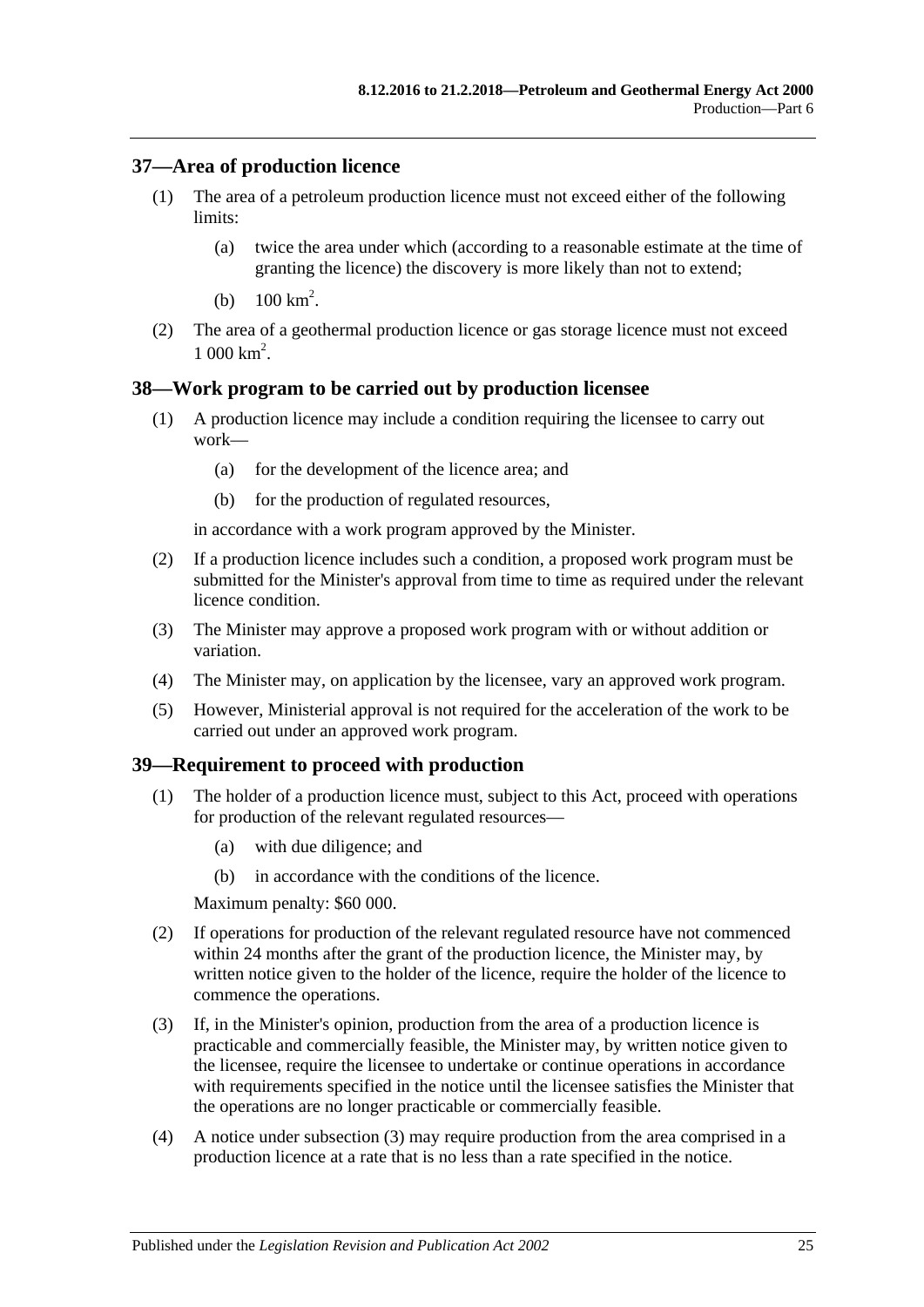(5) If the holder of a production licence fails to proceed with operations for production of a regulated resource as required under the terms of the licence or by notice under this section (and has not entered into arrangements, satisfactory to the Minister, for future production), the Minister may, by written notice to the licensee, cancel the licence.

## <span id="page-25-0"></span>**40—Term of production licence**

A production licence is to be granted for an unlimited term.

## <span id="page-25-1"></span>**41—Cancellation or conversion of production licence where commercial operations in abeyance**

- (1) If operations resulting in production from the licence area on a commercial basis have not been carried on within the area of a production licence for 24 months or more (and the licensee has not entered into arrangements, satisfactory to the Minister, for commencing or resuming such operations at a reasonable future time), the Minister may, by written notice to the licensee—
	- (a) convert the licence into a retention licence; or
	- (b) cancel the licence.
- (2) Before cancelling a licence under this section, the Minister must give the licensee a reasonable opportunity to make representations about the proposed action.

## <span id="page-25-2"></span>**42—Unitisation of production**

- (1) If the Minister is satisfied that—
	- (a) a natural reservoir containing, or suitable for storage of, a regulated substance extends beyond the area of a production licence; and
	- (b) the adjacent area is covered by an exploration, retention or production licence held by a different person,

the Minister may, by written notice given to the holders of the respective licences, require them to enter into negotiations with a view to establishing a scheme for working or using the relevant areas as a single unit.

- (2) If the holders of the licences fail to reach agreement on the terms of such a scheme within a reasonable time, the Minister may, by written notice given to the licensees, establish such a scheme.
- (3) Before the Minister establishes a scheme under this section, the Minister must allow the holders of the licences affected by the scheme a reasonable opportunity to make submissions on the terms of the scheme.
- (4) A scheme under this section is binding on the holders, for the time being, of the licences affected by the scheme.

# <span id="page-25-3"></span>**Part 7—Royalty**

### <span id="page-25-4"></span>**43—Royalty on regulated resources**

(1) The holder of a licence must pay to the Crown a royalty equivalent to the prescribed percentage of the value (at the well head) of a regulated resource produced from land comprised in the licence.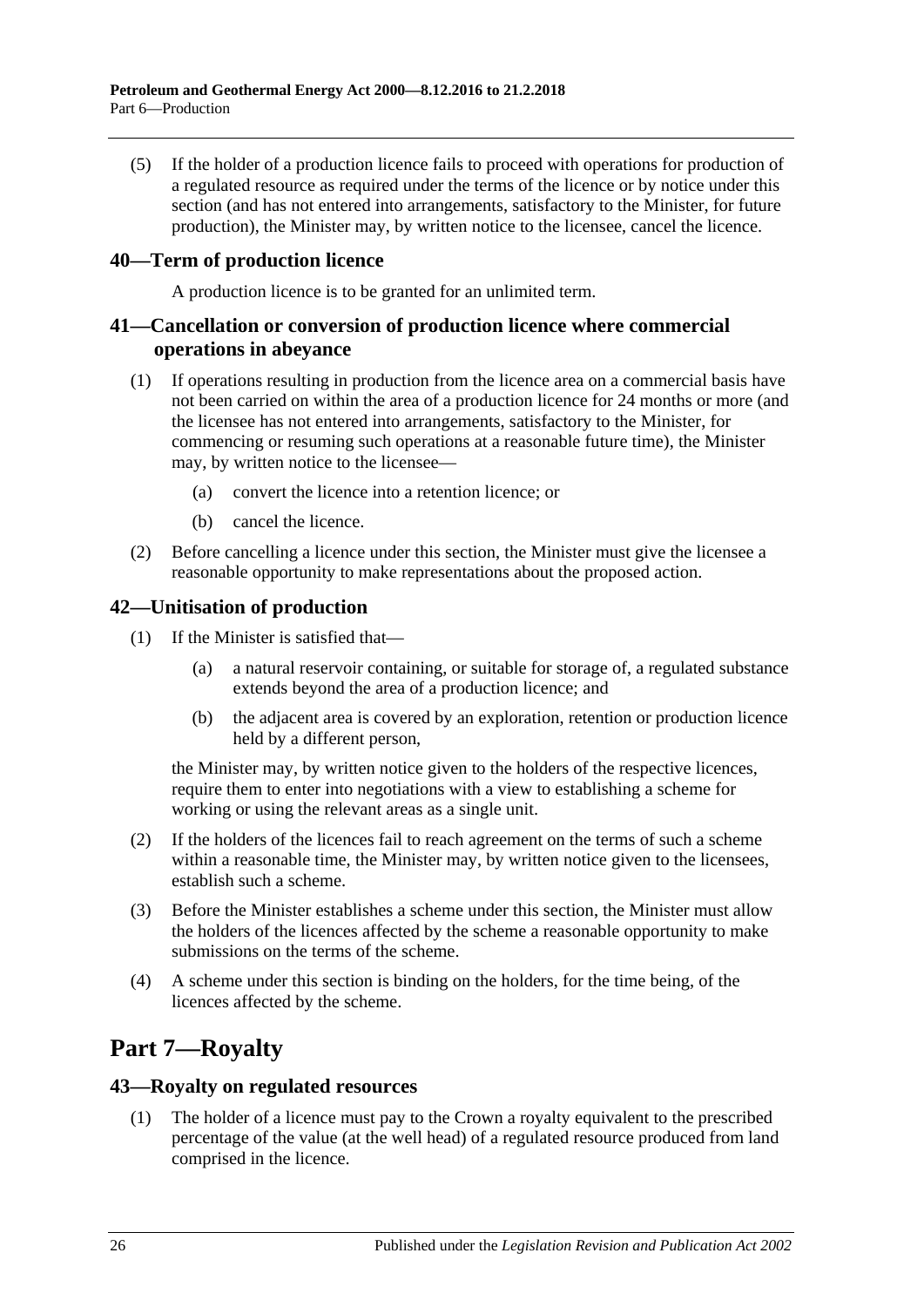- (2) The prescribed percentage is—
	- (a) for a regulated substance—10%;
	- (b) for geothermal energy—2.5%.
- (3) Royalty is not payable on the following:
	- (a) a regulated substance that—
		- (i) has been placed in a natural reservoir in the area of a production licence for storage purposes; or
		- (ii) has been destroyed or dissipated in accordance with sound production practice; or
		- (iii) is to be used in the course of productive operations, or for purposes incidental to productive operations, that the producer carries out in the State and are associated with production of a regulated substance in the State; and
	- (b) geothermal energy that is dissipated before it reaches the point of delivery to the purchaser.
- <span id="page-26-0"></span>(4) A licensee must, within 30 days after the end of each month in which a regulated substance or geothermal energy is produced, provide the Minister with a return for the relevant month setting out—
	- (a) the quantity of the regulated substance or energy produced; and
	- (b) the quantity of any regulated substance or energy sold, and the amount realised on sale; and
	- (c) any other relevant information required by the Treasurer after consultation with the Minister.

Administrative penalty.

- <span id="page-26-1"></span>(5) A return must be accompanied by the royalty payable by the licensee in respect of the month to which the return relates.
- <span id="page-26-2"></span>(5a) The Treasurer may, after consultation with the Minister—
	- (a) determine that a requirement of [subsection](#page-26-0) (4) or [\(5\)](#page-26-1) will not apply to a particular licensee or class of licensee; and
	- (b) impose, by notice to the particular licensee or by notice in the Gazette, such other requirements on the licensee or those licensees as may be appropriate in the circumstances.
- (5b) The Treasurer may, after consultation with the Minister, by further notice, vary or revoke requirements imposed under [subsection](#page-26-2) (5a), or impose new requirements.
- <span id="page-26-3"></span>(6) The value at the well head of a regulated substance is a value calculated by subtracting from the price (exclusive of any GST component) that could reasonably be realised on sale of the substance to a genuine purchaser at arms length from the producer all reasonable expenses (exclusive of any GST component) reasonably incurred by the producer—
	- (a) in treating processing or refining the substance; and
	- (b) in transporting the substance from the well head to the point of delivery.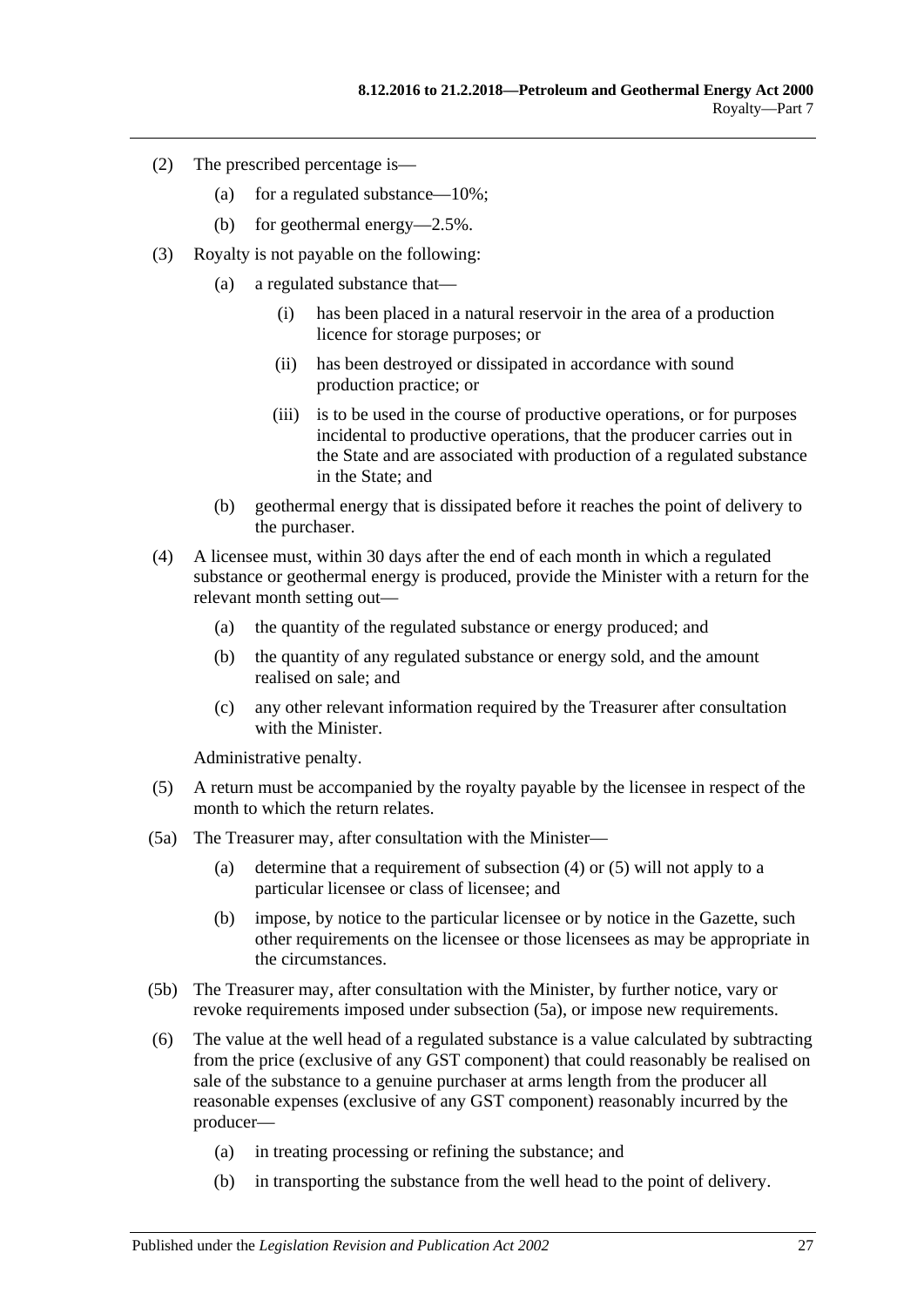- (7) The value at the well head of geothermal energy is a value calculated by subtracting from the price (exclusive of any GST component) that could reasonably be realised on sale of the energy to a genuine purchaser at arms length from the producer all reasonable expenses (exclusive of any GST component) reasonably incurred by the producer in getting the energy to the point of delivery to the purchaser.
- (8) The value at the well head of a regulated substance or geothermal energy is to be assessed by the Treasurer after consultation with the Minister.
- (9) The Treasurer may, after consultation with the Minister, on application by the producer or on the Treasurer's own initiative after consultation with the Minister, review and revise an earlier assessment of the value at the well head of a regulated substance or geothermal energy.
- (10) The Land and Valuation Court may, on appeal by the producer, vary the Treasurer's assessment.
- (11) In any other proceedings, the Treasurer's assessment is to be taken as conclusive evidence of the value of a regulated substance or geothermal energy at the well head.
- (12) The regulations may provide that the whole or a prescribed proportion of a fee of a prescribed class payable by licensees under this Act may be taken to be a reasonable expense for the purposes of [subsection](#page-26-3) (6).

## <span id="page-27-5"></span><span id="page-27-0"></span>**44—Penalty for late payment**

- (1) If a licensee fails to pay royalty as and when required by or under this Part—
	- (a) the amount in arrears will, unless the Treasurer determines otherwise, be increased by penalty interest at the prescribed rate; and
	- (b) the Treasurer may impose on the licensee a fine of an amount fixed by the Treasurer up to a limit of \$1,000 or 10% of the outstanding royalty, whichever is the greater.
- (2) The Treasurer may, after consultation with the Minister, for any proper reason remit penalty interest or a fine imposed under [subsection](#page-27-5) (1) wholly or in part.

### <span id="page-27-1"></span>**45—Recovery of royalty**

Royalty (and any penalty interest or fine imposed by the Treasurer under this Part) may be recovered as a debt due to the Crown.

# <span id="page-27-2"></span>**Part 8—Transmission pipelines**

# <span id="page-27-3"></span>**Division 1—Pipeline licence**

### <span id="page-27-4"></span>**46—Rights conferred by pipeline licence**

- (1) A *pipeline licence* authorises the licensee to operate and maintain the transmission pipeline to which it relates.
- (2) If the licence is granted for a proposed transmission pipeline, the licence also authorises the licensee to construct (or complete the construction of) the relevant transmission pipeline.
- (3) A pipeline licence may be granted for the whole or part of a transmission pipeline.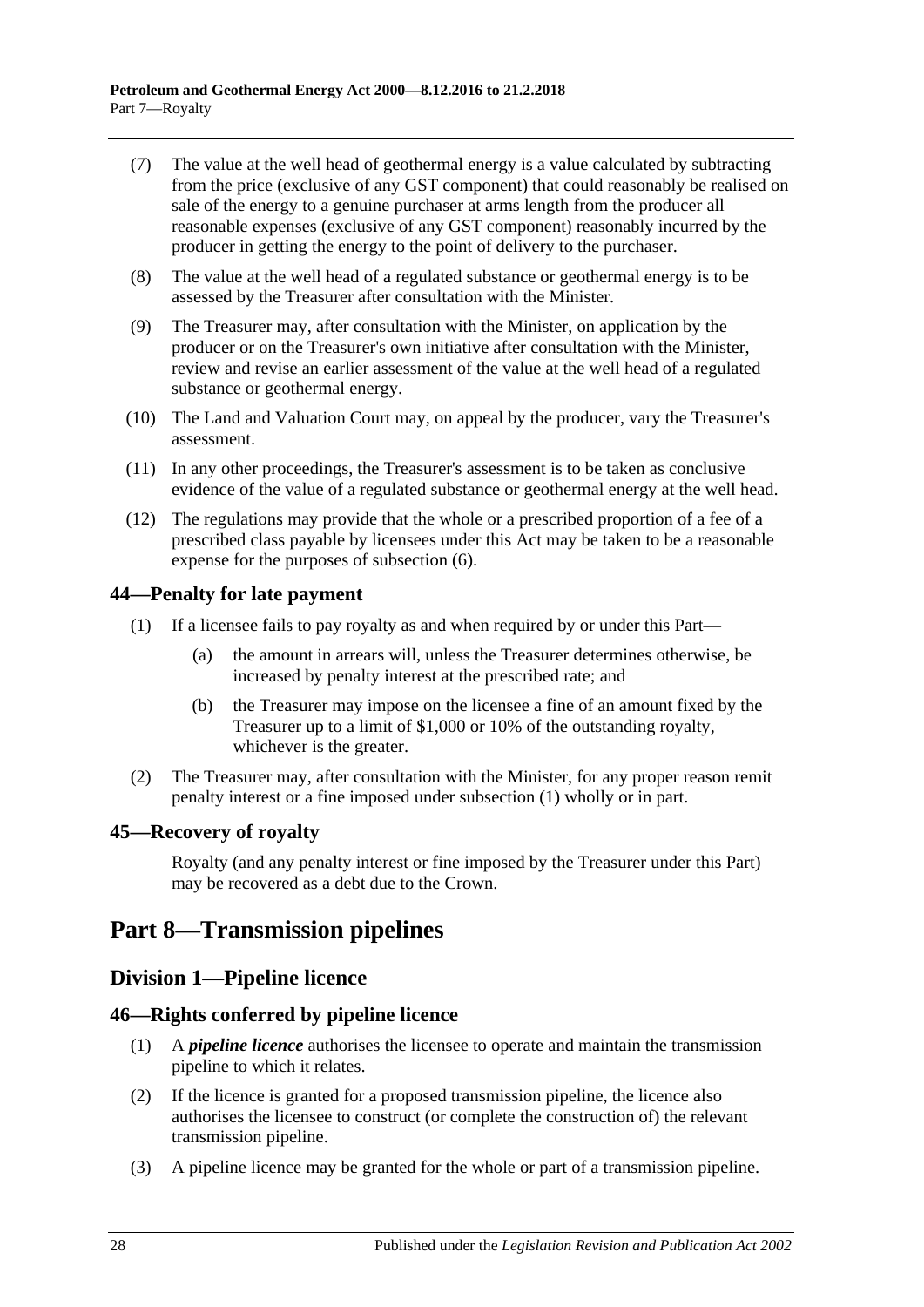- (4) A pipeline licence—
	- (a) can only be held by a body corporate (or two or more bodies corporate); and
	- (b) can only be held in respect of a transmission pipeline or proposed transmission pipeline owned by a body corporate (or two or more bodies corporate).
- (5) The Minister may, on application by a licensee holding a pipeline licence, vary the licence to cover an extension to, or a variation to the route of, the pipeline.
- (6) If it is reasonably necessary for the holder of a pipeline licence to carry out a regulated activity on land that is adjacent to the site of the pipeline, the holder may, with the consent of the Minister, carry out that activity on that land as if it formed part of the pipeline land.

## <span id="page-28-0"></span>**47—Term and renewal of pipeline licence**

- (1) The term of a pipeline licence is 21 years or a lesser term agreed between the pipeline licensee and the Minister.
- (2) Subject to any agreement between the Minister and the pipeline licensee excluding or limiting this right of renewal, a pipeline licence must, on application for renewal, be renewed for a further term.

## <span id="page-28-1"></span>**48—Alteration of pipeline**

A pipeline licensee must not alter or modify, or permit the alteration or modification of, the pipeline except as follows:

- (a) as authorised in the pipeline licence; or
- (b) as may be necessary for the repair or maintenance of the pipeline; or
- (c) as may be necessary for the preservation of life or property in an emergency; or
- (d) as may be authorised by the Minister.

Maximum penalty: \$120 000.

# <span id="page-28-2"></span>**Division 2—Access to pipeline**

### <span id="page-28-3"></span>**49—Ministerial power to require access to pipeline**

- (1) The Minister may, by written notice given to the holder of a pipeline licence, require the holder to convey a regulated substance for another person on terms and conditions mutually agreed by the holder and the other person or, in default of agreement, on terms and conditions determined by the Minister.
- (2) In considering whether to require the holder of a pipeline licence to convey a regulated substance for another and if so the appropriate terms and conditions on which the holder should be required to do so, the Minister must have regard to—
	- (a) the legitimate business interests of the licensee; and
	- (b) the public interest including the public interest in facilitating competition in markets; and
	- (c) the interests of other persons who have rights of access to the pipeline; and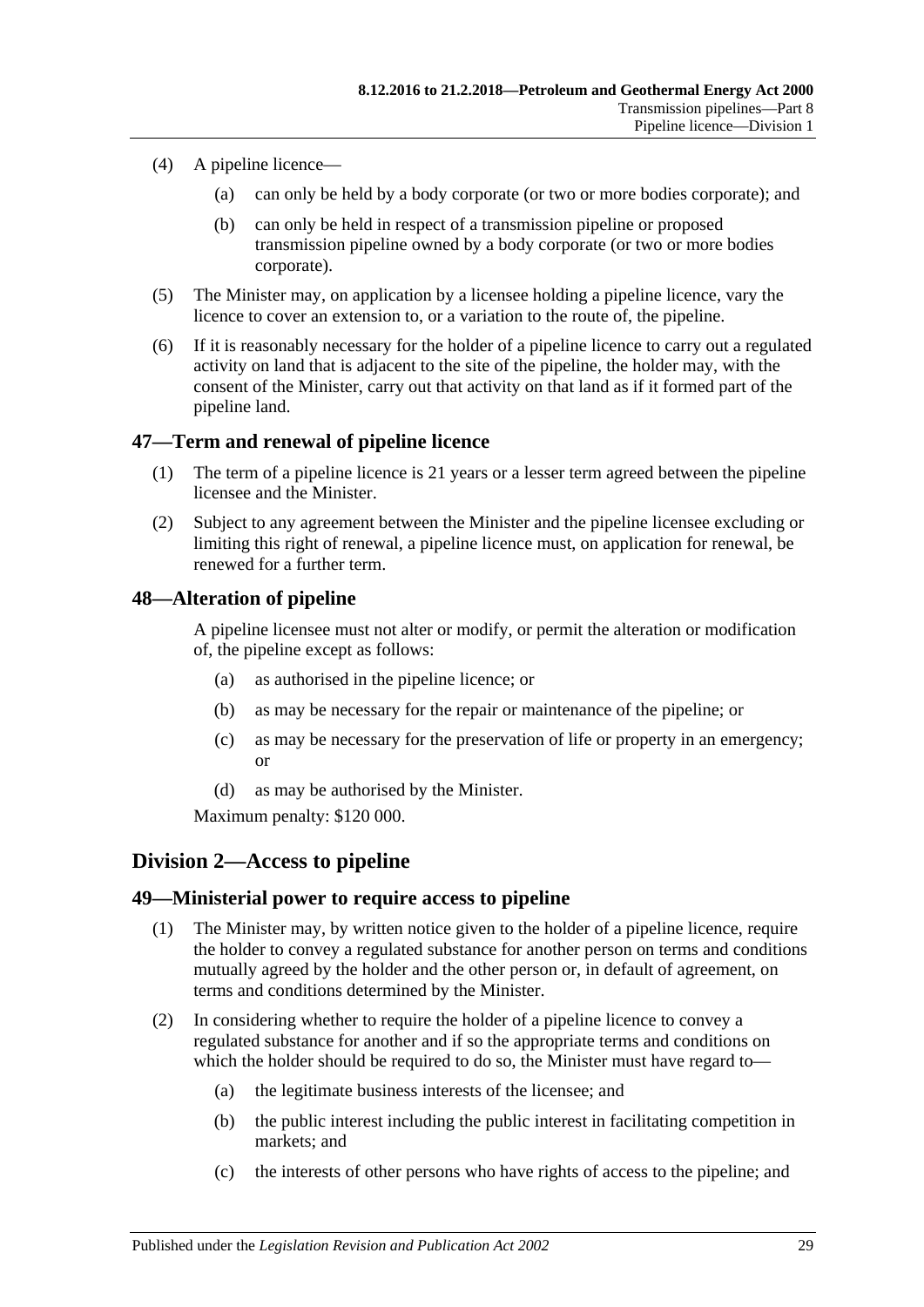- (d) the cost of providing access to the pipeline; and
- (e) the operational and technical requirements for the safe, efficient and reliable operation of the pipeline; and
- (f) any other matters the Minister considers relevant.
- (3) A determination under this section, and the Minister's reasons for making it, are to be published in the Gazette.
- (4) This section does not apply if access to the relevant transmission pipeline is governed under some other law.

# <span id="page-29-0"></span>**Division 3—Special provisions about pipelines**

#### <span id="page-29-1"></span>**50—Acquisition of land by holder of pipeline licence**

- (1) The holder of a pipeline licence must, as soon as practicable after the grant of the licence, proceed to acquire the pipeline land reasonably required for constructing or operating, or constructing and operating, the relevant pipeline.
- (2) Despite any limitation on the powers of a body corporate existing apart from this section, a body corporate is authorised to transfer to the holder of a pipeline licence any land required for the construction or operation of a pipeline under the relevant pipeline licence.

#### <span id="page-29-2"></span>**51—Pipeline easements**

An easement acquired for the construction or operation of a pipeline is an easement in gross that does not depend on the existence of a dominant tenement.

### <span id="page-29-3"></span>**52—Compulsory acquisition of land for pipeline**

If the Minister is satisfied that the holder of a pipeline licence—

- (a) reasonably requires land (apart from the interest conferred by the licence) for the purpose of constructing, modifying or operating a pipeline or for incidental purposes; and
- (b) has failed to acquire the land by agreement after making reasonable attempts to do so,

the holder may, with the Minister's approval, proceed to acquire the land compulsorily under the *[Land Acquisition Act](http://www.legislation.sa.gov.au/index.aspx?action=legref&type=act&legtitle=Land%20Acquisition%20Act%201969) 1969*.

#### <span id="page-29-4"></span>**53—Pipeline to be chattel**

A pipeline is a chattel and capable of being acquired, owned, dealt with and disposed of as such.

#### <span id="page-29-5"></span>**54—Inseparability of dealings with pipeline and pipeline land**

Unless the Minister gives written consent, a pipeline cannot be transferred, mortgaged, or otherwise dealt with separately from the pipeline land related to the pipeline, nor can pipeline land be transferred, mortgaged or dealt with separately from the pipeline to which it relates.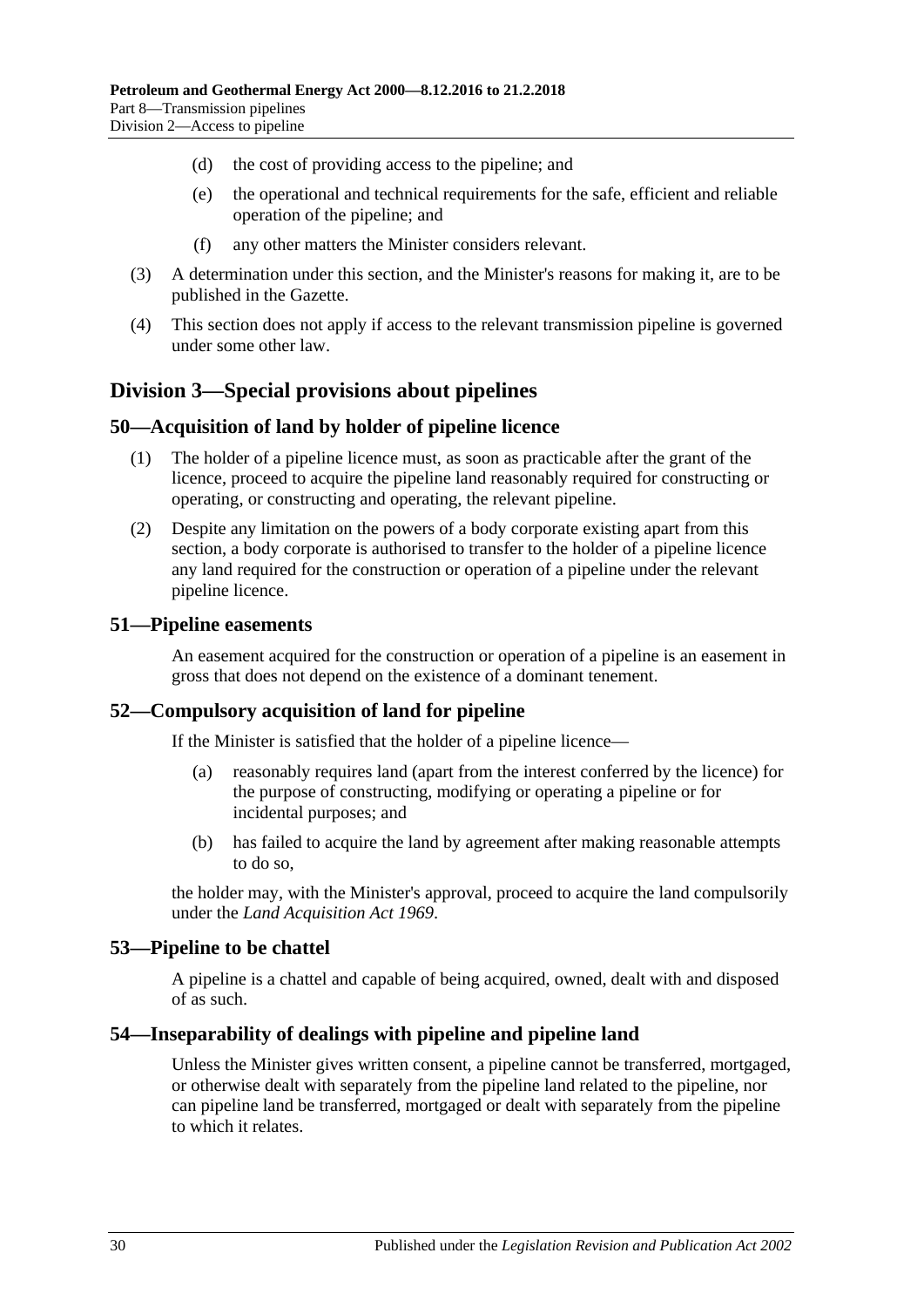## <span id="page-30-2"></span><span id="page-30-0"></span>**55—Resumption of pipeline**

- (1) If a pipeline for which a licence was granted is not used for the transportation of a regulated substance for a continuous period of more than 3 years, the Minister may give written notice to all interested persons of intention to resume the pipeline and the pipeline land.
- (2) The *interested persons* are—
	- (a) the holder (or former holder) of the pipeline licence; and
	- (b) the owner of, and other persons interested in, the pipeline and the related pipeline land.
- (3) Before the Minister gives notice under [subsection](#page-30-2) (1), the Minister must—
	- (a) invite all interested persons to make representations about the proposed resumption; and
	- (b) consider any representations made in response to the invitation.
- (4) The notice of the intended resumption—
	- (a) may be given whether or not a pipeline licence remains in force for the pipeline (but if a licence is in force, the notice terminates the licence); and
	- (b) must be given to all interested persons.
- (5) The owner of the pipeline may within 6 months after the notice is given take up and remove the pipeline and associated structures (wholly or in part) and restore the relevant land as far as practicable to its former condition.
- <span id="page-30-3"></span>(6) After the six month period has ended, the Minister may exercise either or both of the following powers:
	- (a) the Minister may, by written notice given to the owner of the pipeline, require the owner, within a reasonable time stated in the notice, to remove buildings, structures and fixtures associated with the pipeline and to restore the land, as far as practicable, to its former condition; and
	- (b) the Minister may, by notice published in the Gazette, vest the pipeline land and any buildings, structures and fixtures (including the pipeline) remaining on the land in the Crown.
- <span id="page-30-4"></span>(7) If the owner of the pipeline fails to comply with a notice under [subsection](#page-30-3)  $(6)(a)$ , the Minister may have the necessary work carried out and recover the cost of doing so from the owner.
- (8) No compensation is payable for the divestiture of property under [subsection](#page-30-4) (6)(b).
- (9) If an easement is vested in the Crown under [subsection](#page-30-4) (6)(b), the Minister may, by notice in the Gazette, surrender (and thus extinguish) the easement.

# <span id="page-30-1"></span>**55A—Liability to council rates**

The land that constitutes pipeline land under this Act is exempt from the requirement to pay rates under the *[Local Government Act](http://www.legislation.sa.gov.au/index.aspx?action=legref&type=act&legtitle=Local%20Government%20Act%201999) 1999*.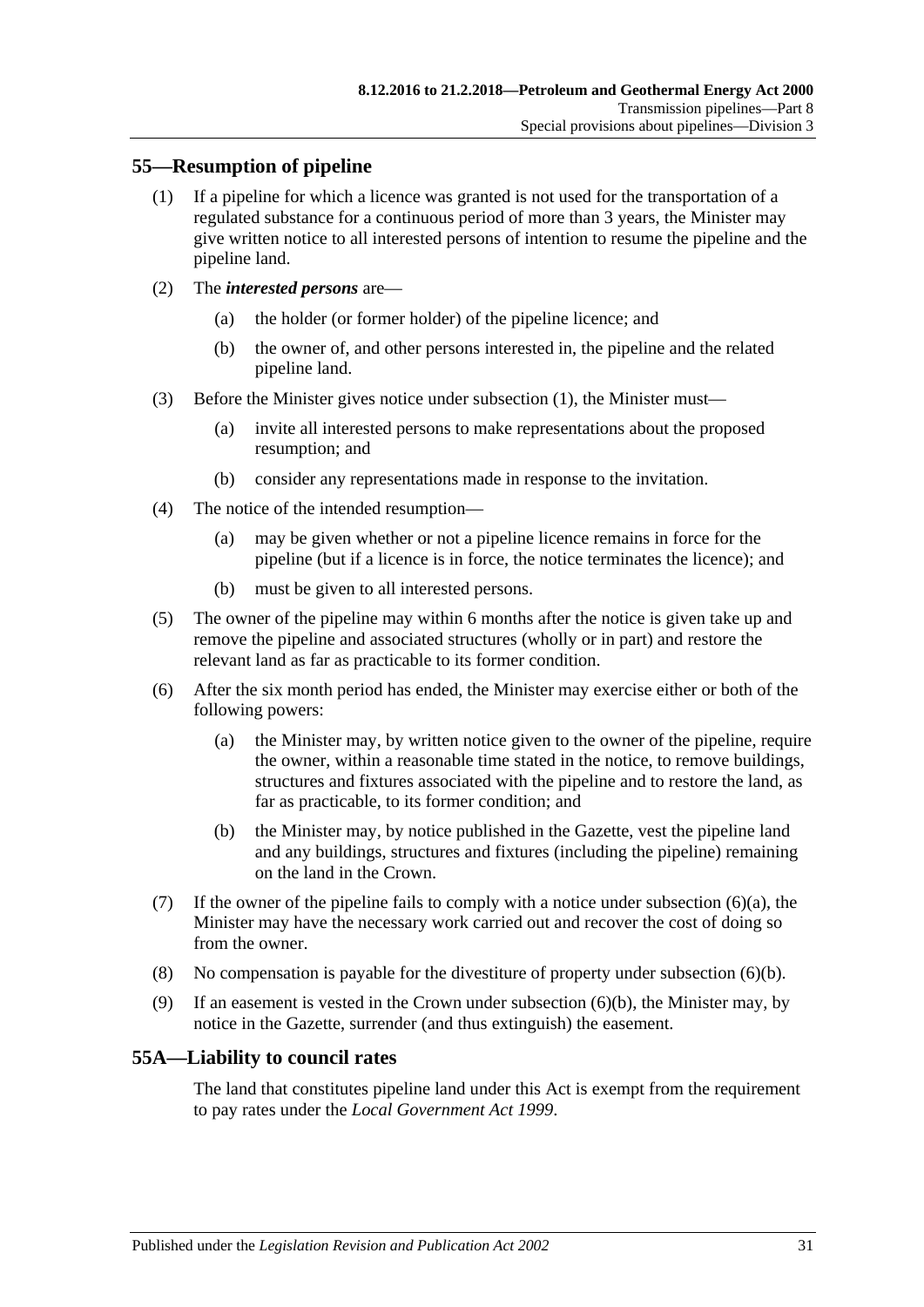# <span id="page-31-0"></span>**Part 9—Associated activities**

## <span id="page-31-1"></span>**56—Associated activities licence**

- <span id="page-31-5"></span>(1) An *associated activities licence*—
	- (a) authorises the holder of the licence (the *primary licence*)—
		- (i) to establish and operate associated facilities on land outside the area of the primary licence;
		- (ii) without limiting [subparagraph](#page-31-5) (i), to carry out any type of associated regulated activity on land outside the area of the primary licence;
	- (b) for that purpose, confers rights of access to and use of land to which the licence relates on terms and conditions specified in the licence.
- <span id="page-31-4"></span>(2) An *associated facility* or an *associated regulated activity* is anything that is reasonably necessary for, or incidental to, carrying on regulated activities in the area of the primary licence, or in the vicinity of the area of the primary licence.
- (3) For example—
	- (a) an associated activities licence might be granted to the holder of an exploration licence, a retention licence or a production licence authorising the holder of the licence to drill a well from an area outside the area of the primary licence for obtaining access to geological structures within the area of the primary licence;
	- (b) an associated activities licence might be granted authorising the holder of the licence to establish and operate facilities within the licence area such as—
		- (i) a pipeline;
		- (ii) a processing plant;
		- (iii) a camp, airport, building or other infrastructure;
		- (iv) commercial or recreational facilities for people involved in regulated activities.

# <span id="page-31-2"></span>**57—Area of associated activities licence**

- (1) An associated activities licence cannot be granted for an area exceeding—
	- (a) in a case involving facilities or activities that, in the opinion of the Minister, are permanent (or effectively permanent)—5  $km^2$ ;
	- (b) in any other case—1 500  $\text{km}^2$ .
- (2) However, these restrictions on the area of a licence do not apply if the licence area is in the form of a corridor with a width of 50m or less.

### <span id="page-31-3"></span>**58—Term of associated activities licence**

(1) Subject to [subsection](#page-32-1) (2), an associated activities licence is an adjunct to the primary licence and is, subject to its terms, granted for the same term, and renewable at the same time and in the same way as the primary licence.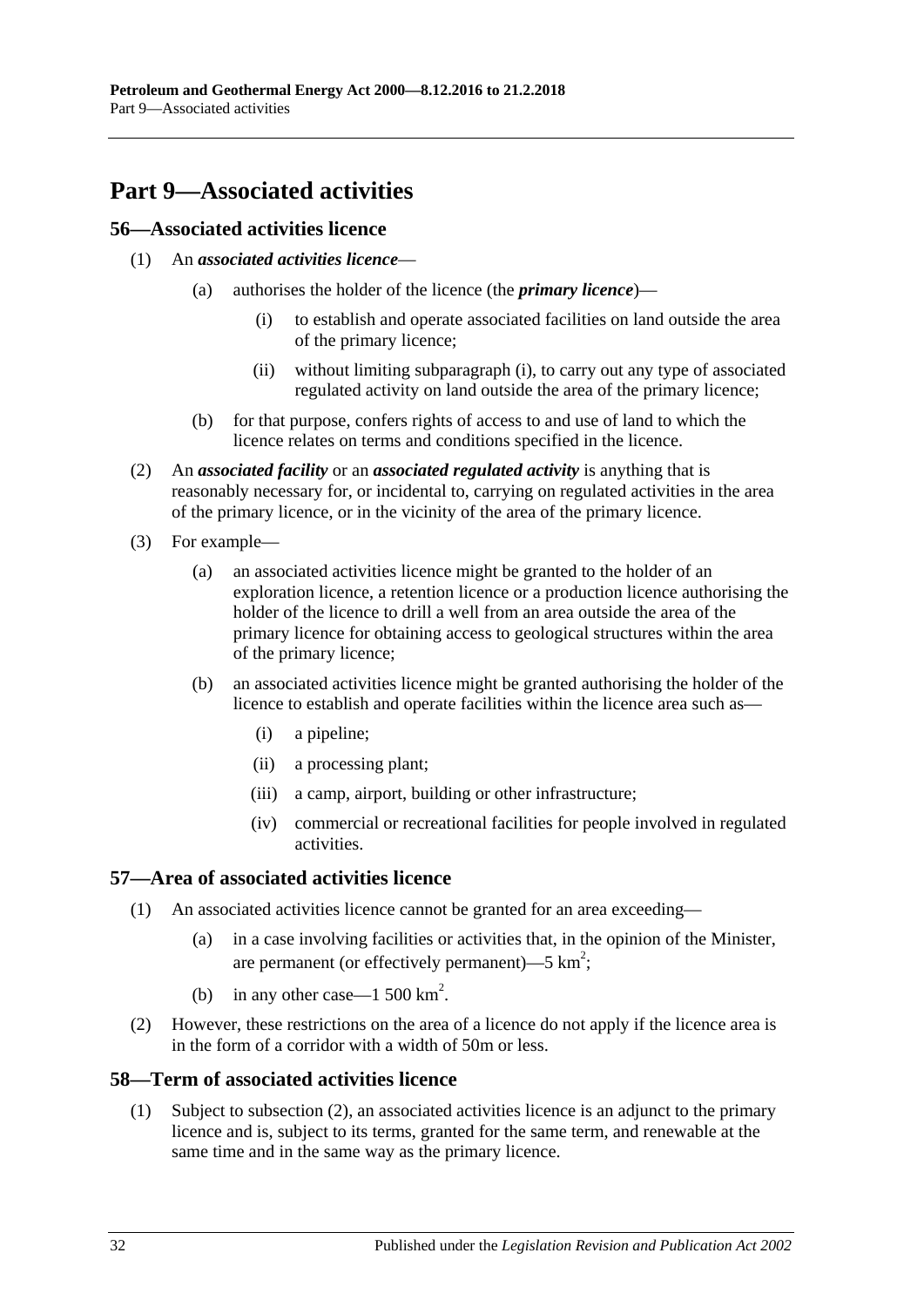<span id="page-32-1"></span>(2) An associated activities licence for activities that, in the opinion of the Minister, are temporary in nature will be granted for a term determined by the Minister (which may be a term that takes into account any decommissioning, rehabilitation or other action that may be required at the conclusion of the activities and which may be renewed from time to time as the Minister thinks fit).

#### <span id="page-32-0"></span>**59—Relationship with other licences**

- (1) An associated activities licence may be granted in respect of an area comprised within the area of another licence.
- (2) Subject to any relevant licence conditions, the rights conferred by an associated activities licence prevail over rights conferred by another licence in respect of the same area.
- <span id="page-32-2"></span>(3) Before the Minister grants an associated activities licence for an area covered by another licence—
	- (a) the Minister must have regard to—
		- (i) the reasons put forward by the applicant for the grant of the licence and, in particular, whether they justify the grant of the licence in derogation from the rights of the existing licensee; and
		- (ii) the legitimate business interests of the existing licensee; and
		- (iii) the effect of the operations to be carried out under the associated activities licence on the operations conducted under the existing licence; and
		- (iv) the operational and technical requirements for the safe, efficient and reliable conduct of operations under both licences; and
		- (v) any other matters the Minister considers relevant; and
	- (b) the Minister must consult with the existing licensee about the matters referred to in [paragraph](#page-32-2) (a) and about the conditions to be included in the licence.
- (4) If an associated activities licence is granted over the area of another licence, the holder of the other licence is to be entitled to compensation for diminution of the rights conferred by that licence—
	- (a) to be agreed between the licensees; or
	- (b) in default of agreement, to be determined by the relevant court.
- <span id="page-32-3"></span>(5) If an associated activities licence is granted over the area of another licence, the Land and Valuation Court may, on application by the holder of the other licence made within 2 months after the grant of the associated activities licence, review the terms and conditions of the associated activities licence and vary them as the Court considers just.
- (6) The Land and Valuation Court may, in exercising its powers under [subsection](#page-32-3) (5), relocate the area of the associated activities licence or vary the area in some other way.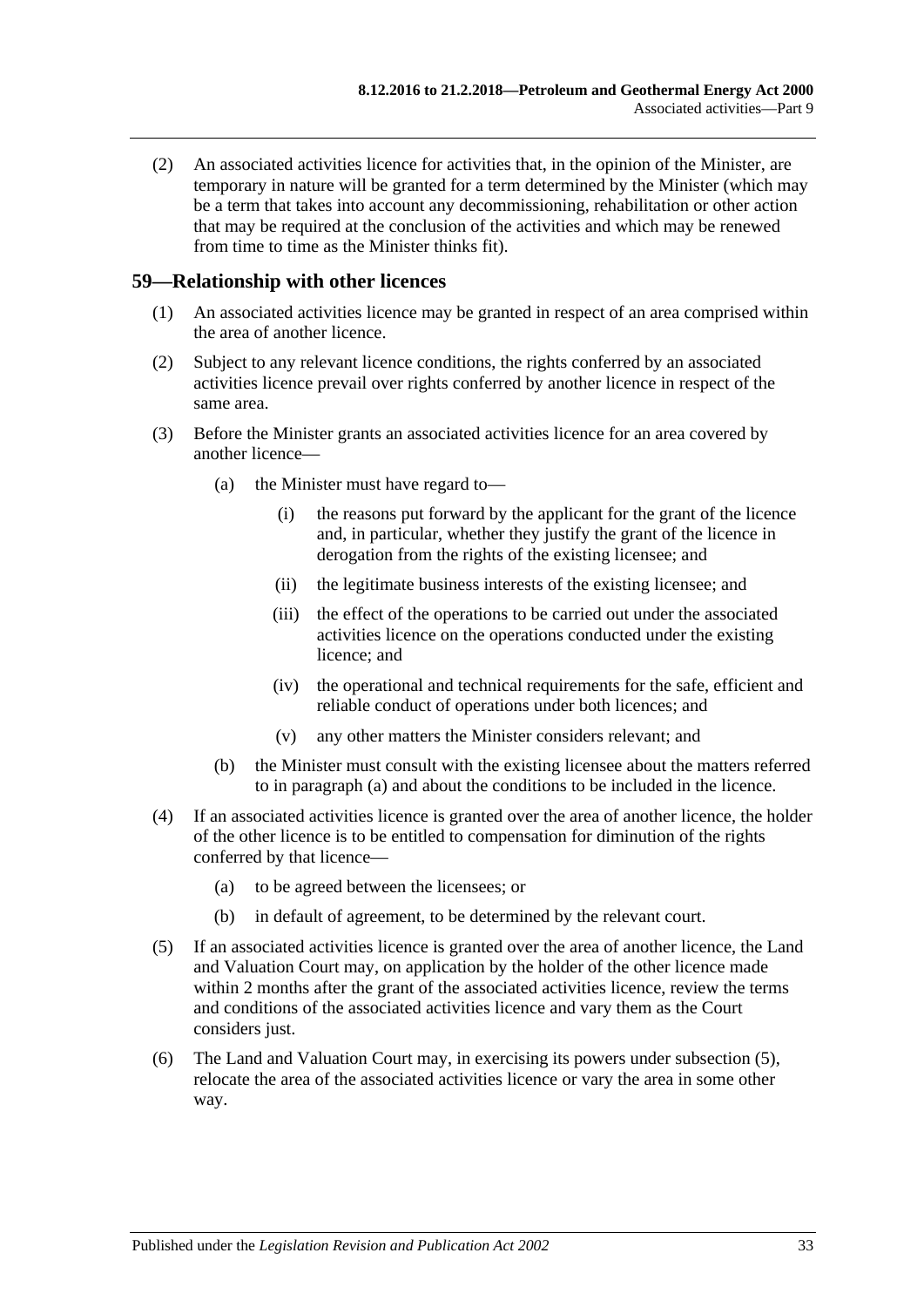# <span id="page-33-0"></span>**Part 9A—Special facilities**

## <span id="page-33-5"></span><span id="page-33-1"></span>**59A—Application of Part**

- (1) This Part applies to any area declared by the Minister by notice in the Gazette to be a *declared area* for the purposes of this Part.
- (2) The Minister may vary or revoke a declaration under [subsection](#page-33-5) (1) from time to time by notice in the Gazette.

## <span id="page-33-2"></span>**59B—Special facilities licence**

- (1) A *special facilities licence*
	- (a) authorises the licensee to establish and operate (within a declared area) facilities for the purposes involving or associated with—
		- (i) searching for any regulated substance; or
		- (ii) processing any regulated substance; or
		- (iii) producing or generating energy from a source of geothermal energy; or
		- (iv) other activities that may be relevant or incidental to searching for any regulated substance or processing, producing or storing any regulated substance or a product derived from a regulated substance; and
	- (b) for that purpose, confers rights of access to and use of land to which the licence relates on terms and conditions specified in the licence.
- (2) For example, a special facilities licence might be granted authorising the holder of the licence to establish and operate facilities within the licence area such as—
	- (a) a processing plant;
	- (b) an electricity generation facility that uses geothermal energy (but not an electricity transmission facility);
	- (c) other forms of infrastructure.
- (3) For the purposes of this Part—
	- (a) the holder of a special facilities licence does not need to be the holder of any other licence under this Act associated with the production or utilisation of a regulated resource; and
	- (b) the area of a special facilities licence does not need to be in the vicinity of the area of any other licence under this Act.

### <span id="page-33-3"></span>**59C—Area of special facilities licence**

A special facilities licence cannot be granted for an area that exceeds  $5 \text{ km}^2$ .

### <span id="page-33-4"></span>**59D—Term of special facilities licence**

- (1) A special facilities licence will be granted for a term determined by the Minister.
- (2) The Minister may—
	- (a) extend the term of a special facilities licence from time to time;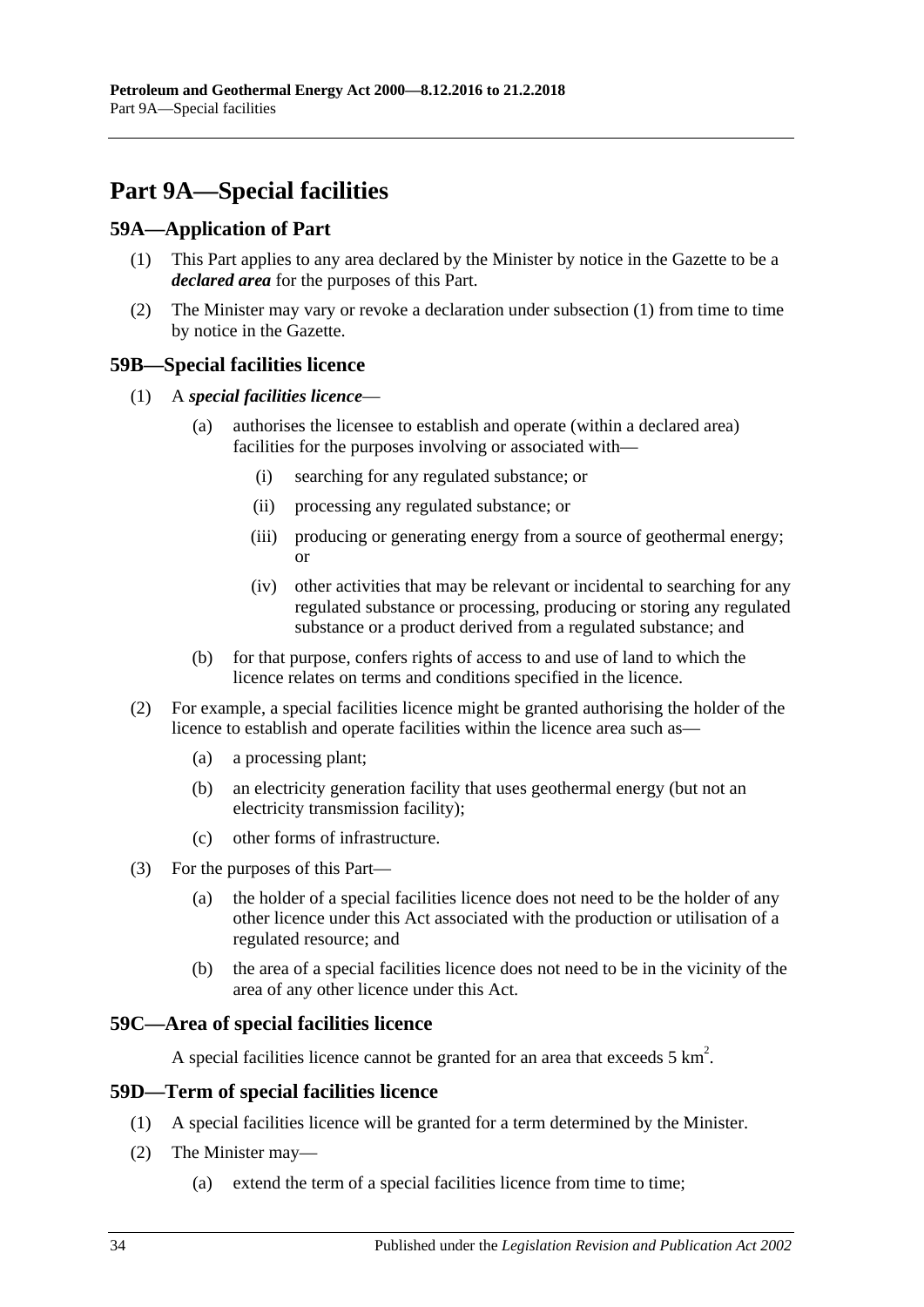(b) cancel a special facilities licence if the Minister considers that the licence is no longer being used for the purposes for which the licence was granted.

### <span id="page-34-0"></span>**59E—Relationship with other licences**

- (1) A special facilities licence may be granted in respect of an area comprised within the area of another licence.
- (2) The rights conferred by a special facilities licence prevail over rights conferred by another licence in respect of the same area to the extent (if any) determined by the Minister to be reasonable and appropriate and specified in the special facilities licence.
- <span id="page-34-3"></span>(3) Before the Minister grants a special facilities licence for an area covered by another licence—
	- (a) the Minister must have regard to—
		- (i) the reasons put forward by the applicant for the grant of the licence and, in particular, whether they justify the grant of the licence in derogation from the rights of the existing licensee; and
		- (ii) the legitimate business interests of the holder of the existing licence; and
		- (iii) the effect of the operations to be carried out under the special facilities licence on the operations carried out under the existing licence; and
		- (iv) the operational and technical requirements for the safe, efficient and reliable conduct of operations under both licences; and
		- (v) any other matters the Minister considers relevant; and
	- (b) the Minister must consult with the existing licensee about the matters referred to in [paragraph](#page-34-3) (a) and about the conditions to be included in the licence.
- (4) If a special facilities licence is granted over the area of another licence, the holder of the other licence is to be entitled to compensation for diminution of the rights conferred by that licence—
	- (a) to be agreed between the licensees; or
	- (b) in default of agreement, to be determined by the relevant court.
- <span id="page-34-4"></span>(5) If a special facilities licence is granted over the area of another licence, the Land and Valuation Court may, on application by the holder of the other licence made within 2 months after the grant of the special facilities licence, review the terms and conditions of the special facilities licence and vary them as the Court considers just.
- (6) The Land and Valuation Court may, in exercising its powers under [subsection](#page-34-4) (5), relocate the area of the special facilities licence or vary the area in some other way.

# <span id="page-34-1"></span>**Part 10—Entry to and use of land**

#### <span id="page-34-2"></span>**60—Right of entry to land**

A licensee may, subject to this Part—

(a) enter land to carry out authorised activities on the land; or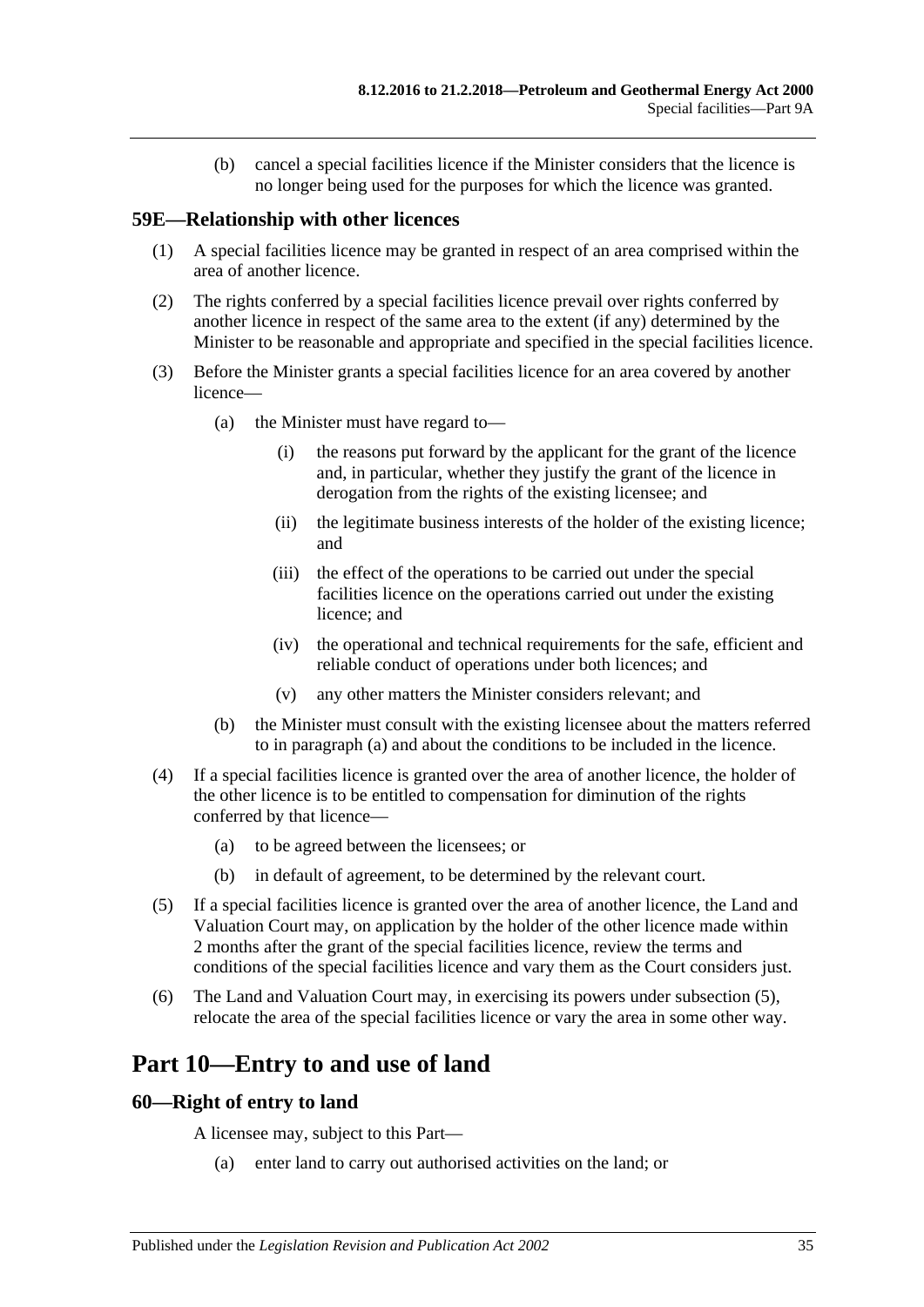(b) enter land for the purpose of gaining access to adjacent land on which the licensee proposes to carry out authorised activities.

## <span id="page-35-0"></span>**61—Notice of entry on land**

- (1) A licensee must, at least 21 days before entering land under this Part, give written notice to each owner of the land, in the form required by the regulations—
	- (a) of the licensee's intention to enter the land; and
	- (b) if the licensee proposes to carry out regulated activities on the land—of the nature of the activities to be carried out on the land.

Maximum penalty: \$20 000.

- (2) Once notice of entry has been given, a further notice for re-entry of the land is not necessary unless the activities to be carried out on the land differ significantly, in nature or extent, from the activities as described in the previous notice.
- (3) An owner of land who is entitled to receive a notice under this section may, by written notice furnished to the licensee, reduce the required period of notice.

### <span id="page-35-1"></span>**62—Disputed entry**

- (1) An owner of the land may, by giving notice of objection to the licensee, object to the licensee's proposed entry.
- (2) A notice of objection must be given within 14 days after the licensee's notice of the proposed entry.
- (3) If an owner gives notice of objection, the licensee must notify the Minister that entry is disputed.
- (4) When notice of disputed entry is given, the Minister may attempt to mediate between the parties in order to arrive at mutually satisfactory terms under which the licensee may enter the land and (if relevant) carry out regulated activities on the land.
- $(5)$  If—
	- (a) the Minister decides against attempting to reach a settlement of the dispute by mediation; or
	- (b) an attempt is made but the dispute is not resolved within a period fixed in the regulations for the purposes of this paragraph,

either the licensee or the owner may apply to the Warden's Court for a resolution of the dispute.

(6) The Warden's Court may, on an application under this section, determine terms on which the licensee may enter the land and carry out regulated activities on the land.

### <span id="page-35-2"></span>**63—Right to compensation**

- (1) The owner of land is entitled to compensation from a licensee who enters the land and carries out regulated activities under this Act.
- (2) The compensation payable to an owner of land must be directly related to the owner and will be to cover—
	- (a) deprivation or impairment of the use and enjoyment of the land; and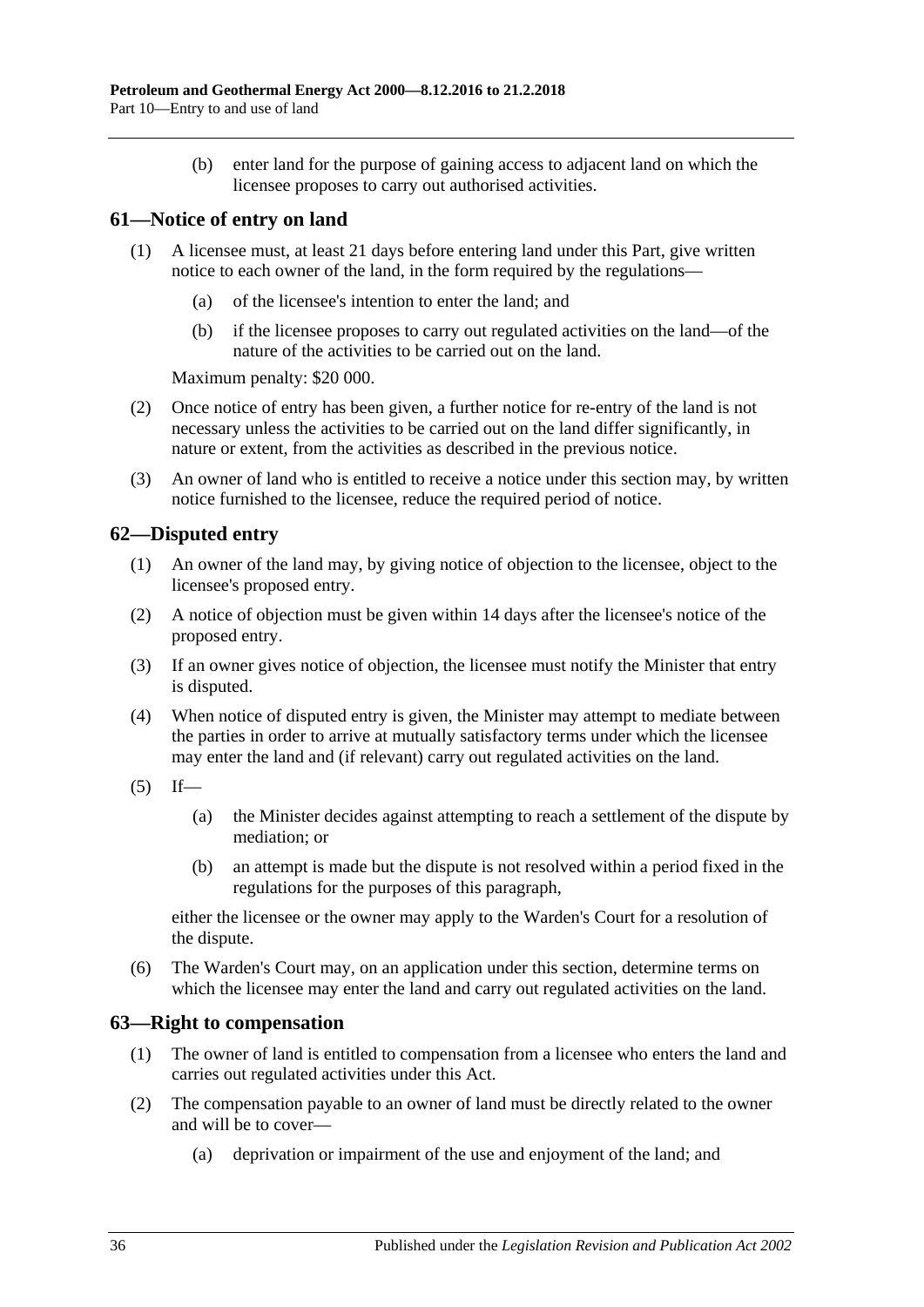- (b) damage to the land (not including damage that has been made good by the licensee); and
- (c) damage to, or disturbance of, any business or other activity lawfully conducted on the land; and
- (d) consequential loss suffered or incurred by the owner on account of the licensee entering the land and carrying out regulated activities under this Act.
- (3) The compensation is not to be related to the value or possible value of regulated resources contained in the land.
- (3aa) Compensation is not payable under this section to the holder of a tenement under the *[Mining Act](http://www.legislation.sa.gov.au/index.aspx?action=legref&type=act&legtitle=Mining%20Act%201971) 1971* in relation to—
	- (a) any loss represented by a reduction in the value of any minerals that may be recovered under that tenement; or
	- (b) any other loss, deprivation or impairment of a prescribed kind.
- <span id="page-36-0"></span>(3a) The compensation may include an additional component to cover reasonable costs reasonably incurred by an owner of land in connection with any negotiation or dispute related to—
	- (a) the licensee gaining access to the land; and
	- (b) the activities to be carried out on the land; and
	- (c) the compensation to be paid under [subsection](#page-35-0) (2).
- (4) The compensation is to be determined by agreement or in default of agreement by the relevant court.
- (5) In assessing compensation under [subsection](#page-36-0) (3a), costs in connection with any negotiation or dispute will not be taken to be reasonably incurred if they arise during any period when a reasonable offer of compensation is open to be accepted by the relevant owner of land.
- (6) In assessing compensation payable to an owner of land under this section, any other compensation paid or payable under this or any other Act or law to the owner or any other owner, insofar as is fair, reasonable and appropriate to do so and to the extent that the compensation relates to the same matter, damage or loss (as the case may require), must be taken into account.

## **64—Right to require acquisition of land**

- (1) If the activities of a licensee on land substantially impair the owner's use and enjoyment of the land, the owner may apply to the relevant court for an order under this section.
- (2) The court may, on an application under this section—
	- (a) make an order transferring the owner's land to the licensee; and
	- (b) order the licensee to pay to the owner, by way of compensation—
		- (i) an amount equivalent to the market value of the land; and
		- (ii) a further amount the court considers just by way of compensation for disturbance.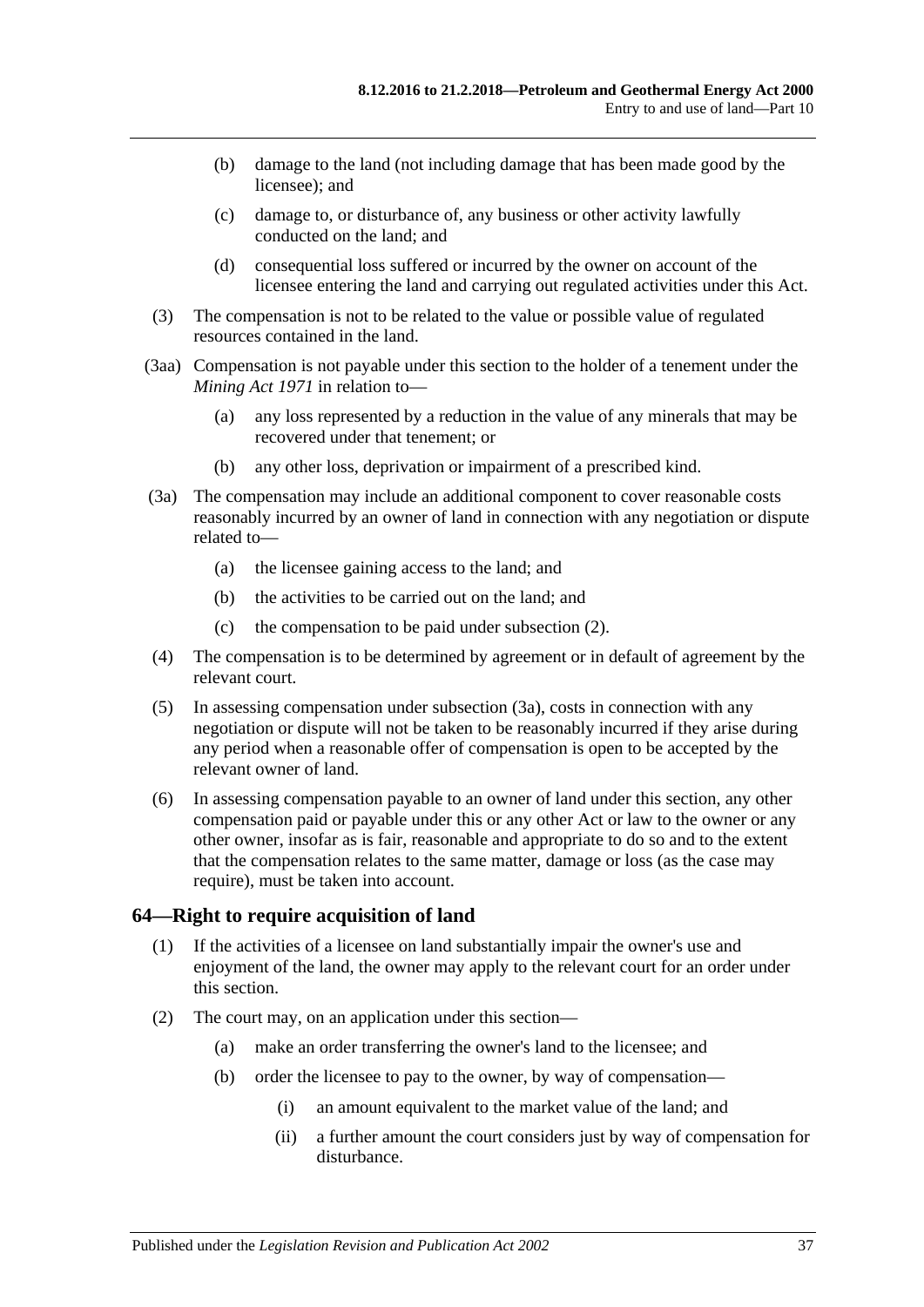# **Part 11—General provisions about licences**

# **Division 1—General provision about applications**

# **65—Application for licence**

- (1) An application for a licence—
	- (a) must be made in an approved form; and
	- (b) if the licence is to contain a mandatory condition requiring the licensee to carry out work in accordance with an approved work program—must be accompanied by a proposed work program for the first term of the licence; and
	- (c) must be accompanied by a statement of the financial and technical resources available to the applicant; and
	- (d) must contain other information required in the approved form; and
	- (e) must be accompanied by the fee prescribed by the regulations.
- <span id="page-37-0"></span>(1a) If an application for an exploration licence is made in accordance with this Act (the *relevant application*), the relevant application will, for the purposes associated with its consideration and any grant of an exploration licence on the basis of the application, rank ahead of any other application for an exploration licence for an overlapping area received by the Minister after the time that the Minister received the relevant application.
- (1b) [Subsection](#page-37-0) (1a) does not apply if the application is in response to a call for tenders under [section](#page-17-0) 22.
- (1c) A ranking established under [subsection](#page-37-0) (1a) will cease to apply if the Minister cancels the ranking on the ground—
	- (a) that the applicant has failed to comply with a requirement under this Act (in accordance with any relevant time requirement); or
	- (b) that the application is found to be invalid; or
	- (c) that there is some other default, defect or circumstances that the Minister considers is sufficiently significant to warrant the cancellation of the ranking.
- (2) An application for the renewal of a licence—
	- (a) must be made to the Minister in an approved form at least 2 months before the end of the licence term preceding the proposed renewal; and
	- (b) must contain other information required by the Minister; and
	- (c) if the licence contains a mandatory condition requiring the licensee to carry out work in accordance with an approved work program—must be accompanied by a proposed work program for the term of the renewal; and
	- (d) must be accompanied by the fee prescribed by the regulations.
- <span id="page-37-1"></span>(3) The Minister may require an applicant for the grant or renewal of a licence to provide any further information, documents or materials to assist in assessing and determining the application.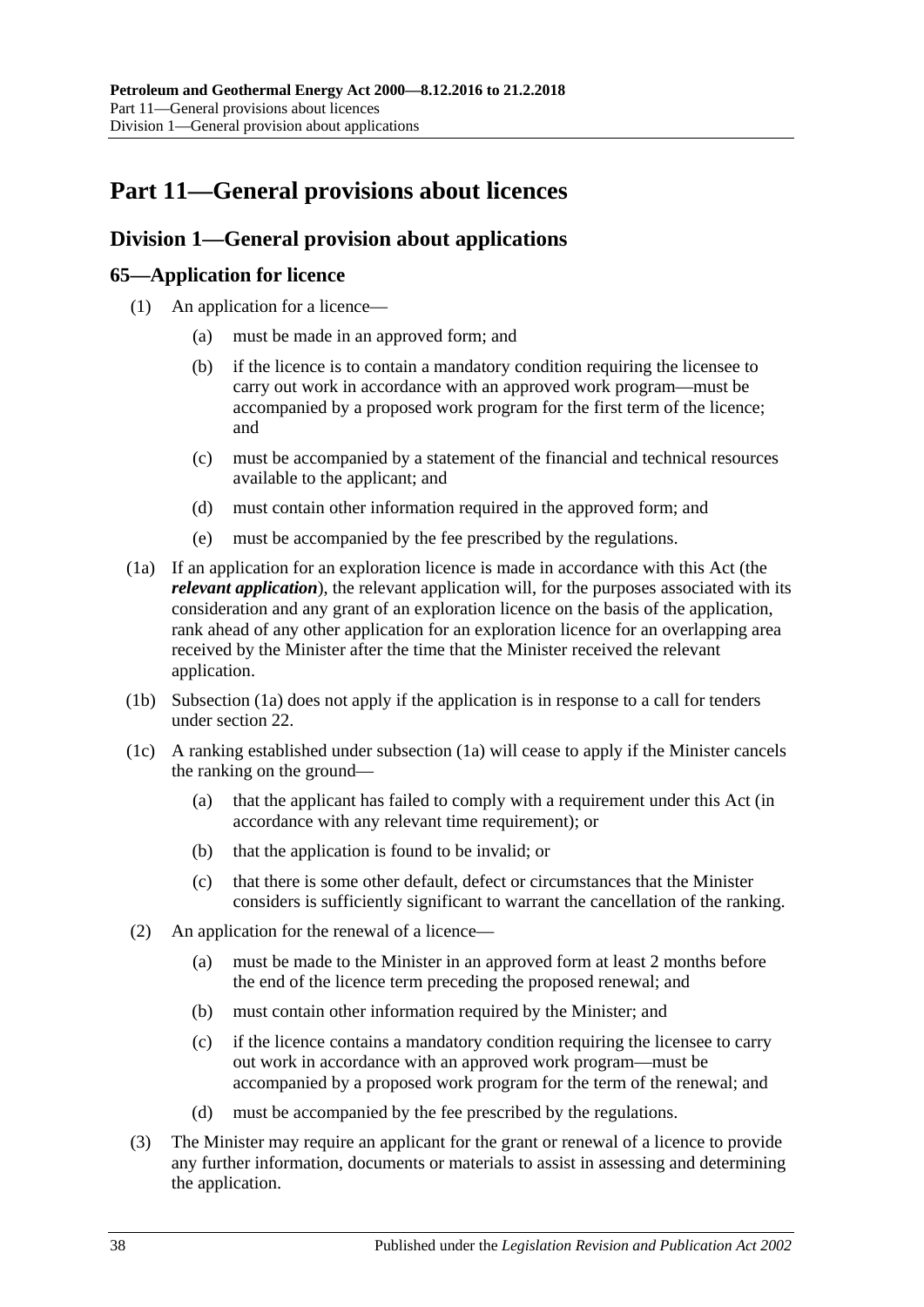- (4) If an applicant fails to comply with a requirement under [subsection](#page-37-1) (3) within a reasonable time allowed by the Minister (which must be at least 30 days), the application lapses.
- (5) If an application for the renewal of a licence is made before the end of the term of the licence, the licence term is extended until the application is determined.
- (6) Notice of an application for the grant of a production licence, and notice of an application for the grant or renewal of a pipeline licence, associated activities licence or special facilities licence, must be published in the Gazette in accordance with a determination of the Minister before the application is determined.

## **66—Preconditions of grant or renewal of licence**

- (1) The Minister may offer a licence to a particular applicant on condition that—
	- (a) the applicant is to return the executed licence to the Minister within a specified period; and
	- (b) if the applicant fails to do so—the offer lapses and the licence may be offered to someone else.
- (2) As a condition of granting or renewing a licence, the Minister may require the applicant to give security, of a kind and amount acceptable to the Minister, for the satisfaction of obligations arising under this Act or the licence.

# **Division 2—Extent of licence exclusivity**

## **67—Application of Division**

This Division applies to licences of the following classes:

- (a) exploration licence;
- (b) retention licence;
- (c) production licence.

## **68—Extent to which same area may be subject to different licences**

- (1) A licence to which this Division applies is *compatible* with another licence to which this Division applies if—
	- (a) 1 relates to a source of geothermal energy and the other does not; or
	- (b) 1 relates to gas storage and the other does not.
- (3) The same area cannot be simultaneously subject to two or more licences to which this Division applies unless the licences are compatible.
- (4) For the purposes of this section, if a person who is entitled to the grant of a licence to which this Division applies makes an application for such a licence, the area to which the application relates is to be taken to be subject to a licence to which this Division applies until the application is determined.
- (5) This section does not derogate from the operation of [Division 5.](#page-41-0)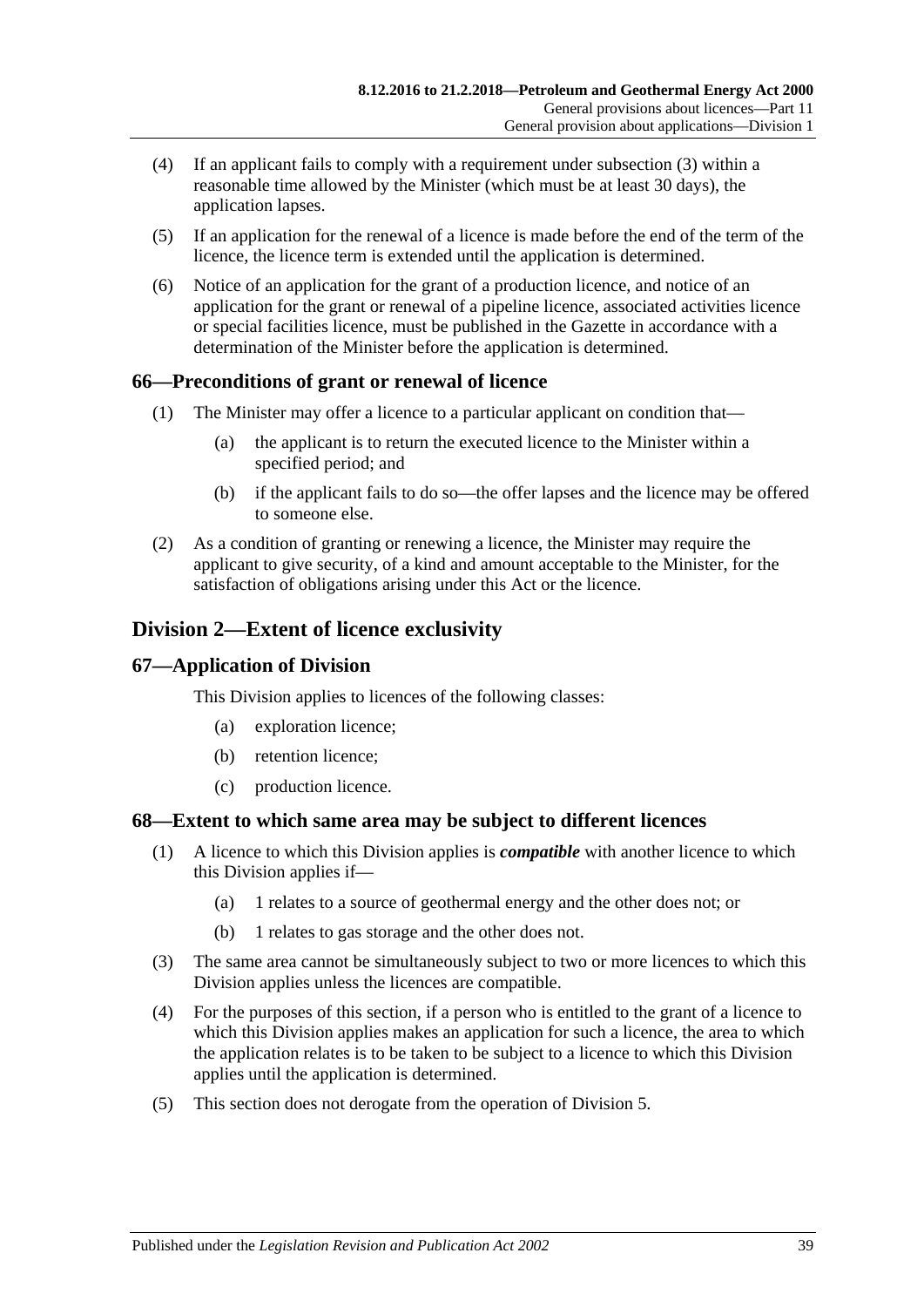#### <span id="page-39-0"></span>**69—Grant of compatible licence to area already under licence**

- (1) Before the Minister grants a compatible licence in respect of an area that is already wholly or partly subject to a licence to which this Division applies, the Minister must consult with the existing licensee (unless the existing licensee is the person seeking the compatible licence).
- (2) The Minister must, in acting under [subsection](#page-39-0) (1), seek to consult on—
	- (a) the reasons put forward by the applicant for the grant of the relevant licence; and
	- (b) the legitimate business interests of the holder of the existing licence; and
	- (c) the effect of the operations to be carried out under the proposed licence on the operations carried out under the existing licence; and
	- (d) the operational and technical requirements for the safe, efficient and reliable conduct of operations under both licences,

(and the Minister may consult on such other matters as the Minister considers relevant).

#### **70—Interrelationship between rights of licensees under compatible licences**

If a licensee discovers a regulated resource in an area subject to two or more compatible licences, the rights under this Act in respect of the discovery attach to the licensee who holds a licence for a regulated resource of the relevant kind irrespective of whether that licensee actually made the discovery.

#### **71—Excision of licence areas**

 $If$ <sub>—</sub>

- (a) a retention licence is granted to the holder of an exploration licence or a production licence in respect of part only of the area comprised in the earlier licence; or
- (b) a production licence is granted to the holder of an exploration licence or a production licence in respect of part only of the area comprised in the earlier licence,

the area of the new licence is excised from the area of the earlier licence.

## **Division 3—Licence conditions**

#### **72—Mandatory conditions**

A licence must include the conditions designated in this Act as mandatory conditions.

#### **73—Mandatory condition as to use of information etc**

It is a mandatory condition of every licence that the licensee authorises the Minister—

- (a) to make use of information and records provided by the licensee under this Act; and
- (b) to disclose information and records provided by the licensee under this Act as authorised by the regulations.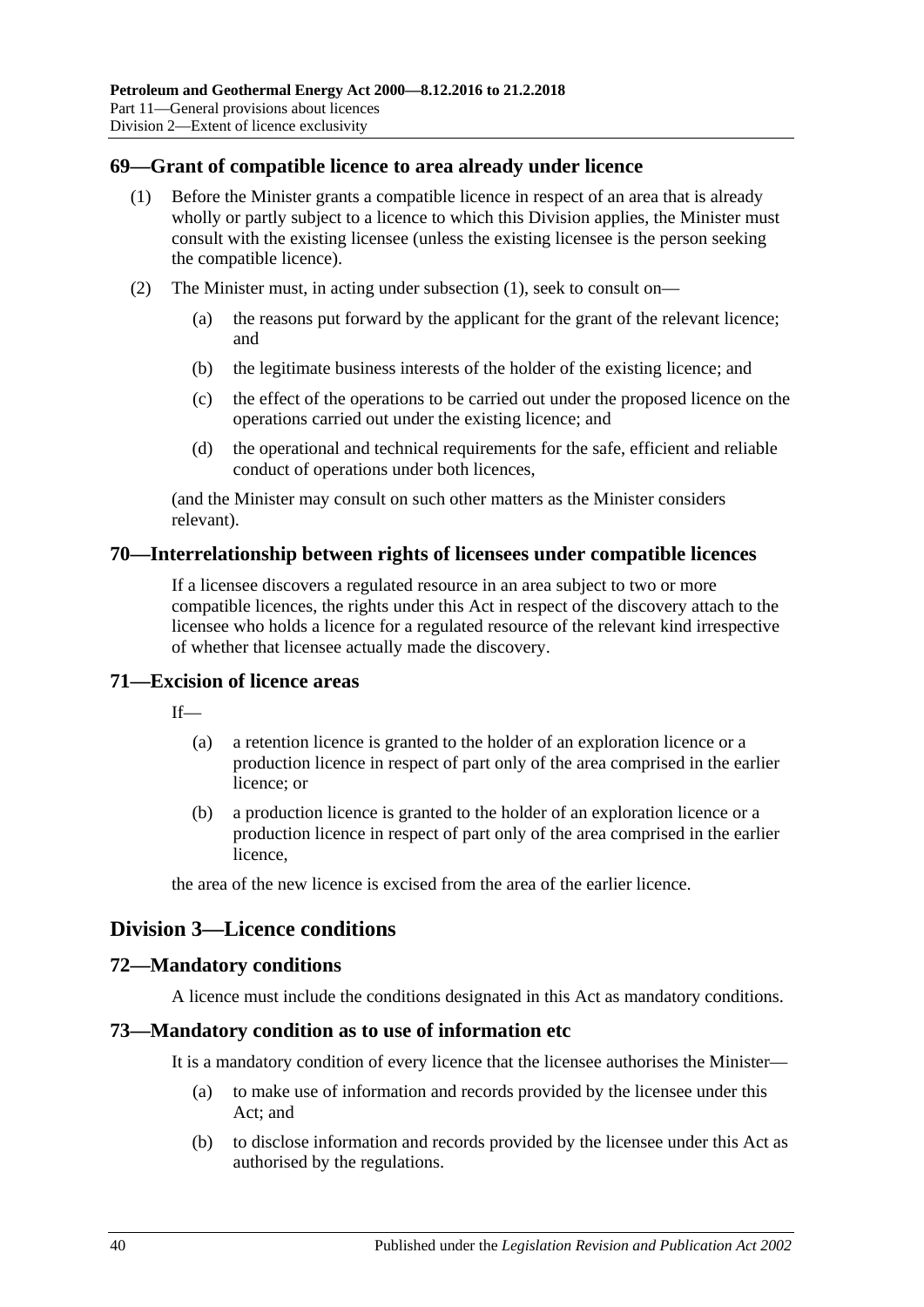#### <span id="page-40-0"></span>**74—Classification of activities to be conducted under licence**

- (1) A licence is to include mandatory conditions dividing the regulated activities to be carried out under the licence into—
	- (a) activities requiring high level official surveillance; or
	- (b) activities requiring low level official surveillance.
- (2) The activities are to be classified as requiring high level official surveillance unless the licensee satisfies the Minister that, in view of the licensee's demonstrated competence to comply with the requirements of this Act and the conditions of the licence, the activities should be classified as requiring low level official surveillance.
- (3) The mandatory conditions are to provide as follows:
	- (a) the Minister's prior written approval is required for activities requiring high level official surveillance; and
	- (b) notice of activities requiring low level official surveillance is to be given as required in the conditions or by regulation.
- <span id="page-40-1"></span>(4) The Minister may, by written notice to a licensee, change the classification of activities under the relevant licence conditions.
- (5) If regulated activities to be conducted under a licence are generally or substantially classified as requiring a low level of official surveillance, the annual licence fee payable for the licence will be reduced by an amount not exceeding 50% of the fee according to a determination of the Minister as to the level of official surveillance required under the licence.

## **75—Mandatory condition about resources required for compliance with environmental obligations**

It is a mandatory condition of every licence that the licensee must have adequate technical and financial resources to ensure compliance with the licensee's environmental obligations (including the rehabilitation of land adversely affected by regulated activities carried out under the licence).

#### **76—Discretionary conditions**

- (1) A licence may be granted on other conditions (*discretionary conditions*) the Minister considers appropriate.
- (2) The discretionary conditions of the licence may (for example) include a condition requiring the licensee to maintain insurance on terms and conditions approved by the Minister insuring the licensee and the State against obligations arising from regulated activities under the licence.
- (3) The Minister may add a discretionary condition to a licence, or vary or revoke a discretionary condition of a licence—
	- (a) on the renewal of the licence; or
	- (b) at any other time with the agreement of the licensee.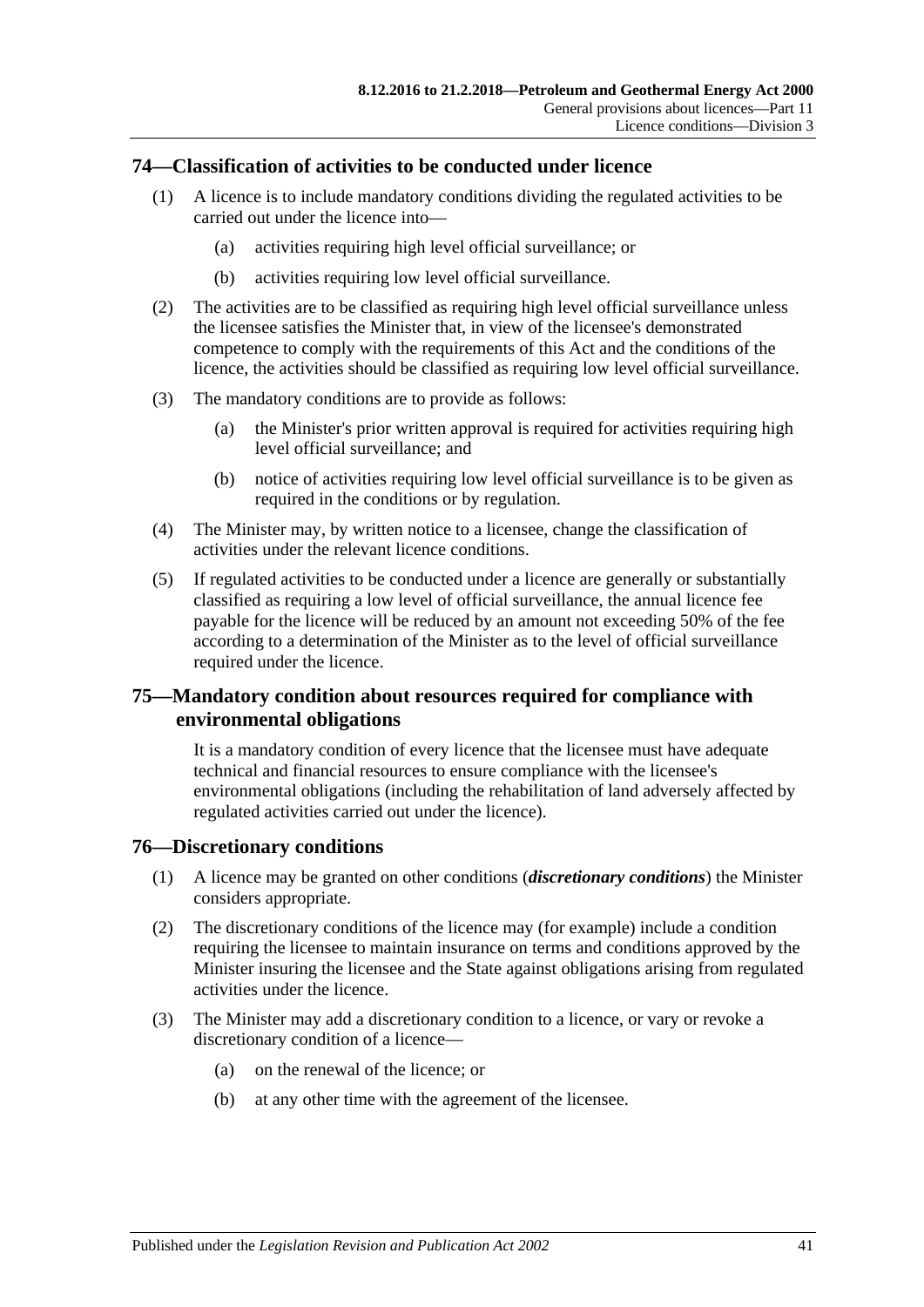#### <span id="page-41-1"></span>**76A—Suspension of conditions of licence by agreement**

- (1) The Minister may, by agreement with the licensee, suspend, either for a specified period or indefinitely, any of the conditions attached to a licence (including a mandatory condition).
- (2) The Minister may, as or when the Minister thinks fit, terminate a suspension under [subsection](#page-41-1)  $(1)$ .
- (3) If a suspension is put in place under [subsection](#page-41-1) (1), the Minister may, if relevant, by the instrument of suspension or by a later instrument furnished to the licensee, extend the period of the licence by a period not exceeding the period of the suspension.

#### **77—Non-compliance with licence conditions**

If a licence condition is not complied with, the licensee is guilty of an offence. Maximum penalty: \$120 000.

## **Division 4—Annual fees**

#### <span id="page-41-2"></span>**78—Annual fees**

- (1) A licensee must pay to the Minister annually and in advance a fee appropriate to the relevant licence fixed by, or calculated in accordance with, the prescribed scale.
- <span id="page-41-3"></span>(2) If a licensee fails to pay a fee in accordance with [subsection](#page-41-2)  $(1)$ —
	- (a) the amount in arrears will, unless the Minister determines otherwise, be increased by penalty interest at the prescribed rate; and
	- (b) the Minister may impose on the licensee a fine of an amount fixed by the Minister up to a limit of \$1,000 or 10% of the outstanding fee, whichever is the greater.
- (3) The Minister may for any proper reason remit penalty interest or a fine imposed under [subsection](#page-41-3) (2) wholly or in part.
- (4) A fee (and any penalty interest or fine imposed by the Minister under this section) may be recovered as a debt due to the Crown.

# <span id="page-41-0"></span>**Division 5—Reservoir access**

#### **79—Access to natural reservoir**

- $(1)$  If—
	- (a) there is a natural reservoir in the area of a licence that is, in the Minister's opinion, suitable for use for the storage of a regulated substance; and
	- (b) a person (the *applicant*) who is not the holder of the relevant licence seeks access to the natural reservoir for the storage of a regulated substance; and
	- (c) the applicant, after making reasonable attempts to do so, fails to reach agreement with the licensee on terms and conditions of access to and use of the natural reservoir,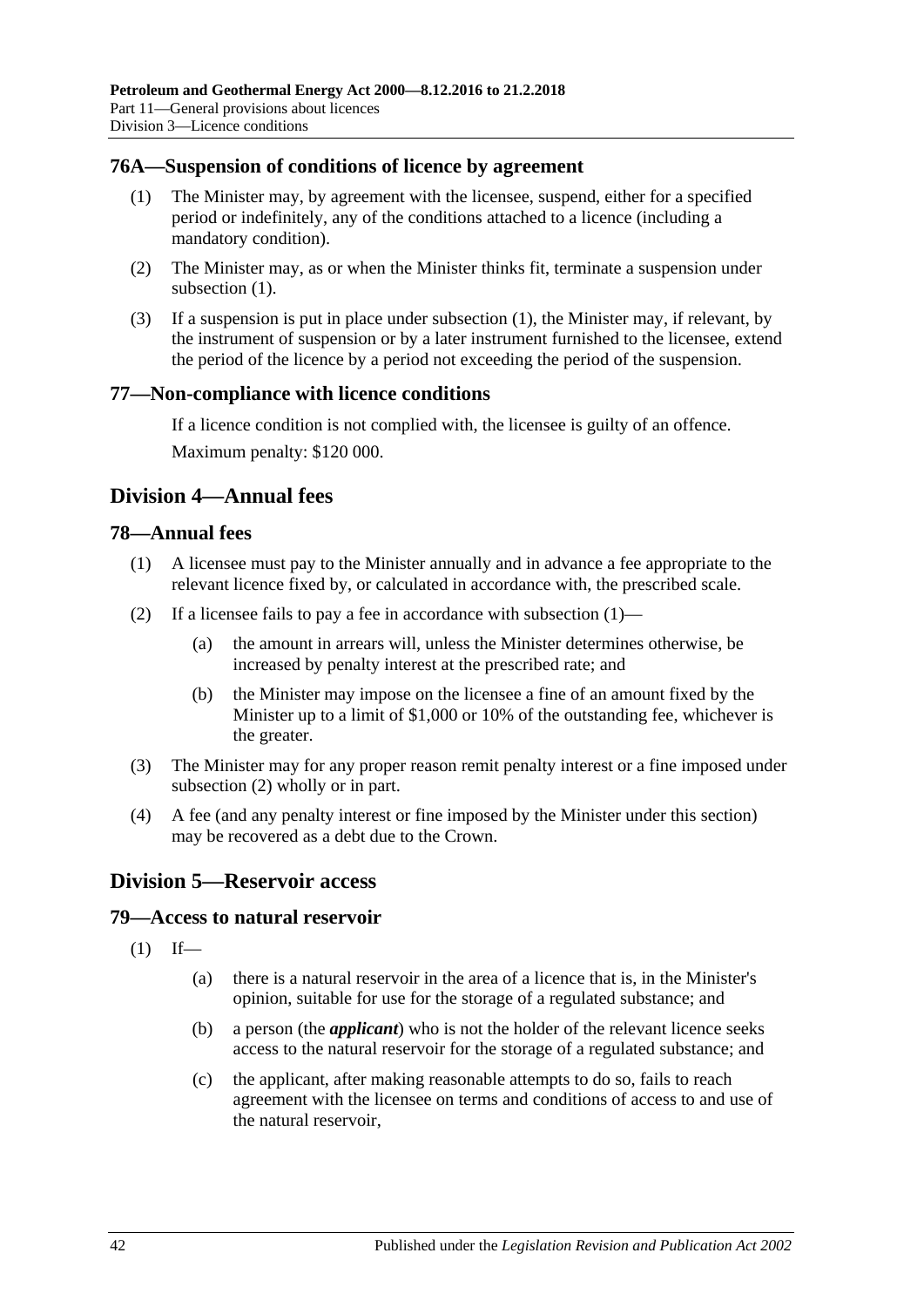the Minister may, by notice in writing given to the applicant and the holder of the licence, determine terms and conditions (which the Minister considers to be fair and reasonable commercial terms) on which the applicant is to be entitled to access to and use of the reservoir.

- (2) In considering whether to make a determination under this section and, if so, the terms and conditions of the determination, the Minister must have regard to—
	- (a) the legitimate business interests of the licensee; and
	- (b) the public interest including the public interest in facilitating competition in markets; and
	- (c) the interests of persons other than the immediate parties to the determination that might be affected by the determination; and
	- (d) the operational requirements for the safe, efficient and reliable use of the natural reservoir; and
	- (e) any other matters the Minister considers relevant.
- (3) Before making a determination under this section, the Minister must give the interested parties a reasonable opportunity to comment on the proposed determination.
- (4) A determination under this section is binding on the holder of the licence and the applicant.
- (5) Access may be granted on terms under which the person to whom the right of access is granted is required to take out a licence for the purpose of exercising the right of access arising under the determination.
- (6) A party to a determination under this section may appeal against the determination to the Land and Valuation Court.
- (7) On an appeal under this section—
	- (a) the Court may confirm the Minister's determination; or
	- (b) the Court may cancel the Minister's determination if satisfied that it is not fair and reasonable that the applicant should have access to the natural reservoir; or
	- (c) the Court may vary the terms and conditions of the determination as the Court considers fair and reasonable.
- (8) The Court may make incidental and ancillary orders (including orders for costs).

## **Division 6—Grant, resumption etc of land**

#### **80—Grant, resumption etc of Crown and pastoral land**

- (1) The Minister responsible for the administration of the *[Crown Land Management](http://www.legislation.sa.gov.au/index.aspx?action=legref&type=act&legtitle=Crown%20Land%20Management%20Act%202009)  Act [2009](http://www.legislation.sa.gov.au/index.aspx?action=legref&type=act&legtitle=Crown%20Land%20Management%20Act%202009)* may grant unalienated Crown land to a licensee for the purpose of carrying on regulated activities or for purposes incidental to such activities.
- (2) A statutory power to resume land subject to a lease under the *[Crown Lands Act](http://www.legislation.sa.gov.au/index.aspx?action=legref&type=act&legtitle=Crown%20Lands%20Act%201929) 1929* or the *[Pastoral Land Management and Conservation Act](http://www.legislation.sa.gov.au/index.aspx?action=legref&type=act&legtitle=Pastoral%20Land%20Management%20and%20Conservation%20Act%201989) 1989* for a public work or public purpose may be exercised as if the land required for carrying on regulated activities or for purposes incidental to such activities were land required for a public work or a public purpose.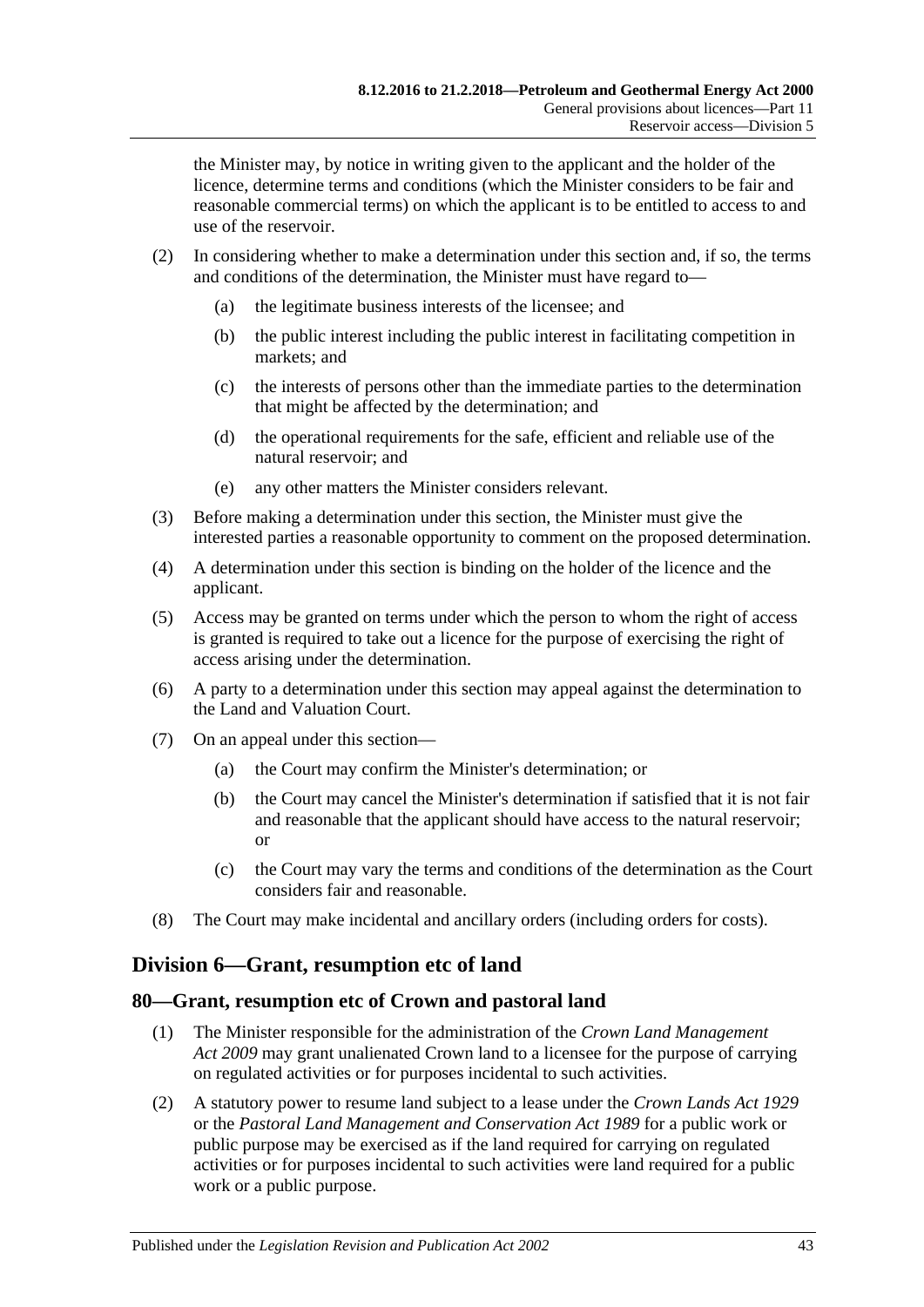# **Division 7—Multiple licensees**

## **81—Multiple licensees**

- (1) If a licence is held by 2 or more persons, they are jointly and severally liable for the obligations of the licensee under this Act.
- (2) If a licence is held by 2 or more persons, they must, by written notice given to the Minister, nominate a representative (who may—but need not—be one of the licensees) who is authorised to give and receive notices on their behalf.

Administrative penalty.

(3) A notice given by or to the authorised representative is taken to have been given by or to all the licensees.

# **Division 8—Consolidation and division of licence areas etc**

## <span id="page-43-2"></span>**82—Consolidation of licence areas**

- (1) The Minister may, by agreement with a licensee or prospective licensee, consolidate adjacent licence areas into a single licence area.
- (2) If a licence or licences have already been issued for 1 or more of the licence areas to be consolidated, the Minister may—
	- (a) vary the licence or licences, and provide for or vary such terms and conditions attaching to the licence or licences as the Minister considers appropriate in view of the consolidation; or
	- (b) amalgamate 2 or more licences, and provide for such terms and conditions attaching to the amalgamated licence as the Minister considers appropriate in view of the consolidation.
- (2a) The rights of the holder of a licence under subsection (2) are not to be more extensive than those existing under the relevant licence or licences immediately before any variation or amalgamation under that subsection.
- (3) In this section—
	- (a) a reference to a *licence area* extends to an area for which an application for a licence has been made; and
	- (b) a reference to *adjacent licence areas* extends to 2 or more areas which are within the vicinity of each other.

## <span id="page-43-3"></span>**83—Division of licence areas**

- (1) The Minister may, by agreement with a licensee, divide a licence area into separate areas so that each becomes subject to a different licence.
- <span id="page-43-1"></span><span id="page-43-0"></span>(2) On dividing a licence area, the Minister—
	- (a) may vary the existing licence by excising part of the licence area and issue a new licence for the balance of the area (on terms and conditions the Minister considers appropriate and for a term equal to the balance of the term of the existing licence); or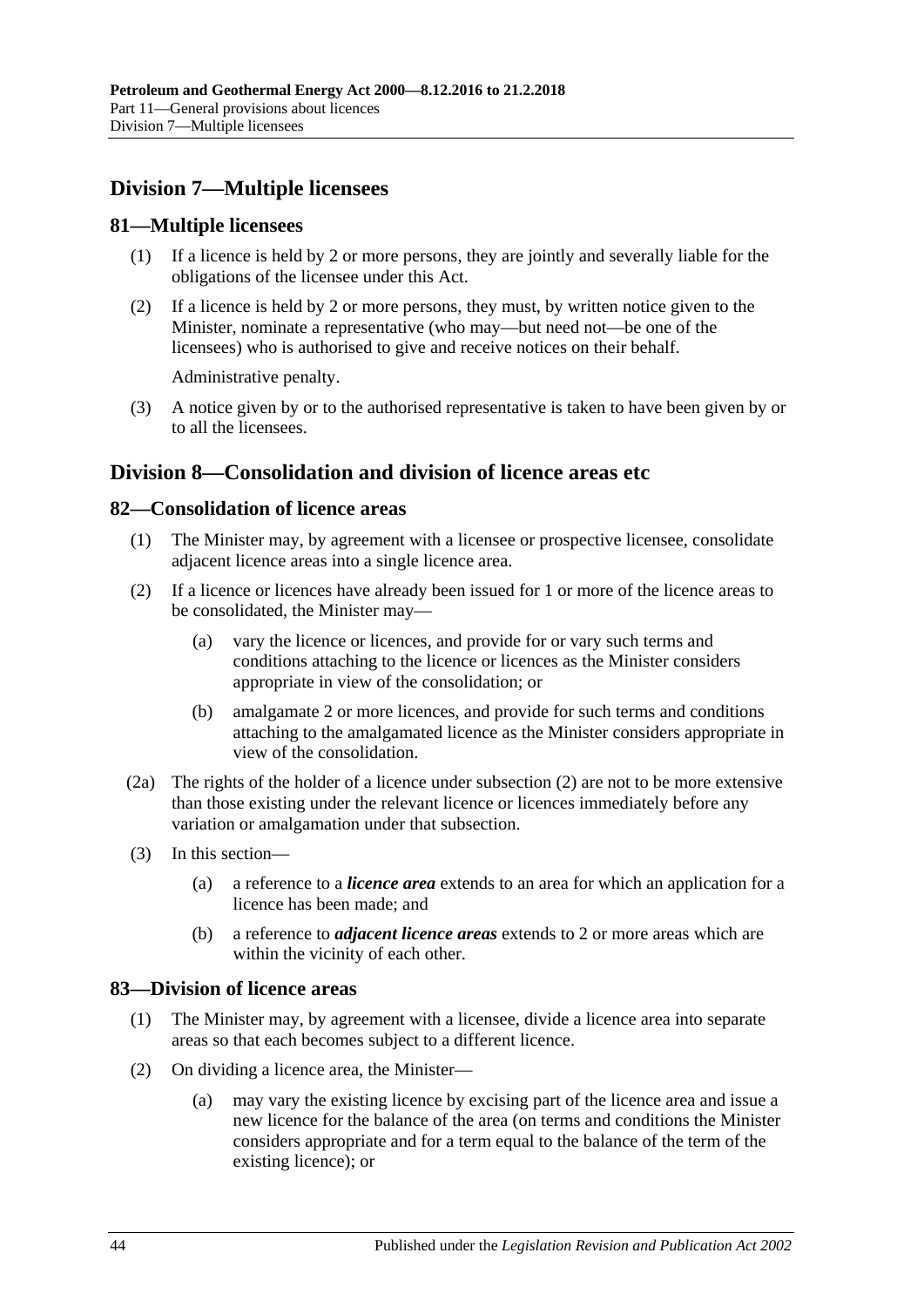- (b) issue new licences in place of the existing licence (each of which is then taken to be a continuation, in part, of the existing licence).
- <span id="page-44-0"></span>(2a) The rights of the holder of the licence issued under [subsection](#page-43-0) (2) are not to be more extensive than those existing under the relevant licence immediately before any division under this section.
- (3) If the area to which an exploration licence relates is divided, there must be no reduction of the aggregate work to be carried out.
- (4) Each of the following will be taken to be an original licence area for the purposes of [section](#page-18-0) 26(3):
	- (a) the area remaining after an excision under [subsection](#page-43-1)  $(2)(a)$ ;
	- (b) the area of any new licence under [subsection](#page-43-1)  $(2)(a)$  or [\(b\).](#page-44-0)

# **Division 9—Record keeping and reporting requirements**

#### **84—Records to be kept by licensee**

- (1) A licensee must maintain—
	- (a) a record of all regulated activities carried out under the licence including, where appropriate, maps and plans; and
	- (b) a record of the results of regulated activities carried out under the licence, including the results of the analysis of geological samples; and
	- (c) a record of compliance audits by internal or external auditors required under the regulations; and
	- (d) other records as required by the regulations.

Administrative penalty.

(2) The licensee must provide the Minister with a copy of the records kept under this section at the times required by the regulations or by the Minister by written notice given to the licensee.

Administrative penalty.

## <span id="page-44-1"></span>**85—Reporting of certain incidents**

(1) In this section—

*serious incident* means an incident arising from activities conducted under a licence in which—

- (a) a person is seriously injured or killed; or
- (b) an imminent risk to public health or safety arises; or
- (c) serious environmental damage occurs or an imminent risk of serious environmental damage arises; or
- (d) security of natural gas supply is prejudiced or an imminent risk of prejudice to security of natural gas supply arises; or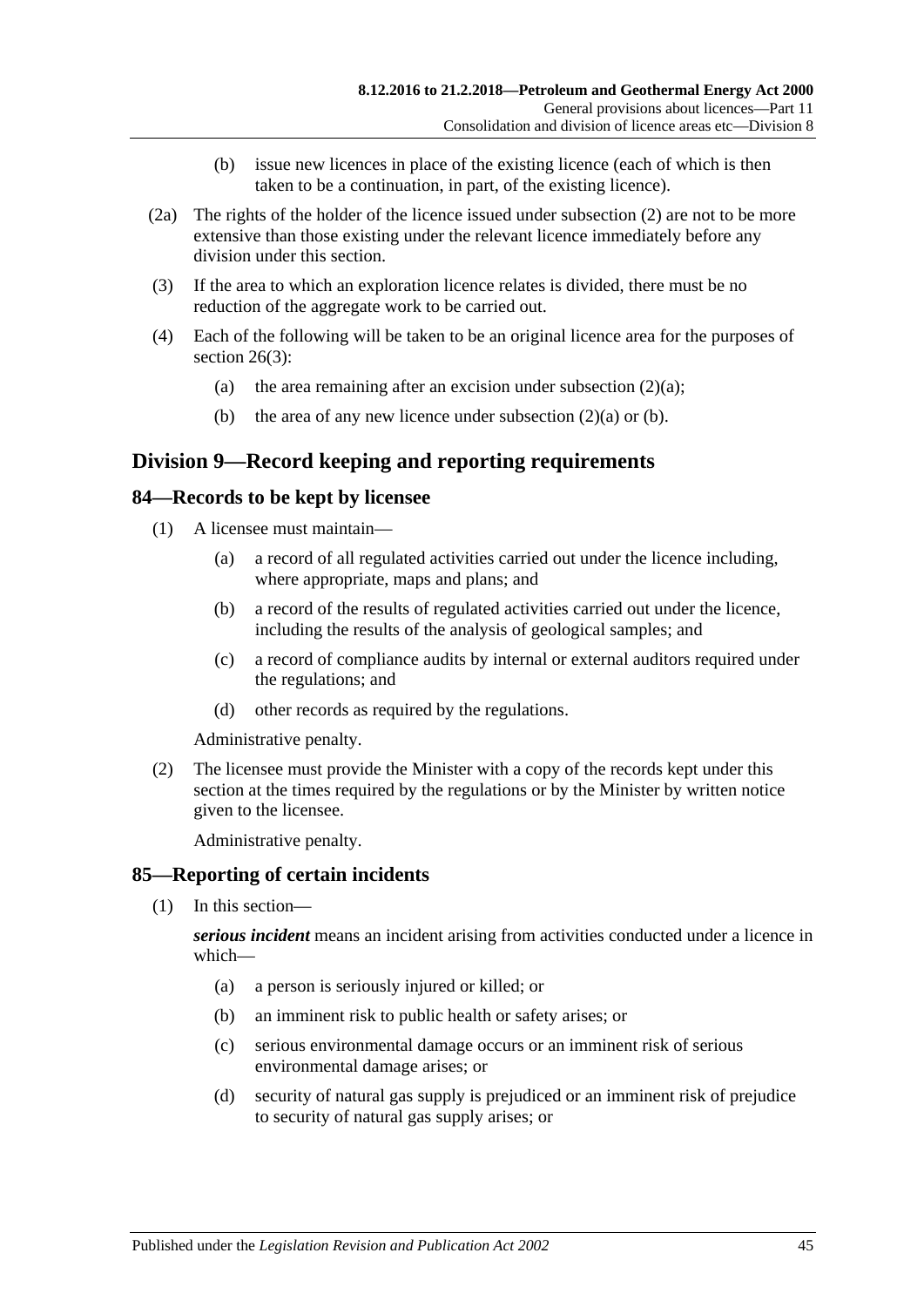(e) some other event or circumstance occurs or arises that results in the incident falling within a classification of serious incidents under the regulations or a relevant statement of environmental objectives.

*reportable incident* means an incident (other than a serious incident) arising from activities conducted under a licence classified under the regulations as a reportable incident.

(2) A licensee must report a serious incident to the Minister as soon as practicable after its occurrence and must provide the Minister with a written report on the incident as required under the regulations.

Administrative penalty.

(3) A licensee must report a reportable incident to the Minister as required under the regulations.

Administrative penalty.

#### **86—Information to be provided by licensee**

(1) A licensee must, as required under the regulations, provide the Minister with information required by the regulations.

Administrative penalty.

<span id="page-45-0"></span>(2) A licensee must provide the Minister with any other information reasonably requested by the Minister within the time specified in the request.

Administrative penalty.

- (3) If the Minister considers the provision of the information requested under [subsection](#page-45-0) (2) essential in the public interest, and gives an intimation to that effect in the request, non-compliance with the request is a summary offence punishable on conviction by a fine not exceeding \$120,000.
- <span id="page-45-1"></span>(4) A licensee must, if requested to do so by the Minister, provide the Minister with an expert report, within the time specified in the request, verifying information provided to the Minister by the licensee.

Administrative penalty.

- (5) A request under [subsection](#page-45-1) (4) must either nominate the person by whom the expert report is to be prepared or state the nature of the qualifications and experience that the person who prepares the report must possess.
- (6) A reference in this section to a licensee extends to a former licensee.
- (7) A requirement under any other provision of this Act to provide any information or report extends to a former licensee to the extent that the information or report is reasonably required in connection with the operation or administration of this Act.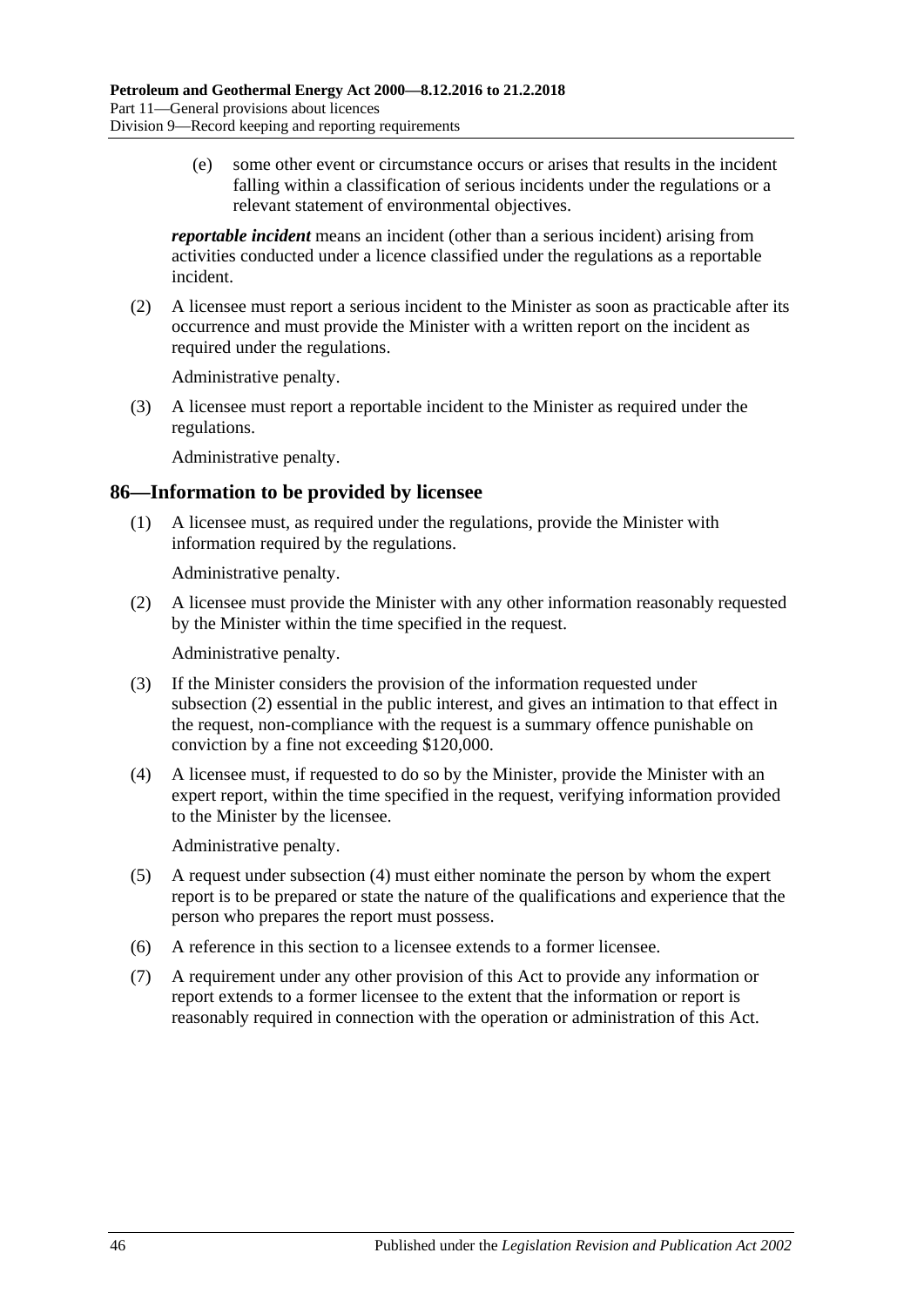# **Division 10—General requirements for operations**

#### **86A—Fitness-for-purpose assessment**

(1) In this section—

*prescribed licence* means—

- (a) a retention licence; or
- (b) a production licence; or
- (c) a pipeline licence; or
- (d) an associated activities licence; or
- (e) a special facilities licence.
- (2) A licensee under a prescribed licence must carry out fitness-for-purpose assessments of facilities operated on land within the area of the licence at intervals prescribed by the regulations in order to assess risks imposed by the facilities on—
	- (a) public health and safety; and
	- (b) the environment; and
	- (c) the security of production or supply of natural gas (so far as this may be relevant).
- (3) An assessment under this section must comply with any requirements prescribed by the regulations.
- (4) The licensee must prepare a report on the assessment in a manner and form determined by the Minister and furnish a copy of the report to the Minister in accordance with the regulations.
- (5) A report under this section must comply with any other requirements prescribed by the regulations.
- (6) A licensee must promptly carry out any remedial action that is necessary or appropriate in view of a report under this section (and, in particular, must ensure that any identified risks are eliminated or reduced so far as is reasonably practicable).
- (7) A licensee who fails to comply with a requirement under this section is guilty of an offence.

Maximum penalty: \$120 000.

## **87—Activities to be carried out with due care and in accordance with good industry practice**

A licensee must carry out regulated activities—

- (a) with due care for—
	- (i) the health and safety of persons who may be affected by those activities; and
	- (ii) the environment; and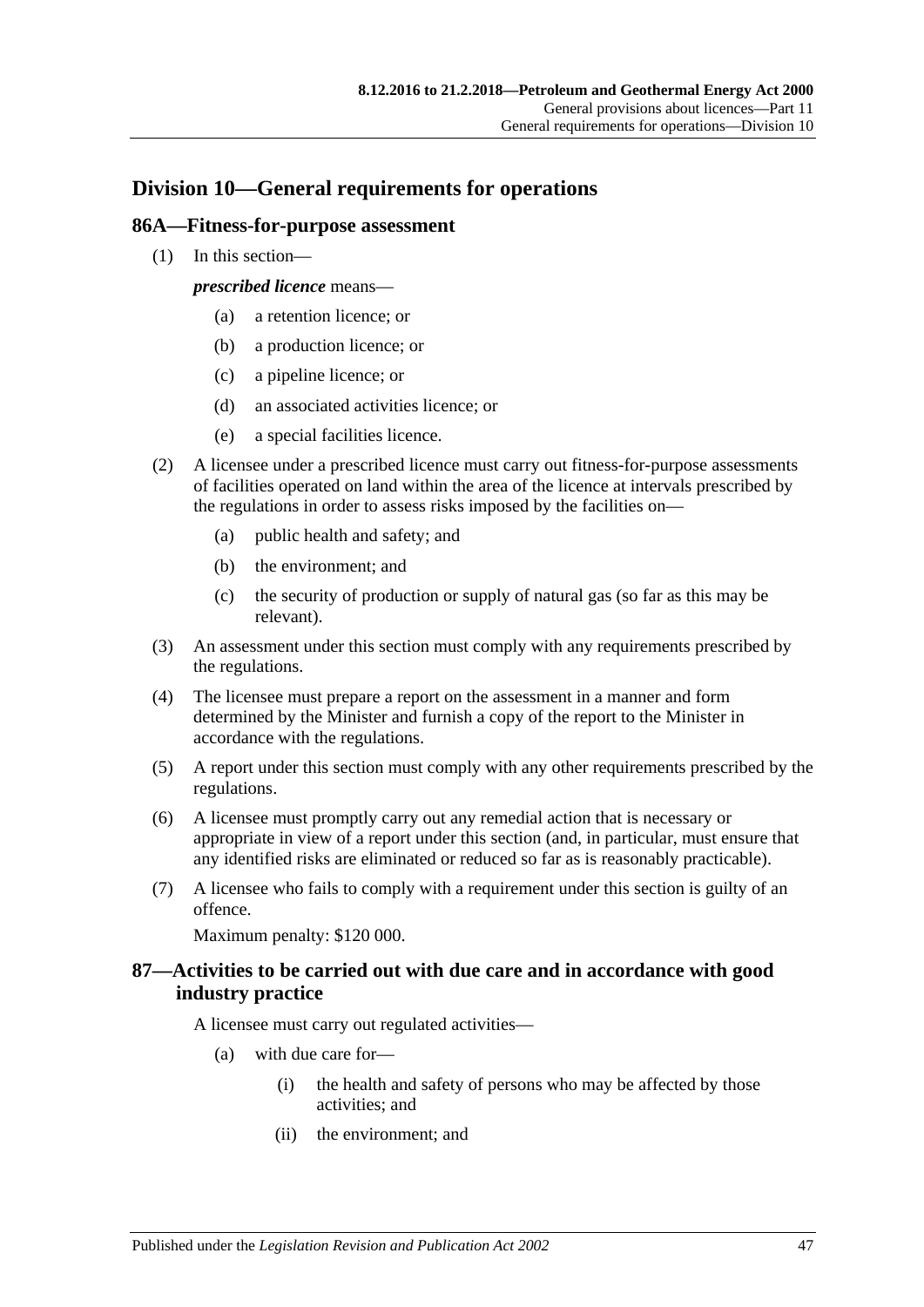(iii) where relevant—the need to ensure, in a case where interruption of natural gas supply could cause significant social disruption, that facilities for processing and transporting natural gas are designed, constructed, managed and operated on a prudential basis so as to provide a reliable and adequate supply of natural gas; and

(b) in accordance with good practice as recognised in the relevant industry. Maximum penalty: \$120 000.

# **Division 11—Minister's power to carry out work**

## <span id="page-47-0"></span>**88—Ministerial direction**

- <span id="page-47-1"></span>(1) The Minister may, by notice in writing given to a licensee, direct the licensee—
	- (a) to carry out specified obligations under this Act or the licence; or
	- (b) to cease specified activities that are contrary to this Act or the licence.
- (2) The licensee must comply with a direction under [subsection](#page-47-0) (1) within the time allowed in the notice.

Maximum penalty: \$120 000.

(3) If the licensee fails to comply with a direction under [subsection](#page-47-1)  $(1)(a)$  within the time allowed in the notice, the Minister may take the required action, or arrange for the required action to be taken, and recover the cost, as a debt, from the licensee.

# **Division 12—Surrender, suspension or cancellation of licence**

## **89—Surrender**

- (1) A licensee may apply to the Minister to surrender the licence or to surrender part of the licence area.
- (2) The Minister may accept the surrender as from a date specified by the Minister in a notice of acceptance of the surrender given to the applicant.
- (3) If the licensee surrenders part of the licence area, the licence continues in relation to the remainder of the licence area subject to any modification of its conditions that the Minister considers appropriate in view of the surrender.
- (4) The Minister may accept a surrender on any one or more of the following conditions:
	- (a) that the applicant rehabilitate land affected by activities conducted under the licence;
	- (b) that the applicant pay any monetary obligations incurred before the surrender;
	- (c) that the applicant provide information that should have been, but has not been, provided before the surrender.

#### **90—Suspension of licence by agreement**

The Minister may, by agreement with the licensee, suspend a licence for a specified period.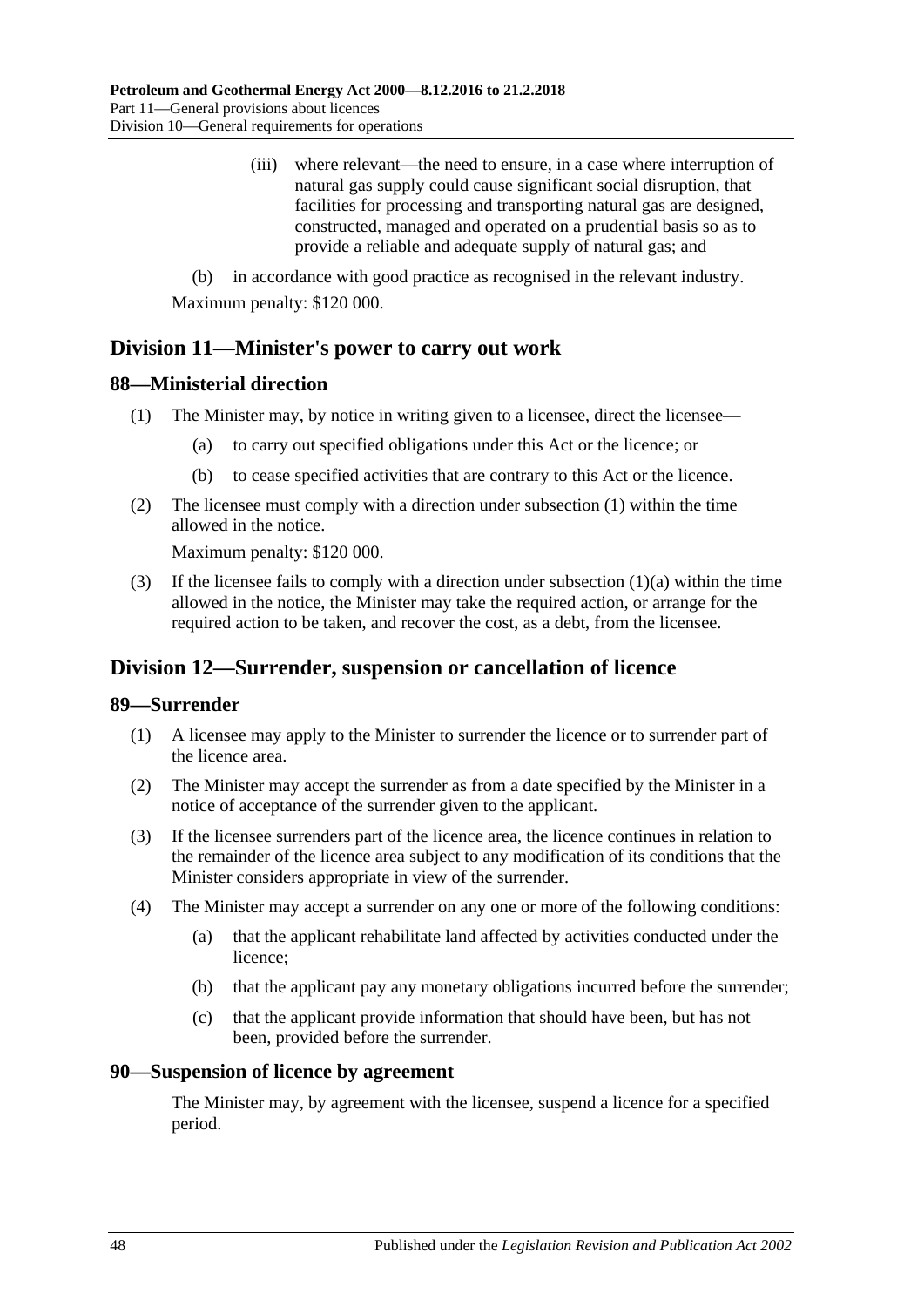#### **91—Disciplinary power to suspend or cancel licence**

- (1) If a licensee fails to comply with this Act or a condition of the licence, the Minister may, by written notice given to the licensee—
	- (a) suspend the licence for a specified period or until the Minister terminates the suspension; or
	- (b) cancel the licence.
- (2) Before the Minister suspends or cancels the licence, the Minister must give the licensee a notice of default—
	- (a) specifying the default; and
	- (b) stating the action that the Minister proposes to take; and
	- (c) if the default is capable of being remedied—allowing the licensee a reasonable opportunity to remedy the default; and
	- (d) whether or not the default is capable of being remedied—giving the licensee a reasonable opportunity to show cause why the proposed action should not be taken.
- (3) If the notice allows the licensee an opportunity to remedy a default, and the licensee remedies the default to the Minister's satisfaction, the Minister is not to suspend or cancel the licence on the basis of that default.

# **Division 13—Notice of grant etc of licence**

#### **92—Notice to be published in Gazette**

- (1) Notice of the grant, suspension or cancellation of a licence is to be published in the Gazette.
- (2) Notice of the surrender of a licence or part of a licence area is to be published in the Gazette.

# **Division 14—Interference with regulated activities**

#### **93—Obligation not to interfere with regulated activities**

A person must not (except as authorised under this Act) interfere with regulated activities lawfully conducted under a licence. Maximum penalty: \$60 000.

## **Division 15—Safety net**

#### **94—Safety net**

- (1) The Minister may enter into an agreement with a licensee—
	- (a) that, if the licence should at some future time be found to be wholly or partially invalid due to circumstances beyond the control of the licensee, the licensee will have a preferential right to the grant of a new licence; and
	- (b) dealing with the terms and conditions on which the new licence will be granted.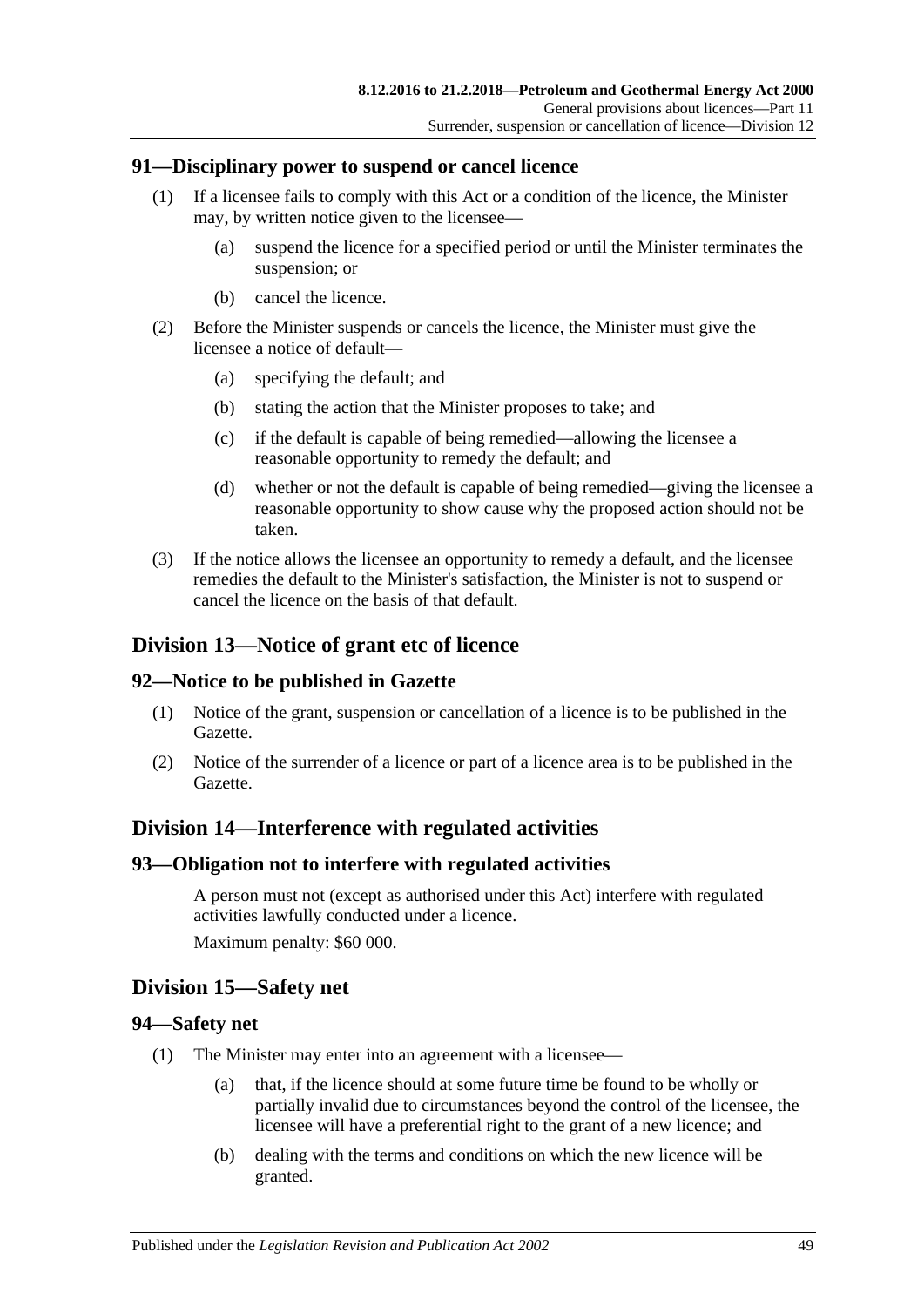(2) The Minister must consider any proposal by a licensee for an agreement under this section.

# **Part 12—Environment protection**

# **Division 1—Objects**

# **95—Objects**

- (1) The object of this Part is to ensure that, in carrying out regulated activities, licensees—
	- (a) ensure that regulated activities that have (actually or potentially) adverse effects on the environment are properly managed to reduce environmental damage as far as reasonably practicable; and
	- (b) eliminate as far as reasonably practicable risk of significant long term environmental damage; and
	- (c) ensure that land adversely affected by regulated activities is properly rehabilitated.
- (2) The Minister must, in acting under this Part, have regard to, and seek to further, the objects of the *[Natural Resources Management Act](http://www.legislation.sa.gov.au/index.aspx?action=legref&type=act&legtitle=Natural%20Resources%20Management%20Act%202004) 2004*.

# **Division 2—Environmental prerequisites**

# **96—Pre-conditions of regulated activities**

A licensee must not carry out regulated activities unless a statement of environmental objectives is in force for the relevant activities under this Part.

Maximum penalty: \$120 000.

# **Division 3—Environmental impact report and classification of regulated activities**

# **97—Environmental impact report**

- (1) An environmental impact report on regulated activities must be prepared in accordance with the regulations.
- (2) An environmental impact report—
	- (a) must take into account cultural, amenity and other values of Aboriginal and other Australians insofar as those values are relevant to the assessment; and
	- (b) must take into account risks inherent in the regulated activities to the health and safety of the public; and
	- (c) must contain sufficient information to make possible an informed assessment of the likely impact of the activities on the environment.
- (3) An environmental impact report—
	- (a) may relate to regulated activities generally or a particular class of regulated activities; and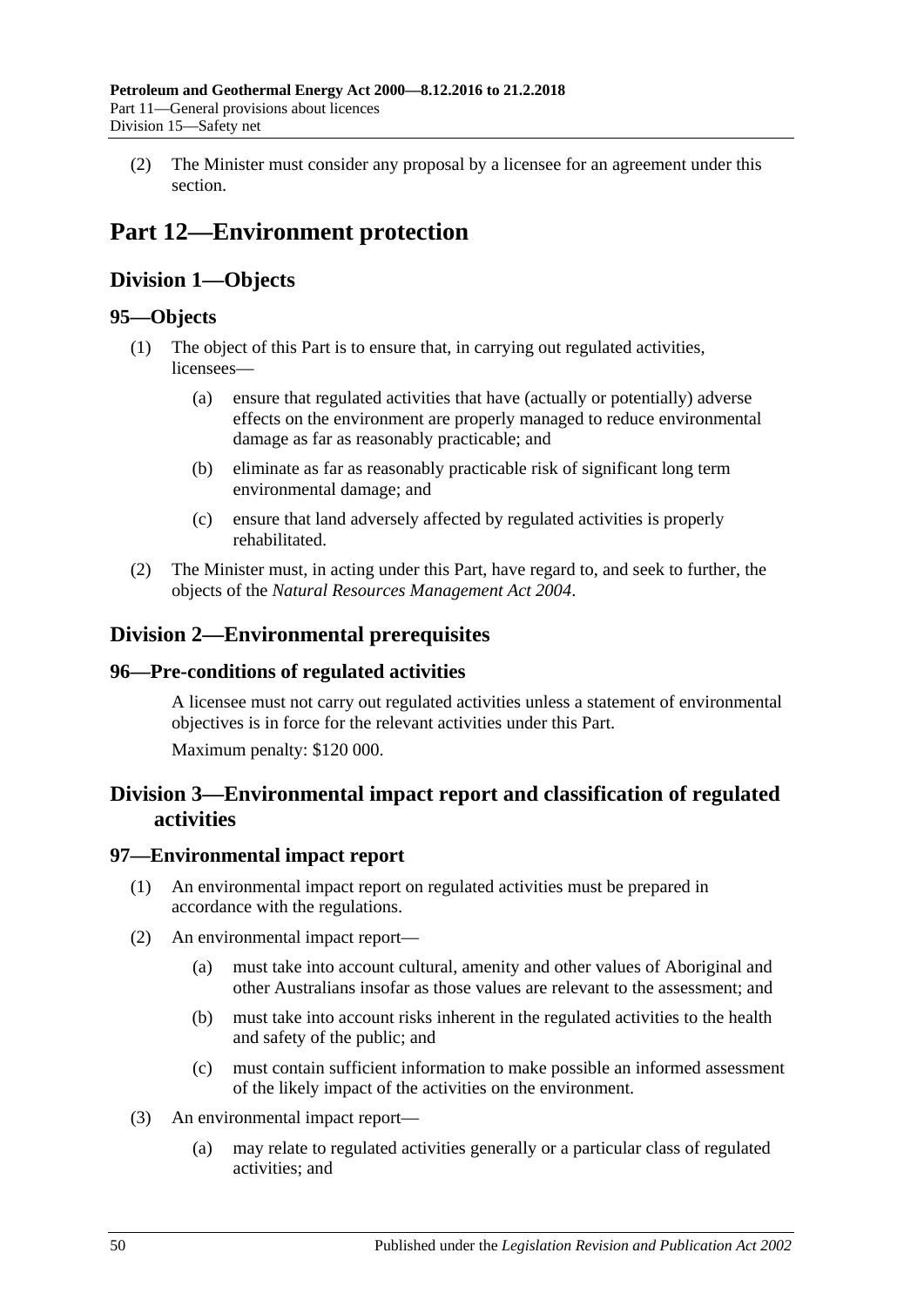(b) may be applicable to the whole of the State or be limited to a particular part of the State.

## **98—Classification of regulated activities**

- (1) After preparation of an environmental impact report, the Minister must classify the activities to which the report relates as—
	- (a) low impact activities; or
	- (b) medium impact activities; or
	- (c) high impact activities.
- (2) The classification is to be made on the basis of—
	- (a) the environmental impact report; and
	- (b) criteria for the assessment of the environmental impact of regulated activities established under this section.
- (3) The Minister—
	- (a) must, by notice in the Gazette, establish criteria for the assessment of the environmental impact of regulated activities; or
	- (b) may, by similar notice, revise criteria previously established under this section.
- (4) In classifying activities that are likely to be recurrent, the Minister must have regard to the cumulative effect of the activities.

# **Division 4—Statements of environmental objectives**

## **99—Preparation of statement of environmental objectives**

- (1) A statement of environmental objectives for regulated activities is to be prepared in accordance with the requirements of the regulations—
	- (a) for low impact or medium impact activities—on the basis of an environmental impact report; or
	- (b) for high impact activities—on the basis of an environmental impact assessment under Part 8 of the *[Development Act](http://www.legislation.sa.gov.au/index.aspx?action=legref&type=act&legtitle=Development%20Act%201993) 1993*.
- (2) If the Minister decides that an approved statement of environmental objectives should be revised, a revised statement of environmental objectives is to be prepared in accordance with the requirements of the regulations—
	- (a) if the approved statement relates to low impact or medium impact activities—on the basis of an environmental impact report; or
	- (b) if the approved statement relates to high impact activities—on the basis of an environmental impact assessment under Part 8 of the *[Development Act](http://www.legislation.sa.gov.au/index.aspx?action=legref&type=act&legtitle=Development%20Act%201993) 1993*.

## **100—Content of statement of environmental objectives**

- (1) A statement of environmental objectives for regulated activities—
	- (a) must state environmental objectives that must be achieved in carrying out regulated activities to which the statement applies; and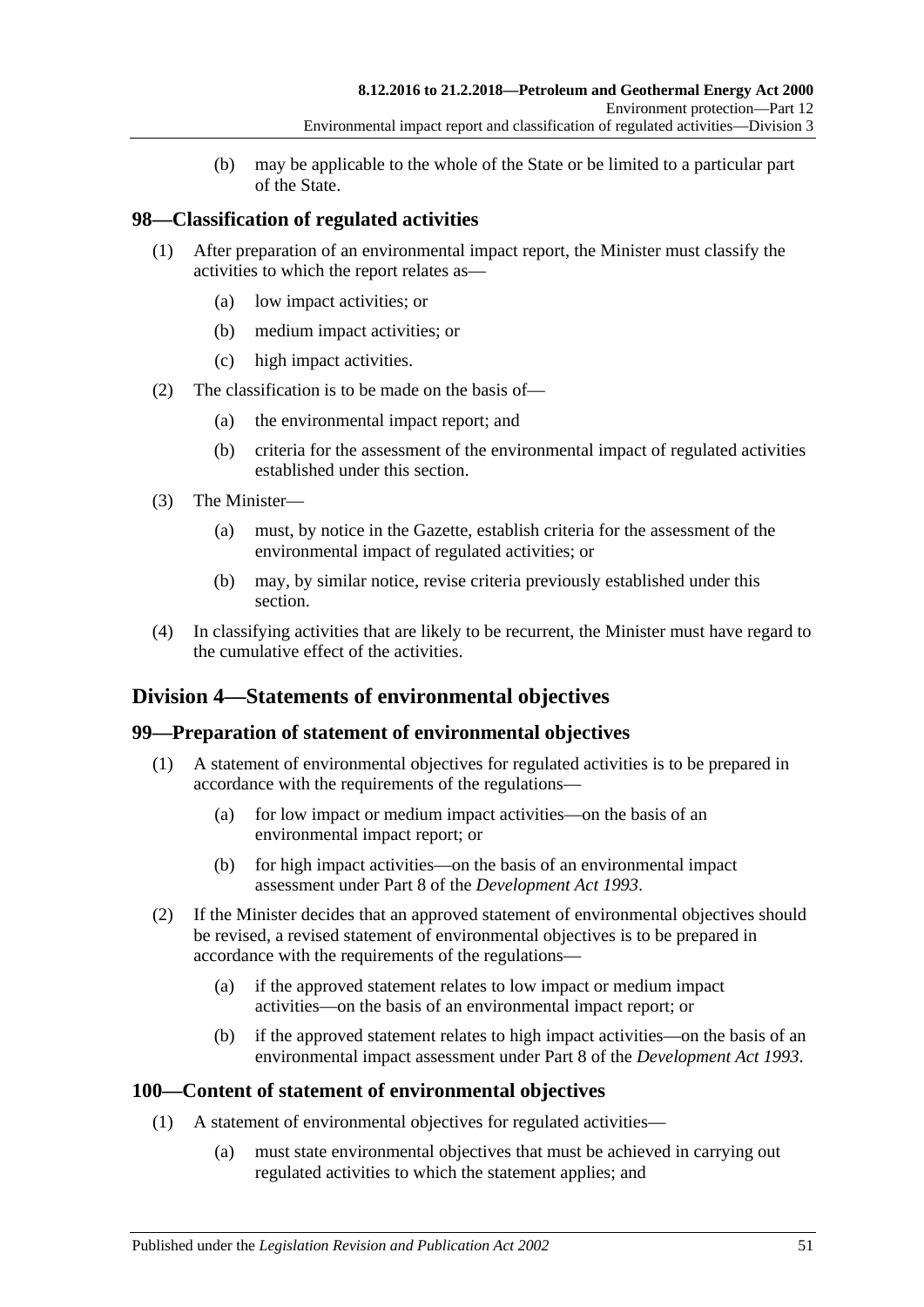- (b) must state criteria to be applied to determine whether the stated environmental objectives have been achieved in a particular case; and
- (c) may include conditions and requirements to be complied with in order to achieve the stated objectives; and
- (d) must impose reporting obligations on a person carrying out regulated activities to which it relates.
- (2) One of the environmental objectives must be the rehabilitation of land adversely affected by regulated activities.
- (3) A statement of environmental objectives—
	- (a) may provide for and, for high impact activities, must provide for a report or periodic reports (to be obtained by the Minister at the expense of the licensee) from an independent expert on the environmental consequences of the activities; and
	- (b) may include a system for evaluating the licensee's environmental performance.
- (4) A statement of environmental objectives—
	- (a) may be generally applicable throughout the State; or
	- (b) may be limited to a specific part of the State.

## **101—Approval of statement of environmental objectives for low impact activities**

- (1) If, after consulting with government agencies as required under the regulations, the Minister is satisfied with a statement of environmental objectives for low impact activities, the Minister may approve the statement.
- (2) If, after consulting with government agencies as required under the regulations, the Minister is not satisfied with a statement of environmental objectives for low impact activities, the Minister may—
	- (a) amend the statement and approve it in the amended form; or
	- (b) require the preparation of a fresh statement of environmental objectives.

#### **102—Statement of environmental objectives for medium impact activities**

- (1) When a statement (or revised statement) of environmental objectives has been prepared for medium impact activities, the Minister must, if satisfied that the statement (or revised statement) is an acceptable basis for public consultation, publish a notice in a newspaper circulating generally throughout the State—
	- (a) stating that the relevant environmental impact report and the proposed statement of environmental objectives may be inspected at a nominated address or a copy may be obtained from that address; and
	- (b) inviting submissions from interested members of the public on the environmental impact report and on the subject matter of the proposed statement (or revised statement) of environmental objectives within a period ending on a date (the **closing date for submissions**) at least 30 business days after publication of the notice.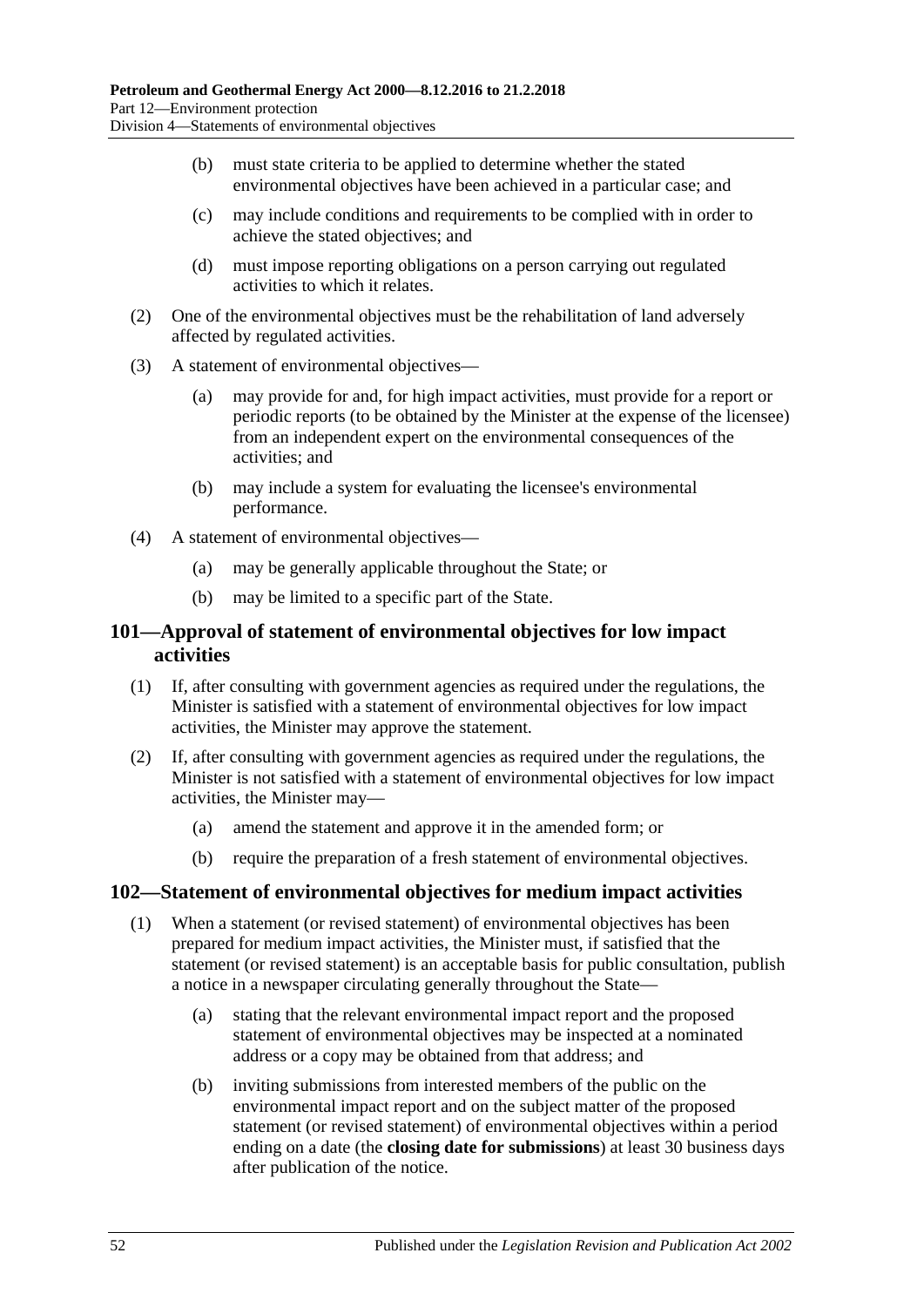- (2) The Minister may also invite submissions from organisations and persons who have, in the Minister's opinion, a particular interest in the relevant subject matter.
- (3) Copies of written submissions made in response to an invitation under this section are to be kept available for inspection at the Minister's public office.
- (4) The Minister—
	- (a) must take into account all submissions made before the relevant closing date for submissions; and
	- (b) may—
		- (i) approve the statement (or revised statement) of environmental objectives without amendment; or
		- (ii) amend the statement (or revised statement) of environmental objectives as the Minister thinks fit; and
	- (c) if appropriate, may amend the environmental impact report.
- (5) If the statement (or revised statement) of environmental objectives is amended, but not substantially, the Minister may approve it in its amended form but, if it is substantially amended, the Minister must repeat the process of public consultation until it is approved without substantial amendment.

## **103—Statement of environmental objectives for high impact activities**

If the Minister is satisfied that a statement (or revised statement) of environmental objectives for high impact activities properly reflects the relevant environmental impact assessment under Part 8 of the *[Development Act](http://www.legislation.sa.gov.au/index.aspx?action=legref&type=act&legtitle=Development%20Act%201993) 1993*, the Minister may approve the statement (or revised statement).

## **103A—Specially protected areas**

- (1) If a statement (or revised statement) of environmental objectives applies to a specially protected area or the Murray-Darling Basin, the Minister must not approve the statement (or revised statement) without the concurrence of the relevant Minister.
- (2) If the Minister to whom the administration of this Act is committed and the relevant Minister cannot reach agreement, the Ministers must take steps to refer the matter to the Governor and the Governor will determine the matter (and any decision taken by the Governor will be taken to be a decision of the Minister under this Act).

## **104—Commencement of statement of environmental objectives**

- (1) When the Minister approves a statement (or a revised statement) of environmental objectives, the Minister must have notice of the approval published in the Gazette.
- (2) The statement (or revised statement) of environmental objectives comes into force when notice of its approval is published in the Gazette or on a later date stated in the notice of approval.
- (3) When a revised statement of environmental objectives comes into force it supersedes the previous statement of environmental objectives for the relevant regulated activities.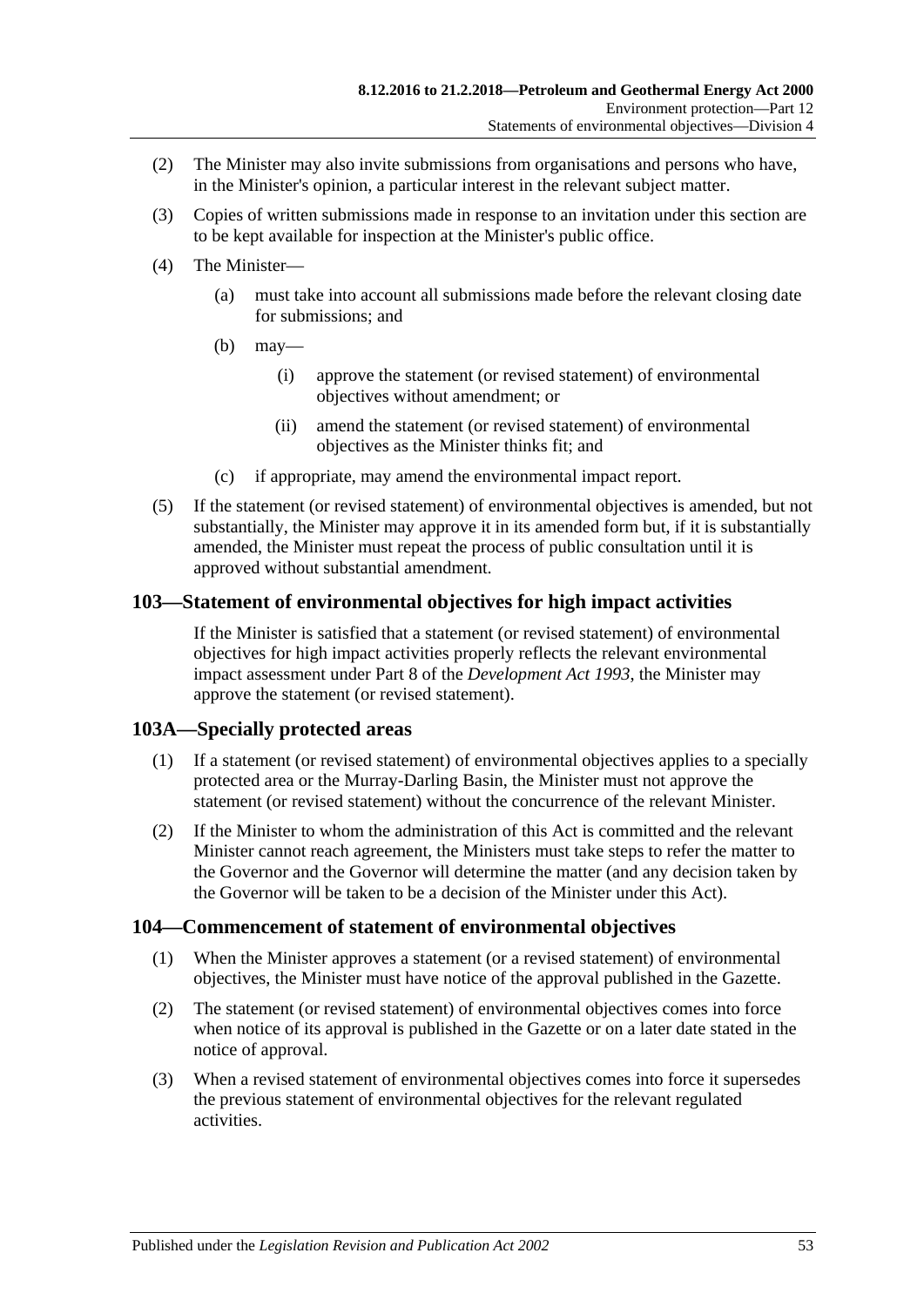## **105—Enforcement of requirements etc of statement of environmental objectives**

- (1) It is mandatory condition of every licence that the licensee must comply with an approved statement of environmental objectives relevant to activities carried out under the licence.
- (2) However, a breach of the condition cannot be a ground for suspending or cancelling the licence or imposing any penalty on the licensee if—
	- (a) it is not a serious incident within the meaning of [section](#page-44-1) 85; and
	- (b) the licensee immediately after becoming aware of the breach takes all reasonable steps to remedy the situation.
- <span id="page-53-0"></span>(3) If a statement of environmental objectives includes a system for evaluating the licensee's environmental performance, and the evaluation indicates poor environmental performance in terms of the criteria of evaluation, the Minister may, by written notice to the licensee, impose prohibitions or restrictions on the licensee engaging in regulated activities.
- (4) A licensee must not contravene a prohibition or restriction imposed under [subsection](#page-53-0) (3).

Maximum penalty: \$120 000.

# **Division 5—The environmental register**

## **106—Environmental register**

- (1) The Minister must maintain an environmental register.
- (2) The register must contain—
	- (a) a copy of every environmental impact report prepared for the purposes of this Act; and
	- (b) a copy of the current criteria for the classification of regulated activities; and
	- (c) a copy of every classification of regulated activities made by the Minister under this Part; and
	- (d) a copy of every current statement (or revised statement) of environmental objectives approved under this Act and a copy of the environmental impact report on which the statement is based; and
	- (e) a copy of every environmental impact assessment affecting regulated activities under the *[Development Act](http://www.legislation.sa.gov.au/index.aspx?action=legref&type=act&legtitle=Development%20Act%201993) 1993*; and
	- (f) a copy of every report provided under reporting obligations imposed by a statement of environmental objectives.

## **107—Environmental register to be available for inspection**

- (1) The environmental register is to be available for inspection, without fee, during ordinary office hours at a public office, or public offices, determined by the Minister.
- (2) The Minister must ensure that copies of material on the environmental register can be purchased for a reasonable fee at the public office, or public offices, at which the register is kept available for inspection.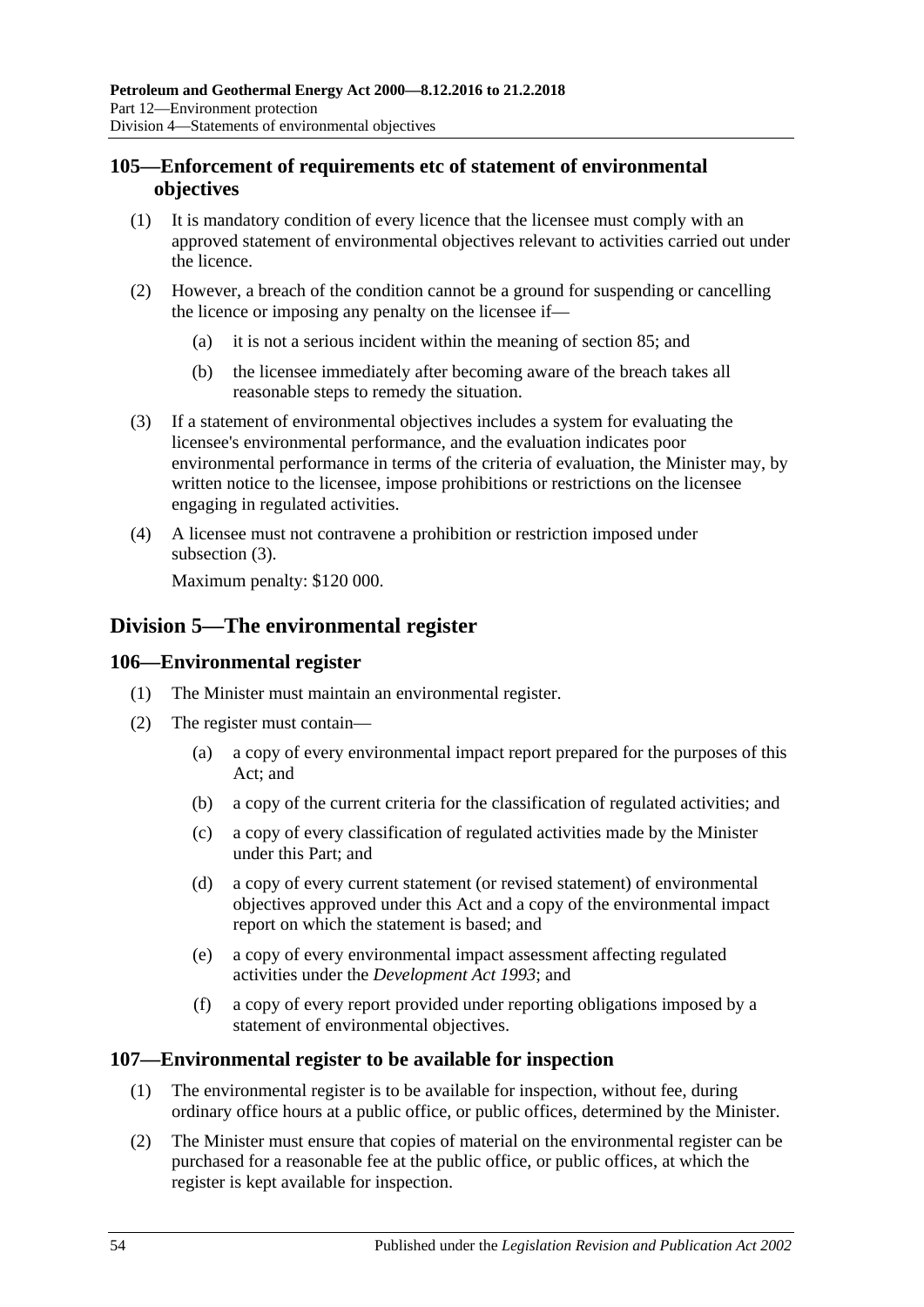(3) The Minister must ensure that the environmental register can be inspected at the department's website.

# **Division 6—General provisions for environmental protection**

## **108—Power to direct licensee to take action to prevent or minimise environmental damage**

- (1) If, in the Minister's opinion, authorised activities are being conducted in a way that results in undue damage to the environment, the Minister may, by written notice given to the licensee (an *environmental direction*), direct the licensee to take specified action to prevent or minimise environmental damage.
- (2) If, in the opinion of an authorised officer, authorised activities are being conducted in a way that results in undue damage to the environment and it is urgently necessary to take action to prevent or minimise environmental damage, the authorised officer may, by written notice given to the licensee (an *environmental direction*), direct the licensee to take specified action to prevent or minimise environmental damage.
- (3) A direction under this section must allow a reasonable time for compliance with the direction.
- (4) A licensee must comply with a direction under this section within the time allowed in the direction.

Maximum penalty: \$120 000.

(5) If a direction is given under this section, the Minister must review the adequacy of the relevant statement of environmental objectives and, if it appears on the review that a revised statement of environmental objectives is necessary to prevent continuation or recurrence of undue damage to the environment, the Minister must take the necessary steps to have a revised statement of environmental objectives for the relevant activities prepared and brought into force.

# **109—Power to direct rehabilitation of land**

- (1) The Minister may, by written notice given to a licensee or former licensee (an *environmental direction*), direct the licensee or former licensee—
	- (a) to take specified action to rehabilitate land adversely affected by regulated activities; or
	- (b) to take action necessary to rehabilitate the land to a standard specified in the direction.
- (2) A direction under this section—
	- (a) must allow a reasonable time for compliance with the direction; and
	- (b) may require the removal of abandoned equipment and facilities.
- (3) A person must comply with a direction under this section within the time allowed in the direction.

Maximum penalty: \$120 000.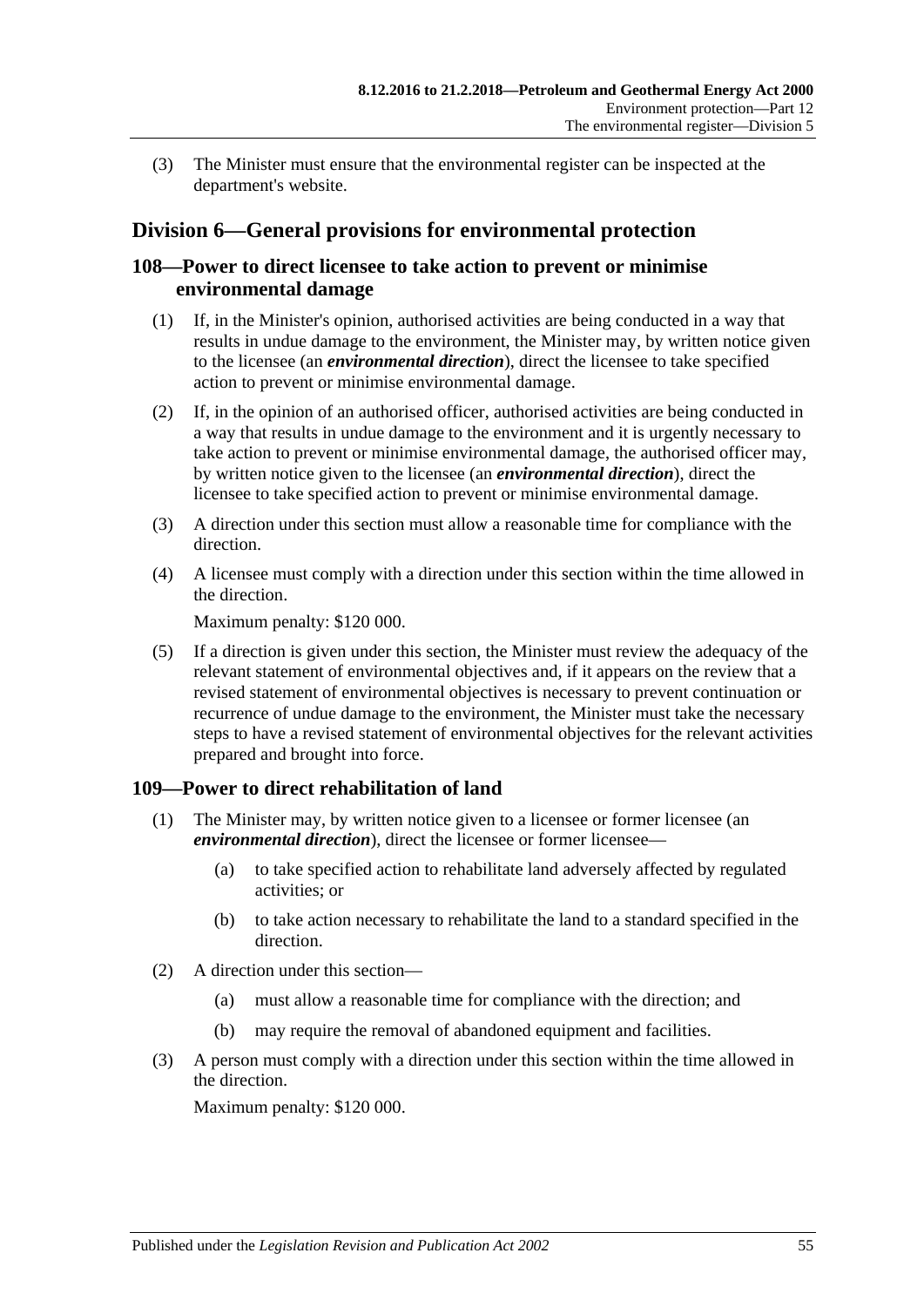## **110—Application for review of environmental direction**

- (1) The licensee or former licensee required to comply with an environmental direction may apply to the ERD Court for a review of the direction within 14 days after receiving the direction.
- (2) Unless the Court decides to the contrary, an application for review of an environmental direction does not suspend operation of the direction.
- (3) On review of an environmental direction, the ERD Court may—
	- (a) confirm the direction (with or without modification); or
	- (b) revoke the direction.

#### **111—Liability for damage caused by authorised activities**

- (1) A licensee (or former licensee) is liable to compensate the State for the cost of environmental rehabilitation the State is reasonably required to carry out as a result of serious environmental damage, or the threat or potential of serious environmental damage (insofar as this may be reasonably assessed), arising from activities carried out under the licence.
- (2) If a licensee provides the Minister with a report, made by an independent expert acceptable to the Minister, containing an assessment of the risk inherent in regulated activities, and of the precautions necessary to eliminate or minimise the risk, the Minister may enter into an agreement with the licensee under which—
	- (a) the licensee is obliged to take specified precautions to eliminate or minimise the risk; and
	- (b) the licensee's liability under this section is limited or excluded.
- (3) The Minister may recover compensation on behalf of the State under this section in a court having jurisdiction in cases of tort up to the amount claimed.

# **Part 13—Registrable dealings**

## **Division 1—Registrable dealings**

#### **112—Registrable dealings**

The following are registrable dealings:

- (a) any transaction under which the interest conferred by a licence is mortgaged, charged, or made the security for a liability;
- (b) a joint venture agreement, farm in agreement, joint operating agreement or other transaction under which a person acquires, or may acquire, an interest in—
	- (i) resources discovered, utilised or recovered under an exploration, retention or production licence; or
	- (ii) the proceeds of any business conducted under a licence;
- (c) the transfer or assignment of a licence or an interest in a licence.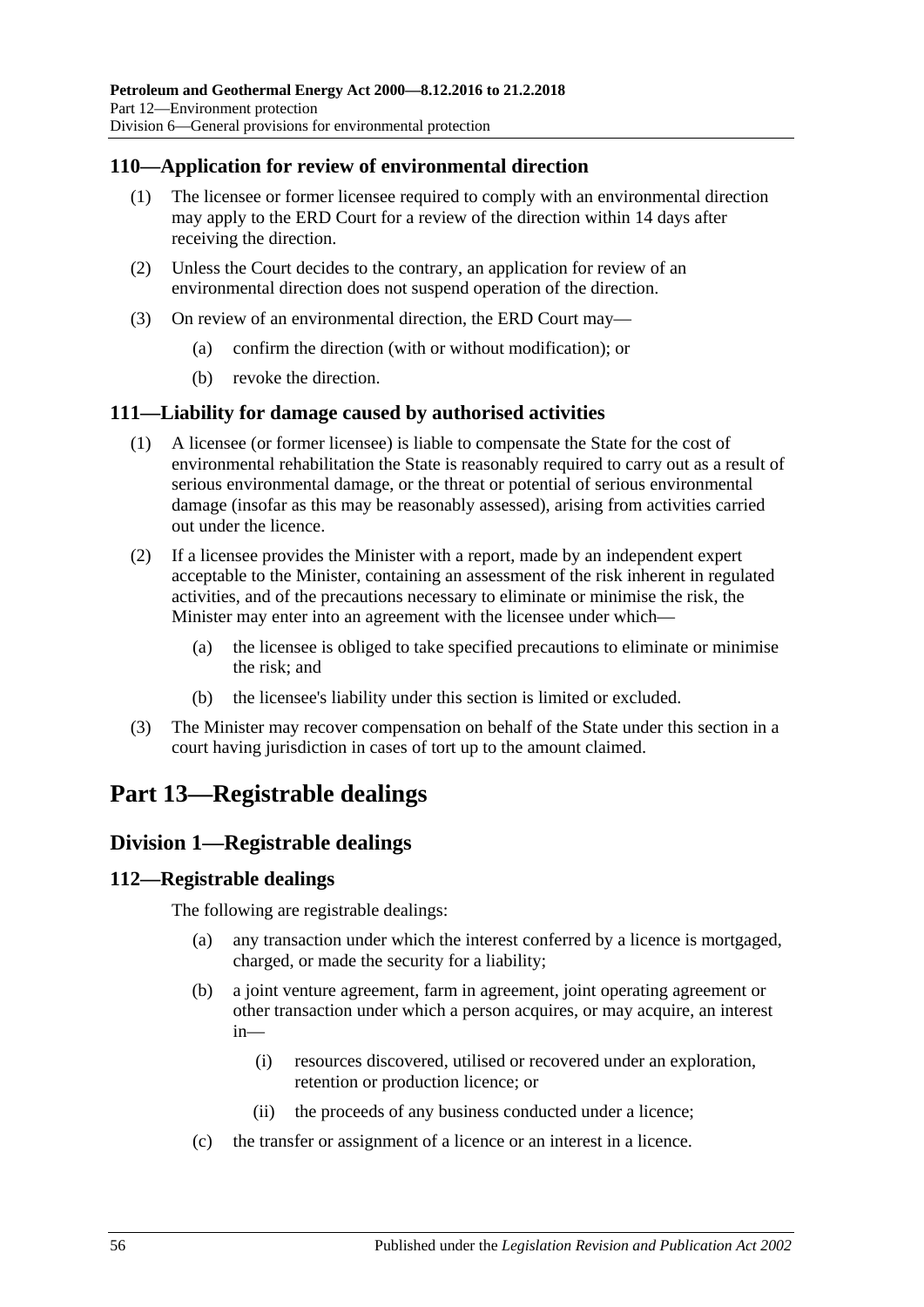## **113—Requirement for approval and registration of registrable dealings**

- (1) A registrable dealing cannot take effect unless the Minister has approved and registered the dealing.
- (2) However, the terms of a registrable dealing may provide that, on approval by the Minister, it takes effect retrospectively from a specified date.

## **114—Application for approval**

- (1) A party to a registrable dealing may apply to the Minister for approval and registration of the dealing.
- (2) An application for approval and registration of a registrable dealing—
	- (a) must be made in writing to the Minister; and
	- (b) must be accompanied by a copy of the instrument effecting the dealing; and
	- (c) must be accompanied by the information and materials required under the regulations; and
	- (d) must be accompanied by the prescribed fee.
- (3) On approving a registrable dealing, the Minister must register the dealing in the appropriate register.

# **Division 2—The public register**

#### **115—Public register**

- (1) The Minister must maintain a public register of licences.
- (2) The register must contain—
	- (a) the terms and conditions of each licence issued under this Act; and
	- (b) the name of the licensee; and
	- (c) an accurate description of the licence area or in the case of a pipeline licence the route of the pipeline; and
	- (d) a note of any registrable dealing affecting the licence; and
	- (e) any other information (other than commercially sensitive information) the Minister considers appropriate to the public register.
- (3) The public register may be kept in the form of a computer record.

#### **116—Public register to be available for inspection**

- (1) The public register is to be available for inspection, without fee, during ordinary office hours at a public office, or public offices, determined by the Minister.
- (2) The Minister must ensure that copies of material on the public register can be purchased for a reasonable fee at the public office, or public offices, at which the register is kept available for inspection.
- (3) The Minister must ensure that the public register can be inspected at the department's website (but is not required to have available for inspection on the website material that was included in the register before the commencement of this Act unless the Minister has the material in the form of electronic data).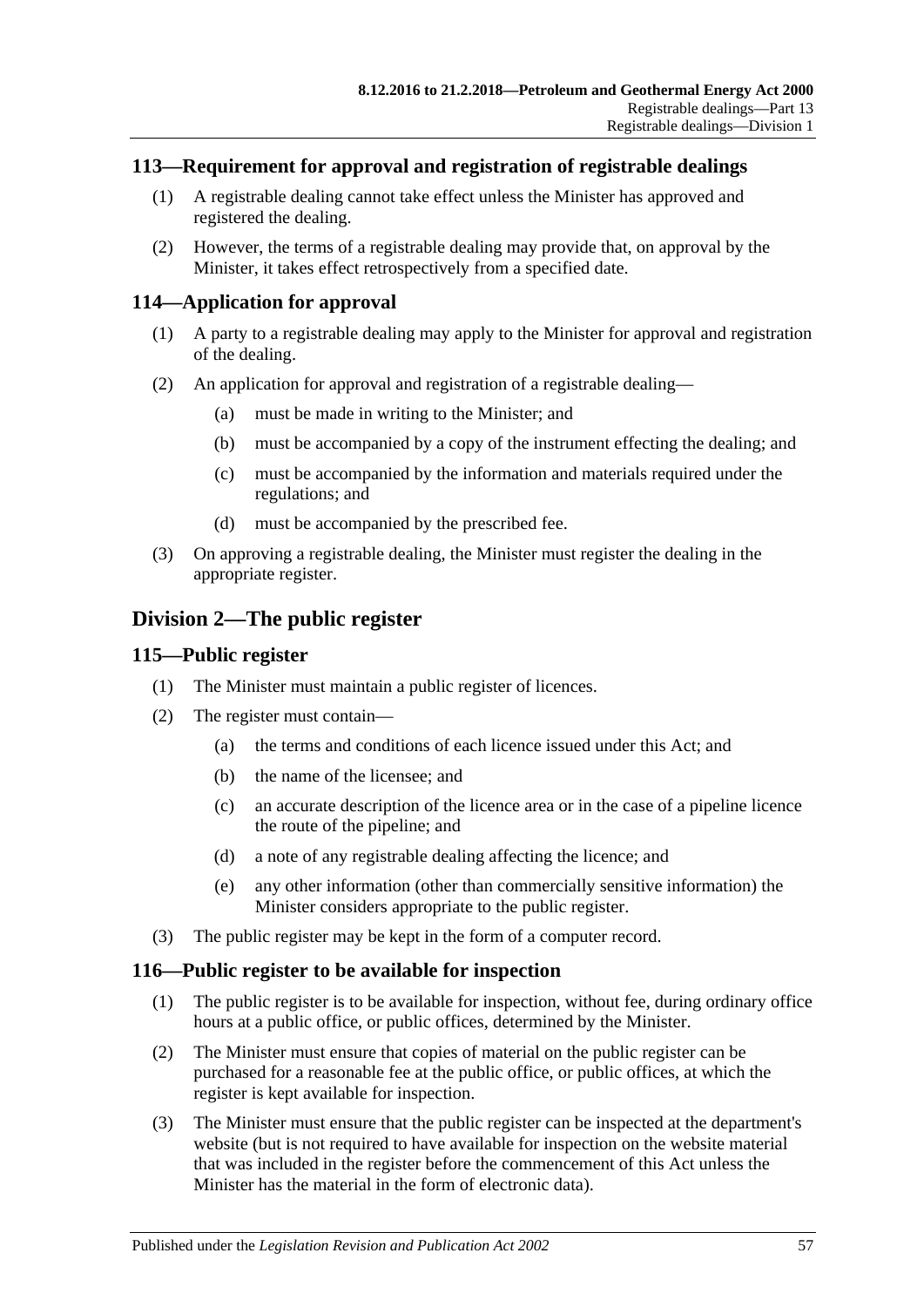# **Division 3—The commercial register**

#### **117—Commercial register**

- (1) The Minister must maintain a commercial register.
- (2) The commercial register must contain, in relation to each licence—
	- (a) a copy of each document, related to the licence, effecting or recording the terms of a registrable dealing; and
	- (b) other information the Minister considers appropriate to the commercial register.
- (3) The commercial register may be kept in the form of a computer record.

#### **118—Authority to search register**

- (1) A person is entitled to have access to the material included in the commercial register, on payment of the prescribed inspection fee, if the access is authorised by—
	- (a) a person who has a legal or equitable interest in the relevant licence or registered dealing; or
	- (b) the Minister.
- <span id="page-57-0"></span>(2) The Minister must not authorise access under [subsection](#page-57-0)  $(1)(b)$  unless the Minister has consulted with the licensee to whom the material relates and is satisfied that access should be authorised in the public interest.

# **Part 14—Investigation and enforcement**

## **119—Authorised investigations**

An investigation by an authorised officer is an *authorised investigation* if the purpose of the investigation is—

- (a) to monitor compliance with this Act; or
- (b) to gather information about a suspected offence against this Act; or
- (c) to gather information about personal injury or loss of property related to authorised activities; or
- (d) to gather information about the environmental impact of authorised activities; or
- (e) to gather other information relevant to the administration or enforcement of this Act.

#### **120—Powers of entry and inspection**

- (1) For the purpose of carrying out an authorised investigation, an authorised officer may—
	- (a) enter land, and inspect the land and any operations or activities conducted on the land; or
	- (b) examine anything on the land; or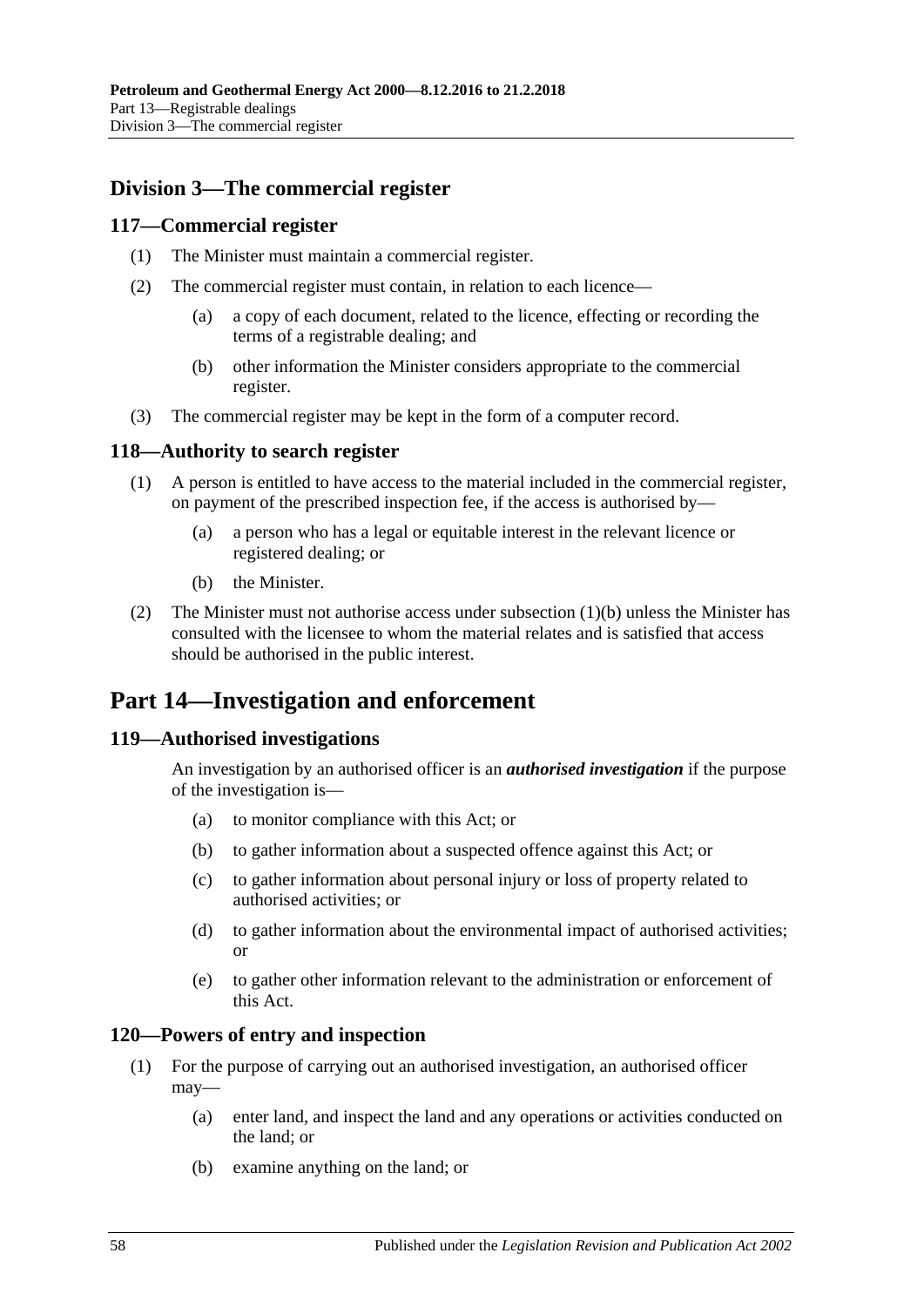- (c) take photographs, films or videos; or
- (d) carry out tests on wells, facilities and equipment; or
- (e) take and remove samples; or
- (f) take and remove any thing that may be evidence of non-compliance with this Act.
- (2) A person must not, without reasonable excuse, obstruct an authorised officer in the exercise of powers under this section.

Maximum penalty: \$4 000 or imprisonment for 6 months.

#### **121—Power to gather information**

- (1) An authorised officer may require a person who may be in a position to provide information relevant to any matter subject to an authorised investigation—
	- (a) to answer a question relevant to the investigation; or
	- (b) to take reasonable steps to obtain information relevant to the investigation and to pass it on to the authorised officer.
- <span id="page-58-0"></span>(2) A person required to answer a question under this section must answer the question to the best of the person's knowledge, information and belief.

Maximum penalty: \$4 000 or imprisonment for 6 months.

(3) A person of whom a requirement is made under [subsection](#page-58-0) (1)(b) must comply with the requirement.

Maximum penalty: \$4 000 or imprisonment for 6 months.

(4) A person is not required to answer a question or to provide information under this section if the answer to the question or the information would tend to incriminate the person of an offence and the person objects to answering the question or providing the information on that ground.

#### **122—Production of records**

- (1) This section applies to records relating to—
	- (a) authorised activities; or
	- (b) the production of a regulated substance; or
	- (c) the sale of, or any other dealing with, a regulated substance produced under this Act; or
	- (d) other matters relevant to the calculation of the royalty payable on any such substance.
- (2) A person who has possession or control of a record to which this section applies must, at the request of an authorised officer—
	- (a) produce the record for inspection by the authorised officer; and
	- (b) answer any questions that the authorised officer reasonably asks about the record.

Maximum penalty: \$4 000 or imprisonment for 6 months.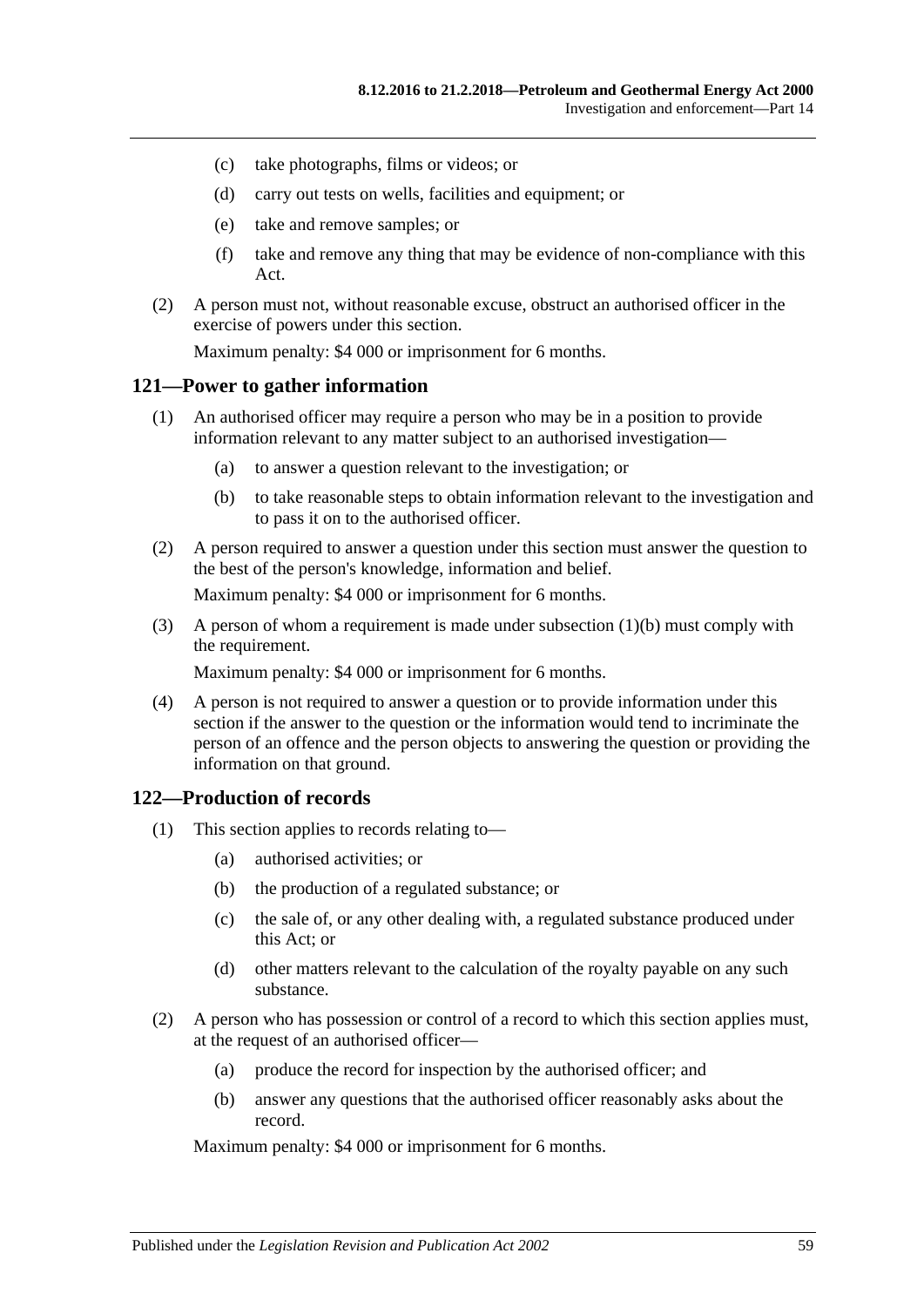(3) An authorised officer may retain records produced under this section for the purpose of making copies of them.

## **123—Publication of results of investigation**

- (1) The Minister may publish a report setting out the results of an authorised investigation.
- (2) A report published under this section is protected by absolute privilege.
- (3) Information on the authorised investigations carried out during the course of a year must be included in a report published by the department on an annual basis.

# **Part 15—Reconsideration and appeal**

## **Division 1—Application of this Part**

#### **124—Decisions etc subject to review and appeal**

The following are *reviewable administrative acts*:

- (a) a decision to grant or refuse an application for a licence;
- (b) a decision to refuse an application for the renewal of a licence;
- (c) a decision to impose licence conditions or about the nature of licence conditions;
- (d) a decision to suspend or cancel a licence;
- (e) a determination requiring the holder of a pipeline licence to provide access to the pipeline or a decision not to make such a determination;
- (f) a direction to a licensee or former licensee under this Act;
- (g) a decision about the material to be included in or excluded from a register kept under this Act;
- (h) the imposition of an administrative penalty;
- (i) the imposition of penalty interest or a fine on account of a failure to pay royalty or an annual licence fee under this Act.

# **Division 2—Reconsideration**

#### **125—Application for reconsideration**

- (1) A person directly affected by a reviewable administrative act may, within 14 days after receiving notice of the act, apply to the Minister for reconsideration.
- (2) A person is not to be regarded as directly affected by a decision to grant or refuse an application for a licence unless the person was an applicant for the licence.
- (3) An application under this section—
	- (a) must be made in writing; and
	- (b) must set out in detail the grounds on which the applicant asks for reconsideration of the administrative act.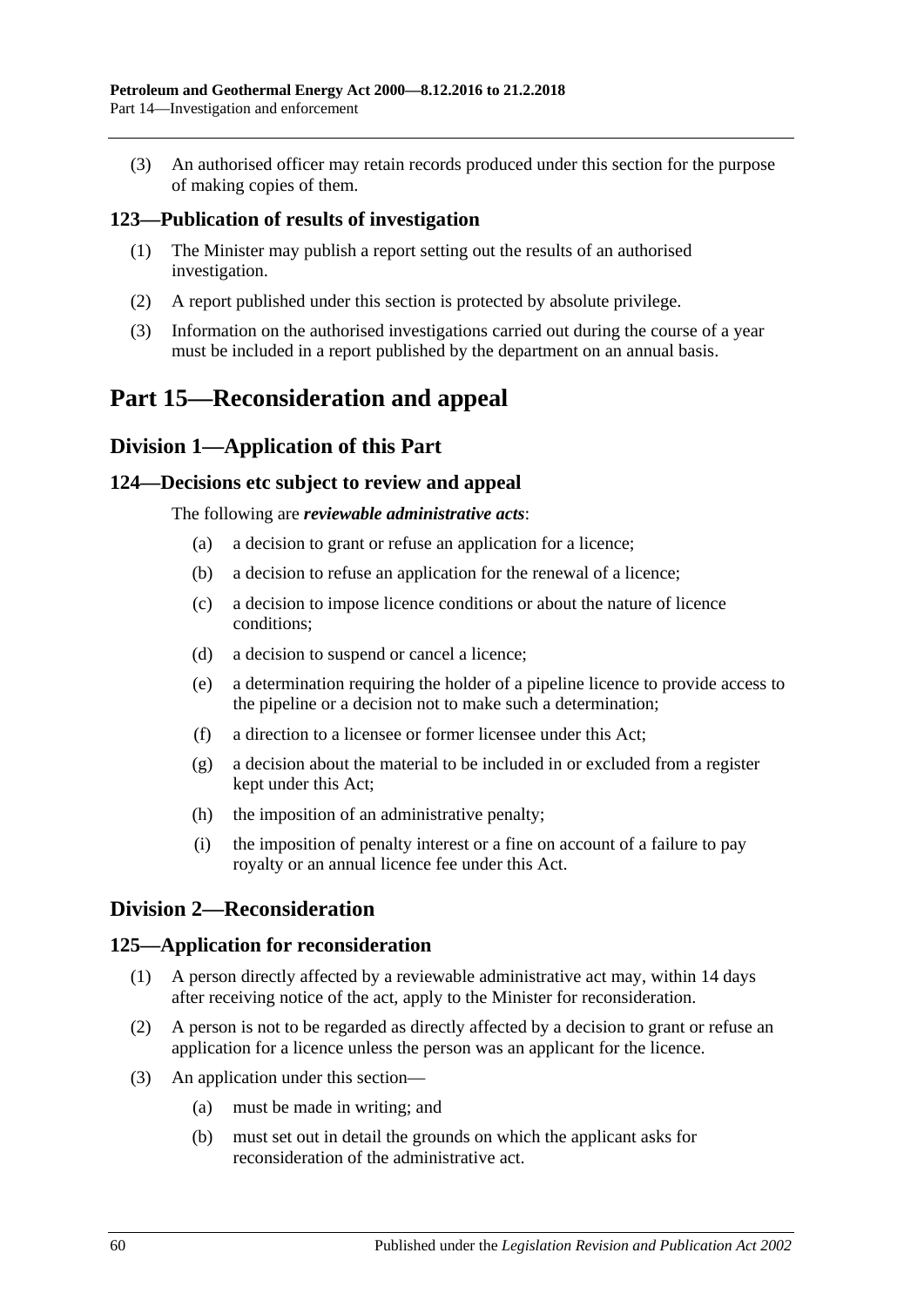(4) An application under this section will not postpone the effect of the reviewable administrative act unless the Minister decides that it should do so and suspends its operation accordingly.

# **126—Constitution of advisory committee**

- (1) On receipt of an application for reconsideration of a reviewable administrative act, the Minister will constitute an advisory committee to advise on whether the administrative act should be altered or revoked.
- (2) The advisory committee will consist of people with experience relevant to the questions the committee is to consider.
- (3) A person who is a member of the department, or who has a direct or indirect interest in a licence in force under this Act, is not eligible for appointment to an advisory committee.
- (4) However, the Minister need not constitute an advisory committee to advise on an application if of the opinion that—
	- (a) the application is frivolous or vexatious; or
	- (b) the application does not raise issues on which the Minister requires external advice.

## **127—Minister's decision on application for reconsideration**

- (1) The Minister will, after considering the advice of the advisory committee (if any), decide the application for reconsideration and, in doing so, may confirm, vary or revoke the relevant administrative act.
- (2) If an advisory committee was constituted, the Minister is bound to consider its advice but is not bound by the advice.
- (3) The Minister must give the applicant written notice of the Minister's decision on the application.

# **Division 3—Appeal**

# **128—Right of appeal**

If the applicant remains dissatisfied after receiving notice of the Minister's decision on the application for reconsideration, the applicant may, within 30 days after receiving notice of the Minister's decision on the application, appeal to the Administrative and Disciplinary Division of the District Court.

# **Part 16—Miscellaneous**

## **129—Giving of notices**

- (1) A notice under this Act may be given—
	- (a) personally or by post; or
	- (b) by transmitting a copy of the notice to the recipient's fax or E-Mail address.
- (2) If a copy of a notice is transmitted by fax or E-Mail, the notice is taken to have been given on the next business day after transmission.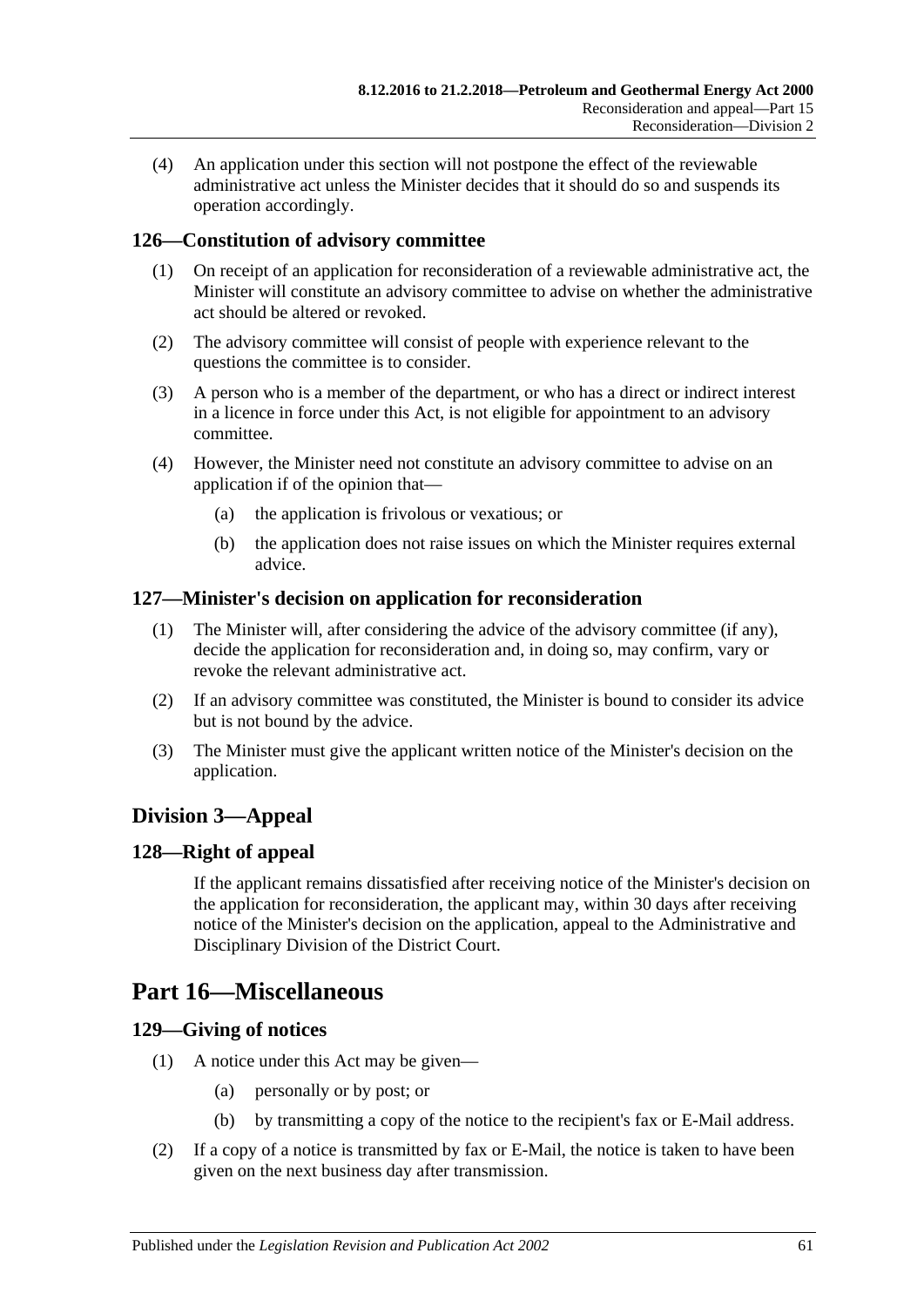## **130—Verification of information**

- (1) Any information given to the Minister under this Act must, if the Minister so requires, be verified by a signed declaration.
- (2) A person who makes a declaration verifying information given to the Minister under this Act knowing the information to be false or misleading in a material particular is guilty of an offence.

Maximum penalty: \$20 000 or imprisonment for 12 months.

#### **130A—Avoidance of duplication of procedures etc**

- (1) The purpose of this section is to provide for the avoidance of unnecessary duplication of procedures and compliance requirements under the Commonwealth Act and this Act where an activity requires authorisation under this Act and approval under the Commonwealth Act.
- <span id="page-61-2"></span><span id="page-61-1"></span><span id="page-61-0"></span>(2) Despite any other provision of this Act, the Minister may—
	- (a) accept a Commonwealth Act document as an application, notice or other document for the purposes of this Act if (subject to [subsection](#page-62-0) (5)) the document complies with the requirements of this Act; and
	- (b) direct that a procedure taken under the Commonwealth Act in relation to a Commonwealth Act document that has been accepted by the Minister under [paragraph](#page-61-0) (a) will be taken to have fulfilled the requirement for a procedure in relation to the relevant document under this Act if the requirements of this Act in relation to the procedure have been complied with; and
	- (c) instead of the Minister, or some other person, preparing a plan, report, statement, assessment or other document under this Act, adopt or accept the whole or part of a document (whether a plan, report, statement, assessment or other document of the same kind or not) used, or to be used, for the purposes of the Commonwealth Act as the document required under this Act if (subject to [subsection](#page-62-0) (5)) the document has been prepared in compliance with this Act and complies with the requirements of this Act.
- (3) To avoid doubt, where a controlled action under the Commonwealth Act is an activity or part of an activity, or includes an activity, for which a licence is required under this Act, the Minister, when considering—
	- (a) an application for a licence for the activity; or
	- (b) whether to give written approval for activities pursuant to a licence requiring high level official surveillance; or
	- (c) whether to approve a statement (or revised statement) of environmental objectives,

may use information and other material provided to the Commonwealth Minister under the Commonwealth Act for the purpose of deciding whether to give his or her approval to the controlled action under that Act.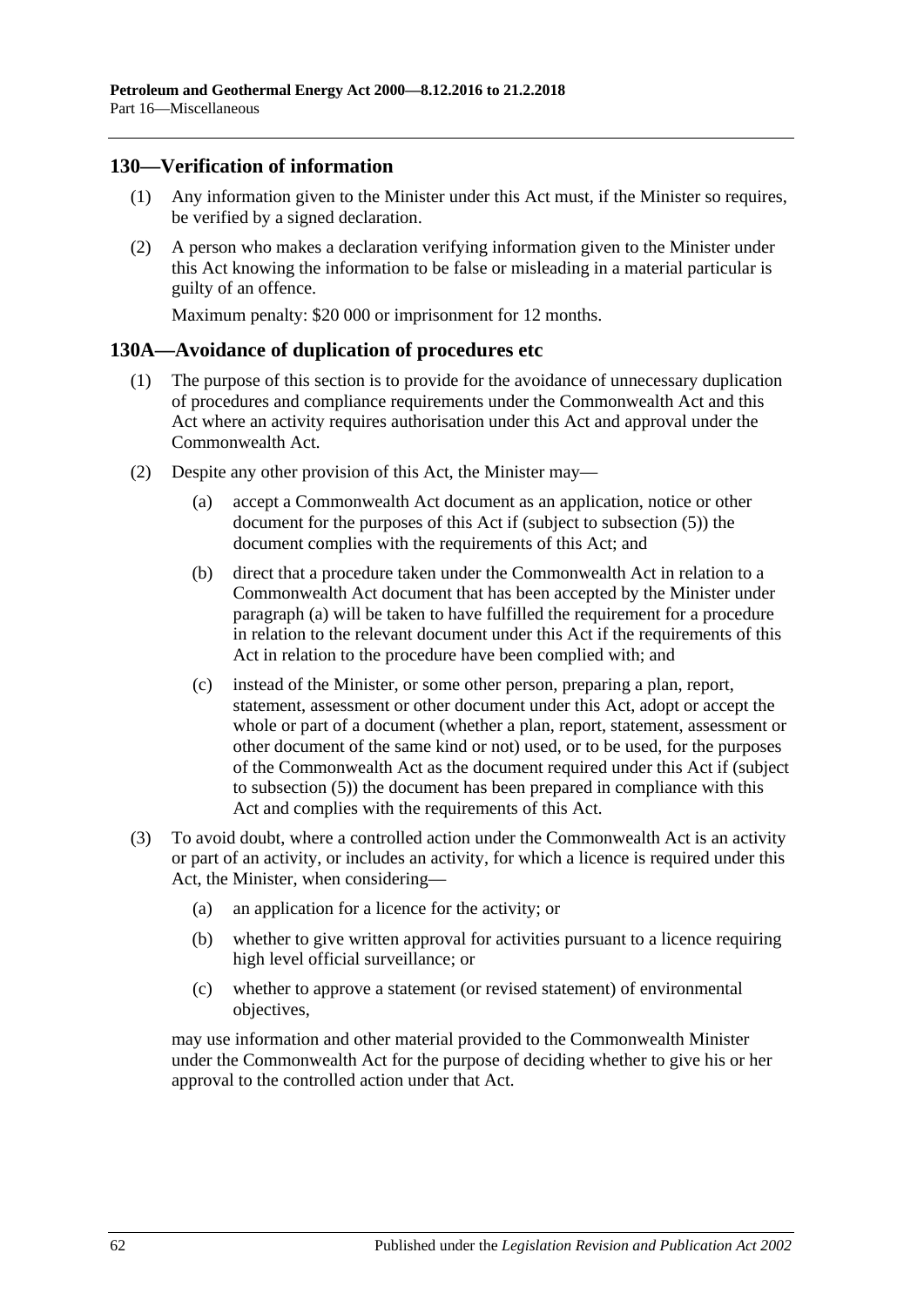- (4) Where a controlled action under the Commonwealth Act is an activity or part of an activity, or includes an activity, for which a licence is required under this Act, the Minister—
	- (a) must, if the Commonwealth Minister has given his or her approval to the controlled action, consider whether—
		- (i) the discretionary conditions (if any) to be attached to the licence; or
		- (ii) the conditions or requirements of the statement or revised statement of environmental objectives approved by the Minister in relation to the activity authorised by the licence,

should be consistent with the conditions (if any) attached to the Commonwealth Minister's approval under the Commonwealth Act;

- (b) may determine that—
	- (i) the licence will be subject to a condition; or
	- (ii) a statement or revised statement of environmental objectives approved by the Minister in relation to the activity authorised by the licence should include a condition or requirement,

requiring compliance with all or some of the conditions attached to the Commonwealth Minister's approval under the Commonwealth Act.

- <span id="page-62-0"></span>(5) A document accepted or adopted under [subsection](#page-61-1) (2)—
	- (a) may be in a form that does not comply with the requirements of this Act; and
	- (b) may include information or other material that is irrelevant for the purposes of this Act.
- (6) Once a document is accepted or adopted under [subsection](#page-61-1) (2) or a direction has been given in relation to a procedure under [subsection](#page-61-2) (2)(b), the document or procedure will not be invalid or ineffective for the purposes of this Act because a court, tribunal or other authority has decided that it is invalid or ineffective for the purposes of the Commonwealth Act.
- (7) In this section—

*assessment report* means—

- (a) an assessment report as defined in the Commonwealth Act by reference to section 84(3), 95, 100 or 105 of that Act; or
- (b) a report under section 121 of the Commonwealth Act;

*Commonwealth Act* means the *Environment Protection and Biodiversity Conservation Act 1999* of the Commonwealth;

#### *Commonwealth Act document* means—

- (a) a referral under section 68, 69 or 71 of the Commonwealth Act; or
- (b) information given by a person to the Minister under the Commonwealth Act under section 86 of that Act; or
- (c) information and invitation published by a proponent under section 93 of the Commonwealth Act; or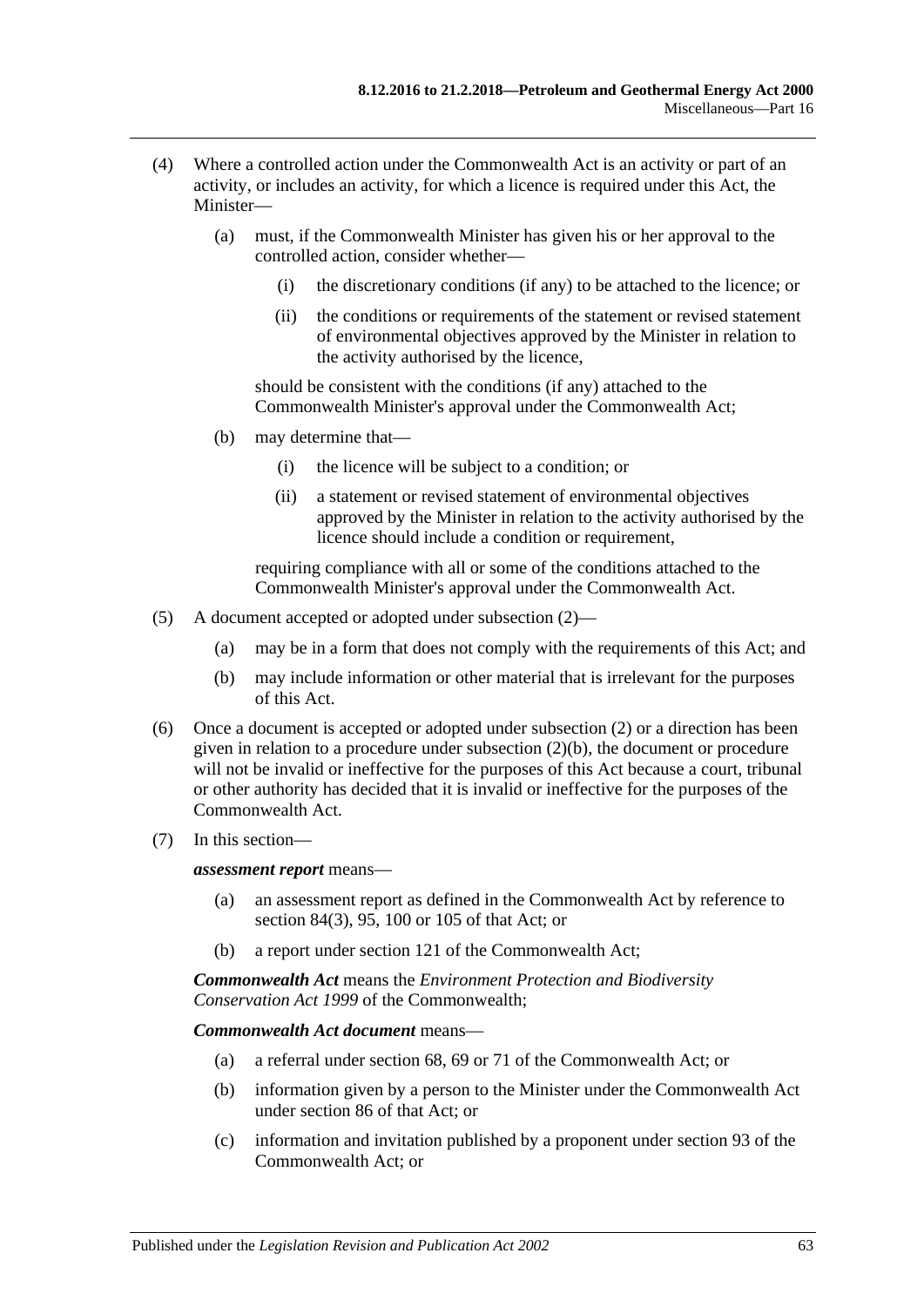- (d) guidelines prepared under section 97 or 102 of the Commonwealth Act; or
- (e) a draft report prepared under section 98 of the Commonwealth Act; or
- (f) a finalised report prepared under section 99 of the Commonwealth Act; or
- (g) a draft statement prepared under section 103 of the Commonwealth Act; or
- (h) a finalised statement prepared under section 104 of the Commonwealth Act; or
- (i) an assessment report.

#### **131—Saving of powers with respect to Crown land etc**

- (1) Neither this Act nor a licence takes away or limits the power of the Governor or a Minister of the Crown to reserve, dedicate, grant, sell or otherwise deal with or dispose of land.
- (2) However, any such reservation, dedication, grant, sale or other dealing or disposition of land is subject to rights earlier conferred under this Act.

#### **133—Proof of administrative acts**

In legal proceedings, a decision, determination, valuation, direction or other act under this Act by the Minister may be proved by production of a certificate apparently signed by the Minister.

#### **134—Extension of time limits**

- (1) The Minister has a discretion to extend time limits fixed by or under this Act.
- (2) A time limit may be extended under this section even though it has, at the time of the extension, already expired.
- (3) A note of each decision to extend a time limit under this section must be included in the public register.

#### <span id="page-63-0"></span>**135—Secrecy**

- (1) A person who is, or has been, employed in carrying out duties related to the administration of this Act must not disclose confidential information acquired in the course, or as a result, of carrying out those duties except—
	- (a) in the course of carrying out official duties; or
	- (b) as authorised by the person to whom the duty of confidentiality is owed; or
	- (c) as authorised by regulation; or
	- (d) as required by a court or other lawfully constituted authority; or
	- (e) as authorised by the Minister after consultation (where practicable) with the person to whom the duty of confidentiality is owed.

Maximum penalty: \$20 000 or imprisonment for 12 months.

(2) No civil liability attaches to any person for a disclosure of confidential information made as authorised under [subsection](#page-63-0) (1).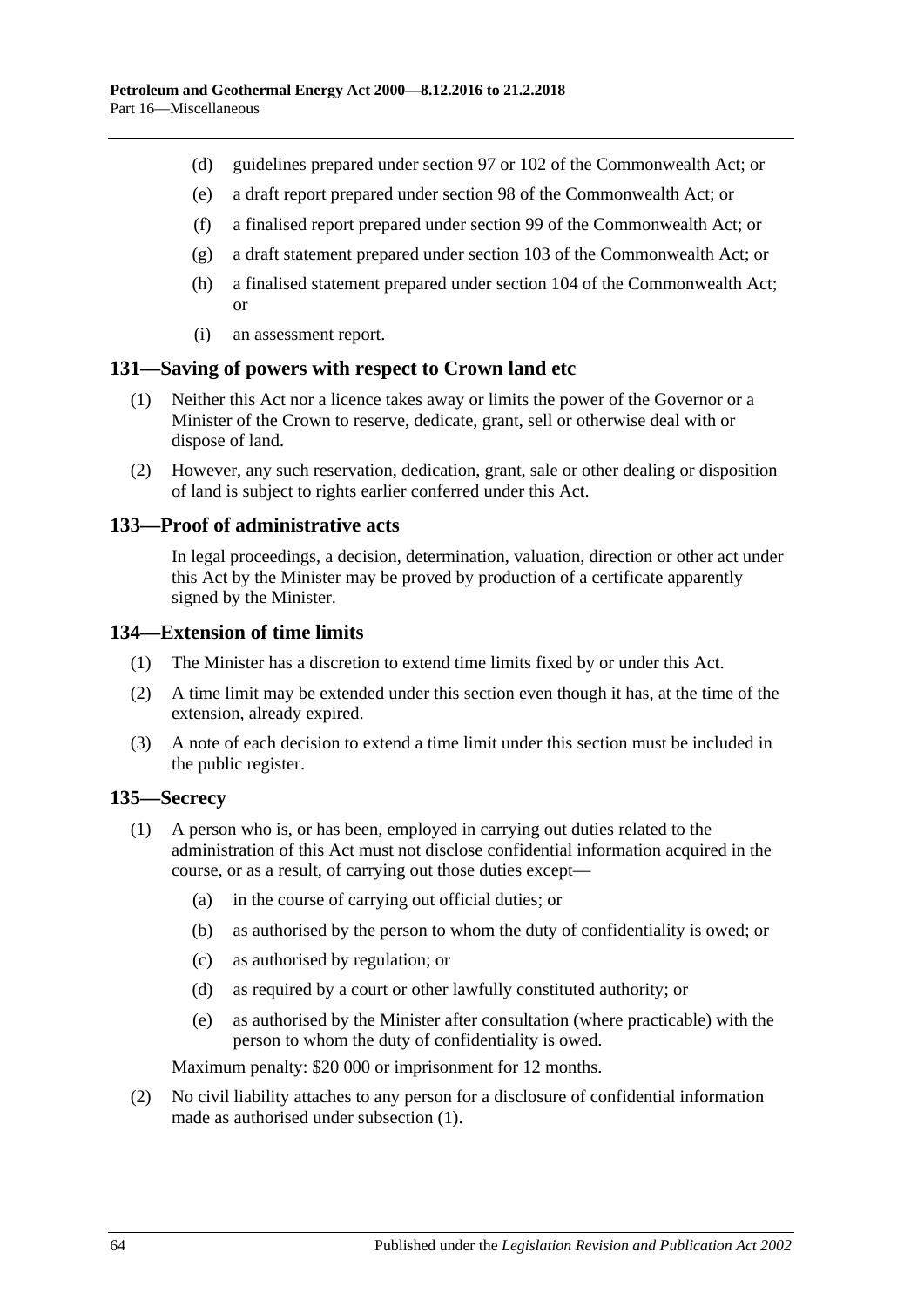#### **136—Administrative penalties**

- (1) This section applies to any provision of this Act (or the regulations) at the foot of which the words "Administrative penalty" appear.
- (2) If a licensee contravenes a provision to which this section applies, the Minister may, by notice in writing to the licensee, impose an administrative penalty on the licensee.
- (3) If the contravention is of a continuing nature, the Minister may impose a further administrative penalty by way of a daily penalty for every day the contravention continues from the date of the notice until the contravention is remedied.
- (4) The amount of an administrative penalty—
	- (a) in the case of an administrative penalty that is not a daily penalty—an amount (not exceeding \$10,000) fixed by regulation in relation to the relevant provision;
	- (b) in the case of a daily penalty—an amount (not exceeding \$1,000) fixed by regulation in relation to the relevant provision.
- (5) An administrative penalty may be recovered as a debt due to the Crown.
- (6) If an administrative penalty has been imposed in relation to a particular act or default, the same act or default cannot be made the subject of proceedings for an offence against this Act and if proceedings for an offence against this Act have been brought in relation to a particular act or default, an administrative penalty cannot be imposed for the same act or default.

## **137—Preservation of rights under** *Cooper Basin (Ratification) Act 1975*

Nothing in this Act affects rights conferred by the *[Cooper Basin \(Ratification\)](http://www.legislation.sa.gov.au/index.aspx?action=legref&type=act&legtitle=Cooper%20Basin%20(Ratification)%20Act%201975)  Act [1975](http://www.legislation.sa.gov.au/index.aspx?action=legref&type=act&legtitle=Cooper%20Basin%20(Ratification)%20Act%201975)*.

#### **138—Regulations**

- (1) The Governor may make regulations for the purposes of this Act.
- (2) The regulations may, for example—
	- (a) regulate the conduct of operations involved in exploration for, or production of, petroleum or another regulated resource;
	- (b) prohibit or restrict activities that may result in waste of a regulated resource;
	- (c) prescribe consultative procedures for the preparation of statements of environmental objectives;
	- (d) require licensees generally or a particular class of licensees to provide periodic returns of prescribed information certified if the regulations so require by declaration under this Act;
	- (e) prescribe and provide for the recovery of fees in respect of the administration or operation of this Act.
- (3) A regulation may provide that contravention of the regulation is an offence punishable by a penalty not exceeding \$10 000.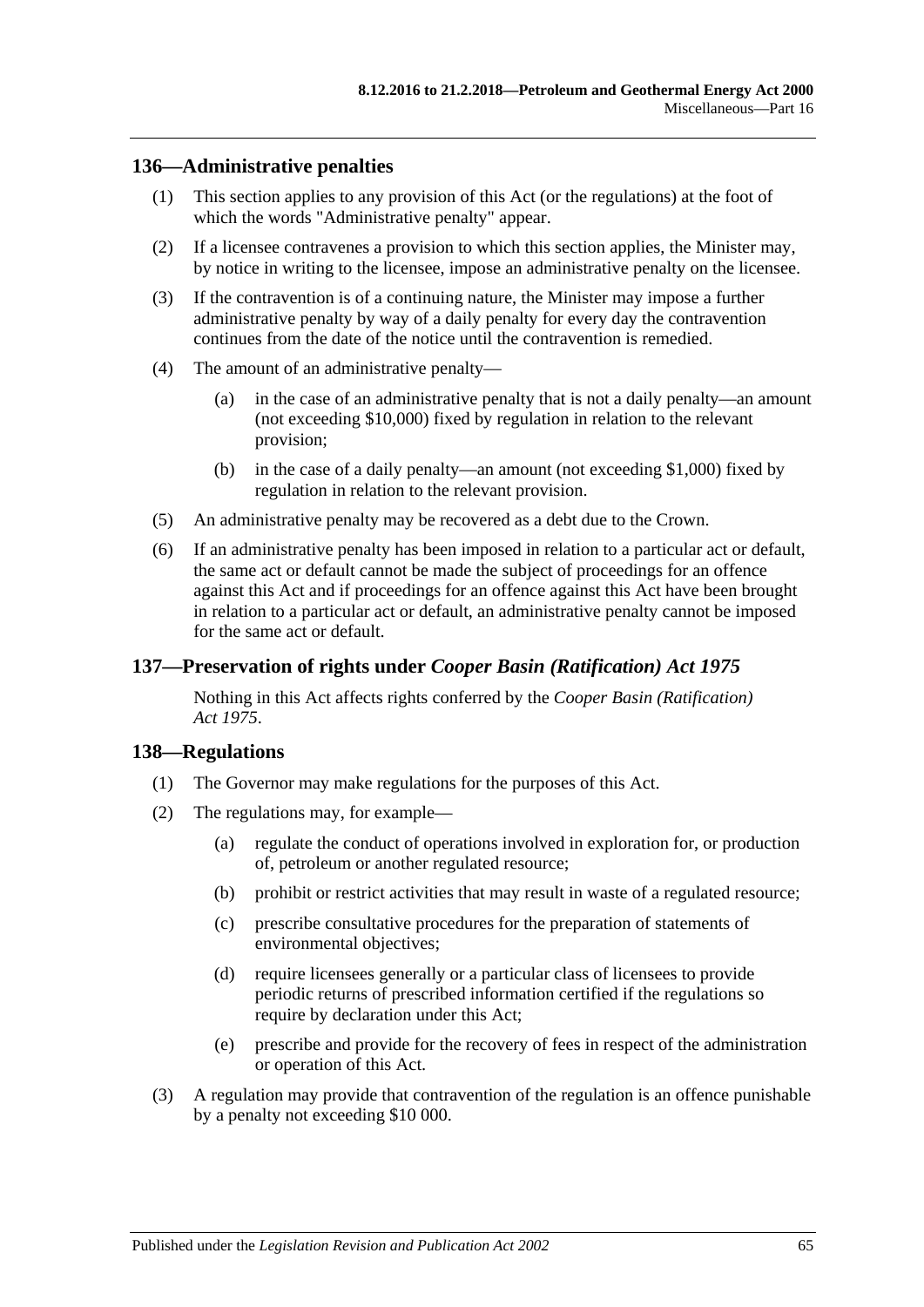# **Schedule—Transitional provisions**

# <span id="page-65-3"></span><span id="page-65-0"></span>**2—Continuation of licences**

- (1) A petroleum exploration licence, a petroleum production licence, or a pipeline licence that was in force under the repealed Act immediately before the commencement of this Act continues in force under this Act, subject to its terms and conditions, as an exploration licence, a production licence or a pipeline licence (as the case requires) under this Act for the balance of the term for which it was granted or last renewed.
- (2) An exploration licence or a production licence under [subsection](#page-65-0) (1) will be taken to include (and to have always included and despite [section](#page-65-1)  $4(1)$ ) an authorisation to use a natural reservoir for storage of a regulated substance.

# <span id="page-65-4"></span><span id="page-65-2"></span>**3—Preservation of operation of the repealed Act for certain purposes**

- (1) An application for a licence under the repealed Act that has not been finally dealt with under that Act before the commencement of this Act will continue as if it were an application for a corresponding licence under this Act.
- (2) If the regulations so provide, the provisions of the repealed Act apply (or continue to apply), to the exclusion of the corresponding provisions of this Act and subject to any modifications that may be prescribed by the regulations—
	- (a) to an application within the ambit of [subsection](#page-65-2) (1) (as if it were still an application for a licence under the repealed Act); or
	- (b) to the grant or renewal of a licence under this Act (as if it were a licence under the repealed Act).

## <span id="page-65-1"></span>**4—Limitation on certain rights**

- (1) The rights of the holder of a transitional licence are not to be more extensive than if the repealed Act had continued in force.
- (2) A transitional licence cannot be converted into a retention licence under section  $41(1)(a)$ .
- (3) A **transitional licence** is—
	- (a) a licence under the repealed Act continued in force under this Act (see [section](#page-65-3) 2); or
	- (b) a licence granted under this Act pursuant to an application made under the repealed Act (see [section](#page-65-4) 3).
- <span id="page-65-5"></span>(4) Without limiting a preceding subsection—
	- (a) the provisions of section 32 of the repealed Act will apply in relation to the renewal of a transitional licence; and
	- (b) if a transitional licence is—
		- (i) amalgamated or replaced under [section](#page-43-2) 82; or
		- (ii) divided under [section](#page-43-3) 83,

then—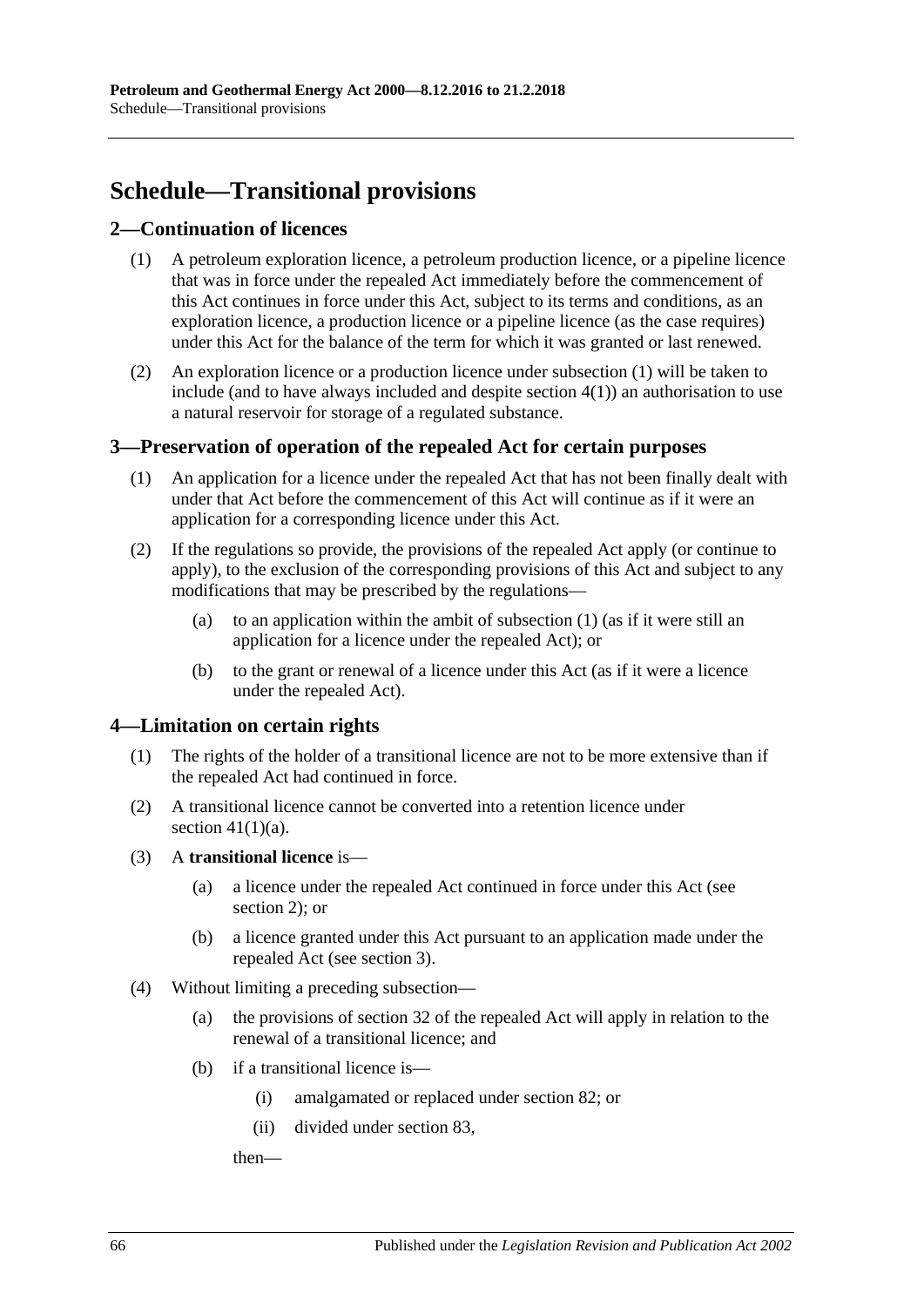- (iii) any licence arising from the action taken under the relevant section will be taken to be a transitional licence; and
- (iv) the provisions of section 32 of the repealed Act will apply in relation to the renewal of any licence arising from the action taken under the relevant section.
- (5) The following additional provisions will apply in relation to a petroleum production licence to which the *[Cooper Basin \(Ratification\) Act](http://www.legislation.sa.gov.au/index.aspx?action=legref&type=act&legtitle=Cooper%20Basin%20(Ratification)%20Act%201975) 1975* applies:
	- (a) the term of a licence is 31 years with a right of renewal from time to time of 21 years; and
	- (b) [subsection](#page-65-5) (4) will apply in relation to the amalgamation, replacement or division of any such licence.

#### **5—Environmental assessments**

The Minister may accept and act on an environmental assessment made before the commencement of this Act if the Minister is of the opinion that the assessment was competently made and is appropriate for the purposes for which an environmental impact report is required under this Act.

#### **6—Statements of environmental objectives**

- (1) If in the Minister's opinion a document has, before the commencement of this Act, fulfilled a purpose corresponding to the purpose of a statement of environmental objectives under this Act, the Minister may publish the document in the Gazette.
- (2) On publication of a document under this section, it is taken to be a statement of environmental objectives made under this Act.

## **7—Presumptive classification of activities**

- (1) If arrangements for the protection of the environment had been established to the satisfaction of the Minister under regulation 16(2) of the *[Petroleum Regulations](http://www.legislation.sa.gov.au/index.aspx?action=legref&type=subordleg&legtitle=Petroleum%20Regulations%201989) 1989*, the activities to be carried out under the relevant licence are taken to have been classified, on the commencement of this Act, as activities requiring low level official surveillance for the purposes of [section](#page-40-0) 74.
- (2) This does not prevent a change of classification under [section](#page-40-1) 74(4).

## **8—Non-application of certain provisions to certain pipelines**

[Sections](#page-29-0) 52, [53](#page-29-1) and [54](#page-29-2) have no application to the Pipeline Licences Nos. 2 and 5, or the pipeline land relating to those pipelines.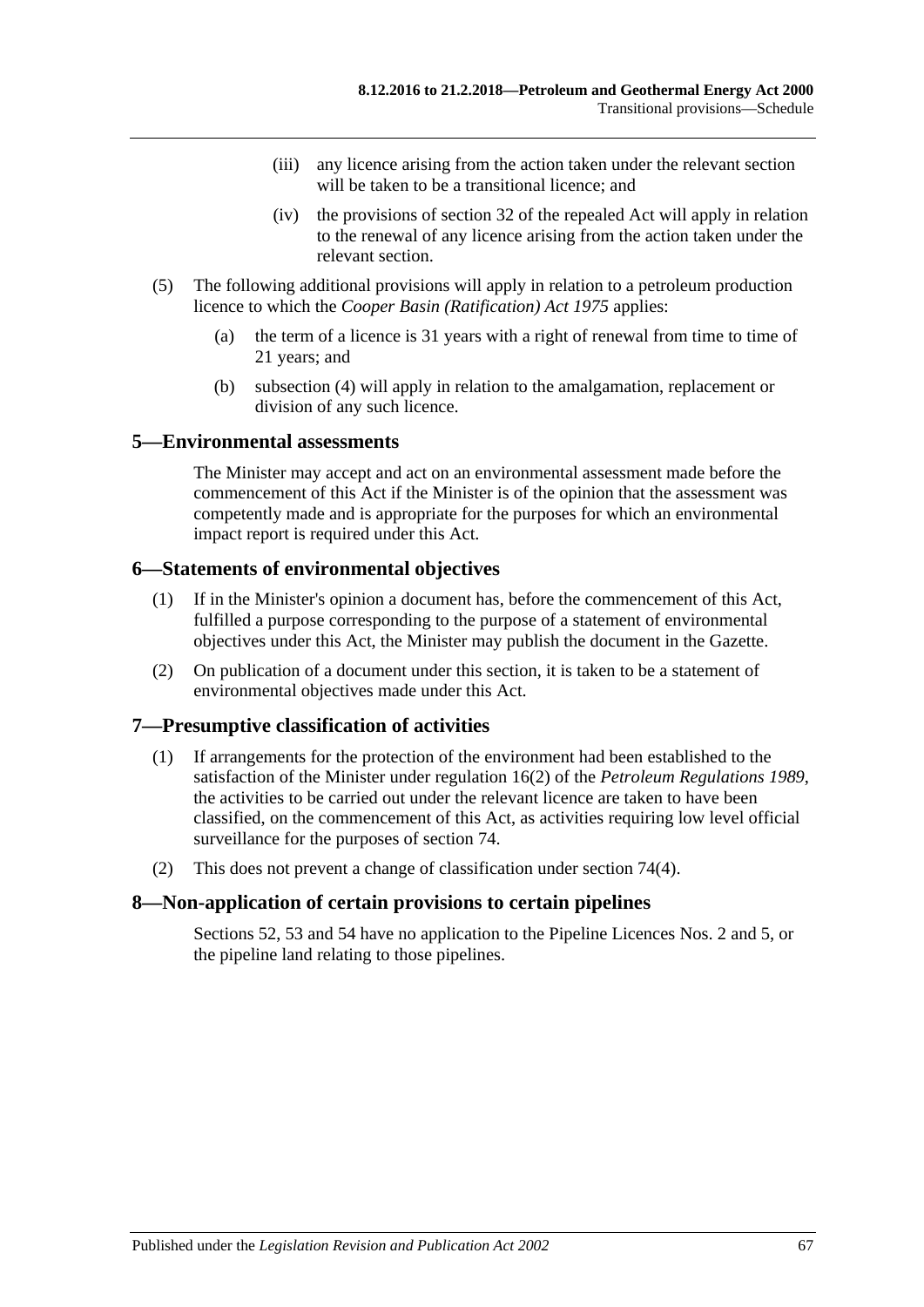# **Legislative history**

# **Notes**

- Amendments of this version that are uncommenced are not incorporated into the text.
- Please note—References in the legislation to other legislation or instruments or to titles of bodies or offices are not automatically updated as part of the program for the revision and publication of legislation and therefore may be obsolete.
- Earlier versions of this Act (historical versions) are listed at the end of the legislative history.
- For further information relating to the Act and subordinate legislation made under the Act see the Index of South Australian Statutes or www.legislation.sa.gov.au.

# **Formerly**

## *Petroleum Act 2000*

# **Legislation repealed by principal Act**

The *Petroleum and Geothermal Energy Act 2000* repealed the following:

*Petroleum Act 1940*

# **Principal Act and amendments**

| New entries appear in bold. |  |  |
|-----------------------------|--|--|
|                             |  |  |

| Year   | N <sub>o</sub> | Title                                                                                    | Assent     | Commencement                                                                           |
|--------|----------------|------------------------------------------------------------------------------------------|------------|----------------------------------------------------------------------------------------|
| 2000   | 60             | Petroleum Act 2000                                                                       | 27.7.2000  | 25.9.2000 (Gazette 21.9.2000 p2042)                                                    |
| 2001   | 16             | Statutes Amendment (Avoidance of<br>Duplication of Environmental<br>Procedures) Act 2001 | 17.5.2001  | Pt 6 (s 8)-14.6.2001 (Gazette 14.6.2001<br><i>p</i> 2221)                              |
| 2001   | 69             | <b>Statutes Amendment (Courts and</b><br>Judicial Administration) Act 2001               | 6.12.2001  | Pt 11 (ss $26 \& 27$ )—3.2.2002 ( <i>Gazette</i><br>24.1.2002 p346)                    |
| 2003   | 35             | River Murray Act 2003                                                                    | 31.7.2003  | Sch (cl 19)-24.11.2003 (Gazette<br>20.11.2003 p4203)                                   |
| 2004   | 34             | Natural Resources Management Act 5.8.2004<br>2004                                        |            | Sch 4 (cl 37)-2.9.2004 (Gazette<br>2.9.2004 p3545)                                     |
| 2005 5 |                | Adelaide Dolphin Sanctuary Act<br>2005                                                   | 14.4.2005  | Sch 2 (cll 54-57)-4.6.2005 (Gazette<br>2.6.2005 p1684)                                 |
| 2007   | 60             | Marine Parks Act 2007                                                                    | 29.11.2007 | Sch 1 (cll 44-47)-6.11.2008 (Gazette<br>6.11.2008 p5055)                               |
| 2009   | 20             | Crown Land Management Act 2009                                                           | 4.6.2009   | Sch 1 (cl 3)-1.6.2010 ( <i>Gazette</i><br>18.2.2010 p816)                              |
| 2009   | 35             | Petroleum (Miscellaneous)<br>Amendment Act 2009                                          | 23.7.2009  | Pt 2 (ss $4-62$ ) & Sch 1<br>(cll 3-6)-1.10.2009 (Gazette 1.10.2009)<br><i>p4764</i> ) |
| 2009   | 84             | <b>Statutes Amendment (Public Sector</b><br>Consequential Amendments) Act 2009           | 10.12.2009 | Pt 110 (s $262$ )—1.2.2010 ( <i>Gazette</i><br>28.1.2010 p320)                         |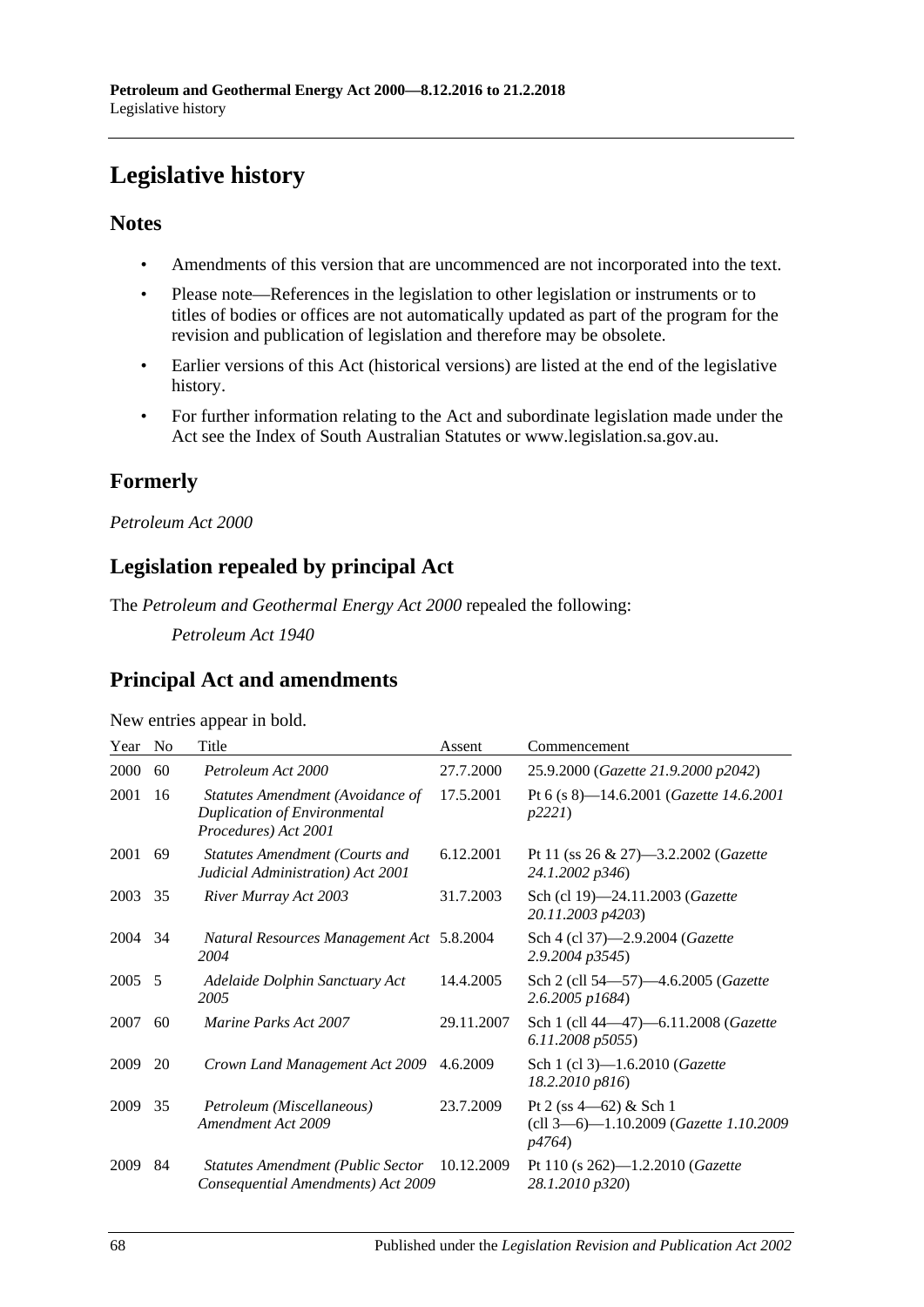| 2010 21 | Mining (Miscellaneous) Amendment 18.11.2010<br>Act 2010                          |            | Sch 1 (cl 1)-1.7.2011 ( <i>Gazette 9.6.2011</i><br>p2545            |
|---------|----------------------------------------------------------------------------------|------------|---------------------------------------------------------------------|
| 2011 11 | <b>Statutes Amendment (Personal</b><br><b>Property Securities</b> ) Act 2011     | 14.4.2011  | Pt 21 (s 53)—16.6.2011 ( <i>Gazette</i><br>$16.6.2011$ $p2610$      |
| 2012 34 | Petroleum and Geothermal Energy<br>(Transitional Licences) Amendment<br>Act 2012 | 27.9.2012  | 27.9.2012 except s 6–25.9.2000: s 2                                 |
| 2016 57 | Statutes Amendment (Budget 2016) 8.12.2016<br>Act 2016                           |            | Pt 9 (ss $82 - 85$ ) - 8.12.2016: s 2(1)                            |
| 2017 51 | Statutes Amendment (SACAT No 2)<br>Act 2017                                      | 28.11.2017 | Pt 34 (ss 192 to 194)—22.2.2018 ( <i>Gazette</i><br>30.1.2018 p524) |

# **Provisions amended**

New entries appear in bold.

| Entries that relate to provisions that have been deleted appear in italics. |  |  |  |  |  |
|-----------------------------------------------------------------------------|--|--|--|--|--|
|-----------------------------------------------------------------------------|--|--|--|--|--|

| Provision                                         | How varied                                                            | Commencement |
|---------------------------------------------------|-----------------------------------------------------------------------|--------------|
| Long title                                        | amended under Legislation Revision and<br><b>Publication Act 2002</b> | 24.11.2003   |
| Pt1                                               |                                                                       |              |
| s 1                                               | amended by 35/2009 s 4                                                | 1.10.2009    |
| s <sub>2</sub>                                    | omitted under Legislation Revision and<br><b>Publication Act 2002</b> | 24.11.2003   |
| s <sub>3</sub>                                    | amended by 35/2009 s 5                                                | 1.10.2009    |
| s <sub>4</sub>                                    |                                                                       |              |
| s(4(1))                                           |                                                                       |              |
| Adelaide Dolphin<br>Sanctuary                     | inserted by 5/2005 Sch 2 (cl 54(1))                                   | 4.6.2005     |
| region                                            | competitive tender inserted by $35/2009$ s $6(1)$                     | 1.10.2009    |
| region                                            | highly prospective deleted by $35/2009$ s $6(2)$                      | 1.10.2009    |
| licence                                           | amended by 35/2009 s 6(3), (4)                                        | 1.10.2009    |
| occupier                                          | deleted by $35/2009 s 6(5)$                                           | 1.10.2009    |
| owner                                             | substituted by $35/2009$ s $6(5)$                                     | 1.10.2009    |
| marine park                                       | inserted by 60/2007 Sch 1 cl 44(1)                                    | 6.11.2008    |
| Minister for the<br>Adelaide Dolphin<br>Sanctuary | inserted by 5/2005 Sch 2 (cl 54(2))                                   | 4.6.2005     |
|                                                   | deleted by 60/2007 Sch 1 cl 44(1)                                     | 6.11.2008    |
| Murray-Darling<br><b>Basin</b>                    | inserted by $35/2003$ Sch cl 19(a)                                    | 24.11.2003   |
| petroleum                                         | amended by $35/2009$ s $6(6)$                                         | 1.10.2009    |
|                                                   | regulated substance amended by 35/2009 s 6(7)                         | 1.10.2009    |
| relevant Act                                      | inserted by 60/2007 Sch 1 cl 44(2)                                    | 6.11.2008    |
| relevant court                                    | amended by 69/2001 s 26                                               | 3.2.2002     |
| relevant Minister                                 | inserted by 60/2007 Sch 1 cl 44(3)                                    | 6.11.2008    |
|                                                   |                                                                       |              |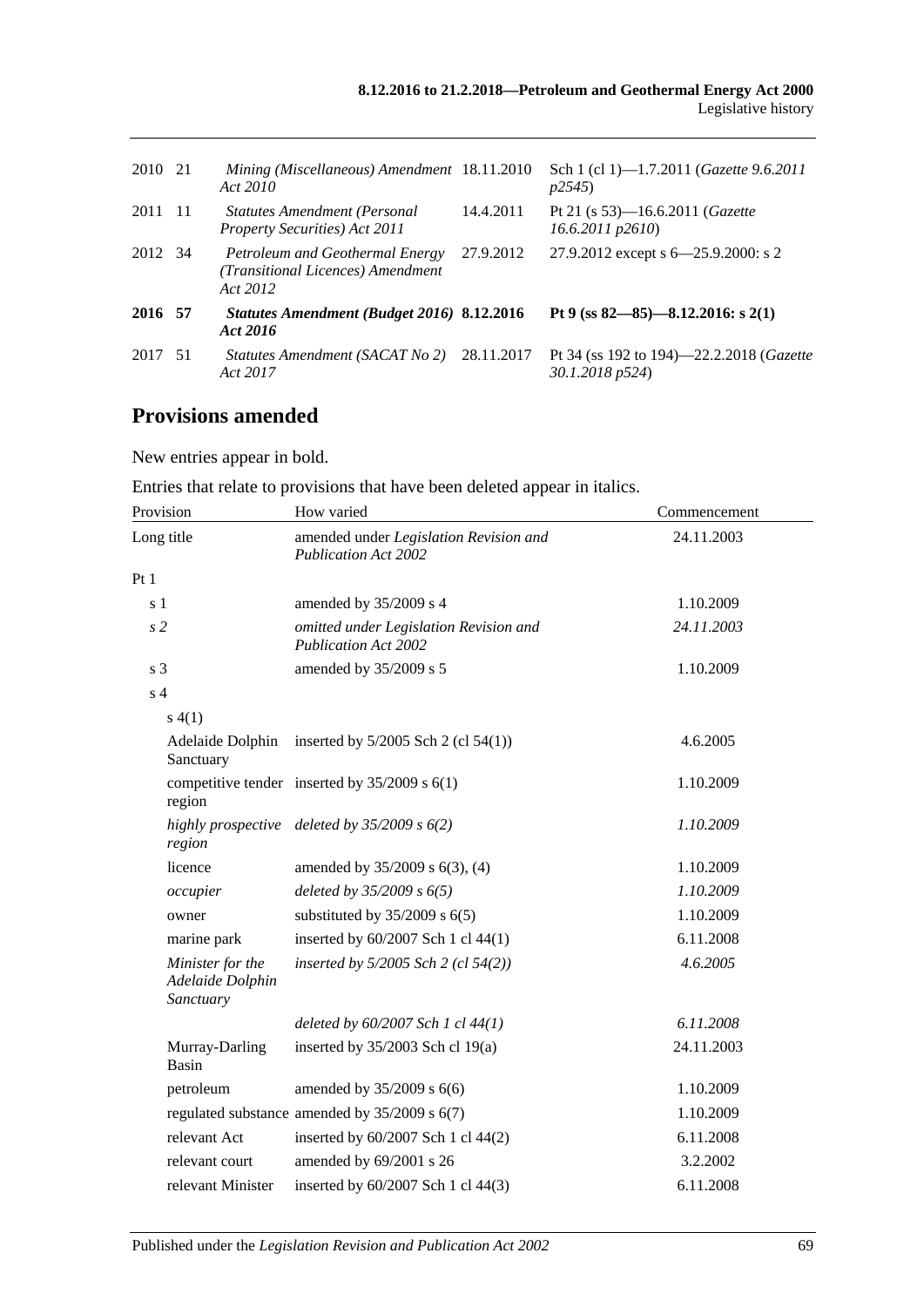#### **Petroleum and Geothermal Energy Act 2000—8.12.2016 to 21.2.2018** Legislative history

|                | <b>River Murray</b><br>Protection Area | inserted by 60/2007 Sch 1 cl 44(4)                                                       | 6.11.2008 |
|----------------|----------------------------------------|------------------------------------------------------------------------------------------|-----------|
|                | area                                   | specially protected inserted by 60/2007 Sch 1 cl 44(4)                                   | 6.11.2008 |
|                | tenement                               | inserted by $35/2009$ s $6(8)$                                                           | 1.10.2009 |
|                | transmission<br>pipeline               | amended by 35/2009 s 6(9)                                                                | 1.10.2009 |
|                | s(4(3))                                | inserted by $35/2009$ s $6(10)$                                                          | 1.10.2009 |
| s <sub>5</sub> |                                        |                                                                                          |           |
|                | $s\ 5(3)$                              | inserted by 35/2009 s 7                                                                  | 1.10.2009 |
| Pt 2           |                                        |                                                                                          |           |
|                | s <sub>6A</sub>                        | inserted by $5/2005$ Sch 2 (cl 55)                                                       | 4.6.2005  |
|                |                                        | substituted by 60/2007 Sch 1 cl 45                                                       | 6.11.2008 |
| s <sub>7</sub> |                                        |                                                                                          |           |
|                | s7(1a)                                 | inserted by 57/2016 s 82                                                                 | 8.12.2016 |
| $Pt\,3$        |                                        |                                                                                          |           |
|                | s 10                                   |                                                                                          |           |
|                | 10(1)                                  | amended by 35/2009 s 8                                                                   | 1.10.2009 |
|                | s 12                                   |                                                                                          |           |
|                | s 12(1)                                | s 12 redesignated as s $12(1)$ by $5/2005$ Sch 2<br>(cl 56)                              | 4.6.2005  |
|                | s $12(2)$ - (4)                        | inserted by $5/2005$ Sch 2 (cl 56)                                                       | 4.6.2005  |
|                |                                        | ceased to have effect and omitted under<br>Legislation Revision and Publication Act 2002 | 6.11.2008 |
|                | s $12(2)$ and $(3)$                    | inserted by 60/2007 Sch 1 cl 46                                                          | 6.11.2008 |
|                | s 13                                   | amended by 35/2009 s 9(1), (2)                                                           | 1.10.2009 |
|                | $s$ 13 $A$                             | inserted by 11/2011 s 53                                                                 | 16.6.2011 |
|                | s 14                                   |                                                                                          |           |
|                | s 14(4)                                | inserted by 35/2009 s 10                                                                 | 1.10.2009 |
|                | s 15                                   |                                                                                          |           |
|                | s 15(2)                                | amended by 35/2009 s 11                                                                  | 1.10.2009 |
| Pt 4           |                                        |                                                                                          |           |
|                | Pt 4 Div 1                             |                                                                                          |           |
|                | heading                                | substituted by 35/2009 s 12                                                              | 1.10.2009 |
|                | s 16                                   |                                                                                          |           |
|                | s 16(1)                                | amended by 35/2009 s 13(1)                                                               | 1.10.2009 |
|                | s 16(2)                                | amended by 35/2009 s 13(2)                                                               | 1.10.2009 |
|                | Pt 4 Div 3                             |                                                                                          |           |
|                | heading                                | substituted by 35/2009 s 14                                                              | 1.10.2009 |
|                | s 21                                   | substituted by 35/2009 s 15                                                              | 1.10.2009 |
|                | s 22                                   |                                                                                          |           |
|                | $s\ 22(1)$                             | amended by $35/2009$ s $16(1)$ —(3)                                                      | 1.10.2009 |
|                | $s\,22(3)$                             | amended by 35/2009 s 16(4)                                                               | 1.10.2009 |
|                | s 24                                   |                                                                                          |           |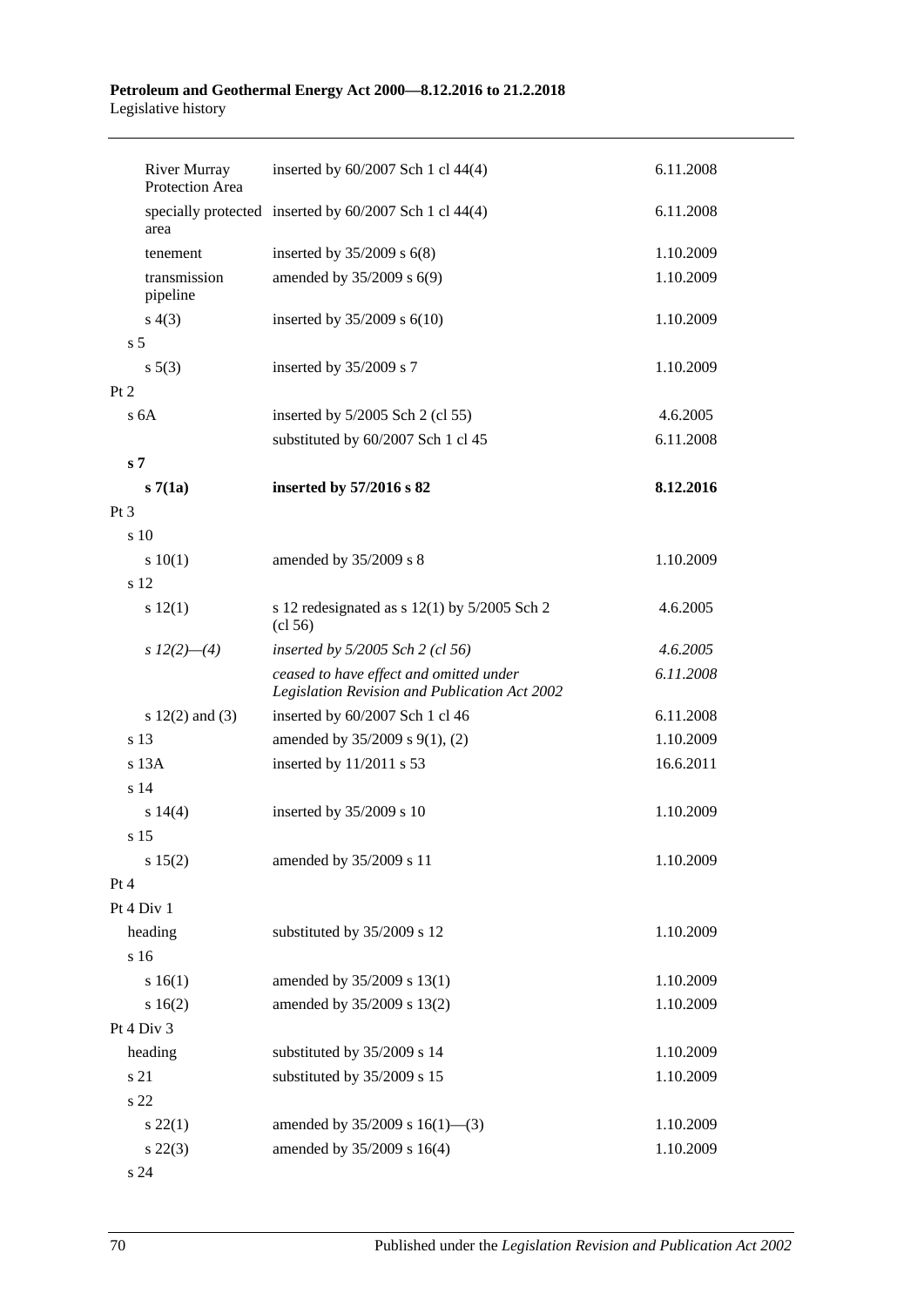#### **8.12.2016 to 21.2.2018—Petroleum and Geothermal Energy Act 2000** Legislative history

| $s\,24(2)$               | substituted by 35/2009 s 17                                              | 1.10.2009 |
|--------------------------|--------------------------------------------------------------------------|-----------|
| s <sub>25</sub>          |                                                                          |           |
| s 25(4)                  | amended by 35/2009 s 18(1)                                               | 1.10.2009 |
| $s \, 25(4a)$            | inserted by 35/2009 s 18(2)                                              | 1.10.2009 |
| s 26                     |                                                                          |           |
| $s \, 26(2)$             | substituted by $35/2009$ s 19(1)                                         | 1.10.2009 |
| $s \; 26(3)$             | amended by 35/2009 s 19(2)                                               | 1.10.2009 |
| $s \; 26(5a)$ and $(5b)$ | inserted by 35/2009 s 19(3)                                              | 1.10.2009 |
| s 27                     |                                                                          |           |
| $s \, 27(1)$             | substituted by $35/2009$ s $20(1)$                                       | 1.10.2009 |
| $s \, 27(1a)$            | inserted by $35/2009$ s $20(1)$                                          | 1.10.2009 |
| $s \, 27(2a)$            | inserted by 35/2009 s 20(2)                                              | 1.10.2009 |
| $Pt\,5$                  |                                                                          |           |
| s 28                     | substituted by 35/2009 s 21                                              | 1.10.2009 |
| s29                      | deleted by 35/2009 s 21                                                  | 1.10.2009 |
| s 30                     |                                                                          |           |
| $s \ 30(1)$              | amended by 35/2009 s 22(1)                                               | 1.10.2009 |
| $s \ 30(1a)$             | inserted by 35/2009 s 22(2)                                              | 1.10.2009 |
| s 31                     |                                                                          |           |
| $s \, 31(1)$             | s 31 amended and redesignated as s 31(1) by<br>$35/2009$ s $23(1)$ , (2) | 1.10.2009 |
| $s \, 31(2)$             | inserted by 35/2009 s 23(2)                                              | 1.10.2009 |
| s 32                     |                                                                          |           |
| $s \, 32(3)$ and (4)     | inserted by 35/2009 s 24                                                 | 1.10.2009 |
| s 33                     |                                                                          |           |
| $s \, 33(4)$             | amended by 35/2009 s 25(1)                                               | 1.10.2009 |
| $s \, 33(5)$             | inserted by 35/2009 s 25(2)                                              | 1.10.2009 |
| Pt 6                     |                                                                          |           |
| s 34                     | substituted by 35/2009 s 26                                              | 1.10.2009 |
| s 35                     |                                                                          |           |
| $s \, 35(1)$             | amended by 35/2009 s 27(1), (2)                                          | 1.10.2009 |
| $s \, 35(3)$             | amended by 35/2009 s 27(3), (4)                                          | 1.10.2009 |
| $s \, 35(4)$             | inserted by 35/2009 s 27(5)                                              | 1.10.2009 |
| s 36                     |                                                                          |           |
| $s \, 36(1)$             | amended by 35/2009 s 28                                                  | 1.10.2009 |
| s 37                     |                                                                          |           |
| $s \frac{37(1)}{2}$      | s 37 amended and redesignated as s 37(1) by<br>$35/2009$ s $29(1)$ , (2) | 1.10.2009 |
| $s \frac{37(2)}{2}$      | inserted by 35/2009 s 29(2)                                              | 1.10.2009 |
| s 38                     |                                                                          |           |
| $s \, 38(5)$             | inserted by 35/2009 s 30                                                 | 1.10.2009 |
| s 41                     |                                                                          |           |
| $s\ 41(1)$               | amended by 35/2009 s 31                                                  | 1.10.2009 |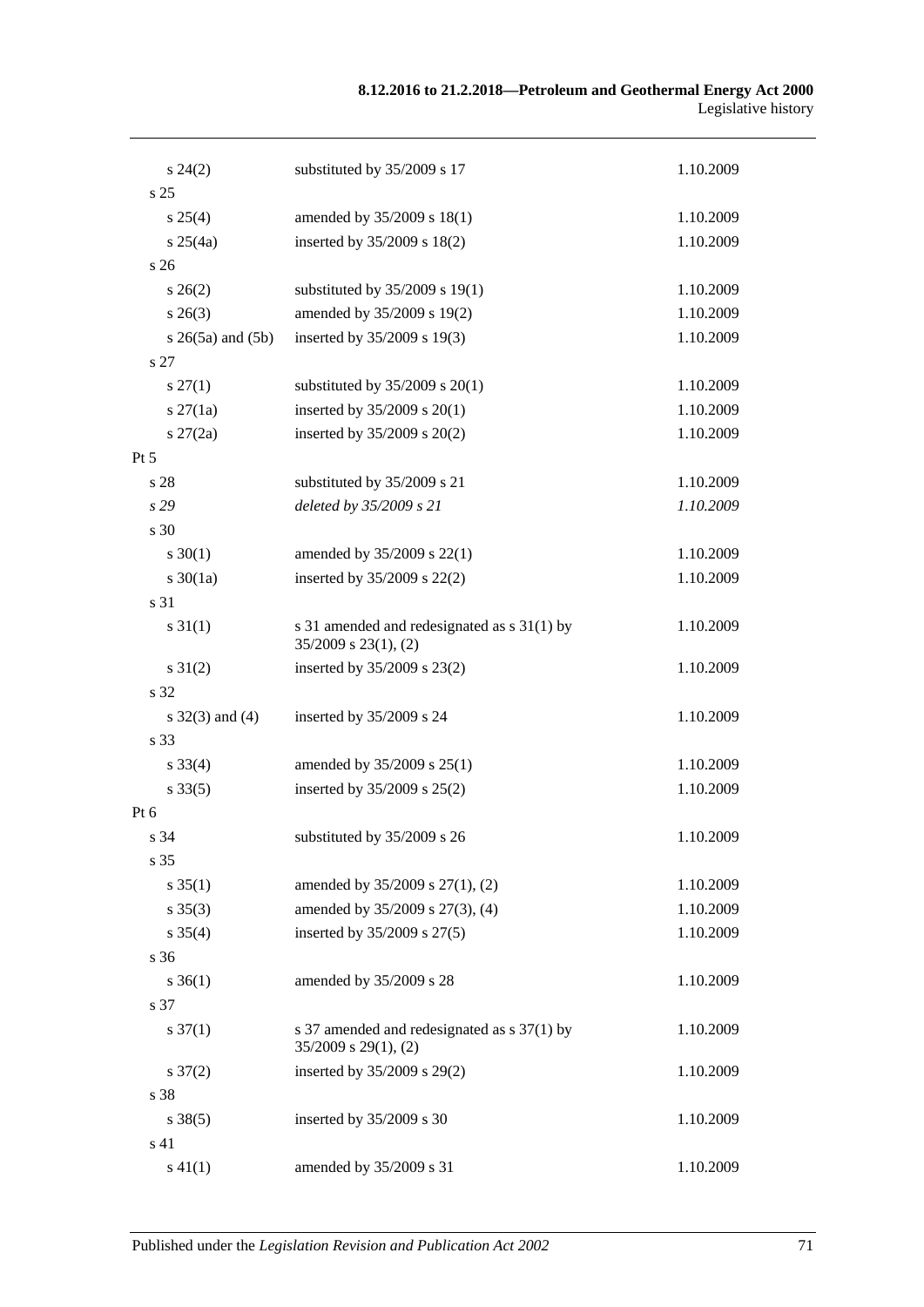| s <sub>42</sub>   |                                                                          |           |
|-------------------|--------------------------------------------------------------------------|-----------|
| $s\ 42(1)$        | amended by 35/2009 s 32                                                  | 1.10.2009 |
| Pt 7              |                                                                          |           |
| s <sub>43</sub>   |                                                                          |           |
| $s\,43(3)$        | amended by 35/2009 s 33(1)                                               | 1.10.2009 |
| $s\,43(4)$        | amended by 57/2016 s 83(1)                                               | 8.12.2016 |
| $s\,43(5a)$       | inserted by 35/2009 s 33(2)                                              | 1.10.2009 |
|                   | amended by 57/2016 s 83(2)                                               | 8.12.2016 |
| $s\,43(5b)$       | inserted by 35/2009 s 33(2)                                              | 1.10.2009 |
|                   | amended by 57/2016 s 83(3)                                               | 8.12.2016 |
| $s\,43(8)$        | amended by 57/2016 s 83(4)                                               | 8.12.2016 |
| $s\,43(9)$        | amended by 57/2016 s 83(5)                                               | 8.12.2016 |
| $s\,43(10)$       | amended by 57/2016 s 83(6)                                               | 8.12.2016 |
| $s\,43(11)$       | amended by 57/2016 s 83(7)                                               | 8.12.2016 |
| $s\,43(12)$       | inserted by 35/2009 s 33(3)                                              | 1.10.2009 |
| s <sub>44</sub>   |                                                                          |           |
| $s\,44(1)$        | amended by 57/2016 s 84(1)                                               | 8.12.2016 |
| $s\,44(2)$        | amended by 57/2016 s 84(2)                                               | 8.12.2016 |
| s <sub>45</sub>   | amended by 57/2016 s 85                                                  | 8.12.2016 |
| Pt 8              |                                                                          |           |
| s <sub>46</sub>   |                                                                          |           |
| $s\,46(1)$        | amended by 35/2009 s 34(1)                                               | 1.10.2009 |
| $s\,46(6)$        | inserted by 35/2009 s 34(2)                                              | 1.10.2009 |
| $s$ 55 $A$        | inserted by 35/2009 s 35                                                 | 1.10.2009 |
| Pt <sub>9</sub>   |                                                                          |           |
| heading           | substituted by 35/2009 s 36                                              | 1.10.2009 |
| s 56              |                                                                          |           |
| s 56(1)           | amended by 35/2009 s 37(1), (2)                                          | 1.10.2009 |
| s 56(2)           | amended by 35/2009 s 37(3)                                               | 1.10.2009 |
| $s\,56(3)$        | amended by 35/2009 s 37(4)                                               | 1.10.2009 |
| s 57              |                                                                          |           |
| s 57(1)           | substituted by 35/2009 s 38(1)                                           | 1.10.2009 |
| s 57(2)           | amended by 35/2009 s 38(2)                                               | 1.10.2009 |
| s 58              |                                                                          |           |
| s 58(1)           | s 58 amended and redesignated as s 58(1) by<br>$35/2009$ s $39(1)$ , (2) | 1.10.2009 |
| s 58(2)           | inserted by 35/2009 s 39(2)                                              | 1.10.2009 |
| s 59              |                                                                          |           |
| s $59(1)$ and (2) | amended by 35/2009 s 40(1)                                               | 1.10.2009 |
| s 59(3)           | amended by 35/2009 s 40(1), (2)                                          | 1.10.2009 |
| s $59(4)$ (6)     | amended by 35/2009 s 40(1)                                               | 1.10.2009 |
| Pt 9A             | inserted by 35/2009 s 41                                                 | 1.10.2009 |
| Pt 10             |                                                                          |           |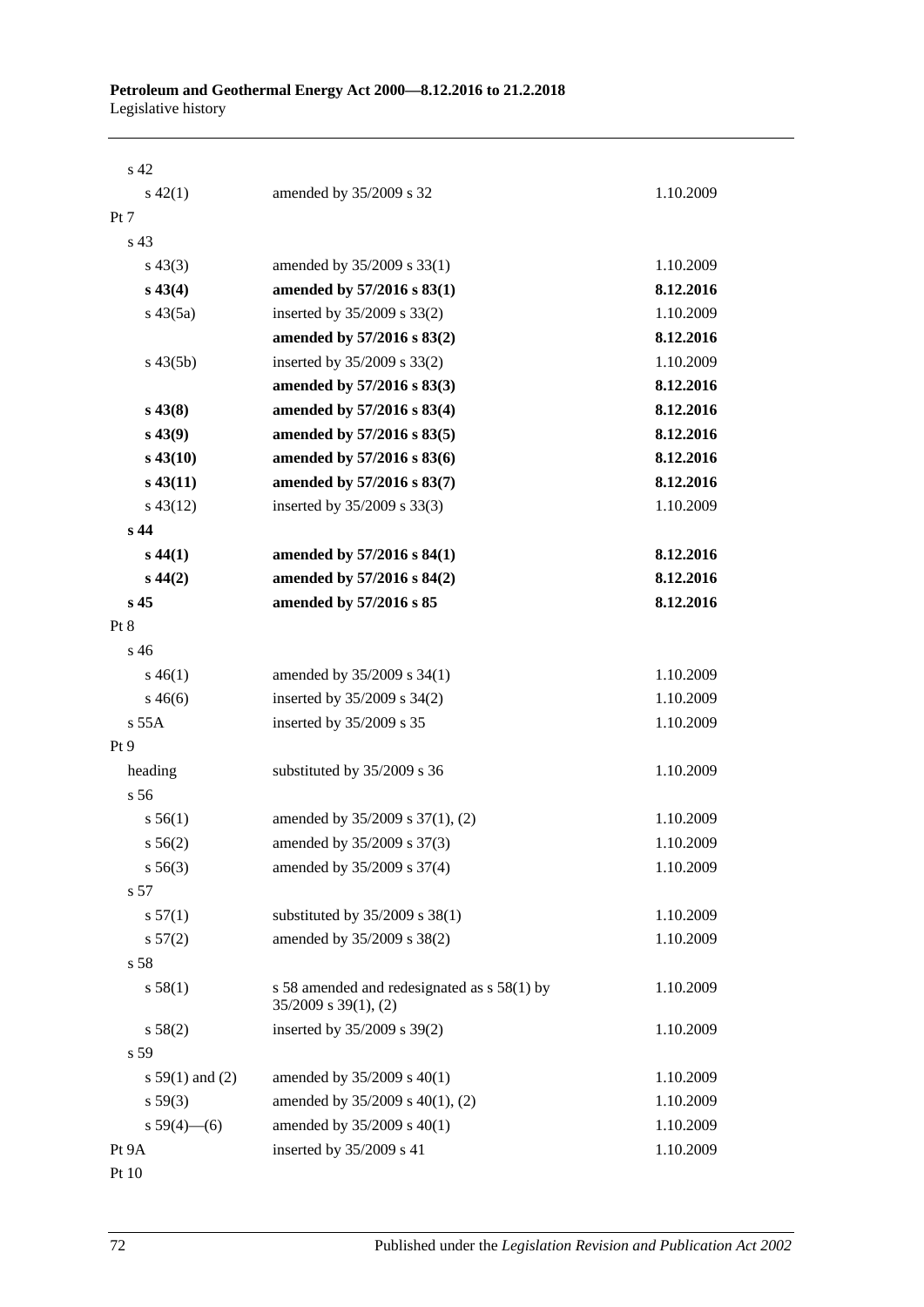| s 61                |                                                                          |           |
|---------------------|--------------------------------------------------------------------------|-----------|
| s 61(1)             | amended by 35/2009 s 42(1)                                               | 1.10.2009 |
| $s \ 61(3)$         | inserted by $35/2009$ s $42(2)$                                          | 1.10.2009 |
| s <sub>62</sub>     |                                                                          |           |
| s 62(1)             | amended by 35/2009 s 43(1)                                               | 1.10.2009 |
| $s \, 62(3)$        | amended by 35/2009 s 43(2)                                               | 1.10.2009 |
| s <sub>63</sub>     |                                                                          |           |
| s 63(2)             | amended by 35/2009 s 44(1), (2)                                          | 1.10.2009 |
| $s\ 63(3aa)$        | inserted by 21/2010 Sch 1 cl 1                                           | 1.7.2011  |
| s 63(3a)            | inserted by 35/2009 s 44(3)                                              | 1.10.2009 |
| s 63(5)             | substituted by $35/2009$ s $44(4)$                                       | 1.10.2009 |
| $s\,63(6)$          | inserted by 35/2009 s 44(4)                                              | 1.10.2009 |
| Pt 11               |                                                                          |           |
| s <sub>65</sub>     |                                                                          |           |
| s $65(1a)$ — $(1c)$ | inserted by $35/2009$ s $45(1)$                                          | 1.10.2009 |
| s 65(6)             | amended by 35/2009 s 45(2), (3)                                          | 1.10.2009 |
| s 68                |                                                                          |           |
| s 68(1)             | substituted by $35/2009$ s $46(1)$                                       | 1.10.2009 |
| $s\,68(2)$          | deleted by $35/2009 s 46(1)$                                             | 1.10.2009 |
| s68(5)              | inserted by $35/2009$ s $46(2)$                                          | 1.10.2009 |
| s 69                |                                                                          |           |
| s 69(1)             | s 69 amended and redesignated as s 69(1) by<br>$35/2009$ s $47(1)$ , (2) | 1.10.2009 |
| s 69(2)             | inserted by 35/2009 s 47(2)                                              | 1.10.2009 |
| s 74                |                                                                          |           |
| (5)                 | s 74(1), (2), (3) and amended by $35/2009$ s 48                          | 1.10.2009 |
| s 76A               | inserted by 35/2009 s 49                                                 | 1.10.2009 |
| s 79                |                                                                          |           |
| s79(1)              | amended by 35/2009 s 50(1)                                               | 1.10.2009 |
| $s\,79(5)$          | amended by 35/2009 s 50(2)                                               | 1.10.2009 |
| s 80                |                                                                          |           |
| s 80(1)             | amended by 20/2009 Sch 1 cl 3                                            | 1.6.2010  |
| s 82                |                                                                          |           |
| s 82(2)             | substituted by 34/2012 s 4                                               | 27.9.2012 |
| $s \, 82(2a)$       | inserted by 34/2012 s 4                                                  | 27.9.2012 |
| s 82(3)             | substituted by 35/2009 s 51                                              | 1.10.2009 |
| s 83                |                                                                          |           |
| s 83(2)             | amended by 35/2009 s 52(1)                                               | 1.10.2009 |
| s 83(2a)            | inserted by 34/2012 s 5                                                  | 27.9.2012 |
| s 83(4)             | inserted by 35/2009 s 52(2)                                              | 1.10.2009 |
| s 85                |                                                                          |           |
|                     |                                                                          |           |

s 85(1)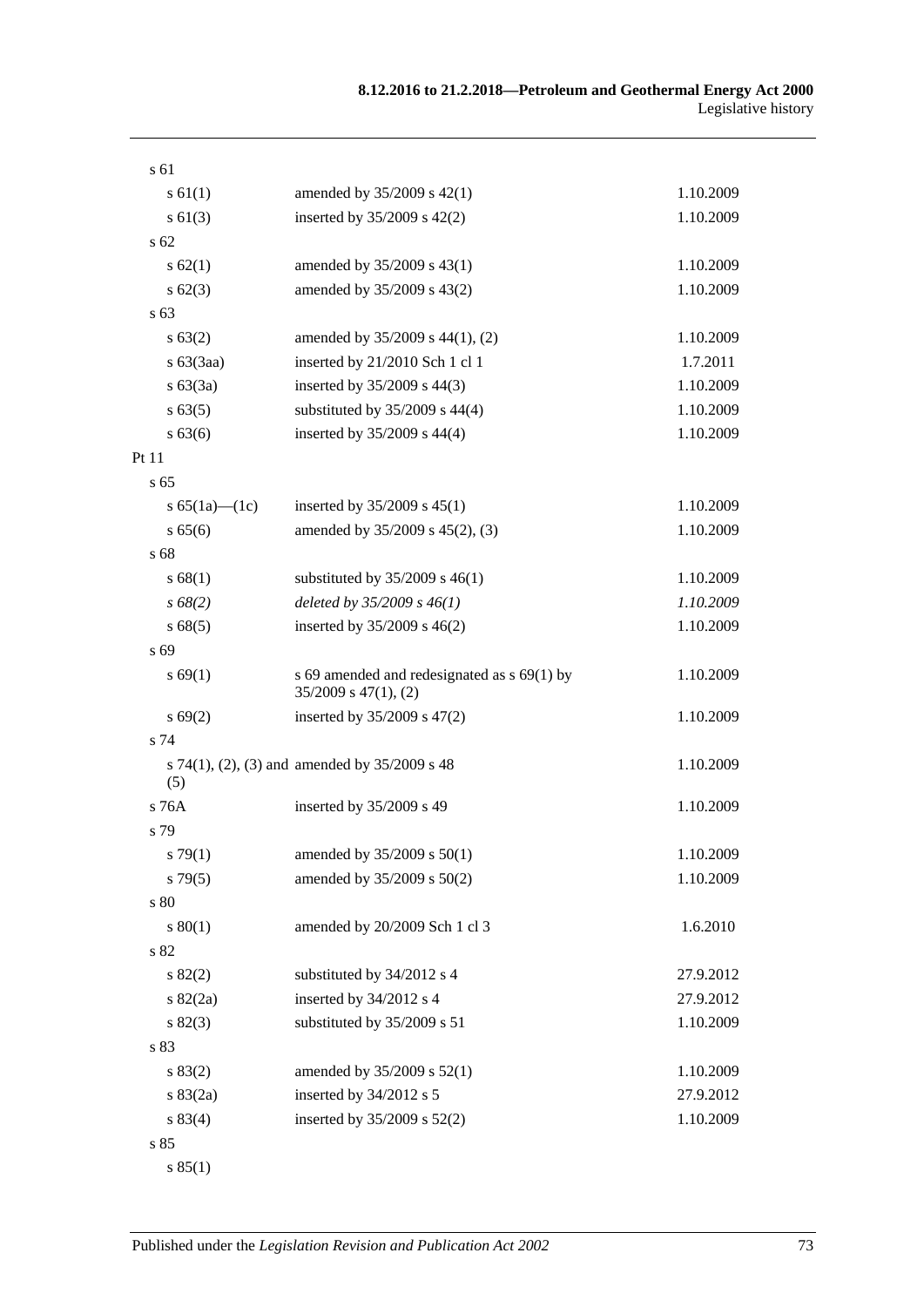#### **Petroleum and Geothermal Energy Act 2000—8.12.2016 to 21.2.2018** Legislative history

| serious incident   | amended by 35/2009 s 53                                               | 1.10.2009  |
|--------------------|-----------------------------------------------------------------------|------------|
| s 86               |                                                                       |            |
| s 86(2)            | amended by 35/2009 s 54(1)                                            | 1.10.2009  |
| $s86(6)$ and (7)   | inserted by 35/2009 s 54(2)                                           | 1.10.2009  |
| s 86A              | inserted by 35/2009 s 55                                              | 1.10.2009  |
| Pt 12              |                                                                       |            |
| s 95               |                                                                       |            |
| s 95(1)            | s 95 redesignated as s 95(1) by $34/2004$ Sch 4<br>cl.37              | 2.9.2004   |
| $s\,95(2)$         | inserted by 34/2004 Sch 4 cl 37                                       | 2.9.2004   |
| s 100              |                                                                       |            |
| 100(1)             | amended by 35/2009 s 56                                               | 1.10.2009  |
| s 103A             | inserted by 35/2003 Sch cl 19(b)                                      | 24.11.2003 |
|                    | substituted by 60/2007 Sch 1 cl 47                                    | 6.11.2008  |
| s 103B             | inserted by 5/2005 Sch 2 (cl 57)                                      | 4.6.2005   |
|                    | deleted by 60/2007 Sch 1 cl 47                                        | 6.11.2008  |
| s 105              |                                                                       |            |
| $s\ 105(4)$        | amended by 35/2009 s 57                                               | 1.10.2009  |
| s 111              |                                                                       |            |
| s 111(1)           | amended by 35/2009 s 58                                               | 1.10.2009  |
| Pt 13              |                                                                       |            |
| s 112              | amended by 35/2009 s 59                                               | 1.10.2009  |
| Pt 14              |                                                                       |            |
| s 123              |                                                                       |            |
| $s\ 123(3)$        | substituted by 35/2009 s 60                                           | 1.10.2009  |
| Pt 16              |                                                                       |            |
| s 130A             | inserted by 16/2001 s 8                                               | 14.6.2001  |
| s 130A(3)          | amended by 35/2009 s 61                                               | 1.10.2009  |
| s 132              | deleted by 84/2009 s 262                                              | 1.2.2010   |
| Sch                |                                                                       |            |
| s <sub>1</sub>     | omitted under Legislation Revision and<br><b>Publication Act 2002</b> | 24.11.2003 |
| s <sub>2</sub>     |                                                                       |            |
| s(2(1))            | s 2 redesignated as s $2(1)$ by $35/2009$ s $62(1)$                   | 1.10.2009  |
| s(2)               | inserted by $35/2009$ s $62(1)$                                       | 1.10.2009  |
| s <sub>4</sub>     |                                                                       |            |
| $s(4(4)$ and $(5)$ | inserted by 34/2012 s 6                                               | 25.9.2000  |
| s 7                |                                                                       |            |
| s(7(1)             | amended by 35/2009 s 62(2)                                            | 1.10.2009  |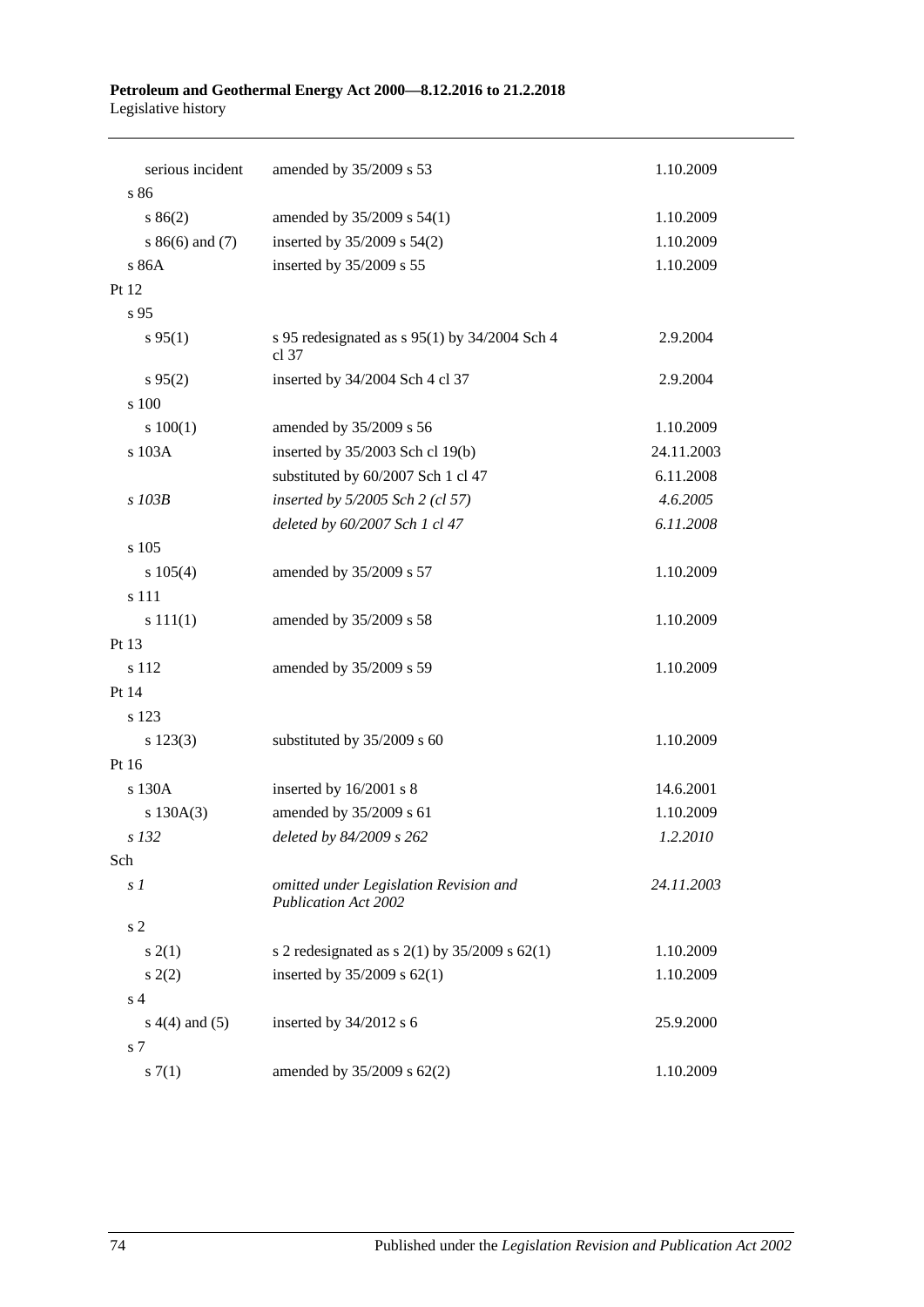# **Transitional etc provisions associated with Act or amendments**

## *Statutes Amendment (Courts and Judicial Administration) Act 2001*

### **27—Transitional provision**

The amendments made to the principal Act by this Part—

- (a) do not apply in respect of proceedings commenced before the commencement of the Part (and those proceedings may continue as if this Act had not been enacted); and
- (b) apply in respect of proceedings commenced after the commencement of this Part (including proceedings in respect of a claim arising before the commencement of this Part).

### *Petroleum (Miscellaneous) Amendment Act 2009, Sch 1*

## **3—Interpretation**

(1) In this Part—

#### *gas storage tenement* means—

- (a) a gas storage exploration licence; or
- (b) a gas storage retention licence; or
- (c) a gas storage licence;

*principal Act* means the *[Petroleum Act](http://www.legislation.sa.gov.au/index.aspx?action=legref&type=act&legtitle=Petroleum%20Act%202000) 2000*;

*relevant day* means a day appointed by proclamation as the relevant day for the purposes of the provision in which the term is used;

*transitional tenement* means—

- (a) an exploration licence; or
- (b) a retention licence; or
- (c) a production licence,

held under the principal Act on the commencement of this clause.

(2) In this Part, terms used have meanings consistent with the meanings they have in the principal Act.

### <span id="page-74-0"></span>**4—Existing licences**

- (1) On or after the relevant day, the Minister—
	- (a) may, on the Minister's own initiative; and
	- (b) must, on application by the holder of a transitional tenement,

issue a gas storage tenement that corresponds to the transitional tenement.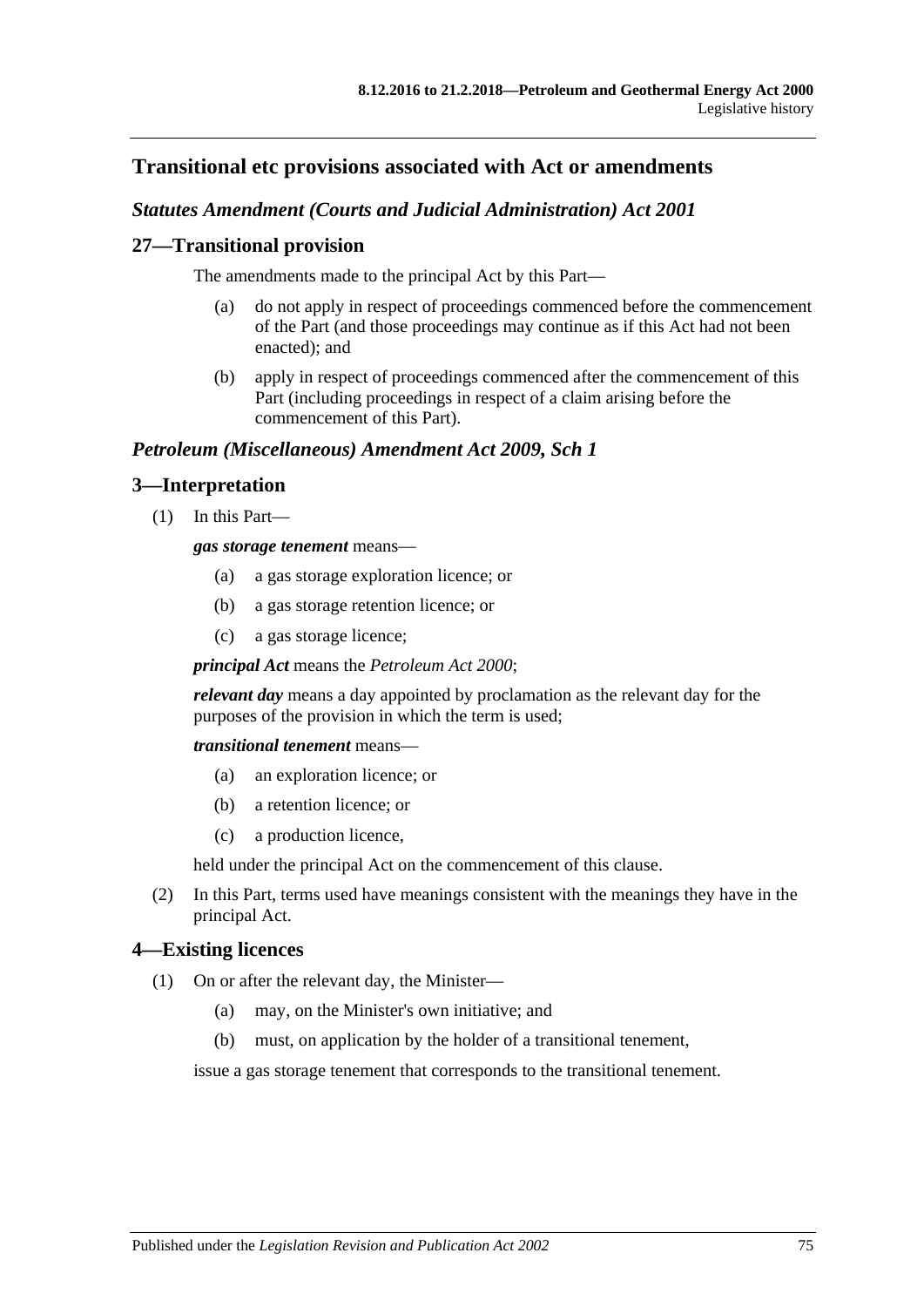- <span id="page-75-0"></span>(2) Until a gas storage tenement is issued under [subclause](#page-74-0) (1) in relation to a transitional tenement—
	- (a) the person who was the holder of the transitional tenement immediately before the relevant day may undertake any operations relating to gas storage authorised under the transitional tenement; and
	- (b) the only application that may be made for a gas storage tenement in relation to any part of an area held under the transitional tenement is the holder of the transitional tenement.
- (3) [Subclauses](#page-74-0) (1) and [\(2\)](#page-75-0) do not apply to a licence that has been granted in relation to a source of geothermal energy before the relevant day.
- (4) A gas storage tenement issued under [subclause](#page-74-0) (1) will be subject to such conditions as the Minister thinks appropriate after taking into account the conditions attached to the relevant transitional tenement.
- (5) For the purposes of this clause—
	- (a) a gas storage exploration licence corresponds to an exploration licence; and
	- (b) a gas storage retention licence corresponds to a retention licence; and
	- (c) a gas storage licence corresponds to a production licence.

#### <span id="page-75-1"></span>**5—Existing applications**

- (1) An application for an exploration licence, a retention licence or a production licence may, on the Minister's own initiative or on application, be varied and continue as if it were an application for a gas storage tenement as well and will be subject to the operation of the principal Act as amended by this Act.
- (2) Without limiting the operation of [subclause](#page-75-1) (1), section 65(1a) of the principal Act, as enacted by this Act, will extend to an application for an exploration licence made before the relevant day (with any ranking determined from the day and the time that the application was received by the Minister under the principal Act before its amendment by this Act).

#### **6—References to associated facilities licences**

A reference in any agreement, instrument or other document to an associated facilities licence will be taken to be a reference to an associated activities licence.

### *Petroleum and Geothermal Energy (Transitional Licences) Amendment Act 2012, Sch 1*

### **1—Transitional provisions**

(1) In this clause—

#### *principal Act* means the *[Petroleum and Geothermal Energy Act](http://www.legislation.sa.gov.au/index.aspx?action=legref&type=act&legtitle=Petroleum%20and%20Geothermal%20Energy%20Act%202000) 2000*.

(2) Subsection (2a) of section 82 of the principal Act, as enacted by this Act, will be taken to extend to a consolidation of adjacent licence areas that occurred before the commencement of this Act and accordingly to any licence that relates to a consolidated licence area issued under that section before the commencement of this Act.